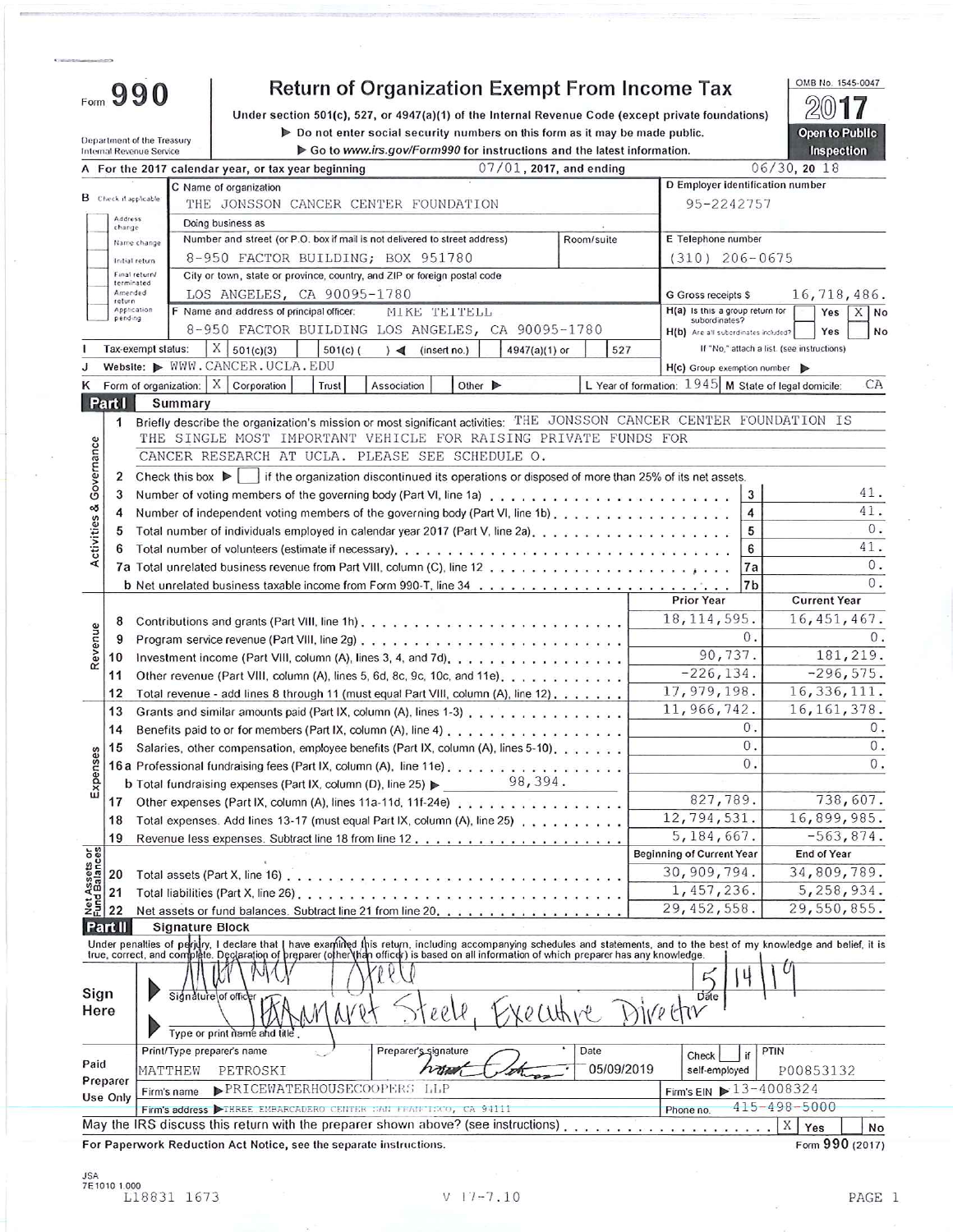## Form **8868**

# **Application for Automatic Extension of Time To File an Exempt Organization Return** (Rev. January 2017) OMB No. 1545-1709

Department of the Treasury<br>Department of the Treasury<br>Internal Revenue Service **CONFICE 1999 File a separate application for each return.**<br>Internal Revenue Service **CONFICE 1999 File a separate application for each return.** 

**Electronic filing** *(e-file)***.** You can electronically file Form 8868 to request a 6-month automatic extension of time to file any of the forms listed below with the exception of Form 8870, Information Return for Transfers Associated With Certain Personal Benefit Contracts, for which an extension request must be sent to the IRS in paper format (see instructions). For more details on the electronic filing of this form, visit *www.irs.gov/efile*, click on Charities & Non-Profits, and click on *e-file* for *Charities and Non-Profits.*

#### **Automatic 6-Month Extension of Time.** Only submit original (no copies needed).

All corporations required to file an income tax return other than Form 990-T (including 1120-C filers), partnerships, REMICs, and trusts must use Form 7004 to request an extension of time to file income tax returns.

|                             |                                                                                          | Enter filer's identifying number, see instructions |
|-----------------------------|------------------------------------------------------------------------------------------|----------------------------------------------------|
| Type or                     | Name of exempt organization or other filer, see instructions.                            | Employer identification number (EIN) or            |
| print                       | THE JONSSON CANCER CENTER FOUNDATION                                                     | 95-2242757                                         |
| File by the                 | Number, street, and room or suite no. If a P.O. box, see instructions.                   | Social security number (SSN)                       |
| due date for<br>filing your | 8-950 FACTOR BUILDING; BOX 951780                                                        |                                                    |
| return. See                 | City, town or post office, state, and ZIP code. For a foreign address, see instructions. |                                                    |
| instructions.               | LOS ANGELES, CA 90095-1780                                                               |                                                    |
|                             |                                                                                          | I ∩ I 1                                            |

Enter the Return Code for the return that this application is for (file a separate application for each return)  $\dots \dots \dots$  $U1$ 

| Application                                                                                                                                             | Return | <b>Application</b>                                                                                                   |                         | Return |
|---------------------------------------------------------------------------------------------------------------------------------------------------------|--------|----------------------------------------------------------------------------------------------------------------------|-------------------------|--------|
| <b>Is For</b>                                                                                                                                           | Code   | <b>Is For</b>                                                                                                        |                         | Code   |
| Form 990 or Form 990-EZ                                                                                                                                 | 01     | Form 990-T (corporation)                                                                                             |                         | 07     |
| Form 990-BL                                                                                                                                             | 02     | Form 1041-A                                                                                                          |                         | 08     |
| Form 4720 (individual)                                                                                                                                  | 03     | Form 4720 (other than individual)                                                                                    |                         | 09     |
| Form 990-PF                                                                                                                                             | 04     | Form 5227                                                                                                            |                         | 10     |
| Form 990-T (sec. 401(a) or 408(a) trust)                                                                                                                | 05     | Form 6069                                                                                                            |                         | 11     |
| Form 990-T (trust other than above)                                                                                                                     | 06     | Form 8870                                                                                                            |                         | 12     |
| • The books are in the care of $\blacktriangleright$ 10920 WILSHIRE BLVD, SUITE 900 LOS ANGELES CA 90024<br>Telephone No. $\triangleright$ 310 206-0675 |        | Fax No. $\triangleright$ ___________________________                                                                 |                         |        |
| • If the organization does not have an office or place of business in the United States, check this box                                                 |        |                                                                                                                      |                         |        |
| • If this is for a Group Return, enter the organization's four digit Group Exemption Number (GEN)                                                       |        |                                                                                                                      | . If this is            |        |
| for the whole group, check this box $\blacktriangleright$ $\blacksquare$ . If it is for part of the group, check this box                               |        |                                                                                                                      | and attach              |        |
| a list with the names and EINs of all members the extension is for.                                                                                     |        |                                                                                                                      |                         |        |
| 1 I request an automatic 6-month extension of time until _______________________, 2019 _, to file the exempt organization return                        |        |                                                                                                                      |                         |        |
| for the organization named above. The extension is for the organization's return for:                                                                   |        |                                                                                                                      |                         |        |
| $\mathbf{X}$                                                                                                                                            |        | calendar year 20 _____ or<br>tax year beginning ______________07/01_, 20 17_, and ending ____________06/30_, 20 18_. |                         |        |
| $\mathbf{2}$                                                                                                                                            |        | Final return                                                                                                         |                         |        |
| Change in accounting period<br>3a If this application is for Forms 990-BL, 990-PF, 990-T, 4720, or 6069, enter the tentative tax, less any              |        |                                                                                                                      |                         |        |
| nonrefundable credits. See instructions.                                                                                                                |        |                                                                                                                      | 3a S                    | 0.     |
| <b>b</b> If this application is for Forms 990-PF, 990-T, 4720, or 6069, enter any refundable credits and                                                |        |                                                                                                                      |                         |        |
| estimated tax payments made. Include any prior year overpayment allowed as a credit.                                                                    |        |                                                                                                                      | $3b$ $\vert s \vert$    | 0.     |
| c Balance due. Subtract line 3b from line 3a. Include your payment with this form, if required, by using EFTPS                                          |        |                                                                                                                      |                         |        |
| (Electronic Federal Tax Payment System). See instructions.                                                                                              |        |                                                                                                                      | $3c$ $s$                | 0.     |
| Caution. If you are going to make an electronic funds withdrawal (direct debit) with this Form 8868, see Form 8453-EO and Form 8879-EO for payment      |        |                                                                                                                      |                         |        |
| instructions.                                                                                                                                           |        |                                                                                                                      |                         |        |
| For Privacy Act and Paperwork Reduction Act Notice, see instructions.                                                                                   |        |                                                                                                                      | Form 8868 (Rev. 1-2017) |        |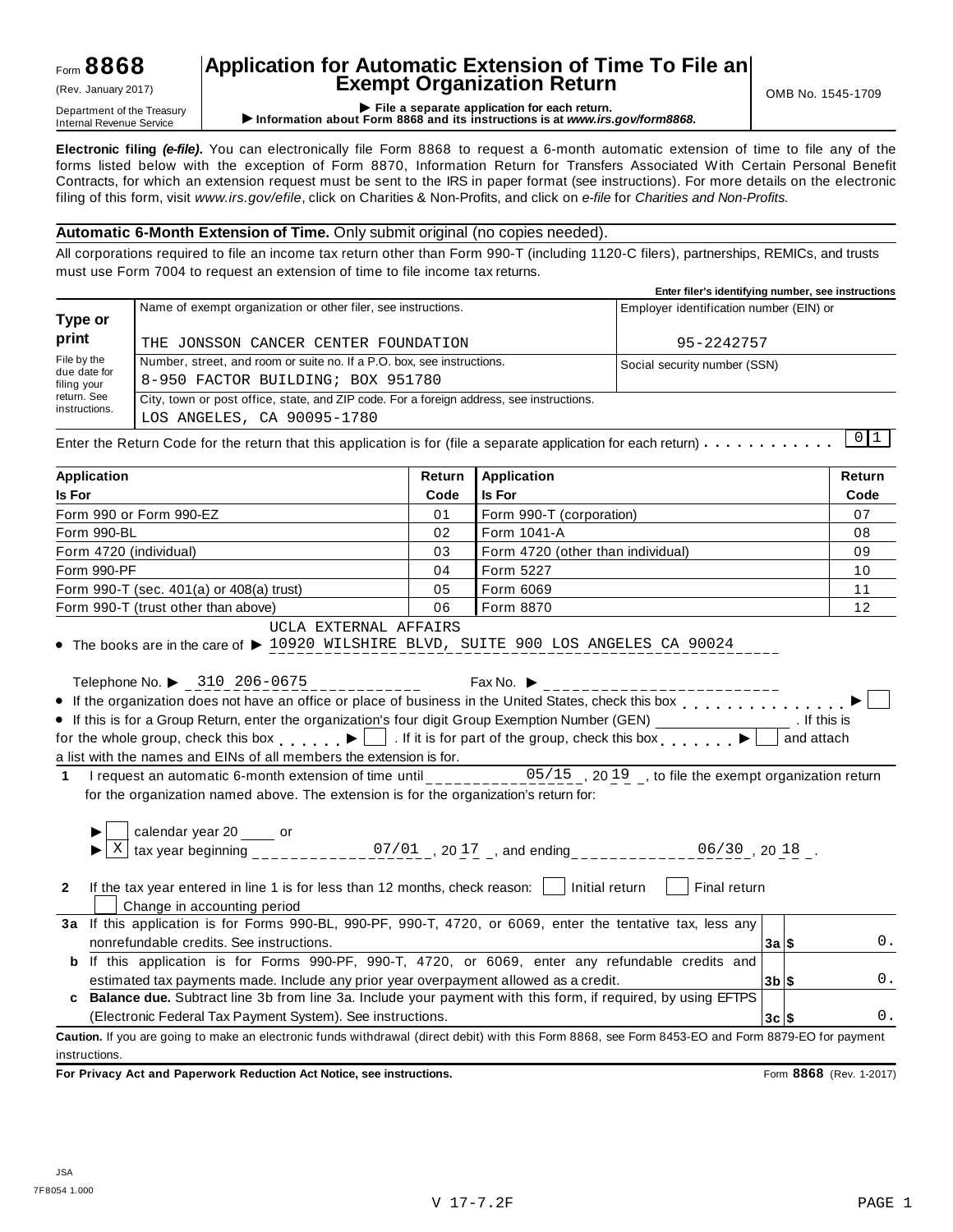|   | 95-2242757<br>THE JONSSON CANCER CENTER FOUNDATION                                                                             |
|---|--------------------------------------------------------------------------------------------------------------------------------|
|   | Page 2<br>Form 990 (2017)                                                                                                      |
|   | Part III<br><b>Statement of Program Service Accomplishments</b>                                                                |
|   | $\overline{\mathbf{x}}$                                                                                                        |
|   | Briefly describe the organization's mission:                                                                                   |
|   | THE JONSSON CANCER CENTER FOUNDATION IS THE SINGLE MOST IMPORTANT                                                              |
|   | VEHICLE FOR RAISING PRIVATE FUNDS FOR CANCER RESEARCH AT UCLA AND                                                              |
|   | PLAYS A KEY ROLE IN ADVANCING CANCER TREATMENTS AND CARE. PLEASE SEE                                                           |
|   | SCHEDULE O FOR ADDITIONAL INFORMATION.                                                                                         |
|   | 2 Did the organization undertake any significant program services during the year which were not listed on the                 |
|   | $\mathbf{X}$<br><b>Yes</b><br>No                                                                                               |
|   | If "Yes," describe these new services on Schedule O.                                                                           |
| 3 | Did the organization cease conducting, or make significant changes in how it conducts, any program                             |
|   | $\vert$ X $\vert$ No<br>Yes                                                                                                    |
|   | If "Yes," describe these changes on Schedule O.                                                                                |
|   | Describe the organization's program service accomplishments for each of its three largest program services, as measured by     |
|   | expenses. Section 501(c)(3) and 501(c)(4) organizations are required to report the amount of grants and allocations to others, |
|   | the total expenses, and revenue, if any, for each program service reported.                                                    |
|   |                                                                                                                                |
|   | 4a (Code:<br>(Expenses \$ 12,601,378. including grants of \$ 12,601,378. ) (Revenue \$ )                                       |
|   | DONOR DIRECTED GRANTS: UCLA'S JONSSON COMPREHENSIVE CANCER CENTER                                                              |
|   | (JCCC) IS DEDICATED TO FUNDAMENTAL RESEARCH ON A BROAD VARIETY                                                                 |
|   | OF HUMAN CANCERS AND TO THE DEVELOPMENT OF NEW PROTOCOLS FOR                                                                   |
|   | THEIR TREATMENT. CONTRIBUTIONS RECEIVED FOR THE PURPOSE OF                                                                     |
|   | SUPPORTING DONOR-DESIGNATED AREAS AND/OR INVESTIGATORS AS WELL                                                                 |
|   | AS RESEARCH PRIORITIES IDENTIFIED BY THE JCCC ACADEMIC                                                                         |
|   | LEADERSHIP ARE DIRECTED TO PROJECTS CONSISTENT WITH THE                                                                        |
|   | SPECIFIED DONOR INTENT.                                                                                                        |
|   |                                                                                                                                |
|   |                                                                                                                                |
|   |                                                                                                                                |
|   |                                                                                                                                |
|   | (Expenses \$450,000. including grants of \$450,000. ) (Revenue \$<br>4b (Code:                                                 |
|   | SEED AND IMPACT GRANTS: SEED GRANTS STARTUP FUNDING SUPPORTS                                                                   |
|   | YOUNG INVESTIGATORS AT THE BEGINNING OF THEIR CAREERS WHEN IT                                                                  |
|   | WILL MAKE THE GREATEST DIFFERENCE. IMPACT GRANTS ARE                                                                           |
|   | COLLABORATION AMONG THREE OR MORE JCCC FACULTY MEMBERS                                                                         |
|   | SPECIALIZING IN A WIDE RANGE OF RESEARCH AREAS CRITICAL TO                                                                     |
|   | ADVANCING THE FIGHT AGAINST CANCER.                                                                                            |
|   |                                                                                                                                |
|   |                                                                                                                                |
|   |                                                                                                                                |
|   |                                                                                                                                |
|   |                                                                                                                                |

**4c** (Code: ) (Expenses \$  $\quad$  2,550,000. including grants of \$  $\quad$  2,550,000.  $\,$  ) (Revenue \$  $\,$ DIRECTOR'S DISCOVERY: DIRECTOR'S DISCOVERY FUNDING PROVIDES THE JONSSON COMPREHENSIVE CANCER CENTER DIRECTOR THE OPPORTUNITY TO DEFTLY PARTICIPATE IN PREVIOUSLY UNANTICIPATED, NEW OPPORTUNITIES TO SUPPORT FACULTY, INFRASTRUCTURE, AND PROGRAMS THAT WILL ACCELERATE CANCER RESEARCH.

**4d** Other program services (Describe in Schedule O.) (Expenses \$ 560,000. including grants of \$ 560,000. ) (Revenue \$ 0. ) **4e** Total program service expenses ▶ [ATTACHMENT 1](#page-41-0) 16,161,378.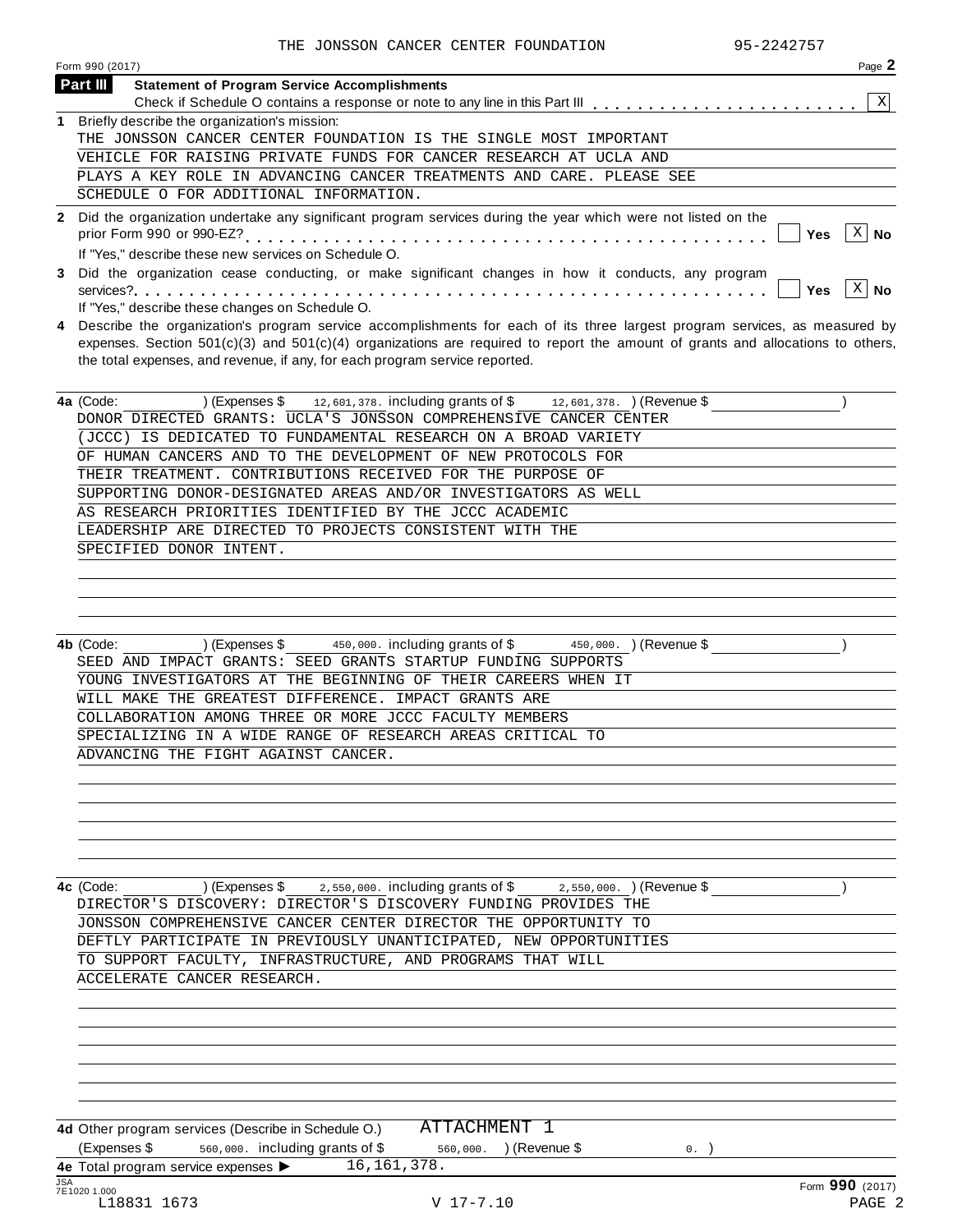|                | 95-2242757<br>THE JONSSON CANCER CENTER FOUNDATION<br>Form 990 (2017)                                                                                                                                                                                                                                                                                                                         |                 |                         | Page 3 |
|----------------|-----------------------------------------------------------------------------------------------------------------------------------------------------------------------------------------------------------------------------------------------------------------------------------------------------------------------------------------------------------------------------------------------|-----------------|-------------------------|--------|
| <b>Part IV</b> | <b>Checklist of Required Schedules</b>                                                                                                                                                                                                                                                                                                                                                        |                 |                         |        |
|                |                                                                                                                                                                                                                                                                                                                                                                                               |                 | Yes                     | No     |
| 1              | Is the organization described in section 501(c)(3) or 4947(a)(1) (other than a private foundation)? If "Yes,"                                                                                                                                                                                                                                                                                 |                 |                         |        |
|                |                                                                                                                                                                                                                                                                                                                                                                                               | 1               | Χ                       |        |
| 2              | Is the organization required to complete Schedule B, Schedule of Contributors (see instructions)?.                                                                                                                                                                                                                                                                                            | $\overline{2}$  | $\mathbf X$             |        |
| 3              | Did the organization engage in direct or indirect political campaign activities on behalf of or in opposition to                                                                                                                                                                                                                                                                              |                 |                         |        |
|                | candidates for public office? If "Yes," complete Schedule C, Part I.                                                                                                                                                                                                                                                                                                                          | 3               |                         | Χ      |
| 4              | Section 501(c)(3) organizations. Did the organization engage in lobbying activities, or have a section 501(h)                                                                                                                                                                                                                                                                                 |                 |                         |        |
|                |                                                                                                                                                                                                                                                                                                                                                                                               | 4               |                         | Χ      |
| 5              | Is the organization a section $501(c)(4)$ , $501(c)(5)$ , or $501(c)(6)$ organization that receives membership dues,                                                                                                                                                                                                                                                                          |                 |                         |        |
|                | assessments, or similar amounts as defined in Revenue Procedure 98-19? If "Yes," complete Schedule C,                                                                                                                                                                                                                                                                                         |                 |                         |        |
|                |                                                                                                                                                                                                                                                                                                                                                                                               | 5               |                         | Χ      |
| 6              | Did the organization maintain any donor advised funds or any similar funds or accounts for which donors                                                                                                                                                                                                                                                                                       |                 |                         |        |
|                | have the right to provide advice on the distribution or investment of amounts in such funds or accounts? If                                                                                                                                                                                                                                                                                   |                 |                         |        |
|                | "Yes," complete Schedule D, Part $l_1, \ldots, l_k, \ldots, l_k, \ldots, l_k, \ldots, l_k, \ldots, l_k, \ldots, l_k, \ldots, l_k, \ldots, l_k, \ldots, l_k, \ldots, l_k, \ldots, l_k, \ldots, l_k, \ldots, l_k, \ldots, l_k, \ldots, l_k, \ldots, l_k, \ldots, l_k, \ldots, l_k, \ldots, l_k, \ldots, l_k, \ldots, l_k, \ldots, l_k, \ldots, l_k, \ldots, l_k, \ldots, l_k, \ldots, l_k, \ld$ | 6               |                         | Χ      |
| 7              | Did the organization receive or hold a conservation easement, including easements to preserve open space,                                                                                                                                                                                                                                                                                     |                 |                         |        |
|                | the environment, historic land areas, or historic structures? If "Yes," complete Schedule D, Part II.                                                                                                                                                                                                                                                                                         | $\overline{7}$  |                         | Χ      |
| 8              | Did the organization maintain collections of works of art, historical treasures, or other similar assets? If "Yes,"                                                                                                                                                                                                                                                                           |                 |                         |        |
|                |                                                                                                                                                                                                                                                                                                                                                                                               | 8               |                         | Χ      |
| 9              | Did the organization report an amount in Part X, line 21, for escrow or custodial account liability, serve as a                                                                                                                                                                                                                                                                               |                 |                         |        |
|                | custodian for amounts not listed in Part X; or provide credit counseling, debt management, credit repair, or                                                                                                                                                                                                                                                                                  |                 |                         |        |
|                |                                                                                                                                                                                                                                                                                                                                                                                               | 9               |                         | Χ      |
| 10             | Did the organization, directly or through a related organization, hold assets in temporarily restricted                                                                                                                                                                                                                                                                                       |                 |                         |        |
|                | endowments, permanent endowments, or quasi-endowments? If "Yes," complete Schedule D, Part V.                                                                                                                                                                                                                                                                                                 | 10              |                         | Χ      |
| 11             | If the organization's answer to any of the following questions is "Yes," then complete Schedule D, Parts VI,                                                                                                                                                                                                                                                                                  |                 |                         |        |
|                | VII, VIII, IX, or X as applicable.                                                                                                                                                                                                                                                                                                                                                            |                 |                         |        |
|                | a Did the organization report an amount for land, buildings, and equipment in Part X, line 10? If "Yes,"                                                                                                                                                                                                                                                                                      |                 |                         | Χ      |
|                |                                                                                                                                                                                                                                                                                                                                                                                               | 11a             |                         |        |
|                | <b>b</b> Did the organization report an amount for investments-other securities in Part X, line 12 that is 5% or more                                                                                                                                                                                                                                                                         |                 | Χ                       |        |
|                |                                                                                                                                                                                                                                                                                                                                                                                               | 11 <sub>b</sub> |                         |        |
|                | c Did the organization report an amount for investments-program related in Part X, line 13 that is 5% or more                                                                                                                                                                                                                                                                                 |                 |                         | Χ      |
|                | d Did the organization report an amount for other assets in Part X, line 15 that is 5% or more of its total assets                                                                                                                                                                                                                                                                            | 11c             |                         |        |
|                | reported in Part X, line 16? If "Yes," complete Schedule D, Part IX.                                                                                                                                                                                                                                                                                                                          |                 | Χ                       |        |
|                | e Did the organization report an amount for other liabilities in Part X, line 25? If "Yes," complete Schedule D, Part X                                                                                                                                                                                                                                                                       | 11d<br>11e      | $\overline{\mathbf{x}}$ |        |
|                | f Did the organization's separate or consolidated financial statements for the tax year include a footnote that addresses                                                                                                                                                                                                                                                                     |                 |                         |        |
|                | the organization's liability for uncertain tax positions under FIN 48 (ASC 740)? If "Yes," complete Schedule D, Part X                                                                                                                                                                                                                                                                        | 11f             |                         | X      |
|                | 12a Did the organization obtain separate, independent audited financial statements for the tax year? If "Yes," complete                                                                                                                                                                                                                                                                       |                 |                         |        |
|                |                                                                                                                                                                                                                                                                                                                                                                                               | 12a             | Χ                       |        |
|                | <b>b</b> Was the organization included in consolidated, independent audited financial statements for the tax year? If                                                                                                                                                                                                                                                                         |                 |                         |        |
|                | "Yes," and if the organization answered "No" to line 12a, then completing Schedule D, Parts XI and XII is optional .                                                                                                                                                                                                                                                                          | 12b             | Χ                       |        |
| 13             | Is the organization a school described in section $170(b)(1)(A)(ii)?$ If "Yes," complete Schedule E.                                                                                                                                                                                                                                                                                          | 13              |                         | Χ      |
|                | 14a Did the organization maintain an office, employees, or agents outside of the United States?                                                                                                                                                                                                                                                                                               | 14a             |                         | Χ      |
|                | <b>b</b> Did the organization have aggregate revenues or expenses of more than \$10,000 from grantmaking,                                                                                                                                                                                                                                                                                     |                 |                         |        |
|                | fundraising, business, investment, and program service activities outside the United States, or aggregate                                                                                                                                                                                                                                                                                     |                 |                         |        |
|                | foreign investments valued at \$100,000 or more? If "Yes," complete Schedule F, Parts I and IV                                                                                                                                                                                                                                                                                                | 14b             |                         | Χ      |
| 15             | Did the organization report on Part IX, column (A), line 3, more than \$5,000 of grants or other assistance to or                                                                                                                                                                                                                                                                             |                 |                         |        |
|                |                                                                                                                                                                                                                                                                                                                                                                                               | 15              |                         | Χ      |
| 16             | Did the organization report on Part IX, column (A), line 3, more than \$5,000 of aggregate grants or other                                                                                                                                                                                                                                                                                    |                 |                         |        |
|                | assistance to or for foreign individuals? If "Yes," complete Schedule F, Parts III and IV                                                                                                                                                                                                                                                                                                     | 16              |                         | Χ      |
| 17             | Did the organization report a total of more than \$15,000 of expenses for professional fundraising services on                                                                                                                                                                                                                                                                                |                 |                         |        |
|                | Part IX, column (A), lines 6 and 11e? If "Yes," complete Schedule G, Part I (see instructions)                                                                                                                                                                                                                                                                                                | 17              |                         | Χ      |
| 18             | Did the organization report more than \$15,000 total of fundraising event gross income and contributions on                                                                                                                                                                                                                                                                                   |                 |                         |        |
|                |                                                                                                                                                                                                                                                                                                                                                                                               | 18              | Χ                       |        |
| 19             | Did the organization report more than \$15,000 of gross income from gaming activities on Part VIII, line 9a?                                                                                                                                                                                                                                                                                  |                 |                         |        |
|                |                                                                                                                                                                                                                                                                                                                                                                                               | 19              |                         | Χ      |
|                |                                                                                                                                                                                                                                                                                                                                                                                               |                 | Form 990 (2017)         |        |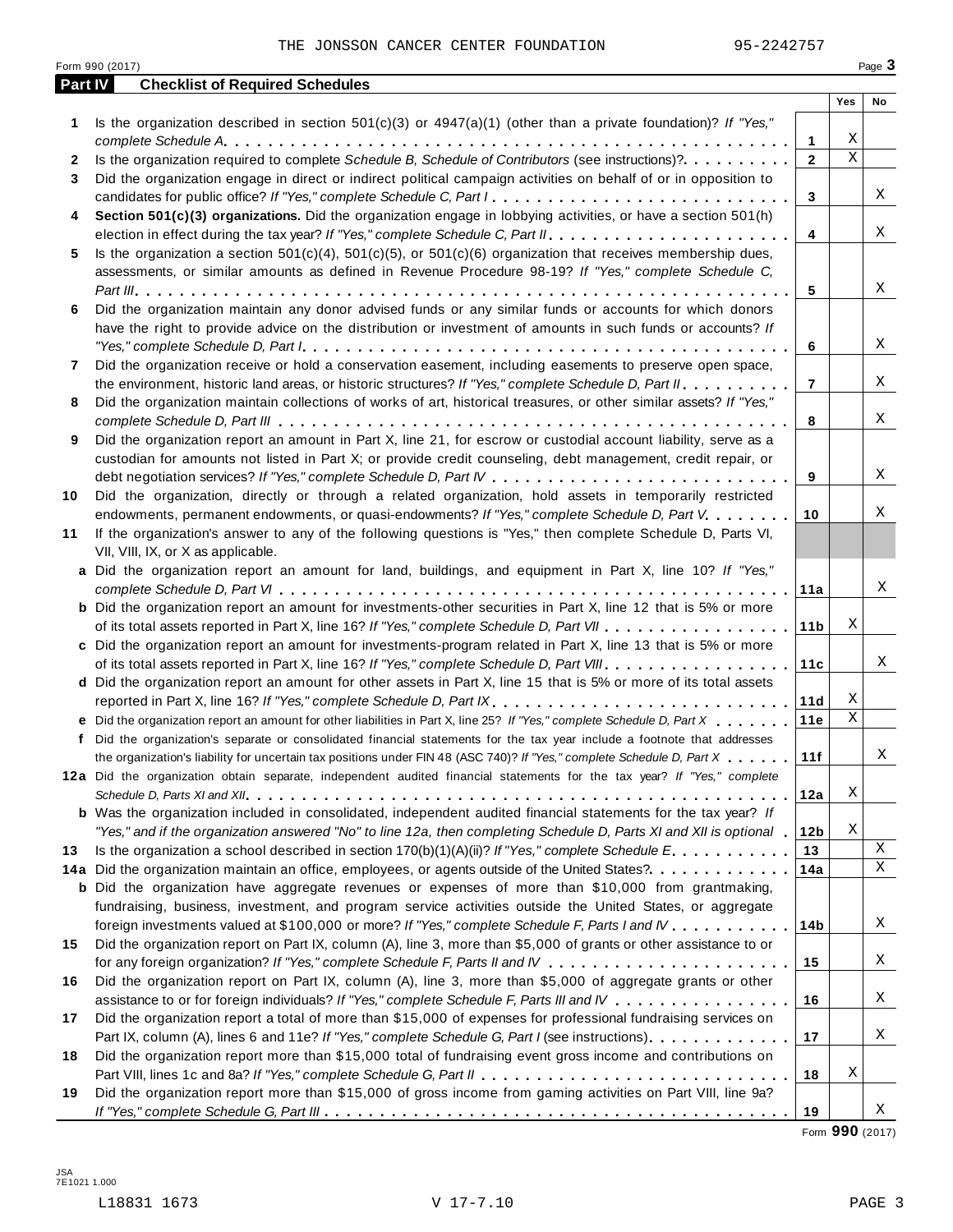| <b>Checklist of Required Schedules (continued)</b><br><b>Part IV</b><br>Yes<br>20a<br>Did the organization operate one or more hospital facilities? If "Yes," complete Schedule H.<br>20b<br>If "Yes" to line 20a, did the organization attach a copy of its audited financial statements to this return?<br>Did the organization report more than \$5,000 of grants or other assistance to any domestic organization or<br>Χ<br>21<br>domestic government on Part IX, column (A), line 1? If "Yes," complete Schedule I, Parts I and II.<br>Did the organization report more than \$5,000 of grants or other assistance to or for domestic individuals on<br>22<br>Did the organization answer "Yes" to Part VII, Section A, line 3, 4, or 5 about compensation of the<br>organization's current and former officers, directors, trustees, key employees, and highest compensated<br>Χ<br>23<br>Did the organization have a tax-exempt bond issue with an outstanding principal amount of more than<br>\$100,000 as of the last day of the year, that was issued after December 31, 2002? If "Yes," answer lines 24b<br>24a<br>24 <sub>b</sub><br>Did the organization invest any proceeds of tax-exempt bonds beyond a temporary period exception?<br>Did the organization maintain an escrow account other than a refunding escrow at any time during the year<br>24c<br>24d<br>Did the organization act as an "on behalf of" issuer for bonds outstanding at any time during the year?<br>Section 501(c)(3), 501(c)(4), and 501(c)(29) organizations. Did the organization engage in an excess benefit<br>25a<br>transaction with a disqualified person during the year? If "Yes," complete Schedule L, Part I<br>Is the organization aware that it engaged in an excess benefit transaction with a disqualified person in a prior<br>year, and that the transaction has not been reported on any of the organization's prior Forms 990 or 990-EZ?<br>25 <sub>b</sub><br>Did the organization report any amount on Part X, line 5, 6, or 22 for receivables from or payables to any<br>current or former officers, directors, trustees, key employees, highest compensated employees, or<br>26<br>Did the organization provide a grant or other assistance to an officer, director, trustee, key employee,<br>substantial contributor or employee thereof, a grant selection committee member, or to a 35% controlled<br>27<br>entity or family member of any of these persons? If "Yes," complete Schedule L, Part III.<br>Was the organization a party to a business transaction with one of the following parties (see Schedule L,<br>Part IV instructions for applicable filing thresholds, conditions, and exceptions):<br>28a<br>A current or former officer, director, trustee, or key employee? If "Yes," complete Schedule L, Part IV<br>a<br>A family member of a current or former officer, director, trustee, or key employee? If "Yes," complete<br>b<br>28b<br>An entity of which a current or former officer, director, trustee, or key employee (or a family member thereof)<br>C<br>28c<br>was an officer, director, trustee, or direct or indirect owner? If "Yes," complete Schedule L, Part IV.<br>X<br>29<br>Did the organization receive more than \$25,000 in non-cash contributions? If "Yes," complete Schedule M.<br>Did the organization receive contributions of art, historical treasures, or other similar assets, or qualified<br>30<br>Did the organization liquidate, terminate, or dissolve and cease operations? If "Yes," complete Schedule N,<br>31<br>Did the organization sell, exchange, dispose of, or transfer more than 25% of its net assets? If "Yes,"<br>32<br>Did the organization own 100% of an entity disregarded as separate from the organization under Regulations<br>sections 301.7701-2 and 301.7701-3? If "Yes," complete Schedule R, Part  <br>33<br>Was the organization related to any tax-exempt or taxable entity? If "Yes," complete Schedule R, Part II, III,<br>Χ<br>34<br>Χ<br>Did the organization have a controlled entity within the meaning of section $512(b)(13)$ ?<br>35a<br>If "Yes" to line 35a, did the organization receive any payment from or engage in any transaction with a<br>controlled entity within the meaning of section 512(b)(13)? If "Yes," complete Schedule R, Part V, line 2<br>35b<br>Section 501(c)(3) organizations. Did the organization make any transfers to an exempt non-charitable<br>36<br>Did the organization conduct more than 5% of its activities through an entity that is not a related organization<br>and that is treated as a partnership for federal income tax purposes? If "Yes," complete Schedule R,<br>37 |      | THE JONSSON CANCER CENTER FOUNDATION<br>95-2242757<br>Form 990 (2017)                                      |  | Page 4 |
|--------------------------------------------------------------------------------------------------------------------------------------------------------------------------------------------------------------------------------------------------------------------------------------------------------------------------------------------------------------------------------------------------------------------------------------------------------------------------------------------------------------------------------------------------------------------------------------------------------------------------------------------------------------------------------------------------------------------------------------------------------------------------------------------------------------------------------------------------------------------------------------------------------------------------------------------------------------------------------------------------------------------------------------------------------------------------------------------------------------------------------------------------------------------------------------------------------------------------------------------------------------------------------------------------------------------------------------------------------------------------------------------------------------------------------------------------------------------------------------------------------------------------------------------------------------------------------------------------------------------------------------------------------------------------------------------------------------------------------------------------------------------------------------------------------------------------------------------------------------------------------------------------------------------------------------------------------------------------------------------------------------------------------------------------------------------------------------------------------------------------------------------------------------------------------------------------------------------------------------------------------------------------------------------------------------------------------------------------------------------------------------------------------------------------------------------------------------------------------------------------------------------------------------------------------------------------------------------------------------------------------------------------------------------------------------------------------------------------------------------------------------------------------------------------------------------------------------------------------------------------------------------------------------------------------------------------------------------------------------------------------------------------------------------------------------------------------------------------------------------------------------------------------------------------------------------------------------------------------------------------------------------------------------------------------------------------------------------------------------------------------------------------------------------------------------------------------------------------------------------------------------------------------------------------------------------------------------------------------------------------------------------------------------------------------------------------------------------------------------------------------------------------------------------------------------------------------------------------------------------------------------------------------------------------------------------------------------------------------------------------------------------------------------------------------------------------------------------------------------------------------------------------------------------------------------------------------------------------------------------------------------------------------------------------------------------------------------------------------------------------------------------------------------------------------------------------------------------------------------------------------------------------------------------------------------------------------------------------------------------------------------------------------------------------------------------------------------------------------------|------|------------------------------------------------------------------------------------------------------------|--|--------|
|                                                                                                                                                                                                                                                                                                                                                                                                                                                                                                                                                                                                                                                                                                                                                                                                                                                                                                                                                                                                                                                                                                                                                                                                                                                                                                                                                                                                                                                                                                                                                                                                                                                                                                                                                                                                                                                                                                                                                                                                                                                                                                                                                                                                                                                                                                                                                                                                                                                                                                                                                                                                                                                                                                                                                                                                                                                                                                                                                                                                                                                                                                                                                                                                                                                                                                                                                                                                                                                                                                                                                                                                                                                                                                                                                                                                                                                                                                                                                                                                                                                                                                                                                                                                                                                                                                                                                                                                                                                                                                                                                                                                                                                                                                                                      |      |                                                                                                            |  |        |
|                                                                                                                                                                                                                                                                                                                                                                                                                                                                                                                                                                                                                                                                                                                                                                                                                                                                                                                                                                                                                                                                                                                                                                                                                                                                                                                                                                                                                                                                                                                                                                                                                                                                                                                                                                                                                                                                                                                                                                                                                                                                                                                                                                                                                                                                                                                                                                                                                                                                                                                                                                                                                                                                                                                                                                                                                                                                                                                                                                                                                                                                                                                                                                                                                                                                                                                                                                                                                                                                                                                                                                                                                                                                                                                                                                                                                                                                                                                                                                                                                                                                                                                                                                                                                                                                                                                                                                                                                                                                                                                                                                                                                                                                                                                                      |      |                                                                                                            |  | No     |
|                                                                                                                                                                                                                                                                                                                                                                                                                                                                                                                                                                                                                                                                                                                                                                                                                                                                                                                                                                                                                                                                                                                                                                                                                                                                                                                                                                                                                                                                                                                                                                                                                                                                                                                                                                                                                                                                                                                                                                                                                                                                                                                                                                                                                                                                                                                                                                                                                                                                                                                                                                                                                                                                                                                                                                                                                                                                                                                                                                                                                                                                                                                                                                                                                                                                                                                                                                                                                                                                                                                                                                                                                                                                                                                                                                                                                                                                                                                                                                                                                                                                                                                                                                                                                                                                                                                                                                                                                                                                                                                                                                                                                                                                                                                                      | 20 a |                                                                                                            |  | X      |
|                                                                                                                                                                                                                                                                                                                                                                                                                                                                                                                                                                                                                                                                                                                                                                                                                                                                                                                                                                                                                                                                                                                                                                                                                                                                                                                                                                                                                                                                                                                                                                                                                                                                                                                                                                                                                                                                                                                                                                                                                                                                                                                                                                                                                                                                                                                                                                                                                                                                                                                                                                                                                                                                                                                                                                                                                                                                                                                                                                                                                                                                                                                                                                                                                                                                                                                                                                                                                                                                                                                                                                                                                                                                                                                                                                                                                                                                                                                                                                                                                                                                                                                                                                                                                                                                                                                                                                                                                                                                                                                                                                                                                                                                                                                                      | b    |                                                                                                            |  |        |
|                                                                                                                                                                                                                                                                                                                                                                                                                                                                                                                                                                                                                                                                                                                                                                                                                                                                                                                                                                                                                                                                                                                                                                                                                                                                                                                                                                                                                                                                                                                                                                                                                                                                                                                                                                                                                                                                                                                                                                                                                                                                                                                                                                                                                                                                                                                                                                                                                                                                                                                                                                                                                                                                                                                                                                                                                                                                                                                                                                                                                                                                                                                                                                                                                                                                                                                                                                                                                                                                                                                                                                                                                                                                                                                                                                                                                                                                                                                                                                                                                                                                                                                                                                                                                                                                                                                                                                                                                                                                                                                                                                                                                                                                                                                                      | 21   |                                                                                                            |  |        |
|                                                                                                                                                                                                                                                                                                                                                                                                                                                                                                                                                                                                                                                                                                                                                                                                                                                                                                                                                                                                                                                                                                                                                                                                                                                                                                                                                                                                                                                                                                                                                                                                                                                                                                                                                                                                                                                                                                                                                                                                                                                                                                                                                                                                                                                                                                                                                                                                                                                                                                                                                                                                                                                                                                                                                                                                                                                                                                                                                                                                                                                                                                                                                                                                                                                                                                                                                                                                                                                                                                                                                                                                                                                                                                                                                                                                                                                                                                                                                                                                                                                                                                                                                                                                                                                                                                                                                                                                                                                                                                                                                                                                                                                                                                                                      |      |                                                                                                            |  |        |
|                                                                                                                                                                                                                                                                                                                                                                                                                                                                                                                                                                                                                                                                                                                                                                                                                                                                                                                                                                                                                                                                                                                                                                                                                                                                                                                                                                                                                                                                                                                                                                                                                                                                                                                                                                                                                                                                                                                                                                                                                                                                                                                                                                                                                                                                                                                                                                                                                                                                                                                                                                                                                                                                                                                                                                                                                                                                                                                                                                                                                                                                                                                                                                                                                                                                                                                                                                                                                                                                                                                                                                                                                                                                                                                                                                                                                                                                                                                                                                                                                                                                                                                                                                                                                                                                                                                                                                                                                                                                                                                                                                                                                                                                                                                                      | 22   |                                                                                                            |  |        |
|                                                                                                                                                                                                                                                                                                                                                                                                                                                                                                                                                                                                                                                                                                                                                                                                                                                                                                                                                                                                                                                                                                                                                                                                                                                                                                                                                                                                                                                                                                                                                                                                                                                                                                                                                                                                                                                                                                                                                                                                                                                                                                                                                                                                                                                                                                                                                                                                                                                                                                                                                                                                                                                                                                                                                                                                                                                                                                                                                                                                                                                                                                                                                                                                                                                                                                                                                                                                                                                                                                                                                                                                                                                                                                                                                                                                                                                                                                                                                                                                                                                                                                                                                                                                                                                                                                                                                                                                                                                                                                                                                                                                                                                                                                                                      |      |                                                                                                            |  | X      |
|                                                                                                                                                                                                                                                                                                                                                                                                                                                                                                                                                                                                                                                                                                                                                                                                                                                                                                                                                                                                                                                                                                                                                                                                                                                                                                                                                                                                                                                                                                                                                                                                                                                                                                                                                                                                                                                                                                                                                                                                                                                                                                                                                                                                                                                                                                                                                                                                                                                                                                                                                                                                                                                                                                                                                                                                                                                                                                                                                                                                                                                                                                                                                                                                                                                                                                                                                                                                                                                                                                                                                                                                                                                                                                                                                                                                                                                                                                                                                                                                                                                                                                                                                                                                                                                                                                                                                                                                                                                                                                                                                                                                                                                                                                                                      | 23   |                                                                                                            |  |        |
|                                                                                                                                                                                                                                                                                                                                                                                                                                                                                                                                                                                                                                                                                                                                                                                                                                                                                                                                                                                                                                                                                                                                                                                                                                                                                                                                                                                                                                                                                                                                                                                                                                                                                                                                                                                                                                                                                                                                                                                                                                                                                                                                                                                                                                                                                                                                                                                                                                                                                                                                                                                                                                                                                                                                                                                                                                                                                                                                                                                                                                                                                                                                                                                                                                                                                                                                                                                                                                                                                                                                                                                                                                                                                                                                                                                                                                                                                                                                                                                                                                                                                                                                                                                                                                                                                                                                                                                                                                                                                                                                                                                                                                                                                                                                      |      |                                                                                                            |  |        |
|                                                                                                                                                                                                                                                                                                                                                                                                                                                                                                                                                                                                                                                                                                                                                                                                                                                                                                                                                                                                                                                                                                                                                                                                                                                                                                                                                                                                                                                                                                                                                                                                                                                                                                                                                                                                                                                                                                                                                                                                                                                                                                                                                                                                                                                                                                                                                                                                                                                                                                                                                                                                                                                                                                                                                                                                                                                                                                                                                                                                                                                                                                                                                                                                                                                                                                                                                                                                                                                                                                                                                                                                                                                                                                                                                                                                                                                                                                                                                                                                                                                                                                                                                                                                                                                                                                                                                                                                                                                                                                                                                                                                                                                                                                                                      |      |                                                                                                            |  |        |
|                                                                                                                                                                                                                                                                                                                                                                                                                                                                                                                                                                                                                                                                                                                                                                                                                                                                                                                                                                                                                                                                                                                                                                                                                                                                                                                                                                                                                                                                                                                                                                                                                                                                                                                                                                                                                                                                                                                                                                                                                                                                                                                                                                                                                                                                                                                                                                                                                                                                                                                                                                                                                                                                                                                                                                                                                                                                                                                                                                                                                                                                                                                                                                                                                                                                                                                                                                                                                                                                                                                                                                                                                                                                                                                                                                                                                                                                                                                                                                                                                                                                                                                                                                                                                                                                                                                                                                                                                                                                                                                                                                                                                                                                                                                                      | 24 a |                                                                                                            |  |        |
|                                                                                                                                                                                                                                                                                                                                                                                                                                                                                                                                                                                                                                                                                                                                                                                                                                                                                                                                                                                                                                                                                                                                                                                                                                                                                                                                                                                                                                                                                                                                                                                                                                                                                                                                                                                                                                                                                                                                                                                                                                                                                                                                                                                                                                                                                                                                                                                                                                                                                                                                                                                                                                                                                                                                                                                                                                                                                                                                                                                                                                                                                                                                                                                                                                                                                                                                                                                                                                                                                                                                                                                                                                                                                                                                                                                                                                                                                                                                                                                                                                                                                                                                                                                                                                                                                                                                                                                                                                                                                                                                                                                                                                                                                                                                      |      |                                                                                                            |  |        |
|                                                                                                                                                                                                                                                                                                                                                                                                                                                                                                                                                                                                                                                                                                                                                                                                                                                                                                                                                                                                                                                                                                                                                                                                                                                                                                                                                                                                                                                                                                                                                                                                                                                                                                                                                                                                                                                                                                                                                                                                                                                                                                                                                                                                                                                                                                                                                                                                                                                                                                                                                                                                                                                                                                                                                                                                                                                                                                                                                                                                                                                                                                                                                                                                                                                                                                                                                                                                                                                                                                                                                                                                                                                                                                                                                                                                                                                                                                                                                                                                                                                                                                                                                                                                                                                                                                                                                                                                                                                                                                                                                                                                                                                                                                                                      |      |                                                                                                            |  | Χ      |
|                                                                                                                                                                                                                                                                                                                                                                                                                                                                                                                                                                                                                                                                                                                                                                                                                                                                                                                                                                                                                                                                                                                                                                                                                                                                                                                                                                                                                                                                                                                                                                                                                                                                                                                                                                                                                                                                                                                                                                                                                                                                                                                                                                                                                                                                                                                                                                                                                                                                                                                                                                                                                                                                                                                                                                                                                                                                                                                                                                                                                                                                                                                                                                                                                                                                                                                                                                                                                                                                                                                                                                                                                                                                                                                                                                                                                                                                                                                                                                                                                                                                                                                                                                                                                                                                                                                                                                                                                                                                                                                                                                                                                                                                                                                                      | b    |                                                                                                            |  |        |
|                                                                                                                                                                                                                                                                                                                                                                                                                                                                                                                                                                                                                                                                                                                                                                                                                                                                                                                                                                                                                                                                                                                                                                                                                                                                                                                                                                                                                                                                                                                                                                                                                                                                                                                                                                                                                                                                                                                                                                                                                                                                                                                                                                                                                                                                                                                                                                                                                                                                                                                                                                                                                                                                                                                                                                                                                                                                                                                                                                                                                                                                                                                                                                                                                                                                                                                                                                                                                                                                                                                                                                                                                                                                                                                                                                                                                                                                                                                                                                                                                                                                                                                                                                                                                                                                                                                                                                                                                                                                                                                                                                                                                                                                                                                                      | c    |                                                                                                            |  |        |
|                                                                                                                                                                                                                                                                                                                                                                                                                                                                                                                                                                                                                                                                                                                                                                                                                                                                                                                                                                                                                                                                                                                                                                                                                                                                                                                                                                                                                                                                                                                                                                                                                                                                                                                                                                                                                                                                                                                                                                                                                                                                                                                                                                                                                                                                                                                                                                                                                                                                                                                                                                                                                                                                                                                                                                                                                                                                                                                                                                                                                                                                                                                                                                                                                                                                                                                                                                                                                                                                                                                                                                                                                                                                                                                                                                                                                                                                                                                                                                                                                                                                                                                                                                                                                                                                                                                                                                                                                                                                                                                                                                                                                                                                                                                                      |      |                                                                                                            |  |        |
|                                                                                                                                                                                                                                                                                                                                                                                                                                                                                                                                                                                                                                                                                                                                                                                                                                                                                                                                                                                                                                                                                                                                                                                                                                                                                                                                                                                                                                                                                                                                                                                                                                                                                                                                                                                                                                                                                                                                                                                                                                                                                                                                                                                                                                                                                                                                                                                                                                                                                                                                                                                                                                                                                                                                                                                                                                                                                                                                                                                                                                                                                                                                                                                                                                                                                                                                                                                                                                                                                                                                                                                                                                                                                                                                                                                                                                                                                                                                                                                                                                                                                                                                                                                                                                                                                                                                                                                                                                                                                                                                                                                                                                                                                                                                      | d    |                                                                                                            |  |        |
|                                                                                                                                                                                                                                                                                                                                                                                                                                                                                                                                                                                                                                                                                                                                                                                                                                                                                                                                                                                                                                                                                                                                                                                                                                                                                                                                                                                                                                                                                                                                                                                                                                                                                                                                                                                                                                                                                                                                                                                                                                                                                                                                                                                                                                                                                                                                                                                                                                                                                                                                                                                                                                                                                                                                                                                                                                                                                                                                                                                                                                                                                                                                                                                                                                                                                                                                                                                                                                                                                                                                                                                                                                                                                                                                                                                                                                                                                                                                                                                                                                                                                                                                                                                                                                                                                                                                                                                                                                                                                                                                                                                                                                                                                                                                      | 25 a |                                                                                                            |  |        |
|                                                                                                                                                                                                                                                                                                                                                                                                                                                                                                                                                                                                                                                                                                                                                                                                                                                                                                                                                                                                                                                                                                                                                                                                                                                                                                                                                                                                                                                                                                                                                                                                                                                                                                                                                                                                                                                                                                                                                                                                                                                                                                                                                                                                                                                                                                                                                                                                                                                                                                                                                                                                                                                                                                                                                                                                                                                                                                                                                                                                                                                                                                                                                                                                                                                                                                                                                                                                                                                                                                                                                                                                                                                                                                                                                                                                                                                                                                                                                                                                                                                                                                                                                                                                                                                                                                                                                                                                                                                                                                                                                                                                                                                                                                                                      |      |                                                                                                            |  | Χ      |
|                                                                                                                                                                                                                                                                                                                                                                                                                                                                                                                                                                                                                                                                                                                                                                                                                                                                                                                                                                                                                                                                                                                                                                                                                                                                                                                                                                                                                                                                                                                                                                                                                                                                                                                                                                                                                                                                                                                                                                                                                                                                                                                                                                                                                                                                                                                                                                                                                                                                                                                                                                                                                                                                                                                                                                                                                                                                                                                                                                                                                                                                                                                                                                                                                                                                                                                                                                                                                                                                                                                                                                                                                                                                                                                                                                                                                                                                                                                                                                                                                                                                                                                                                                                                                                                                                                                                                                                                                                                                                                                                                                                                                                                                                                                                      | b    |                                                                                                            |  |        |
|                                                                                                                                                                                                                                                                                                                                                                                                                                                                                                                                                                                                                                                                                                                                                                                                                                                                                                                                                                                                                                                                                                                                                                                                                                                                                                                                                                                                                                                                                                                                                                                                                                                                                                                                                                                                                                                                                                                                                                                                                                                                                                                                                                                                                                                                                                                                                                                                                                                                                                                                                                                                                                                                                                                                                                                                                                                                                                                                                                                                                                                                                                                                                                                                                                                                                                                                                                                                                                                                                                                                                                                                                                                                                                                                                                                                                                                                                                                                                                                                                                                                                                                                                                                                                                                                                                                                                                                                                                                                                                                                                                                                                                                                                                                                      |      |                                                                                                            |  |        |
|                                                                                                                                                                                                                                                                                                                                                                                                                                                                                                                                                                                                                                                                                                                                                                                                                                                                                                                                                                                                                                                                                                                                                                                                                                                                                                                                                                                                                                                                                                                                                                                                                                                                                                                                                                                                                                                                                                                                                                                                                                                                                                                                                                                                                                                                                                                                                                                                                                                                                                                                                                                                                                                                                                                                                                                                                                                                                                                                                                                                                                                                                                                                                                                                                                                                                                                                                                                                                                                                                                                                                                                                                                                                                                                                                                                                                                                                                                                                                                                                                                                                                                                                                                                                                                                                                                                                                                                                                                                                                                                                                                                                                                                                                                                                      |      |                                                                                                            |  | Χ      |
|                                                                                                                                                                                                                                                                                                                                                                                                                                                                                                                                                                                                                                                                                                                                                                                                                                                                                                                                                                                                                                                                                                                                                                                                                                                                                                                                                                                                                                                                                                                                                                                                                                                                                                                                                                                                                                                                                                                                                                                                                                                                                                                                                                                                                                                                                                                                                                                                                                                                                                                                                                                                                                                                                                                                                                                                                                                                                                                                                                                                                                                                                                                                                                                                                                                                                                                                                                                                                                                                                                                                                                                                                                                                                                                                                                                                                                                                                                                                                                                                                                                                                                                                                                                                                                                                                                                                                                                                                                                                                                                                                                                                                                                                                                                                      | 26   |                                                                                                            |  |        |
|                                                                                                                                                                                                                                                                                                                                                                                                                                                                                                                                                                                                                                                                                                                                                                                                                                                                                                                                                                                                                                                                                                                                                                                                                                                                                                                                                                                                                                                                                                                                                                                                                                                                                                                                                                                                                                                                                                                                                                                                                                                                                                                                                                                                                                                                                                                                                                                                                                                                                                                                                                                                                                                                                                                                                                                                                                                                                                                                                                                                                                                                                                                                                                                                                                                                                                                                                                                                                                                                                                                                                                                                                                                                                                                                                                                                                                                                                                                                                                                                                                                                                                                                                                                                                                                                                                                                                                                                                                                                                                                                                                                                                                                                                                                                      |      |                                                                                                            |  |        |
|                                                                                                                                                                                                                                                                                                                                                                                                                                                                                                                                                                                                                                                                                                                                                                                                                                                                                                                                                                                                                                                                                                                                                                                                                                                                                                                                                                                                                                                                                                                                                                                                                                                                                                                                                                                                                                                                                                                                                                                                                                                                                                                                                                                                                                                                                                                                                                                                                                                                                                                                                                                                                                                                                                                                                                                                                                                                                                                                                                                                                                                                                                                                                                                                                                                                                                                                                                                                                                                                                                                                                                                                                                                                                                                                                                                                                                                                                                                                                                                                                                                                                                                                                                                                                                                                                                                                                                                                                                                                                                                                                                                                                                                                                                                                      |      |                                                                                                            |  | Χ      |
|                                                                                                                                                                                                                                                                                                                                                                                                                                                                                                                                                                                                                                                                                                                                                                                                                                                                                                                                                                                                                                                                                                                                                                                                                                                                                                                                                                                                                                                                                                                                                                                                                                                                                                                                                                                                                                                                                                                                                                                                                                                                                                                                                                                                                                                                                                                                                                                                                                                                                                                                                                                                                                                                                                                                                                                                                                                                                                                                                                                                                                                                                                                                                                                                                                                                                                                                                                                                                                                                                                                                                                                                                                                                                                                                                                                                                                                                                                                                                                                                                                                                                                                                                                                                                                                                                                                                                                                                                                                                                                                                                                                                                                                                                                                                      | 27   |                                                                                                            |  |        |
|                                                                                                                                                                                                                                                                                                                                                                                                                                                                                                                                                                                                                                                                                                                                                                                                                                                                                                                                                                                                                                                                                                                                                                                                                                                                                                                                                                                                                                                                                                                                                                                                                                                                                                                                                                                                                                                                                                                                                                                                                                                                                                                                                                                                                                                                                                                                                                                                                                                                                                                                                                                                                                                                                                                                                                                                                                                                                                                                                                                                                                                                                                                                                                                                                                                                                                                                                                                                                                                                                                                                                                                                                                                                                                                                                                                                                                                                                                                                                                                                                                                                                                                                                                                                                                                                                                                                                                                                                                                                                                                                                                                                                                                                                                                                      |      |                                                                                                            |  |        |
|                                                                                                                                                                                                                                                                                                                                                                                                                                                                                                                                                                                                                                                                                                                                                                                                                                                                                                                                                                                                                                                                                                                                                                                                                                                                                                                                                                                                                                                                                                                                                                                                                                                                                                                                                                                                                                                                                                                                                                                                                                                                                                                                                                                                                                                                                                                                                                                                                                                                                                                                                                                                                                                                                                                                                                                                                                                                                                                                                                                                                                                                                                                                                                                                                                                                                                                                                                                                                                                                                                                                                                                                                                                                                                                                                                                                                                                                                                                                                                                                                                                                                                                                                                                                                                                                                                                                                                                                                                                                                                                                                                                                                                                                                                                                      |      |                                                                                                            |  | Χ      |
|                                                                                                                                                                                                                                                                                                                                                                                                                                                                                                                                                                                                                                                                                                                                                                                                                                                                                                                                                                                                                                                                                                                                                                                                                                                                                                                                                                                                                                                                                                                                                                                                                                                                                                                                                                                                                                                                                                                                                                                                                                                                                                                                                                                                                                                                                                                                                                                                                                                                                                                                                                                                                                                                                                                                                                                                                                                                                                                                                                                                                                                                                                                                                                                                                                                                                                                                                                                                                                                                                                                                                                                                                                                                                                                                                                                                                                                                                                                                                                                                                                                                                                                                                                                                                                                                                                                                                                                                                                                                                                                                                                                                                                                                                                                                      | 28   |                                                                                                            |  |        |
|                                                                                                                                                                                                                                                                                                                                                                                                                                                                                                                                                                                                                                                                                                                                                                                                                                                                                                                                                                                                                                                                                                                                                                                                                                                                                                                                                                                                                                                                                                                                                                                                                                                                                                                                                                                                                                                                                                                                                                                                                                                                                                                                                                                                                                                                                                                                                                                                                                                                                                                                                                                                                                                                                                                                                                                                                                                                                                                                                                                                                                                                                                                                                                                                                                                                                                                                                                                                                                                                                                                                                                                                                                                                                                                                                                                                                                                                                                                                                                                                                                                                                                                                                                                                                                                                                                                                                                                                                                                                                                                                                                                                                                                                                                                                      |      |                                                                                                            |  |        |
|                                                                                                                                                                                                                                                                                                                                                                                                                                                                                                                                                                                                                                                                                                                                                                                                                                                                                                                                                                                                                                                                                                                                                                                                                                                                                                                                                                                                                                                                                                                                                                                                                                                                                                                                                                                                                                                                                                                                                                                                                                                                                                                                                                                                                                                                                                                                                                                                                                                                                                                                                                                                                                                                                                                                                                                                                                                                                                                                                                                                                                                                                                                                                                                                                                                                                                                                                                                                                                                                                                                                                                                                                                                                                                                                                                                                                                                                                                                                                                                                                                                                                                                                                                                                                                                                                                                                                                                                                                                                                                                                                                                                                                                                                                                                      |      |                                                                                                            |  | Χ      |
|                                                                                                                                                                                                                                                                                                                                                                                                                                                                                                                                                                                                                                                                                                                                                                                                                                                                                                                                                                                                                                                                                                                                                                                                                                                                                                                                                                                                                                                                                                                                                                                                                                                                                                                                                                                                                                                                                                                                                                                                                                                                                                                                                                                                                                                                                                                                                                                                                                                                                                                                                                                                                                                                                                                                                                                                                                                                                                                                                                                                                                                                                                                                                                                                                                                                                                                                                                                                                                                                                                                                                                                                                                                                                                                                                                                                                                                                                                                                                                                                                                                                                                                                                                                                                                                                                                                                                                                                                                                                                                                                                                                                                                                                                                                                      |      |                                                                                                            |  |        |
|                                                                                                                                                                                                                                                                                                                                                                                                                                                                                                                                                                                                                                                                                                                                                                                                                                                                                                                                                                                                                                                                                                                                                                                                                                                                                                                                                                                                                                                                                                                                                                                                                                                                                                                                                                                                                                                                                                                                                                                                                                                                                                                                                                                                                                                                                                                                                                                                                                                                                                                                                                                                                                                                                                                                                                                                                                                                                                                                                                                                                                                                                                                                                                                                                                                                                                                                                                                                                                                                                                                                                                                                                                                                                                                                                                                                                                                                                                                                                                                                                                                                                                                                                                                                                                                                                                                                                                                                                                                                                                                                                                                                                                                                                                                                      |      |                                                                                                            |  | Χ      |
|                                                                                                                                                                                                                                                                                                                                                                                                                                                                                                                                                                                                                                                                                                                                                                                                                                                                                                                                                                                                                                                                                                                                                                                                                                                                                                                                                                                                                                                                                                                                                                                                                                                                                                                                                                                                                                                                                                                                                                                                                                                                                                                                                                                                                                                                                                                                                                                                                                                                                                                                                                                                                                                                                                                                                                                                                                                                                                                                                                                                                                                                                                                                                                                                                                                                                                                                                                                                                                                                                                                                                                                                                                                                                                                                                                                                                                                                                                                                                                                                                                                                                                                                                                                                                                                                                                                                                                                                                                                                                                                                                                                                                                                                                                                                      |      |                                                                                                            |  |        |
|                                                                                                                                                                                                                                                                                                                                                                                                                                                                                                                                                                                                                                                                                                                                                                                                                                                                                                                                                                                                                                                                                                                                                                                                                                                                                                                                                                                                                                                                                                                                                                                                                                                                                                                                                                                                                                                                                                                                                                                                                                                                                                                                                                                                                                                                                                                                                                                                                                                                                                                                                                                                                                                                                                                                                                                                                                                                                                                                                                                                                                                                                                                                                                                                                                                                                                                                                                                                                                                                                                                                                                                                                                                                                                                                                                                                                                                                                                                                                                                                                                                                                                                                                                                                                                                                                                                                                                                                                                                                                                                                                                                                                                                                                                                                      |      |                                                                                                            |  | X      |
|                                                                                                                                                                                                                                                                                                                                                                                                                                                                                                                                                                                                                                                                                                                                                                                                                                                                                                                                                                                                                                                                                                                                                                                                                                                                                                                                                                                                                                                                                                                                                                                                                                                                                                                                                                                                                                                                                                                                                                                                                                                                                                                                                                                                                                                                                                                                                                                                                                                                                                                                                                                                                                                                                                                                                                                                                                                                                                                                                                                                                                                                                                                                                                                                                                                                                                                                                                                                                                                                                                                                                                                                                                                                                                                                                                                                                                                                                                                                                                                                                                                                                                                                                                                                                                                                                                                                                                                                                                                                                                                                                                                                                                                                                                                                      |      |                                                                                                            |  |        |
|                                                                                                                                                                                                                                                                                                                                                                                                                                                                                                                                                                                                                                                                                                                                                                                                                                                                                                                                                                                                                                                                                                                                                                                                                                                                                                                                                                                                                                                                                                                                                                                                                                                                                                                                                                                                                                                                                                                                                                                                                                                                                                                                                                                                                                                                                                                                                                                                                                                                                                                                                                                                                                                                                                                                                                                                                                                                                                                                                                                                                                                                                                                                                                                                                                                                                                                                                                                                                                                                                                                                                                                                                                                                                                                                                                                                                                                                                                                                                                                                                                                                                                                                                                                                                                                                                                                                                                                                                                                                                                                                                                                                                                                                                                                                      | 29   |                                                                                                            |  |        |
|                                                                                                                                                                                                                                                                                                                                                                                                                                                                                                                                                                                                                                                                                                                                                                                                                                                                                                                                                                                                                                                                                                                                                                                                                                                                                                                                                                                                                                                                                                                                                                                                                                                                                                                                                                                                                                                                                                                                                                                                                                                                                                                                                                                                                                                                                                                                                                                                                                                                                                                                                                                                                                                                                                                                                                                                                                                                                                                                                                                                                                                                                                                                                                                                                                                                                                                                                                                                                                                                                                                                                                                                                                                                                                                                                                                                                                                                                                                                                                                                                                                                                                                                                                                                                                                                                                                                                                                                                                                                                                                                                                                                                                                                                                                                      | 30   |                                                                                                            |  | Χ      |
|                                                                                                                                                                                                                                                                                                                                                                                                                                                                                                                                                                                                                                                                                                                                                                                                                                                                                                                                                                                                                                                                                                                                                                                                                                                                                                                                                                                                                                                                                                                                                                                                                                                                                                                                                                                                                                                                                                                                                                                                                                                                                                                                                                                                                                                                                                                                                                                                                                                                                                                                                                                                                                                                                                                                                                                                                                                                                                                                                                                                                                                                                                                                                                                                                                                                                                                                                                                                                                                                                                                                                                                                                                                                                                                                                                                                                                                                                                                                                                                                                                                                                                                                                                                                                                                                                                                                                                                                                                                                                                                                                                                                                                                                                                                                      |      |                                                                                                            |  |        |
|                                                                                                                                                                                                                                                                                                                                                                                                                                                                                                                                                                                                                                                                                                                                                                                                                                                                                                                                                                                                                                                                                                                                                                                                                                                                                                                                                                                                                                                                                                                                                                                                                                                                                                                                                                                                                                                                                                                                                                                                                                                                                                                                                                                                                                                                                                                                                                                                                                                                                                                                                                                                                                                                                                                                                                                                                                                                                                                                                                                                                                                                                                                                                                                                                                                                                                                                                                                                                                                                                                                                                                                                                                                                                                                                                                                                                                                                                                                                                                                                                                                                                                                                                                                                                                                                                                                                                                                                                                                                                                                                                                                                                                                                                                                                      | 31   |                                                                                                            |  | Χ      |
|                                                                                                                                                                                                                                                                                                                                                                                                                                                                                                                                                                                                                                                                                                                                                                                                                                                                                                                                                                                                                                                                                                                                                                                                                                                                                                                                                                                                                                                                                                                                                                                                                                                                                                                                                                                                                                                                                                                                                                                                                                                                                                                                                                                                                                                                                                                                                                                                                                                                                                                                                                                                                                                                                                                                                                                                                                                                                                                                                                                                                                                                                                                                                                                                                                                                                                                                                                                                                                                                                                                                                                                                                                                                                                                                                                                                                                                                                                                                                                                                                                                                                                                                                                                                                                                                                                                                                                                                                                                                                                                                                                                                                                                                                                                                      |      |                                                                                                            |  |        |
|                                                                                                                                                                                                                                                                                                                                                                                                                                                                                                                                                                                                                                                                                                                                                                                                                                                                                                                                                                                                                                                                                                                                                                                                                                                                                                                                                                                                                                                                                                                                                                                                                                                                                                                                                                                                                                                                                                                                                                                                                                                                                                                                                                                                                                                                                                                                                                                                                                                                                                                                                                                                                                                                                                                                                                                                                                                                                                                                                                                                                                                                                                                                                                                                                                                                                                                                                                                                                                                                                                                                                                                                                                                                                                                                                                                                                                                                                                                                                                                                                                                                                                                                                                                                                                                                                                                                                                                                                                                                                                                                                                                                                                                                                                                                      | 32   |                                                                                                            |  | Χ      |
|                                                                                                                                                                                                                                                                                                                                                                                                                                                                                                                                                                                                                                                                                                                                                                                                                                                                                                                                                                                                                                                                                                                                                                                                                                                                                                                                                                                                                                                                                                                                                                                                                                                                                                                                                                                                                                                                                                                                                                                                                                                                                                                                                                                                                                                                                                                                                                                                                                                                                                                                                                                                                                                                                                                                                                                                                                                                                                                                                                                                                                                                                                                                                                                                                                                                                                                                                                                                                                                                                                                                                                                                                                                                                                                                                                                                                                                                                                                                                                                                                                                                                                                                                                                                                                                                                                                                                                                                                                                                                                                                                                                                                                                                                                                                      |      |                                                                                                            |  |        |
|                                                                                                                                                                                                                                                                                                                                                                                                                                                                                                                                                                                                                                                                                                                                                                                                                                                                                                                                                                                                                                                                                                                                                                                                                                                                                                                                                                                                                                                                                                                                                                                                                                                                                                                                                                                                                                                                                                                                                                                                                                                                                                                                                                                                                                                                                                                                                                                                                                                                                                                                                                                                                                                                                                                                                                                                                                                                                                                                                                                                                                                                                                                                                                                                                                                                                                                                                                                                                                                                                                                                                                                                                                                                                                                                                                                                                                                                                                                                                                                                                                                                                                                                                                                                                                                                                                                                                                                                                                                                                                                                                                                                                                                                                                                                      | 33   |                                                                                                            |  | Χ      |
|                                                                                                                                                                                                                                                                                                                                                                                                                                                                                                                                                                                                                                                                                                                                                                                                                                                                                                                                                                                                                                                                                                                                                                                                                                                                                                                                                                                                                                                                                                                                                                                                                                                                                                                                                                                                                                                                                                                                                                                                                                                                                                                                                                                                                                                                                                                                                                                                                                                                                                                                                                                                                                                                                                                                                                                                                                                                                                                                                                                                                                                                                                                                                                                                                                                                                                                                                                                                                                                                                                                                                                                                                                                                                                                                                                                                                                                                                                                                                                                                                                                                                                                                                                                                                                                                                                                                                                                                                                                                                                                                                                                                                                                                                                                                      |      |                                                                                                            |  |        |
|                                                                                                                                                                                                                                                                                                                                                                                                                                                                                                                                                                                                                                                                                                                                                                                                                                                                                                                                                                                                                                                                                                                                                                                                                                                                                                                                                                                                                                                                                                                                                                                                                                                                                                                                                                                                                                                                                                                                                                                                                                                                                                                                                                                                                                                                                                                                                                                                                                                                                                                                                                                                                                                                                                                                                                                                                                                                                                                                                                                                                                                                                                                                                                                                                                                                                                                                                                                                                                                                                                                                                                                                                                                                                                                                                                                                                                                                                                                                                                                                                                                                                                                                                                                                                                                                                                                                                                                                                                                                                                                                                                                                                                                                                                                                      | 34   |                                                                                                            |  |        |
|                                                                                                                                                                                                                                                                                                                                                                                                                                                                                                                                                                                                                                                                                                                                                                                                                                                                                                                                                                                                                                                                                                                                                                                                                                                                                                                                                                                                                                                                                                                                                                                                                                                                                                                                                                                                                                                                                                                                                                                                                                                                                                                                                                                                                                                                                                                                                                                                                                                                                                                                                                                                                                                                                                                                                                                                                                                                                                                                                                                                                                                                                                                                                                                                                                                                                                                                                                                                                                                                                                                                                                                                                                                                                                                                                                                                                                                                                                                                                                                                                                                                                                                                                                                                                                                                                                                                                                                                                                                                                                                                                                                                                                                                                                                                      |      |                                                                                                            |  |        |
|                                                                                                                                                                                                                                                                                                                                                                                                                                                                                                                                                                                                                                                                                                                                                                                                                                                                                                                                                                                                                                                                                                                                                                                                                                                                                                                                                                                                                                                                                                                                                                                                                                                                                                                                                                                                                                                                                                                                                                                                                                                                                                                                                                                                                                                                                                                                                                                                                                                                                                                                                                                                                                                                                                                                                                                                                                                                                                                                                                                                                                                                                                                                                                                                                                                                                                                                                                                                                                                                                                                                                                                                                                                                                                                                                                                                                                                                                                                                                                                                                                                                                                                                                                                                                                                                                                                                                                                                                                                                                                                                                                                                                                                                                                                                      | 35a  |                                                                                                            |  |        |
|                                                                                                                                                                                                                                                                                                                                                                                                                                                                                                                                                                                                                                                                                                                                                                                                                                                                                                                                                                                                                                                                                                                                                                                                                                                                                                                                                                                                                                                                                                                                                                                                                                                                                                                                                                                                                                                                                                                                                                                                                                                                                                                                                                                                                                                                                                                                                                                                                                                                                                                                                                                                                                                                                                                                                                                                                                                                                                                                                                                                                                                                                                                                                                                                                                                                                                                                                                                                                                                                                                                                                                                                                                                                                                                                                                                                                                                                                                                                                                                                                                                                                                                                                                                                                                                                                                                                                                                                                                                                                                                                                                                                                                                                                                                                      | b    |                                                                                                            |  |        |
|                                                                                                                                                                                                                                                                                                                                                                                                                                                                                                                                                                                                                                                                                                                                                                                                                                                                                                                                                                                                                                                                                                                                                                                                                                                                                                                                                                                                                                                                                                                                                                                                                                                                                                                                                                                                                                                                                                                                                                                                                                                                                                                                                                                                                                                                                                                                                                                                                                                                                                                                                                                                                                                                                                                                                                                                                                                                                                                                                                                                                                                                                                                                                                                                                                                                                                                                                                                                                                                                                                                                                                                                                                                                                                                                                                                                                                                                                                                                                                                                                                                                                                                                                                                                                                                                                                                                                                                                                                                                                                                                                                                                                                                                                                                                      |      |                                                                                                            |  | Χ      |
|                                                                                                                                                                                                                                                                                                                                                                                                                                                                                                                                                                                                                                                                                                                                                                                                                                                                                                                                                                                                                                                                                                                                                                                                                                                                                                                                                                                                                                                                                                                                                                                                                                                                                                                                                                                                                                                                                                                                                                                                                                                                                                                                                                                                                                                                                                                                                                                                                                                                                                                                                                                                                                                                                                                                                                                                                                                                                                                                                                                                                                                                                                                                                                                                                                                                                                                                                                                                                                                                                                                                                                                                                                                                                                                                                                                                                                                                                                                                                                                                                                                                                                                                                                                                                                                                                                                                                                                                                                                                                                                                                                                                                                                                                                                                      | 36   |                                                                                                            |  |        |
|                                                                                                                                                                                                                                                                                                                                                                                                                                                                                                                                                                                                                                                                                                                                                                                                                                                                                                                                                                                                                                                                                                                                                                                                                                                                                                                                                                                                                                                                                                                                                                                                                                                                                                                                                                                                                                                                                                                                                                                                                                                                                                                                                                                                                                                                                                                                                                                                                                                                                                                                                                                                                                                                                                                                                                                                                                                                                                                                                                                                                                                                                                                                                                                                                                                                                                                                                                                                                                                                                                                                                                                                                                                                                                                                                                                                                                                                                                                                                                                                                                                                                                                                                                                                                                                                                                                                                                                                                                                                                                                                                                                                                                                                                                                                      |      |                                                                                                            |  | Χ      |
|                                                                                                                                                                                                                                                                                                                                                                                                                                                                                                                                                                                                                                                                                                                                                                                                                                                                                                                                                                                                                                                                                                                                                                                                                                                                                                                                                                                                                                                                                                                                                                                                                                                                                                                                                                                                                                                                                                                                                                                                                                                                                                                                                                                                                                                                                                                                                                                                                                                                                                                                                                                                                                                                                                                                                                                                                                                                                                                                                                                                                                                                                                                                                                                                                                                                                                                                                                                                                                                                                                                                                                                                                                                                                                                                                                                                                                                                                                                                                                                                                                                                                                                                                                                                                                                                                                                                                                                                                                                                                                                                                                                                                                                                                                                                      | 37   |                                                                                                            |  |        |
|                                                                                                                                                                                                                                                                                                                                                                                                                                                                                                                                                                                                                                                                                                                                                                                                                                                                                                                                                                                                                                                                                                                                                                                                                                                                                                                                                                                                                                                                                                                                                                                                                                                                                                                                                                                                                                                                                                                                                                                                                                                                                                                                                                                                                                                                                                                                                                                                                                                                                                                                                                                                                                                                                                                                                                                                                                                                                                                                                                                                                                                                                                                                                                                                                                                                                                                                                                                                                                                                                                                                                                                                                                                                                                                                                                                                                                                                                                                                                                                                                                                                                                                                                                                                                                                                                                                                                                                                                                                                                                                                                                                                                                                                                                                                      |      |                                                                                                            |  |        |
|                                                                                                                                                                                                                                                                                                                                                                                                                                                                                                                                                                                                                                                                                                                                                                                                                                                                                                                                                                                                                                                                                                                                                                                                                                                                                                                                                                                                                                                                                                                                                                                                                                                                                                                                                                                                                                                                                                                                                                                                                                                                                                                                                                                                                                                                                                                                                                                                                                                                                                                                                                                                                                                                                                                                                                                                                                                                                                                                                                                                                                                                                                                                                                                                                                                                                                                                                                                                                                                                                                                                                                                                                                                                                                                                                                                                                                                                                                                                                                                                                                                                                                                                                                                                                                                                                                                                                                                                                                                                                                                                                                                                                                                                                                                                      |      |                                                                                                            |  | Χ      |
| Χ<br>38<br>19? Note. All Form 990 filers are required to complete Schedule O.                                                                                                                                                                                                                                                                                                                                                                                                                                                                                                                                                                                                                                                                                                                                                                                                                                                                                                                                                                                                                                                                                                                                                                                                                                                                                                                                                                                                                                                                                                                                                                                                                                                                                                                                                                                                                                                                                                                                                                                                                                                                                                                                                                                                                                                                                                                                                                                                                                                                                                                                                                                                                                                                                                                                                                                                                                                                                                                                                                                                                                                                                                                                                                                                                                                                                                                                                                                                                                                                                                                                                                                                                                                                                                                                                                                                                                                                                                                                                                                                                                                                                                                                                                                                                                                                                                                                                                                                                                                                                                                                                                                                                                                        | 38   | Did the organization complete Schedule O and provide explanations in Schedule O for Part VI, lines 11b and |  |        |

Form **990** (2017)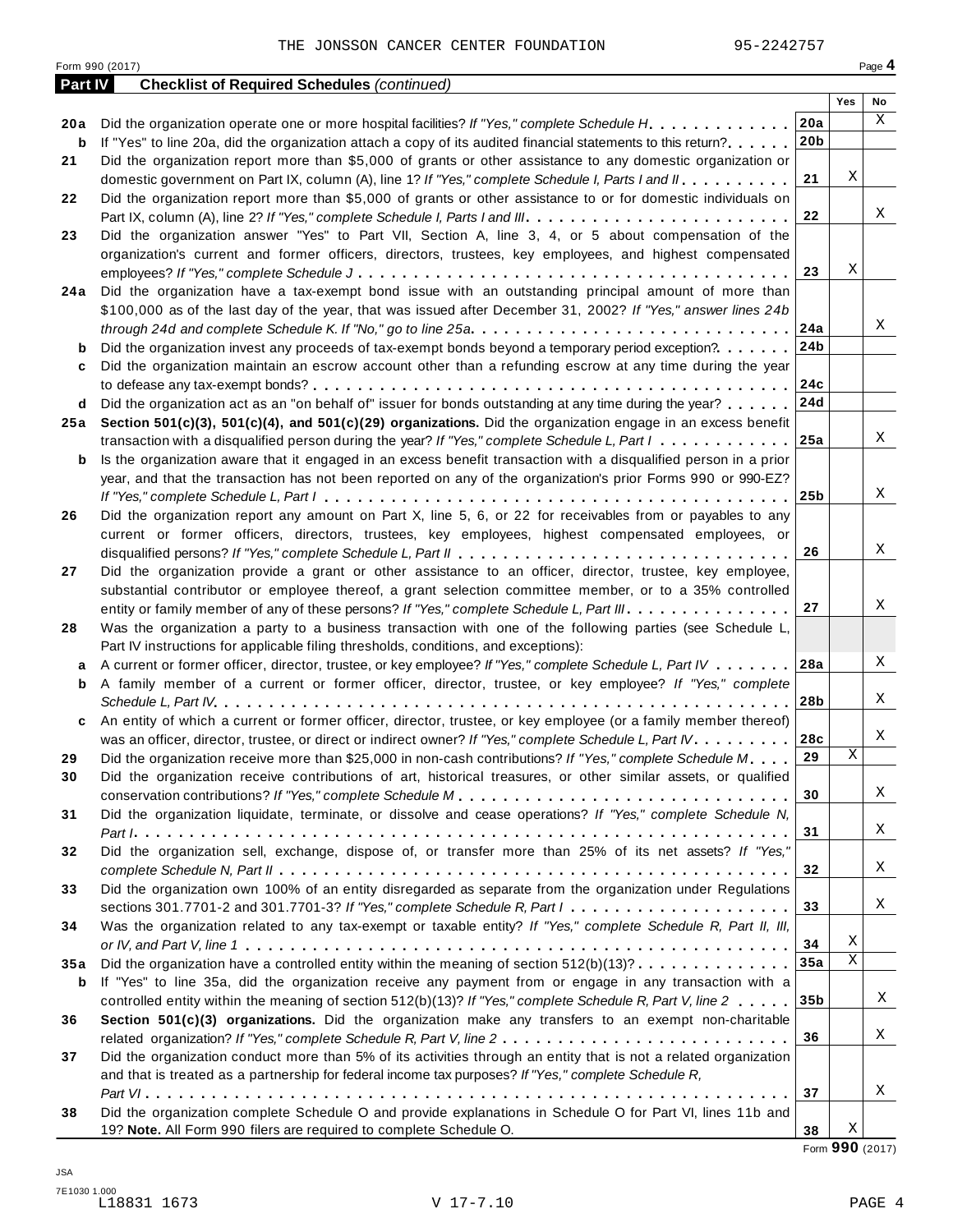|               | THE JONSSON CANCER CENTER FOUNDATION<br>95-2242757<br>Form 990 (2017)                                                                                                                                                                                |                 |                 | Page $5$ |
|---------------|------------------------------------------------------------------------------------------------------------------------------------------------------------------------------------------------------------------------------------------------------|-----------------|-----------------|----------|
| <b>Part V</b> | <b>Statements Regarding Other IRS Filings and Tax Compliance</b>                                                                                                                                                                                     |                 |                 |          |
|               |                                                                                                                                                                                                                                                      |                 | <b>Yes</b>      |          |
|               | 0.                                                                                                                                                                                                                                                   |                 |                 | No       |
|               | 1a Enter the number reported in Box 3 of Form 1096. Enter -0- if not applicable $\dots \dots \dots$<br>$\Omega$ .<br>1b<br><b>b</b> Enter the number of Forms W-2G included in line 1a. Enter -0- if not applicable.                                 |                 |                 |          |
|               | c Did the organization comply with backup withholding rules for reportable payments to vendors and                                                                                                                                                   |                 |                 |          |
|               |                                                                                                                                                                                                                                                      | 1c              |                 |          |
|               | 2a Enter the number of employees reported on Form W-3, Transmittal of Wage and Tax                                                                                                                                                                   |                 |                 |          |
|               | 0.<br>Statements, filed for the calendar year ending with or within the year covered by this return. $2a$                                                                                                                                            |                 |                 |          |
|               | <b>b</b> If at least one is reported on line 2a, did the organization file all required federal employment tax returns?                                                                                                                              | 2b              |                 |          |
|               | Note. If the sum of lines 1a and 2a is greater than 250, you may be required to e-file (see instructions)                                                                                                                                            |                 |                 |          |
|               | 3a Did the organization have unrelated business gross income of \$1,000 or more during the year?                                                                                                                                                     | 3a              |                 | Χ        |
|               | <b>b</b> If "Yes," has it filed a Form 990-T for this year? If "No" to line 3b, provide an explanation in Schedule O.                                                                                                                                | 3 <sub>b</sub>  |                 |          |
|               | 4a At any time during the calendar year, did the organization have an interest in, or a signature or other authority<br>over, a financial account in a foreign country (such as a bank account, securities account, or other financial               |                 |                 |          |
|               |                                                                                                                                                                                                                                                      | 4a              |                 | Χ        |
|               |                                                                                                                                                                                                                                                      |                 |                 |          |
|               | See instructions for filing requirements for FinCEN Form 114, Report of Foreign Bank and Financial Accounts                                                                                                                                          |                 |                 |          |
|               | (FBAR).                                                                                                                                                                                                                                              |                 |                 |          |
|               | 5a Was the organization a party to a prohibited tax shelter transaction at any time during the tax year?                                                                                                                                             | 5a              |                 | Х        |
|               | <b>b</b> Did any taxable party notify the organization that it was or is a party to a prohibited tax shelter transaction?                                                                                                                            | 5b              |                 | X        |
|               |                                                                                                                                                                                                                                                      | 5 <sub>c</sub>  |                 |          |
|               | 6a Does the organization have annual gross receipts that are normally greater than \$100,000, and did the                                                                                                                                            |                 |                 | X        |
|               | organization solicit any contributions that were not tax deductible as charitable contributions?                                                                                                                                                     | 6a              |                 |          |
|               | <b>b</b> If "Yes," did the organization include with every solicitation an express statement that such contributions or                                                                                                                              | 6b              |                 |          |
| 7             | Organizations that may receive deductible contributions under section 170(c).                                                                                                                                                                        |                 |                 |          |
|               | a Did the organization receive a payment in excess of \$75 made partly as a contribution and partly for goods                                                                                                                                        |                 |                 |          |
|               |                                                                                                                                                                                                                                                      | 7а              | Χ               |          |
|               | <b>b</b> If "Yes," did the organization notify the donor of the value of the goods or services provided?                                                                                                                                             | 7b              | $\mathbf x$     |          |
|               | c Did the organization sell, exchange, or otherwise dispose of tangible personal property for which it was                                                                                                                                           |                 |                 |          |
|               |                                                                                                                                                                                                                                                      | 7с              |                 | Χ        |
|               | 7d<br>d If "Yes," indicate the number of Forms 8282 filed during the year                                                                                                                                                                            |                 |                 | Χ        |
|               | e Did the organization receive any funds, directly or indirectly, to pay premiums on a personal benefit contract?                                                                                                                                    | 7e<br>7f        |                 | Χ        |
|               | f Did the organization, during the year, pay premiums, directly or indirectly, on a personal benefit contract?<br>g If the organization received a contribution of qualified intellectual property, did the organization file Form 8899 as required? | 7g              |                 |          |
|               | h If the organization received a contribution of cars, boats, airplanes, or other vehicles, did the organization file a Form 1098-C?. .                                                                                                              | 7h              |                 |          |
| 8             | Sponsoring organizations maintaining donor advised funds. Did a donor advised fund maintained by the                                                                                                                                                 |                 |                 |          |
|               | sponsoring organization have excess business holdings at any time during the year?                                                                                                                                                                   | 8               |                 |          |
| 9             | Sponsoring organizations maintaining donor advised funds.                                                                                                                                                                                            |                 |                 |          |
|               | a Did the sponsoring organization make any taxable distributions under section 4966?                                                                                                                                                                 | 9a              |                 |          |
|               | <b>b</b> Did the sponsoring organization make a distribution to a donor, donor advisor, or related person?                                                                                                                                           | 9b              |                 |          |
| 10            | Section 501(c)(7) organizations. Enter:                                                                                                                                                                                                              |                 |                 |          |
|               | 10a<br>a Initiation fees and capital contributions included on Part VIII, line 12<br>10b                                                                                                                                                             |                 |                 |          |
|               | <b>b</b> Gross receipts, included on Form 990, Part VIII, line 12, for public use of club facilities.                                                                                                                                                |                 |                 |          |
| 11            | Section 501(c)(12) organizations. Enter:<br>11a                                                                                                                                                                                                      |                 |                 |          |
|               | <b>b</b> Gross income from other sources (Do not net amounts due or paid to other sources                                                                                                                                                            |                 |                 |          |
|               | 11b                                                                                                                                                                                                                                                  |                 |                 |          |
|               | 12a Section 4947(a)(1) non-exempt charitable trusts. Is the organization filing Form 990 in lieu of Form 1041?                                                                                                                                       | 12a             |                 |          |
|               | <b>b</b> If "Yes," enter the amount of tax-exempt interest received or accrued during the year [12b                                                                                                                                                  |                 |                 |          |
| 13            | Section 501(c)(29) qualified nonprofit health insurance issuers.                                                                                                                                                                                     |                 |                 |          |
|               | <b>a</b> Is the organization licensed to issue qualified health plans in more than one state?                                                                                                                                                        | 13a             |                 |          |
|               | Note. See the instructions for additional information the organization must report on Schedule O.                                                                                                                                                    |                 |                 |          |
|               | <b>b</b> Enter the amount of reserves the organization is required to maintain by the states in which<br>13 <sub>b</sub><br>the organization is licensed to issue qualified health plans $\dots \dots \dots \dots \dots \dots \dots$                 |                 |                 |          |
|               | 13c                                                                                                                                                                                                                                                  |                 |                 |          |
|               | 14a Did the organization receive any payments for indoor tanning services during the tax year?                                                                                                                                                       | 14a             |                 | Χ        |
|               | <b>b</b> If "Yes," has it filed a Form 720 to report these payments? If "No," provide an explanation in Schedule $0$                                                                                                                                 | 14 <sub>b</sub> |                 |          |
| <b>JSA</b>    | 7E1040 1.000                                                                                                                                                                                                                                         |                 | Form 990 (2017) |          |
|               | L18831 1673<br>$V$ 17-7.10                                                                                                                                                                                                                           |                 |                 | PAGE 5   |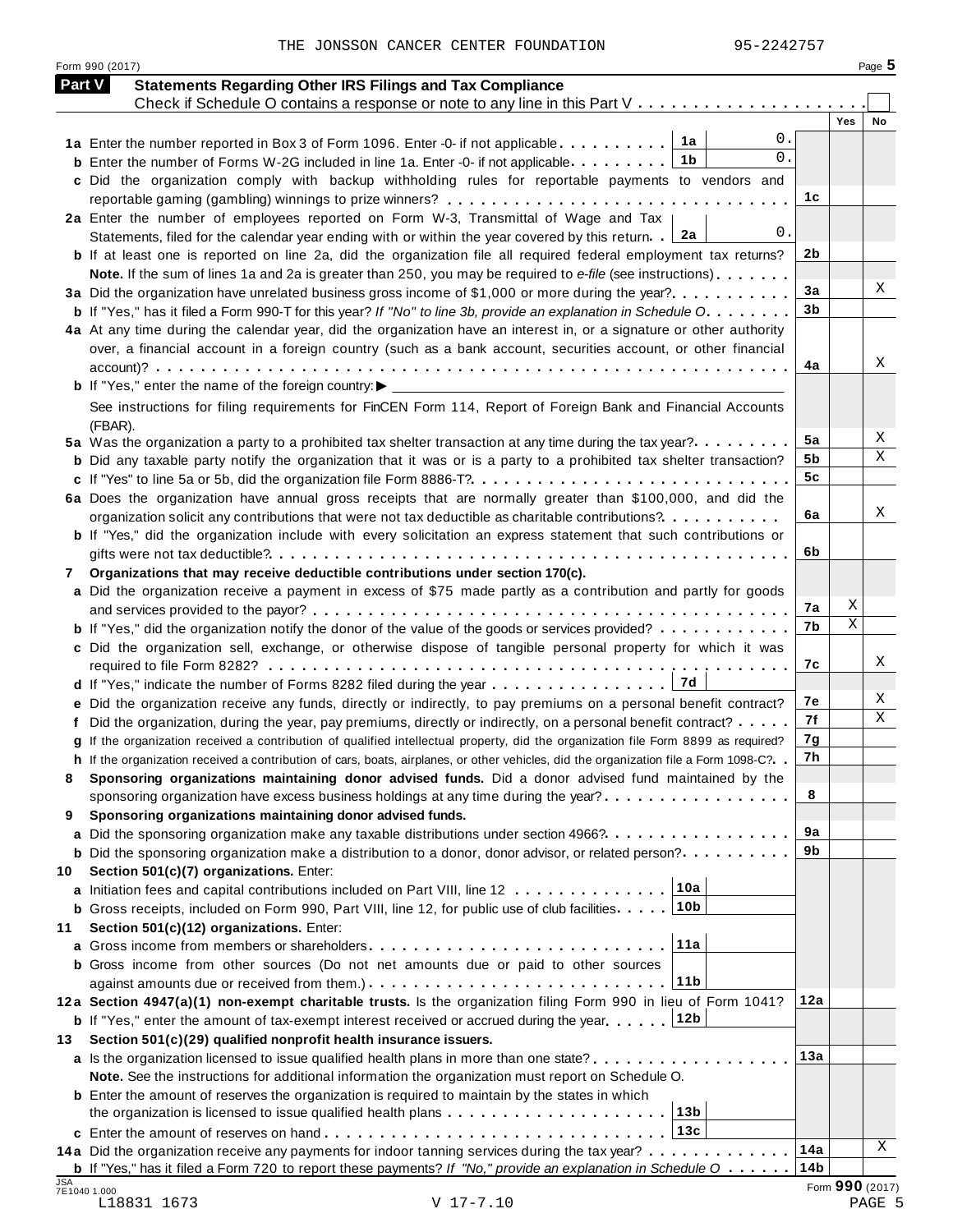| Form 990 (2017) | THE JONSSON CANCER CENTER FOUNDATION                                                                                      | 95-2242757 | Page $6$ |
|-----------------|---------------------------------------------------------------------------------------------------------------------------|------------|----------|
| Part VI         | Governance, Management, and Disclosure For each "Yes" response to lines 2 through 7b below, and for a "No"                |            |          |
|                 | response to line 8a, 8b, or 10b below, describe the circumstances, processes, or changes in Schedule O. See instructions. |            |          |
|                 |                                                                                                                           |            |          |
|                 | <b>Section A. Governing Body and Management</b>                                                                           |            |          |
|                 |                                                                                                                           |            |          |

| <b>Part VI</b> | Governance, Management, and Disclosure For each "Yes" response to lines 2 through 7b below, and for a "No"                                                                         |                 |     |             |
|----------------|------------------------------------------------------------------------------------------------------------------------------------------------------------------------------------|-----------------|-----|-------------|
|                | response to line 8a, 8b, or 10b below, describe the circumstances, processes, or changes in Schedule O. See instructions.                                                          |                 |     |             |
|                |                                                                                                                                                                                    |                 |     | $X \vert$   |
|                | <b>Section A. Governing Body and Management</b>                                                                                                                                    |                 |     |             |
|                |                                                                                                                                                                                    |                 | Yes | No          |
| 1a             | 41<br>1a<br>Enter the number of voting members of the governing body at the end of the tax year                                                                                    |                 |     |             |
|                | If there are material differences in voting rights among members of the governing body, or<br>if the governing body delegated broad authority to an executive committee or similar |                 |     |             |
|                | committee, explain in Schedule O.                                                                                                                                                  |                 |     |             |
|                | 41<br>1b<br>Enter the number of voting members included in line 1a, above, who are independent                                                                                     |                 |     |             |
| 2              | Did any officer, director, trustee, or key employee have a family relationship or a business relationship with                                                                     |                 |     |             |
|                |                                                                                                                                                                                    | $\mathbf{2}$    | Χ   |             |
| 3              | Did the organization delegate control over management duties customarily performed by or under the direct                                                                          |                 |     |             |
|                | supervision of officers, directors, or trustees, or key employees to a management company or other person?                                                                         | 3               |     | Χ           |
| 4              | Did the organization make any significant changes to its governing documents since the prior Form 990 was filed?                                                                   | 4               |     | $\mathbf X$ |
| 5              | Did the organization become aware during the year of a significant diversion of the organization's assets?                                                                         | 5               |     | X           |
| 6              |                                                                                                                                                                                    | 6               |     | X           |
| 7a             | Did the organization have members, stockholders, or other persons who had the power to elect or appoint                                                                            |                 |     |             |
|                |                                                                                                                                                                                    | 7a              |     | Χ           |
| b              | Are any governance decisions of the organization reserved to (or subject to approval by) members,                                                                                  |                 |     |             |
|                |                                                                                                                                                                                    | 7b              |     | Χ           |
| 8              | Did the organization contemporaneously document the meetings held or written actions undertaken during                                                                             |                 |     |             |
|                | the year by the following:                                                                                                                                                         |                 |     |             |
| a              |                                                                                                                                                                                    | 8а              | Χ   |             |
| b              | Each committee with authority to act on behalf of the governing body?                                                                                                              | 8b              | Χ   |             |
| 9              | Is there any officer, director, trustee, or key employee listed in Part VII, Section A, who cannot be reached at                                                                   |                 |     |             |
|                | the organization's mailing address? If "Yes," provide the names and addresses in Schedule O                                                                                        | 9               |     | Χ           |
|                | Section B. Policies (This Section B requests information about policies not required by the Internal Revenue Code.)                                                                |                 |     |             |
|                |                                                                                                                                                                                    |                 | Yes | No          |
|                | 10a Did the organization have local chapters, branches, or affiliates?                                                                                                             | 10a             | Χ   |             |
|                | <b>b</b> If "Yes," did the organization have written policies and procedures governing the activities of such chapters,                                                            |                 |     |             |
|                | affiliates, and branches to ensure their operations are consistent with the organization's exempt purposes?                                                                        | 10 <sub>b</sub> | X   |             |
| 11 a           | Has the organization provided a complete copy of this Form 990 to all members of its governing body before filing the form?                                                        | 11a             | Χ   |             |
| b              | Describe in Schedule O the process, if any, used by the organization to review this Form 990.                                                                                      |                 |     |             |
| 12a            | Did the organization have a written conflict of interest policy? If "No," go to line 13                                                                                            | 12a             | Χ   |             |
|                | <b>b</b> Were officers, directors, or trustees, and key employees required to disclose annually interests that could give                                                          |                 |     |             |
|                |                                                                                                                                                                                    | 12 <sub>b</sub> | X   |             |
|                | Did the organization regularly and consistently monitor and enforce compliance with the policy? If "Yes,"                                                                          |                 |     |             |
| c              |                                                                                                                                                                                    | 12c             | X   |             |
|                |                                                                                                                                                                                    | 13              | Χ   |             |
| 13             |                                                                                                                                                                                    | 14              | Χ   |             |
| 14             | Did the organization have a written document retention and destruction policy?                                                                                                     |                 |     |             |
| 15             | Did the process for determining compensation of the following persons include a review and approval by                                                                             |                 |     |             |
|                | independent persons, comparability data, and contemporaneous substantiation of the deliberation and decision?                                                                      | 15a             |     |             |
| а              | The organization's CEO, Executive Director, or top management official                                                                                                             | 15 <sub>b</sub> |     |             |
| b              |                                                                                                                                                                                    |                 |     |             |
|                | If "Yes" to line 15a or 15b, describe the process in Schedule O (see instructions).                                                                                                |                 |     |             |
| 16a            | Did the organization invest in, contribute assets to, or participate in a joint venture or similar arrangement                                                                     |                 |     | Χ           |
|                |                                                                                                                                                                                    | 16a             |     |             |
|                | <b>b</b> If "Yes," did the organization follow a written policy or procedure requiring the organization to evaluate its                                                            |                 |     |             |
|                | participation in joint venture arrangements under applicable federal tax law, and take steps to safeguard the                                                                      |                 |     |             |
|                |                                                                                                                                                                                    | 16 <sub>b</sub> |     |             |
|                | <b>Section C. Disclosure</b>                                                                                                                                                       |                 |     |             |
| 17             | List the states with which a copy of this Form 990 is required to be filed $\blacktriangleright^{\text{CA}}$ .                                                                     |                 |     |             |
| 18             | Section 6104 requires an organization to make its Forms 1023 (or 1024 if applicable), 990, and 990-T (Section 501(c)(3)s only)                                                     |                 |     |             |
|                | available for public inspection. Indicate how you made these available. Check all that apply.                                                                                      |                 |     |             |
|                | Own website<br>Another's website<br>$\vert X \vert$<br>X<br>$X \mid$<br>Upon request<br>Other (explain in Schedule O)                                                              |                 |     |             |

**19** Describe in Schedule O whether (and if so, how) the organization made its governing documents, conflict of interest policy, and financial statements available to the public during the tax year.

**20** nnancial statements available to the public during the tax year.<br>State the name, address, and telephone number of the person who possesses the organization's books and records:<br>UCLA EXTERNAL AFFAIRS 10920 WILSHIRE BLVD, SU

\* \*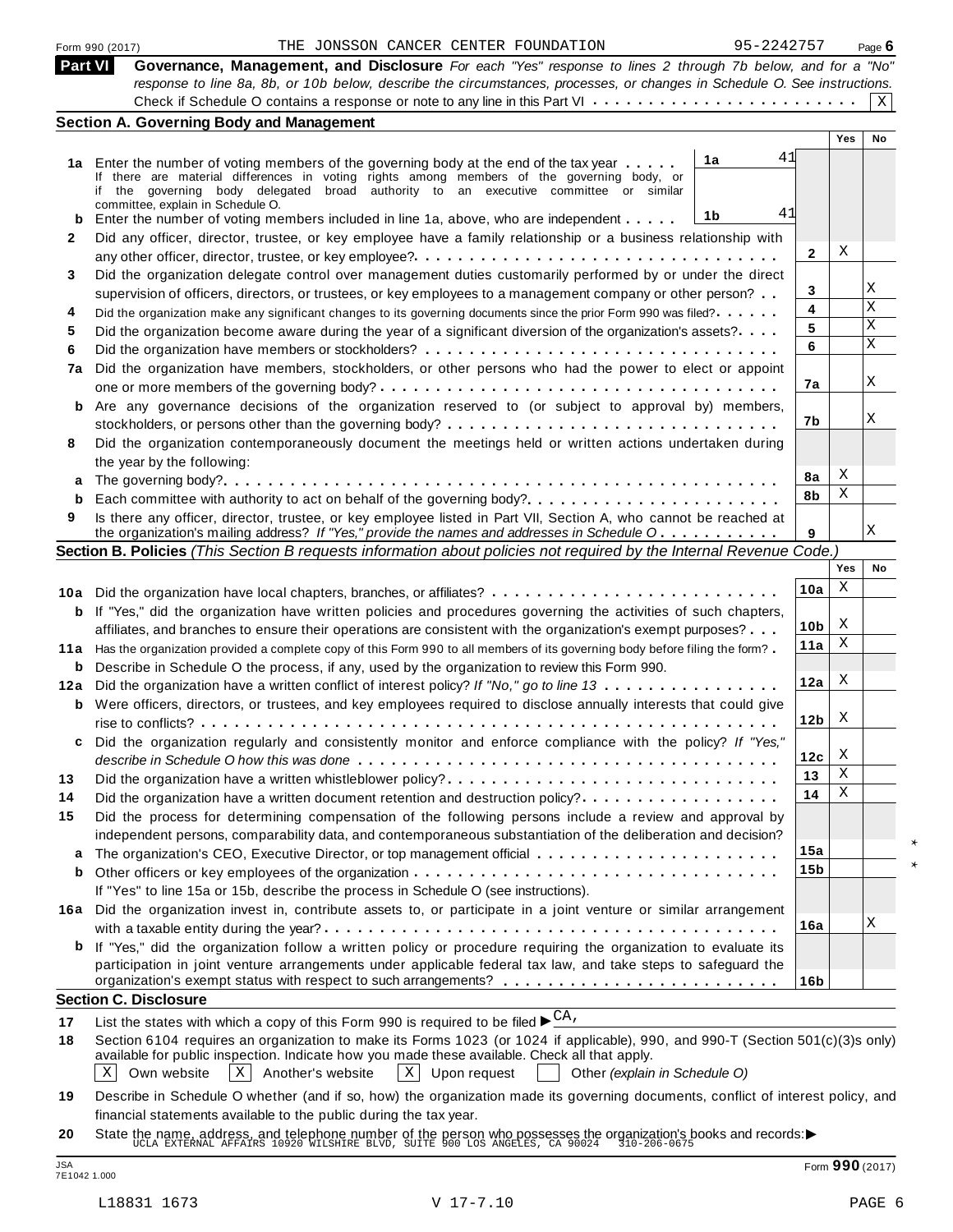|                          | Part VII Compensation of Officers, Directors, Trustees, Key Employees, Highest Compensated Employees, and                         |  |
|--------------------------|-----------------------------------------------------------------------------------------------------------------------------------|--|
|                          | <b>Independent Contractors</b>                                                                                                    |  |
|                          |                                                                                                                                   |  |
|                          | Section A. Officers, Directors, Trustees, Key Employees, and Highest Compensated Employees                                        |  |
| organization's tax year. | 1a Complete this table for all persons required to be listed. Report compensation for the calendar year ending with or within the |  |

anization's lax year.<br>● List all of the organization's **current** officers, directors, trustees (whether individuals or organizations), regardless of amount of<br>nnensation Enter -0- in columns (D) (E) and (E) if no compensa compensation. Enter -0- in columns (D), (E), and (F) if no compensation was paid.

• List all of the organization's **current** key employees, if any. See instructions for definition of "key employee."<br>● List the experientials five expect highest expressed explores (other than an efficer director of

**Example in the organization's current** key employees, if any. See instructions for definition of key employee.<br>• List the organization's five **current** highest compensated employees (other than an officer, director, trust who received reportable compensation (Box 5 of Form W-2 and/or Box 7 of Form 1099-MISC) of more than \$100,000 from the

organization and any related organizations.<br>• List all of the organization's **former** officers, key employees, and highest compensated employees who received more than<br>\$1.00.000 of reportable componention from the erganiza \$100,000 of reportable compensation from the organization and any related organizations.

% List all of the organization's **former directors or trustees** that received, in the capacity as a former director or trustee of the organization, more than \$10,000 of reportable compensation from the organization and any related organizations.

List persons in the following order: individual trustees or directors; institutional trustees; officers; key employees; highest compensated employees; and former such persons.

Check this box if neither the organization nor any related organization compensated any current officer, director, or trustee. X

| (A)<br>Name and Title   | (B)<br>Average<br>hours per<br>week (list any<br>hours for<br>related<br>organizations<br>below dotted<br>line) | Individual trustee<br>or director | Institutional trustee | Officer | (C)<br>Position<br>Key employee | (do not check more than one<br>box, unless person is both an<br>officer and a director/trustee)<br>Highest compensated<br>employee | Former | (D)<br>Reportable<br>compensation<br>from<br>the<br>organization<br>(W-2/1099-MISC) | (E)<br>Reportable<br>compensation from<br>related<br>organizations<br>(W-2/1099-MISC) | (F)<br>Estimated<br>amount of<br>other<br>compensation<br>from the<br>organization<br>and related<br>organizations |
|-------------------------|-----------------------------------------------------------------------------------------------------------------|-----------------------------------|-----------------------|---------|---------------------------------|------------------------------------------------------------------------------------------------------------------------------------|--------|-------------------------------------------------------------------------------------|---------------------------------------------------------------------------------------|--------------------------------------------------------------------------------------------------------------------|
|                         |                                                                                                                 |                                   |                       |         |                                 |                                                                                                                                    |        |                                                                                     |                                                                                       |                                                                                                                    |
| (1) JON S. HOLMAN III   | 1.00                                                                                                            |                                   |                       |         |                                 |                                                                                                                                    |        |                                                                                     |                                                                                       |                                                                                                                    |
| <b>DIRECTOR</b>         | 0.                                                                                                              | Χ                                 |                       |         |                                 |                                                                                                                                    |        | 0.                                                                                  | $0$ .                                                                                 | 0.                                                                                                                 |
| (2) JONATHAN DAVIDSON   | 1.00                                                                                                            |                                   |                       |         |                                 |                                                                                                                                    |        |                                                                                     |                                                                                       |                                                                                                                    |
| DIRECTOR                | $0$ .                                                                                                           | X                                 |                       |         |                                 |                                                                                                                                    |        | $0$ .                                                                               | $0$ .                                                                                 | $\mathsf 0$ .                                                                                                      |
| (3) JAMES FREEDMAN      | 1.00                                                                                                            |                                   |                       |         |                                 |                                                                                                                                    |        |                                                                                     |                                                                                       |                                                                                                                    |
| DIRECTOR                | 0.                                                                                                              | Χ                                 |                       |         |                                 |                                                                                                                                    |        | $0$ .                                                                               | $0$ .                                                                                 | $\mathsf 0$ .                                                                                                      |
| (4) STEPHEN A. KAPLAN   | 1.00                                                                                                            |                                   |                       |         |                                 |                                                                                                                                    |        |                                                                                     |                                                                                       |                                                                                                                    |
| DIRECTOR                | 0.                                                                                                              | Χ                                 |                       |         |                                 |                                                                                                                                    |        | 0.                                                                                  | 0.                                                                                    | $\mathsf 0$ .                                                                                                      |
| (5) RANDALL M. KATZ     | 1.00                                                                                                            |                                   |                       |         |                                 |                                                                                                                                    |        |                                                                                     |                                                                                       |                                                                                                                    |
| CHAIRMAN                | 0.                                                                                                              | Χ                                 |                       | Χ       |                                 |                                                                                                                                    |        | 0.                                                                                  | 0.                                                                                    | $\mathsf 0$ .                                                                                                      |
| (6) CONNIE KEITER       | 1.00                                                                                                            |                                   |                       |         |                                 |                                                                                                                                    |        |                                                                                     |                                                                                       |                                                                                                                    |
| <b>DIRECTOR</b>         | 0.                                                                                                              | Χ                                 |                       |         |                                 |                                                                                                                                    |        | 0.                                                                                  | 0.                                                                                    | 0.                                                                                                                 |
| (7) HARVEY R. KIBEL     | 1.00                                                                                                            |                                   |                       |         |                                 |                                                                                                                                    |        |                                                                                     |                                                                                       |                                                                                                                    |
| <b>DIRECTOR</b>         | 0.                                                                                                              | Χ                                 |                       |         |                                 |                                                                                                                                    |        | 0.                                                                                  | $0$ .                                                                                 | 0.                                                                                                                 |
| (8) DAVID LEVETON, ESQ  | 1.00                                                                                                            |                                   |                       |         |                                 |                                                                                                                                    |        |                                                                                     |                                                                                       |                                                                                                                    |
| DIRECTOR                | 0.                                                                                                              | Χ                                 |                       |         |                                 |                                                                                                                                    |        | 0.                                                                                  | $0$ .                                                                                 | $0$ .                                                                                                              |
| (9) LAWRENCE MANN       | 1.00                                                                                                            |                                   |                       |         |                                 |                                                                                                                                    |        |                                                                                     |                                                                                       |                                                                                                                    |
| <b>DIRECTOR</b>         | $0$ .                                                                                                           | $\mathbf X$                       |                       |         |                                 |                                                                                                                                    |        | $0$ .                                                                               | $0$ .                                                                                 | $0$ .                                                                                                              |
| (10) TIMOTHY PENNINGTON | 1.00                                                                                                            |                                   |                       |         |                                 |                                                                                                                                    |        |                                                                                     |                                                                                       |                                                                                                                    |
| DIRECTOR                | $0$ .                                                                                                           | Χ                                 |                       |         |                                 |                                                                                                                                    |        | $0$ .                                                                               | $0$ .                                                                                 | $0$ .                                                                                                              |
| (11) SAUL ROSENZWEIG    | 1.00                                                                                                            |                                   |                       |         |                                 |                                                                                                                                    |        |                                                                                     |                                                                                       |                                                                                                                    |
| <b>DIRECTOR</b>         | $0$ .                                                                                                           | Χ                                 |                       |         |                                 |                                                                                                                                    |        | 0.                                                                                  | 0.                                                                                    | 0.                                                                                                                 |
| $(12)$ KEN RUBY         | 1.00                                                                                                            |                                   |                       |         |                                 |                                                                                                                                    |        |                                                                                     |                                                                                       |                                                                                                                    |
| <b>DIRECTOR</b>         | 0.                                                                                                              | Χ                                 |                       |         |                                 |                                                                                                                                    |        | 0.                                                                                  | 0.                                                                                    | 0.                                                                                                                 |
| (13) GEORGE RAY WILEY   | 1.00                                                                                                            |                                   |                       |         |                                 |                                                                                                                                    |        |                                                                                     |                                                                                       |                                                                                                                    |
| <b>DIRECTOR</b>         | 0.                                                                                                              | Χ                                 |                       |         |                                 |                                                                                                                                    |        | 0.                                                                                  | 0.                                                                                    | 0.                                                                                                                 |
| (14) MICHAEL WILEY      | 1.00                                                                                                            |                                   |                       |         |                                 |                                                                                                                                    |        |                                                                                     |                                                                                       |                                                                                                                    |
| <b>DIRECTOR</b>         | 0.                                                                                                              | Χ                                 |                       |         |                                 |                                                                                                                                    |        | 0.                                                                                  | $0$ .                                                                                 | $0$ .                                                                                                              |

Form **990** (2017) JSA 7E1041 1.000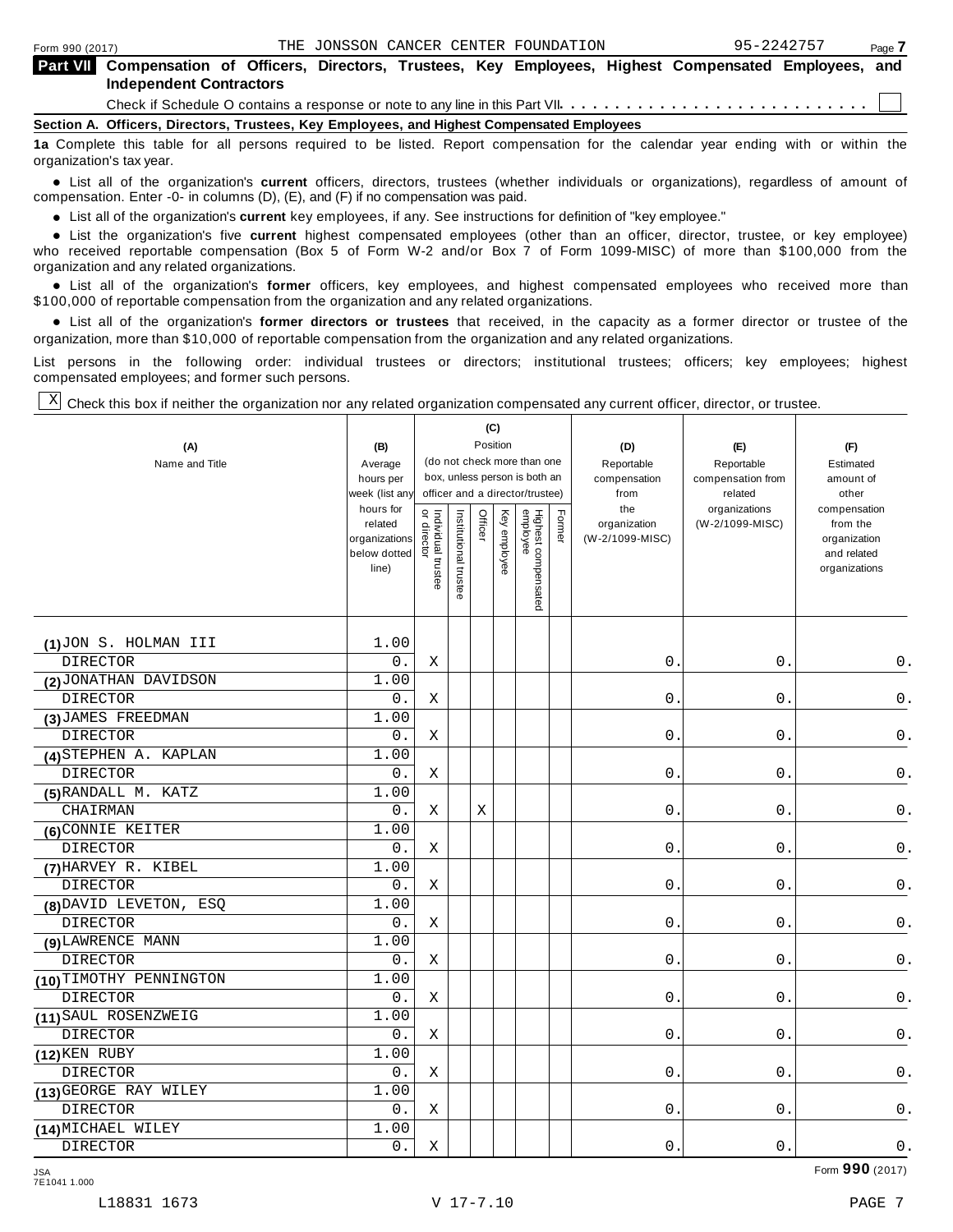#### THE JONSSON CANCER CENTER FOUNDATION 95-2242757

| Form 990 (2017) |  |
|-----------------|--|
|-----------------|--|

| Section A. Officers, Directors, Trustees, Key Employees, and Highest Compensated Employees (continued)<br>(A)                         | (B)                  |                                     |                       | (C)      |              |                                                                  |        | (D)                     | (E)                              | (F)                   |
|---------------------------------------------------------------------------------------------------------------------------------------|----------------------|-------------------------------------|-----------------------|----------|--------------|------------------------------------------------------------------|--------|-------------------------|----------------------------------|-----------------------|
| Name and title                                                                                                                        | Average              |                                     |                       | Position |              |                                                                  |        | Reportable              | Reportable                       | Estimated             |
|                                                                                                                                       | hours per            |                                     |                       |          |              | (do not check more than one                                      |        | compensation            | compensation from                | amount of             |
|                                                                                                                                       | week (list any       |                                     |                       |          |              | box, unless person is both an<br>officer and a director/trustee) |        | from                    | related                          | other<br>compensation |
|                                                                                                                                       | hours for<br>related |                                     |                       |          |              |                                                                  |        | the<br>organization     | organizations<br>(W-2/1099-MISC) | from the              |
|                                                                                                                                       | organizations        |                                     |                       | Officer  |              |                                                                  | Former | (W-2/1099-MISC)         |                                  | organization          |
|                                                                                                                                       | below dotted         |                                     |                       |          |              |                                                                  |        |                         |                                  | and related           |
|                                                                                                                                       | line)                |                                     |                       |          | Key employee |                                                                  |        |                         |                                  | organizations         |
|                                                                                                                                       |                      | Individual trustee<br>  or director | Institutional trustee |          |              | Highest compensated<br>employee                                  |        |                         |                                  |                       |
|                                                                                                                                       |                      |                                     |                       |          |              |                                                                  |        |                         |                                  |                       |
| 15) RANDY STEINBERG                                                                                                                   | 1.00                 |                                     |                       |          |              |                                                                  |        |                         |                                  |                       |
| <b>DIRECTOR</b>                                                                                                                       | 0.                   | Χ                                   |                       |          |              |                                                                  |        | 0.                      | 0                                | 0.                    |
| (16) JAY SURES                                                                                                                        | 1.00                 |                                     |                       |          |              |                                                                  |        |                         |                                  |                       |
| VICE-CHAIR                                                                                                                            | 0.                   | Χ                                   |                       | Χ        |              |                                                                  |        | 0.                      | 0                                | 0.                    |
| 17) DAVID KRAMER                                                                                                                      | 1.00                 |                                     |                       |          |              |                                                                  |        |                         |                                  |                       |
| <b>DIRECTOR</b>                                                                                                                       | 0.                   | Χ                                   |                       |          |              |                                                                  |        | 0.                      | 0                                | 0.                    |
| 18) RICK HERSH                                                                                                                        | 1.00                 |                                     |                       |          |              |                                                                  |        |                         |                                  |                       |
| DIRECTOR                                                                                                                              | 0.                   | Χ                                   |                       |          |              |                                                                  |        | 0.                      | 0                                | 0.                    |
| (19) DANA WALDEN                                                                                                                      | 1.00                 |                                     |                       |          |              |                                                                  |        |                         |                                  |                       |
| VICE-CHAIR                                                                                                                            | 0.                   | Χ                                   |                       | Χ        |              |                                                                  |        | 0.                      | 0                                | 0.                    |
| 20) LARRY MAGUIRE                                                                                                                     | 1.00                 |                                     |                       |          |              |                                                                  |        |                         |                                  |                       |
| <b>DIRECTOR</b>                                                                                                                       | 0.                   | Χ                                   |                       |          |              |                                                                  |        | 0.                      | 0                                | 0.                    |
| 21) GARY NEWMAN                                                                                                                       | 1.00                 |                                     |                       |          |              |                                                                  |        |                         |                                  |                       |
| <b>DIRECTOR</b>                                                                                                                       | 0.                   | Χ                                   |                       |          |              |                                                                  |        | 0.                      | 0                                | 0.                    |
| 22) WILLIAM TANNER                                                                                                                    | 1.00                 |                                     |                       |          |              |                                                                  |        |                         |                                  |                       |
| <b>DIRECTOR</b>                                                                                                                       | 0.                   | Χ                                   |                       |          |              |                                                                  |        | 0.                      | 0                                | 0.                    |
| 23) JORDAN WALDER                                                                                                                     | 1.00                 |                                     |                       |          |              |                                                                  |        |                         |                                  |                       |
| TREASURER                                                                                                                             | 0.                   | Χ                                   |                       | Χ        |              |                                                                  |        | 0.                      | 0                                | 0.                    |
| 24) ALAN BERRO                                                                                                                        | 1.00                 |                                     |                       |          |              |                                                                  |        |                         |                                  |                       |
| <b>DIRECTOR</b>                                                                                                                       | 0.                   | Χ                                   |                       |          |              |                                                                  |        | 0.                      | 0                                | 0.                    |
| 25) MARY ANNE KESHEN                                                                                                                  | 1.00                 |                                     |                       |          |              |                                                                  |        |                         |                                  |                       |
| <b>DIRECTOR</b>                                                                                                                       | 0.                   | Χ                                   |                       |          |              |                                                                  |        | $\mathsf{O}$            | 0                                | $0$ .                 |
| 1b Sub-total                                                                                                                          |                      |                                     |                       |          |              |                                                                  |        | 0.                      | 0                                | 0.                    |
| c Total from continuation sheets to Part VII, Section A                                                                               |                      |                                     |                       |          |              |                                                                  |        | 223,548.                | 213,506.                         | 67,565.               |
|                                                                                                                                       |                      |                                     |                       |          |              |                                                                  |        | 223,548.                | 213,506.                         | 67,565.               |
| 2 Total number of individuals (including but not limited to those listed above) who received more than \$100,000 of                   |                      |                                     |                       |          |              |                                                                  |        |                         |                                  |                       |
| reportable compensation from the organization ▶                                                                                       |                      |                                     | 2                     |          |              |                                                                  |        |                         |                                  |                       |
|                                                                                                                                       |                      |                                     |                       |          |              |                                                                  |        |                         |                                  | <b>Yes</b><br>No.     |
| Did the organization list any former officer, director, or trustee, key employee, or highest compensated<br>3                         |                      |                                     |                       |          |              |                                                                  |        |                         |                                  |                       |
| employee on line 1a? If "Yes," complete Schedule J for such individual                                                                |                      |                                     |                       |          |              |                                                                  |        |                         |                                  | X<br>3                |
| For any individual listed on line 1a, is the sum of reportable compensation and other compensation from the<br>4                      |                      |                                     |                       |          |              |                                                                  |        |                         |                                  |                       |
| organization and related organizations greater than \$150,000? If "Yes," complete Schedule J for such                                 |                      |                                     |                       |          |              |                                                                  |        |                         |                                  | х                     |
|                                                                                                                                       |                      |                                     |                       |          |              |                                                                  |        |                         |                                  | 4                     |
| Did any person listed on line 1a receive or accrue compensation from any unrelated organization or individual<br>5.                   |                      |                                     |                       |          |              |                                                                  |        |                         |                                  | х                     |
| for services rendered to the organization? If "Yes," complete Schedule J for such person<br><b>Section B. Independent Contractors</b> |                      |                                     |                       |          |              |                                                                  |        |                         |                                  | 5                     |
| Complete this table for your five highest compensated independent contractors that received more than \$100,000 of<br>1               |                      |                                     |                       |          |              |                                                                  |        |                         |                                  |                       |
| compensation from the organization. Report compensation for the calendar year ending with or within the organization's tax<br>year.   |                      |                                     |                       |          |              |                                                                  |        |                         |                                  |                       |
|                                                                                                                                       |                      |                                     |                       |          |              |                                                                  |        | (B)                     |                                  | (C)                   |
| (A)<br>Name and business address                                                                                                      |                      |                                     |                       |          |              |                                                                  |        | Description of services |                                  | Compensation          |
|                                                                                                                                       |                      |                                     |                       |          |              |                                                                  |        |                         |                                  |                       |
|                                                                                                                                       |                      |                                     |                       |          |              |                                                                  |        |                         |                                  |                       |
|                                                                                                                                       |                      |                                     |                       |          |              |                                                                  |        |                         |                                  |                       |
|                                                                                                                                       |                      |                                     |                       |          |              |                                                                  |        |                         |                                  |                       |
|                                                                                                                                       |                      |                                     |                       |          |              |                                                                  |        |                         |                                  |                       |

**2** Total number of independent contractors (including but not limited to those listed above) who received more than \$100,000 in compensation from the organization  $\triangleright$  0.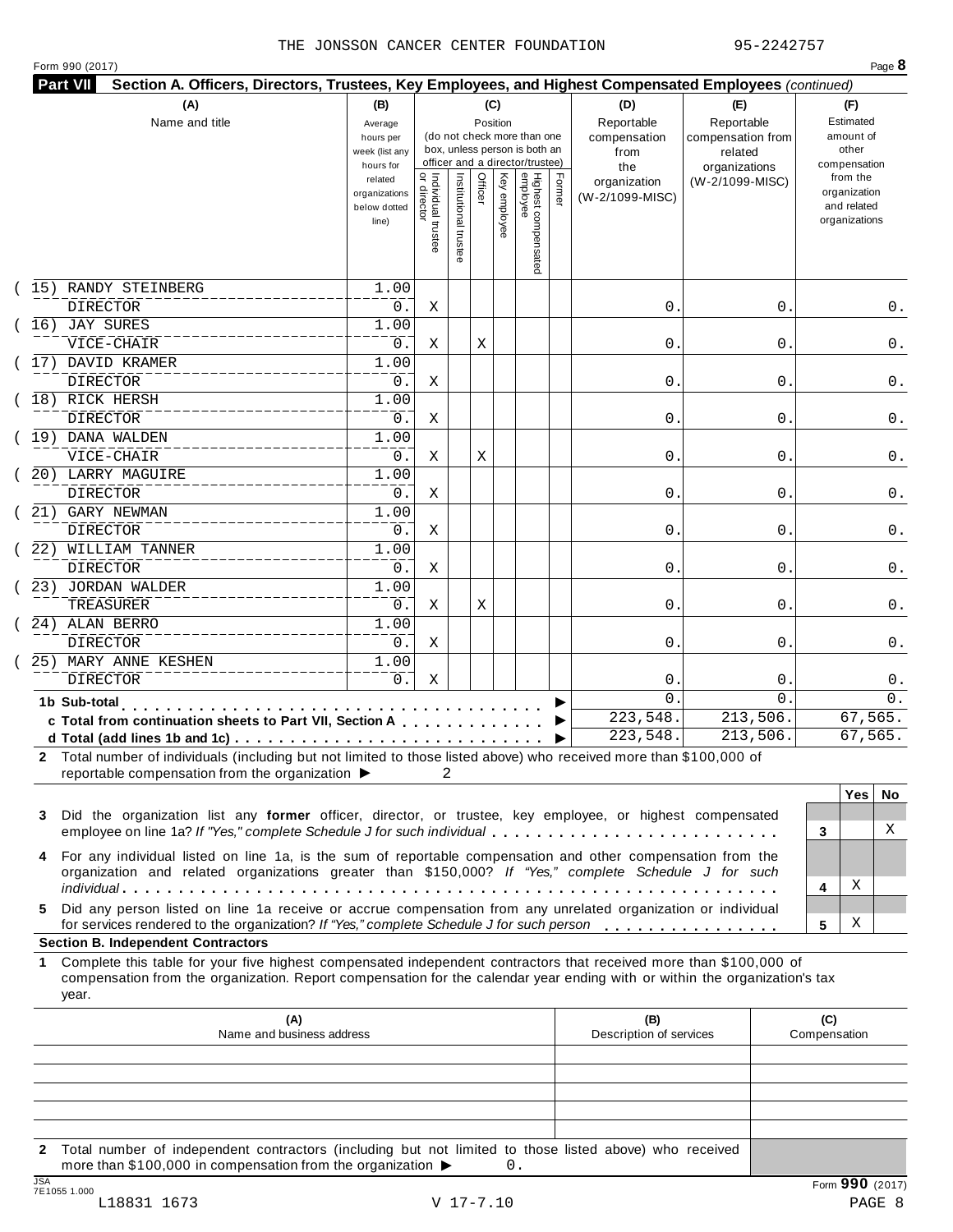#### THE JONSSON CANCER CENTER FOUNDATION 95-2242757

| Form 990 (2017) |
|-----------------|
|-----------------|

| (A)<br>Name and title                                                                                                                                                                                                                                                                                          | (B)<br>Average<br>hours per<br>week (list any<br>hours for<br>related |                                   |                     | Section A. Officers, Directors, Trustees, Key Employees, and Highest Compensated Employees (continued)<br>(C)<br>Position | (do not check more than one<br>box, unless person is both an<br>officer and a director/trustee) |        | (D)<br>Reportable<br>compensation<br>from<br>the<br>organization | (E)<br>Reportable<br>compensation from<br>related<br>organizations | (F)<br>Estimated<br>amount of<br>other<br>compensation<br>from the |
|----------------------------------------------------------------------------------------------------------------------------------------------------------------------------------------------------------------------------------------------------------------------------------------------------------------|-----------------------------------------------------------------------|-----------------------------------|---------------------|---------------------------------------------------------------------------------------------------------------------------|-------------------------------------------------------------------------------------------------|--------|------------------------------------------------------------------|--------------------------------------------------------------------|--------------------------------------------------------------------|
|                                                                                                                                                                                                                                                                                                                | organizations<br>below dotted<br>line)                                | Individual trustee<br>or director | Institutional trust | Officer<br>Κey<br>employee                                                                                                | Highest compensated<br>employee                                                                 | Former | (W-2/1099-MISC)                                                  | (W-2/1099-MISC)                                                    | organization<br>and related<br>organizations                       |
| 26) LINDA MILLER SAVITT                                                                                                                                                                                                                                                                                        | 1.00                                                                  |                                   |                     |                                                                                                                           |                                                                                                 |        |                                                                  |                                                                    |                                                                    |
| <b>DIRECTOR</b>                                                                                                                                                                                                                                                                                                | 0.                                                                    | Χ                                 |                     |                                                                                                                           |                                                                                                 |        | 0.                                                               | 0                                                                  | 0.                                                                 |
| 27) JOE COHEN                                                                                                                                                                                                                                                                                                  | 1.00                                                                  |                                   |                     |                                                                                                                           |                                                                                                 |        |                                                                  |                                                                    |                                                                    |
| <b>DIRECTOR</b>                                                                                                                                                                                                                                                                                                | 0.                                                                    | Χ                                 |                     |                                                                                                                           |                                                                                                 |        | $\mathsf{O}$ .                                                   | 0                                                                  | 0.                                                                 |
| 28) STEPHEN SPECTOR                                                                                                                                                                                                                                                                                            | 1.00                                                                  |                                   |                     |                                                                                                                           |                                                                                                 |        |                                                                  |                                                                    |                                                                    |
| <b>DIRECTOR</b>                                                                                                                                                                                                                                                                                                | 0.                                                                    | Χ                                 |                     |                                                                                                                           |                                                                                                 |        | $\mathsf{O}$ .                                                   | 0                                                                  | 0.                                                                 |
| 29) CARMEN COPPLE                                                                                                                                                                                                                                                                                              | 1.00                                                                  |                                   |                     |                                                                                                                           |                                                                                                 |        |                                                                  |                                                                    |                                                                    |
| <b>DIRECTOR</b>                                                                                                                                                                                                                                                                                                | 0.                                                                    | Χ                                 |                     |                                                                                                                           |                                                                                                 |        | $\mathbf{0}$ .                                                   | 0                                                                  | 0.                                                                 |
| 30) DR. STEVE SMALE<br>SECRETARY                                                                                                                                                                                                                                                                               | 1.00                                                                  |                                   |                     |                                                                                                                           |                                                                                                 |        |                                                                  |                                                                    |                                                                    |
| 31) BARBARA CHRISTIANSEN                                                                                                                                                                                                                                                                                       | 0.<br>1.00                                                            | Χ                                 |                     | Χ                                                                                                                         |                                                                                                 |        | $\mathbf{0}$ .                                                   | 0                                                                  | 0.                                                                 |
| <b>DIRECTOR</b>                                                                                                                                                                                                                                                                                                | 0.                                                                    | Χ                                 |                     |                                                                                                                           |                                                                                                 |        | 0.                                                               | 0                                                                  | 0.                                                                 |
| 32) LISA SAPIRO                                                                                                                                                                                                                                                                                                | 1.00                                                                  |                                   |                     |                                                                                                                           |                                                                                                 |        |                                                                  |                                                                    |                                                                    |
| <b>DIRECTOR</b>                                                                                                                                                                                                                                                                                                | 0.                                                                    | Χ                                 |                     |                                                                                                                           |                                                                                                 |        | 0.                                                               | 0                                                                  | 0.                                                                 |
| 33) MANIZHEH YOMTOUBIAN                                                                                                                                                                                                                                                                                        | 1.00                                                                  |                                   |                     |                                                                                                                           |                                                                                                 |        |                                                                  |                                                                    |                                                                    |
| <b>DIRECTOR</b>                                                                                                                                                                                                                                                                                                | 0.                                                                    | Χ                                 |                     |                                                                                                                           |                                                                                                 |        | $\mathbf{0}$ .                                                   | 0                                                                  | 0.                                                                 |
| 34) TED GAGLIANO                                                                                                                                                                                                                                                                                               | 1.00                                                                  |                                   |                     |                                                                                                                           |                                                                                                 |        |                                                                  |                                                                    |                                                                    |
| <b>DIRECTOR</b>                                                                                                                                                                                                                                                                                                | 0.                                                                    | Χ                                 |                     |                                                                                                                           |                                                                                                 |        | 0.                                                               | 0                                                                  | 0.                                                                 |
| 35) ALI JASSIM                                                                                                                                                                                                                                                                                                 | 1.00                                                                  |                                   |                     |                                                                                                                           |                                                                                                 |        |                                                                  |                                                                    |                                                                    |
| <b>DIRECTOR</b>                                                                                                                                                                                                                                                                                                | 0.                                                                    | Χ                                 |                     |                                                                                                                           |                                                                                                 |        | 0.                                                               | 0                                                                  | 0.                                                                 |
| 36) EILEEN COSKEY FRACCHIA                                                                                                                                                                                                                                                                                     | 1.00                                                                  |                                   |                     |                                                                                                                           |                                                                                                 |        |                                                                  |                                                                    |                                                                    |
| <b>DIRECTOR</b>                                                                                                                                                                                                                                                                                                | $0$ .                                                                 | Χ                                 |                     |                                                                                                                           |                                                                                                 |        | 0.                                                               | 0                                                                  | 0.                                                                 |
| 1b Sub-total<br>c Total from continuation sheets to Part VII, Section A<br>d Total (add lines 1b and 1c) $\ldots \ldots \ldots \ldots \ldots \ldots \ldots \ldots \ldots \ldots \ldots$<br>2 Total number of individuals (including but not limited to those listed above) who received more than \$100,000 of |                                                                       |                                   |                     |                                                                                                                           |                                                                                                 |        |                                                                  |                                                                    |                                                                    |
| reportable compensation from the organization ▶<br>Did the organization list any former officer, director, or trustee, key employee, or highest compensated<br>employee on line 1a? If "Yes," complete Schedule J for such individual                                                                          |                                                                       | 2                                 |                     |                                                                                                                           |                                                                                                 |        |                                                                  |                                                                    | <b>Yes</b><br>No.<br>X<br>3                                        |
| For any individual listed on line 1a, is the sum of reportable compensation and other compensation from the<br>4<br>organization and related organizations greater than \$150,000? If "Yes," complete Schedule J for such                                                                                      |                                                                       |                                   |                     |                                                                                                                           |                                                                                                 |        |                                                                  |                                                                    | х<br>4                                                             |
| Did any person listed on line 1a receive or accrue compensation from any unrelated organization or individual<br>for services rendered to the organization? If "Yes," complete Schedule J for such person                                                                                                      |                                                                       |                                   |                     |                                                                                                                           |                                                                                                 |        |                                                                  |                                                                    | х<br>5                                                             |
| <b>Section B. Independent Contractors</b>                                                                                                                                                                                                                                                                      |                                                                       |                                   |                     |                                                                                                                           |                                                                                                 |        |                                                                  |                                                                    |                                                                    |
| 1 Complete this table for your five highest compensated independent contractors that received more than \$100,000 of<br>compensation from the organization. Report compensation for the calendar year ending with or within the organization's tax<br>year.                                                    |                                                                       |                                   |                     |                                                                                                                           |                                                                                                 |        |                                                                  |                                                                    |                                                                    |
| (A)<br>Name and business address                                                                                                                                                                                                                                                                               |                                                                       |                                   |                     |                                                                                                                           |                                                                                                 |        | (B)<br>Description of services                                   |                                                                    | (C)<br>Compensation                                                |
|                                                                                                                                                                                                                                                                                                                |                                                                       |                                   |                     |                                                                                                                           |                                                                                                 |        |                                                                  |                                                                    |                                                                    |
|                                                                                                                                                                                                                                                                                                                |                                                                       |                                   |                     |                                                                                                                           |                                                                                                 |        |                                                                  |                                                                    |                                                                    |

**2** Total number of independent contractors (including but not limited to those listed above) who received more than \$100,000 in compensation from the organization  $\blacktriangleright$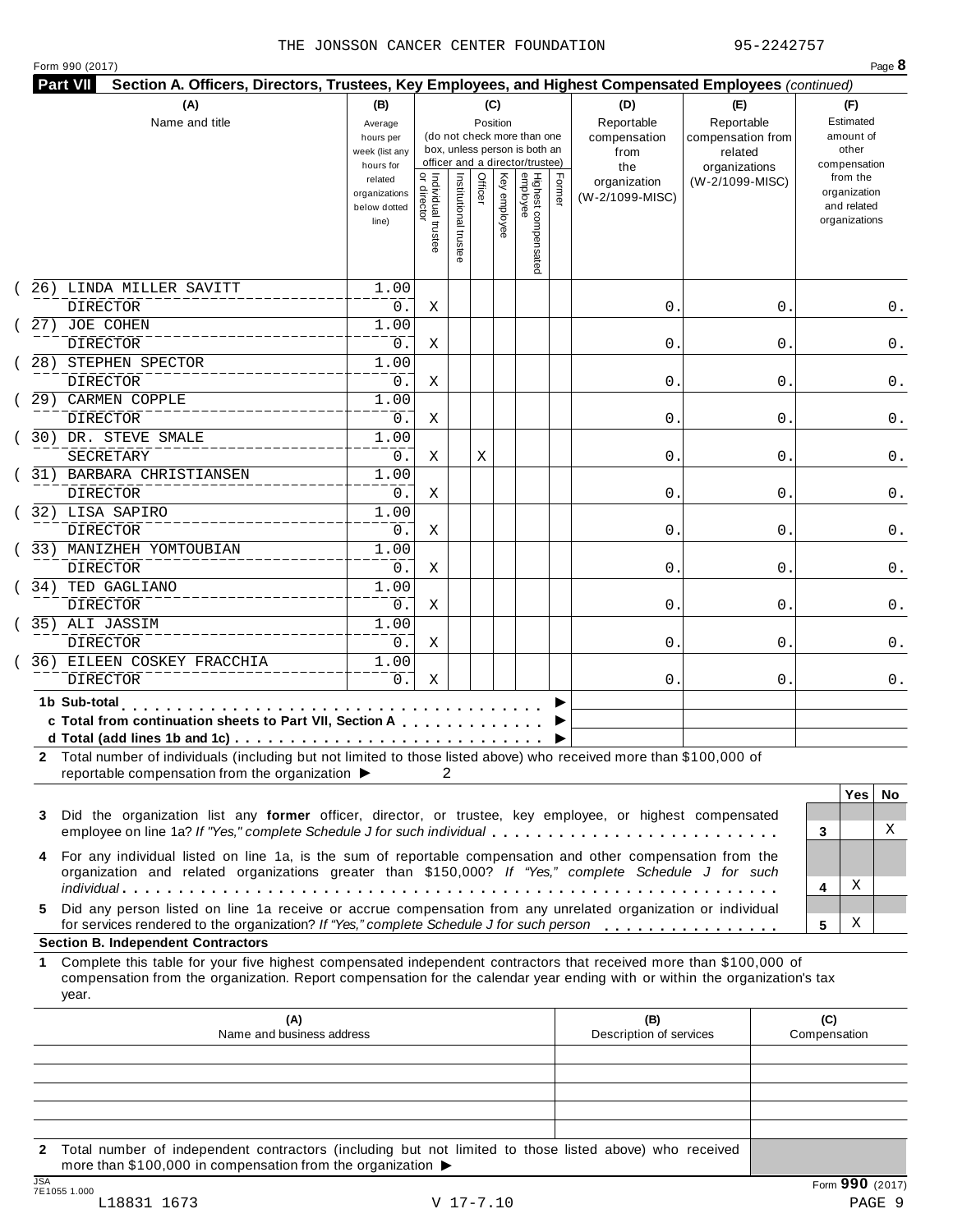|  | Form 990 (2017) |
|--|-----------------|
|  |                 |

| (A)<br>Name and title                                                                                                                                                                                                                                                                               | (B)<br>Average<br>hours per<br>week (list any<br>hours for |                                           |                       | (C)<br>Position | (do not check more than one<br>box, unless person is both an<br>officer and a director/trustee) |        | (D)<br>Reportable<br>compensation<br>from<br>the | (E)<br>Reportable<br>compensation from<br>related<br>organizations | (F)<br>Estimated<br>amount of<br>other<br>compensation |                                                          |          |
|-----------------------------------------------------------------------------------------------------------------------------------------------------------------------------------------------------------------------------------------------------------------------------------------------------|------------------------------------------------------------|-------------------------------------------|-----------------------|-----------------|-------------------------------------------------------------------------------------------------|--------|--------------------------------------------------|--------------------------------------------------------------------|--------------------------------------------------------|----------------------------------------------------------|----------|
|                                                                                                                                                                                                                                                                                                     | related<br>organizations<br>below dotted<br>line)          | <br>  Individual trustee<br>  or director | Institutional trustee | Officer         | Highest compensated<br>employee<br>Key employee                                                 | Former | organization<br>(W-2/1099-MISC)                  | (W-2/1099-MISC)                                                    |                                                        | from the<br>organization<br>and related<br>organizations |          |
| 37) MICHAEL A TEITELL<br>PRESIDENT                                                                                                                                                                                                                                                                  | 1.00<br>0.                                                 | Χ                                         |                       | Χ               |                                                                                                 |        | 0.                                               | 0.                                                                 |                                                        |                                                          | 0.       |
| 38) JOSHUA ROSENBERG<br><b>DIRECTOR</b>                                                                                                                                                                                                                                                             | 1.00<br>0.                                                 | Χ                                         |                       |                 |                                                                                                 |        | 0.                                               | 0                                                                  |                                                        |                                                          | 0.       |
| 39) ARTHUR WAYNE<br><b>DIRECTOR</b>                                                                                                                                                                                                                                                                 | 1.00<br>0.                                                 | Χ                                         |                       |                 |                                                                                                 |        | 0.                                               | 0                                                                  |                                                        |                                                          | 0.       |
| 40) JUDITH GASSON<br>DIRECTOR                                                                                                                                                                                                                                                                       | 1.00<br>0.                                                 | Χ                                         |                       |                 |                                                                                                 |        | 0.                                               | 0                                                                  |                                                        |                                                          | 0.       |
| 41) KATHLEEN KANE<br>DIRECTOR                                                                                                                                                                                                                                                                       | 1.00<br>0.                                                 | Χ                                         |                       |                 |                                                                                                 |        | 0.                                               | 0                                                                  |                                                        |                                                          | 0.       |
| (42) KENNETH DORSHKIND, PHD<br>PRESIDENT (TERM ENDED 08/2017)                                                                                                                                                                                                                                       | 1.00<br>$0$ .                                              | Χ                                         |                       | Χ               |                                                                                                 |        | 0.                                               | 0                                                                  |                                                        |                                                          | 0.       |
| (43) MARGARET STEELE<br>EXECUTIVE DIRECTOR                                                                                                                                                                                                                                                          | 1.00<br>0.                                                 |                                           |                       | Χ               |                                                                                                 |        | 0.                                               | 213,506.                                                           |                                                        | 31,334.                                                  |          |
| (44) JACQUELINE FARINA<br>DIRECTOR, STRATEGIC PARTNERSHI                                                                                                                                                                                                                                            | 40.00<br>$0$ .                                             |                                           |                       |                 | Χ                                                                                               |        | 105,669.                                         | 0.                                                                 |                                                        | 14,754.                                                  |          |
| 45) MELISSA BRODY<br>DIRECTOR, STEWARDSHIP                                                                                                                                                                                                                                                          | 40.00<br>0.                                                |                                           |                       |                 | Χ                                                                                               |        | 117,879.                                         | 0.                                                                 |                                                        | 21, 477.                                                 |          |
|                                                                                                                                                                                                                                                                                                     |                                                            |                                           |                       |                 |                                                                                                 |        |                                                  |                                                                    |                                                        |                                                          |          |
|                                                                                                                                                                                                                                                                                                     |                                                            |                                           |                       |                 |                                                                                                 |        |                                                  |                                                                    |                                                        |                                                          |          |
| 1b Sub-total<br>c Total from continuation sheets to Part VII, Section A                                                                                                                                                                                                                             |                                                            |                                           |                       |                 |                                                                                                 |        |                                                  |                                                                    |                                                        |                                                          |          |
| 2 Total number of individuals (including but not limited to those listed above) who received more than \$100,000 of<br>reportable compensation from the organization ▶                                                                                                                              |                                                            | 2                                         |                       |                 |                                                                                                 |        |                                                  |                                                                    |                                                        |                                                          |          |
| Did the organization list any former officer, director, or trustee, key employee, or highest compensated<br>3                                                                                                                                                                                       |                                                            |                                           |                       |                 |                                                                                                 |        |                                                  |                                                                    |                                                        | <b>Yes</b>                                               | No.<br>X |
| employee on line 1a? If "Yes," complete Schedule J for such individual<br>For any individual listed on line 1a, is the sum of reportable compensation and other compensation from the<br>4<br>organization and related organizations greater than \$150,000? If "Yes," complete Schedule J for such |                                                            |                                           |                       |                 |                                                                                                 |        |                                                  |                                                                    | 3                                                      |                                                          |          |
| Did any person listed on line 1a receive or accrue compensation from any unrelated organization or individual<br>5.<br>for services rendered to the organization? If "Yes," complete Schedule J for such person                                                                                     |                                                            |                                           |                       |                 |                                                                                                 |        |                                                  |                                                                    | 4<br>5                                                 | х<br>х                                                   |          |
| <b>Section B. Independent Contractors</b>                                                                                                                                                                                                                                                           |                                                            |                                           |                       |                 |                                                                                                 |        |                                                  |                                                                    |                                                        |                                                          |          |
| Complete this table for your five highest compensated independent contractors that received more than \$100,000 of<br>1<br>compensation from the organization. Report compensation for the calendar year ending with or within the organization's tax<br>year.                                      |                                                            |                                           |                       |                 |                                                                                                 |        |                                                  |                                                                    |                                                        |                                                          |          |
| (A)<br>Name and business address                                                                                                                                                                                                                                                                    |                                                            |                                           |                       |                 |                                                                                                 |        | (B)<br>Description of services                   |                                                                    | (C)<br>Compensation                                    |                                                          |          |
|                                                                                                                                                                                                                                                                                                     |                                                            |                                           |                       |                 |                                                                                                 |        |                                                  |                                                                    |                                                        |                                                          |          |
|                                                                                                                                                                                                                                                                                                     |                                                            |                                           |                       |                 |                                                                                                 |        |                                                  |                                                                    |                                                        |                                                          |          |
|                                                                                                                                                                                                                                                                                                     |                                                            |                                           |                       |                 |                                                                                                 |        |                                                  |                                                                    |                                                        |                                                          |          |

**2** Total number of independent contractors (including but not limited to those listed above) who received more than \$100,000 in compensation from the organization  $\blacktriangleright$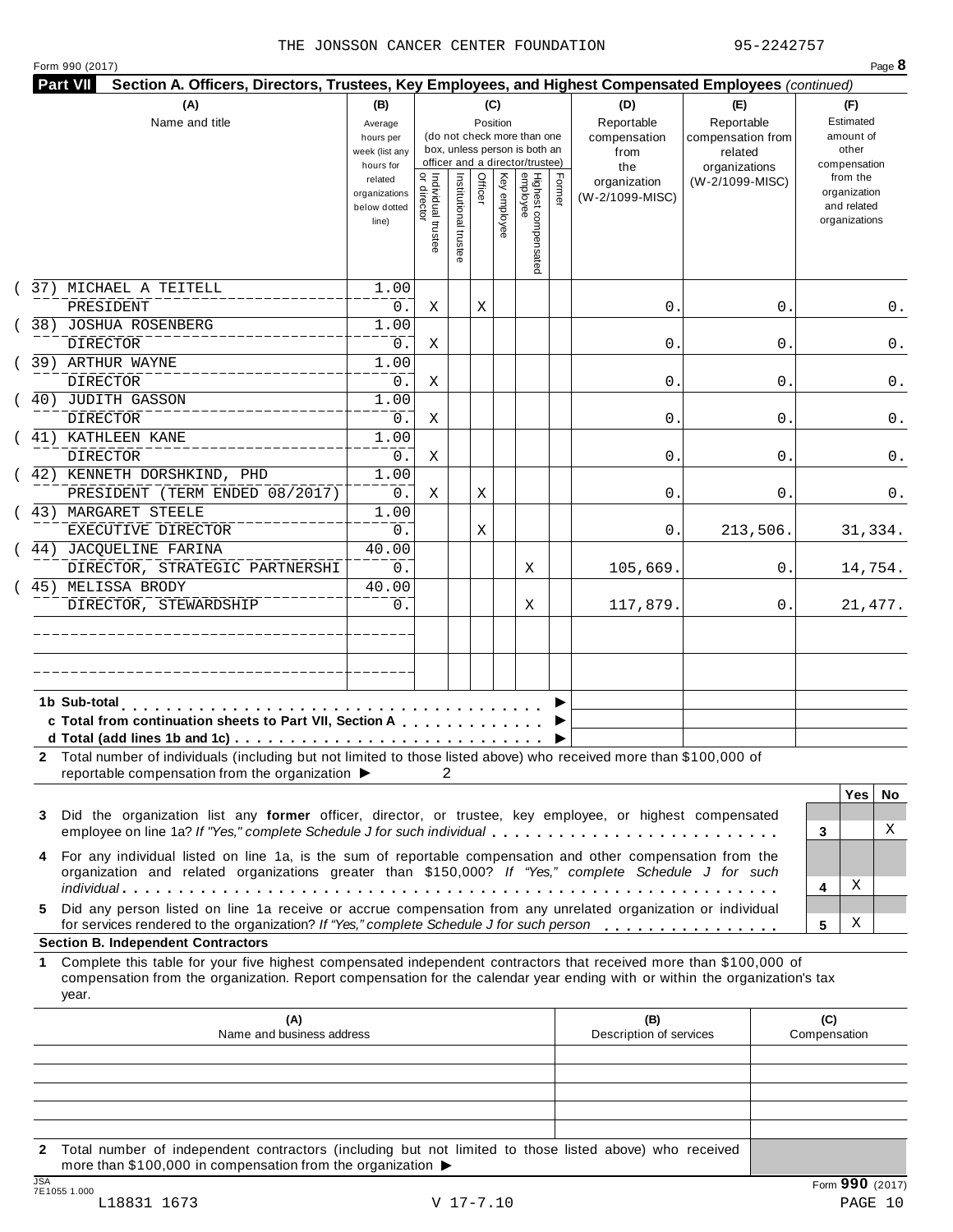|                                                                  | <b>Part VIII</b>                      | <b>Statement of Revenue</b>                                                                                                                                                                                                                                                                                                                                                                                                      |                                               |                                            |                                                    |                                         |                                                                  |
|------------------------------------------------------------------|---------------------------------------|----------------------------------------------------------------------------------------------------------------------------------------------------------------------------------------------------------------------------------------------------------------------------------------------------------------------------------------------------------------------------------------------------------------------------------|-----------------------------------------------|--------------------------------------------|----------------------------------------------------|-----------------------------------------|------------------------------------------------------------------|
|                                                                  |                                       |                                                                                                                                                                                                                                                                                                                                                                                                                                  |                                               | (A)<br>Total revenue                       | (B)<br>Related or<br>exempt<br>function<br>revenue | (C)<br>Unrelated<br>business<br>revenue | (D)<br>Revenue<br>excluded from tax<br>under sections<br>512-514 |
| <b>Contributions, Gifts, Grants</b><br>and Other Similar Amounts | 1a<br>b<br>c<br>d<br>е<br>f<br>g<br>h | 1a<br>Federated campaigns <b>Federated</b><br>1 b<br>Membership dues<br>1c<br>Fundraising events <b>Fundraising</b><br>1d<br>Related organizations <b>contains</b> and <b>Related</b> organizations <b>and relations</b><br>1е<br>Government grants (contributions)<br>All other contributions, gifts, grants,<br>and similar amounts not included above<br>1f<br>Noncash contributions included in lines 1a-1f: \$              | 515.<br>780,800.<br>15,670,152.<br>1,500,000. | 16, 451, 467.                              |                                                    |                                         |                                                                  |
| Program Service Revenue                                          | 2a<br>b<br>c<br>d<br>е<br>f<br>g      | All other program service revenue                                                                                                                                                                                                                                                                                                                                                                                                | <b>Business Code</b>                          | $\mathbb O$ .                              |                                                    |                                         |                                                                  |
|                                                                  | 3<br>4<br>5                           | (including dividends,<br>Investment<br>income<br>and other similar amounts) $\cdots$ $\cdots$ $\cdots$ $\cdots$<br>Income from investment of tax-exempt bond proceeds $\blacksquare$<br>(i) Real                                                                                                                                                                                                                                 | interest,<br>(ii) Personal                    | 181,219<br>$\mathbf 0$ .<br>$\mathbf{0}$ . |                                                    |                                         | 181,219.                                                         |
|                                                                  | 6a<br>$\mathbf b$<br>c<br>d<br>7a     | Gross rents <b>Container and Container</b><br>Less: rental expenses<br>Rental income or (loss)<br>Net rental income or (loss) <b>interact in the set of the set of the set of the set of the set of the set of the set of the set of the set of the set of the set of the set of the set of the set of the set of the set of the </b><br>(i) Securities<br>Gross amount from sales of<br>assets other than inventory             | (ii) Other                                    | $\mathsf{0}$ .                             |                                                    |                                         |                                                                  |
|                                                                  | b<br>с<br>d<br>8а                     | Less: cost or other basis<br>and sales expenses<br>Net gain or (loss) example and the set of the set of the set of the set of the set of the set of the set of the set of the set of the set of the set of the set of the set of the set of the set of the set of the set of the<br>Gross income from fundraising<br>780,800.                                                                                                    |                                               | 0.                                         |                                                    |                                         |                                                                  |
| Other Revenue                                                    | b<br>c<br>9а                          | events (not including \$ _<br>of contributions reported on line 1c).<br>See Part IV, line 18 and the same state of the same state of the same state of the same state of the same state of the same state of the same state of the same state of the same state of the same state of the same state of<br>Less: direct expenses<br>Net income or (loss) from fundraising events ________<br>Gross income from gaming activities. | 85,800.<br>382, 375.<br>b                     | $-296,575.$                                |                                                    |                                         | $-296,575.$                                                      |
|                                                                  | b<br>c<br>10a                         | See Part IV, line 19 and the set of the set of the set of the set of the set of the set of the set of the set of the set of the set of the set of the set of the set of the set of the set of the set of the set of the set of<br>Less: direct expenses<br>Net income or (loss) from gaming activities $\ldots$<br>Gross<br>sales of inventory, less                                                                             | b                                             | $\mathbf{0}$ .                             |                                                    |                                         |                                                                  |
|                                                                  | b                                     | returns and allowances and allowances<br>Net income or (loss) from sales of inventory ▶ ▶ ▶                                                                                                                                                                                                                                                                                                                                      | b <sub>l</sub>                                | $\mathbf{0}$ .                             |                                                    |                                         |                                                                  |
|                                                                  | 11a<br>b<br>с                         | Miscellaneous Revenue                                                                                                                                                                                                                                                                                                                                                                                                            | <b>Business Code</b>                          |                                            |                                                    |                                         |                                                                  |
| <b>JSA</b>                                                       | d<br>е<br>12                          | All other revenue entitled and a series of the series of the series of the series of the series of the series<br>Total revenue. See instructions.                                                                                                                                                                                                                                                                                |                                               | $\mathbf{0}$ .<br>16, 336, 111.            |                                                    |                                         | $-115, 356.$                                                     |

JSA Form **990** (2017) 7E1051 1.000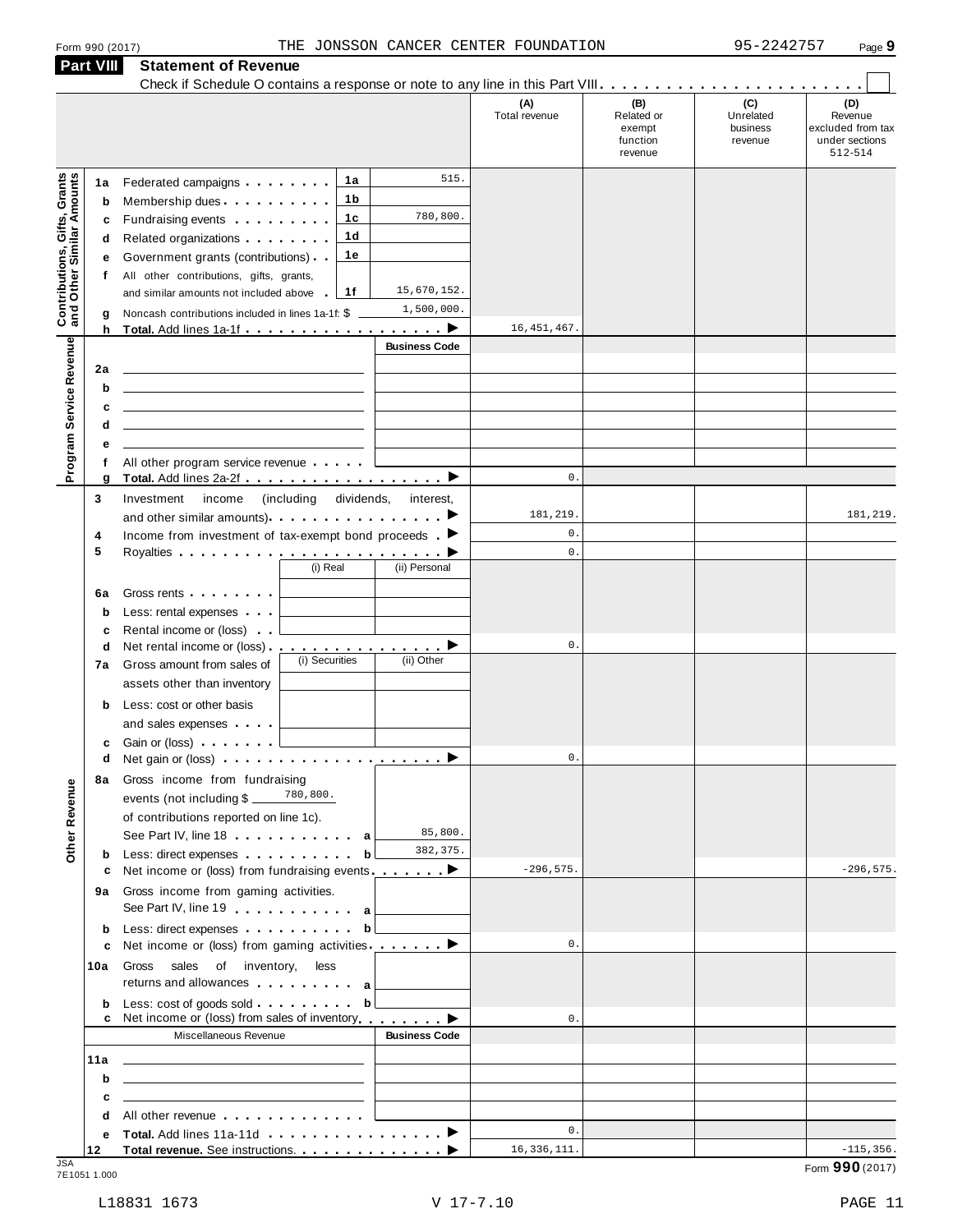|            | <b>Part IX</b> Statement of Functional Expenses                                                                                                                                                                                |                       |                                    |                                           |                                |
|------------|--------------------------------------------------------------------------------------------------------------------------------------------------------------------------------------------------------------------------------|-----------------------|------------------------------------|-------------------------------------------|--------------------------------|
|            | Section 501(c)(3) and 501(c)(4) organizations must complete all columns. All other organizations must complete column (A).                                                                                                     |                       |                                    |                                           |                                |
|            |                                                                                                                                                                                                                                |                       |                                    |                                           |                                |
|            | Do not include amounts reported on lines 6b, 7b,<br>8b, 9b, and 10b of Part VIII.                                                                                                                                              | (A)<br>Total expenses | (B)<br>Program service<br>expenses | (C)<br>Management and<br>general expenses | (D)<br>Fundraising<br>expenses |
|            | 1 Grants and other assistance to domestic organizations                                                                                                                                                                        |                       |                                    |                                           |                                |
|            | and domestic governments. See Part IV, line 21                                                                                                                                                                                 | 16, 161, 378.         | 16, 161, 378.                      |                                           |                                |
|            | 2 Grants and other assistance to domestic<br>individuals. See Part IV, line 22                                                                                                                                                 | 0.                    |                                    |                                           |                                |
|            | 3 Grants and other assistance to foreign                                                                                                                                                                                       |                       |                                    |                                           |                                |
|            | organizations, foreign governments, and foreign                                                                                                                                                                                |                       |                                    |                                           |                                |
|            | individuals. See Part IV, lines 15 and 16                                                                                                                                                                                      | 0.                    |                                    |                                           |                                |
|            | 4 Benefits paid to or for members                                                                                                                                                                                              | $\Omega$ .            |                                    |                                           |                                |
|            | 5 Compensation of current officers, directors,<br>trustees, and key employees                                                                                                                                                  | 0.                    |                                    |                                           |                                |
|            | 6 Compensation not included above, to disqualified                                                                                                                                                                             |                       |                                    |                                           |                                |
|            | persons (as defined under section 4958(f)(1)) and<br>persons described in section 4958(c)(3)(B)                                                                                                                                | 0.                    |                                    |                                           |                                |
|            | 7 Other salaries and wages <b>container and all the sales of the sales</b>                                                                                                                                                     | $\Omega$ .            |                                    |                                           |                                |
|            | 8 Pension plan accruals and contributions (include                                                                                                                                                                             |                       |                                    |                                           |                                |
|            | section 401(k) and 403(b) employer contributions)                                                                                                                                                                              | 0.                    |                                    |                                           |                                |
|            |                                                                                                                                                                                                                                | $\mathbf 0$ .         |                                    |                                           |                                |
|            | 9 Other employee benefits                                                                                                                                                                                                      | 0.                    |                                    |                                           |                                |
| 10         |                                                                                                                                                                                                                                |                       |                                    |                                           |                                |
| 11         | Fees for services (non-employees):                                                                                                                                                                                             | 0.                    |                                    |                                           |                                |
|            | a Management                                                                                                                                                                                                                   | 0.                    |                                    |                                           |                                |
|            | b Legal entering the service of the service of the service of the service of the service of the service of the                                                                                                                 | 12,692.               |                                    | 12,692.                                   |                                |
|            | c Accounting                                                                                                                                                                                                                   | 0.                    |                                    |                                           |                                |
|            | d Lobbying                                                                                                                                                                                                                     | $\mathbf 0$ .         |                                    |                                           |                                |
|            | e Professional fundraising services. See Part IV, line 17                                                                                                                                                                      | $\Omega$ .            |                                    |                                           |                                |
|            | f Investment management fees                                                                                                                                                                                                   |                       |                                    |                                           |                                |
|            | 9 Other. (If line 11g amount exceeds 10% of line 25, column                                                                                                                                                                    | 126,525.              |                                    | 28,131.                                   | 98,394.                        |
|            | (A) amount, list line 11g expenses on Schedule O.)                                                                                                                                                                             | 0.                    |                                    |                                           |                                |
|            | 12 Advertising and promotion                                                                                                                                                                                                   | 17,769.               |                                    | 17,769.                                   |                                |
| 13         | Office expenses example and the set of the set of the set of the set of the set of the set of the set of the set of the set of the set of the set of the set of the set of the set of the set of the set of the set of the set | 18,358.               |                                    | 18,358.                                   |                                |
| 14         | Information technology                                                                                                                                                                                                         | 0.                    |                                    |                                           |                                |
| 15         | Royalties Royalties Processes and Royalties                                                                                                                                                                                    | 0.                    |                                    |                                           |                                |
|            | 16 Occupancy                                                                                                                                                                                                                   | $\overline{0}$ .      |                                    |                                           |                                |
|            |                                                                                                                                                                                                                                |                       |                                    |                                           |                                |
|            | 18 Payments of travel or entertainment expenses                                                                                                                                                                                |                       |                                    |                                           |                                |
|            | for any federal, state, or local public officials                                                                                                                                                                              | 0.                    |                                    |                                           |                                |
|            | 19 Conferences, conventions, and meetings                                                                                                                                                                                      | 1,160.                |                                    | 1,160.                                    |                                |
| 20         |                                                                                                                                                                                                                                | 0.                    |                                    |                                           |                                |
| 21         | Payments to affiliates.                                                                                                                                                                                                        | $\mathsf{0}$ .        |                                    |                                           |                                |
| 22         | Depreciation, depletion, and amortization                                                                                                                                                                                      | $\Omega$ .            |                                    |                                           |                                |
| 23         | Insurance                                                                                                                                                                                                                      | 0.                    |                                    |                                           |                                |
| 24         | Other expenses. Itemize expenses not covered                                                                                                                                                                                   |                       |                                    |                                           |                                |
|            | above (List miscellaneous expenses in line 24e. If                                                                                                                                                                             |                       |                                    |                                           |                                |
|            | line 24e amount exceeds 10% of line 25, column                                                                                                                                                                                 |                       |                                    |                                           |                                |
|            | (A) amount, list line 24e expenses on Schedule O.)                                                                                                                                                                             |                       |                                    |                                           |                                |
|            | <b>AREIMBURSEMENT UCLA</b>                                                                                                                                                                                                     | 507,755.              |                                    | 507,755.                                  |                                |
|            | <b>b</b> CONTRACT STAFF                                                                                                                                                                                                        | 29,745.               |                                    | 29,745.                                   |                                |
|            | BANK SERVICE CHARGES                                                                                                                                                                                                           | 10,409.               |                                    | 10,409.                                   |                                |
|            | dMISCELLANEOUS ADMIN EXPENSES                                                                                                                                                                                                  | 14,194.               |                                    | 14,194.                                   |                                |
|            |                                                                                                                                                                                                                                |                       |                                    |                                           |                                |
|            | 25 Total functional expenses. Add lines 1 through 24e                                                                                                                                                                          | 16,899,985.           | 16, 161, 378.                      | 640,213.                                  | 98,394.                        |
|            | 26 Joint costs. Complete this line only if the<br>organization reported in column (B) joint costs<br>from a combined educational campaign and                                                                                  |                       |                                    |                                           |                                |
|            | fundraising solicitation. Check here $\blacktriangleright$<br>if<br>following SOP 98-2 (ASC 958-720)                                                                                                                           | 0                     |                                    |                                           |                                |
| <b>JSA</b> |                                                                                                                                                                                                                                |                       |                                    |                                           |                                |
|            | 7E1052 1.000                                                                                                                                                                                                                   |                       |                                    |                                           | Form 990 (2017)                |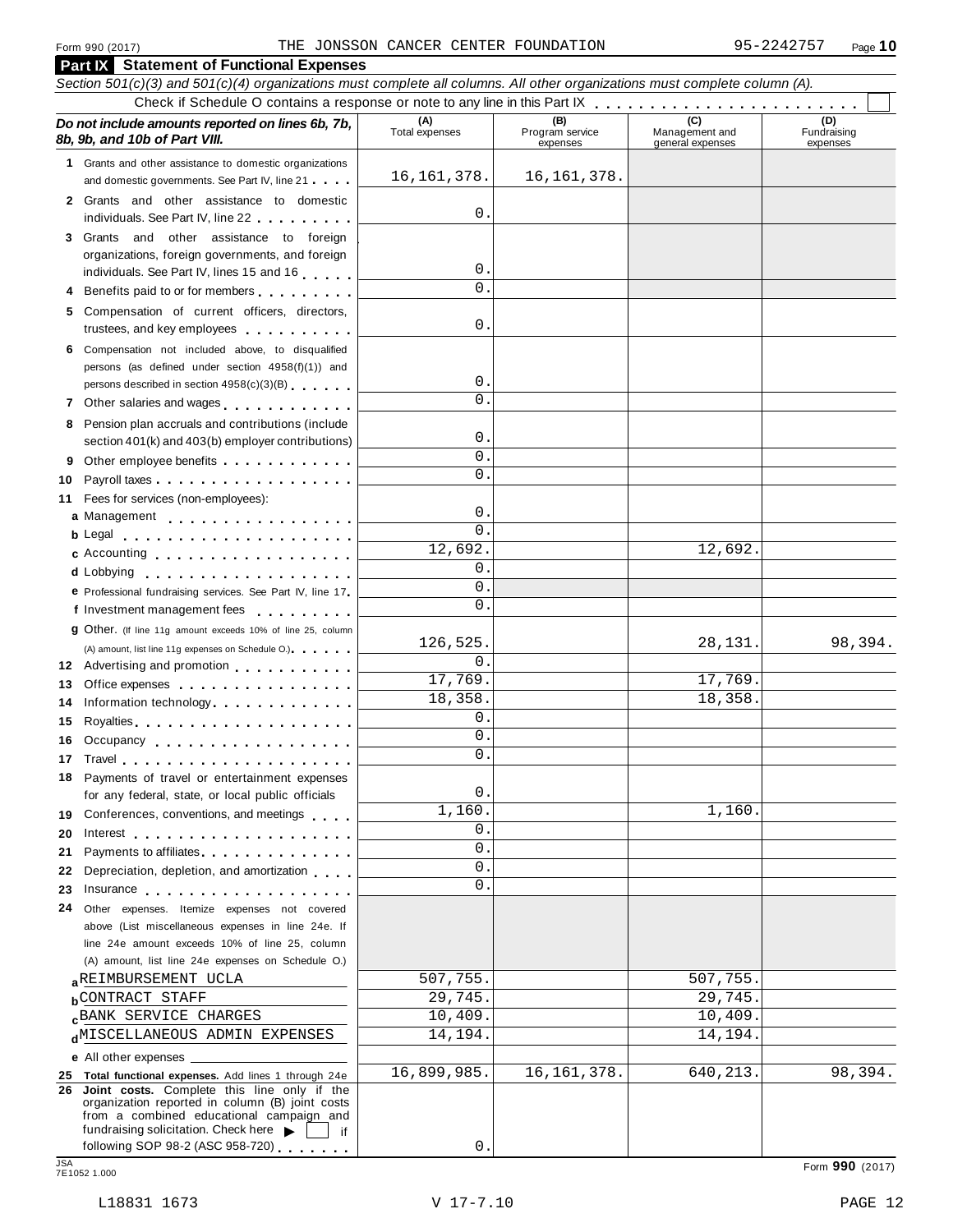Form <sup>990</sup> (2017) Page **11**

|                             | Part X | <b>Balance Sheet</b>                                                                                                                                                                                                                                                                                                                                                                                            |                          |                  |                    |
|-----------------------------|--------|-----------------------------------------------------------------------------------------------------------------------------------------------------------------------------------------------------------------------------------------------------------------------------------------------------------------------------------------------------------------------------------------------------------------|--------------------------|------------------|--------------------|
|                             |        |                                                                                                                                                                                                                                                                                                                                                                                                                 |                          |                  |                    |
|                             |        |                                                                                                                                                                                                                                                                                                                                                                                                                 | (A)<br>Beginning of year |                  | (B)<br>End of year |
|                             | 1.     |                                                                                                                                                                                                                                                                                                                                                                                                                 | 168,630.                 | $\mathbf{1}$     | 184, 397.          |
|                             | 2      |                                                                                                                                                                                                                                                                                                                                                                                                                 | 0                        | $\overline{2}$   | 0.                 |
|                             | 3      | Pledges and grants receivable, net enterpresent resources and grants receivable, net enterpresent resources                                                                                                                                                                                                                                                                                                     | 15,063,808.              | 3                | 13,901,271.        |
|                             | 4      |                                                                                                                                                                                                                                                                                                                                                                                                                 | 619,955.                 | $\blacktriangle$ | 285, 231.          |
|                             | 5      | Loans and other receivables from current and former officers, directors,                                                                                                                                                                                                                                                                                                                                        |                          |                  |                    |
|                             |        | trustees, key employees, and highest compensated employees.                                                                                                                                                                                                                                                                                                                                                     |                          |                  |                    |
|                             | 6      | Complete Part II of Schedule L<br>Loans and other receivables from other disqualified persons (as defined under section<br>4958(f)(1)), persons described in section 4958(c)(3)(B), and contributing employers<br>and sponsoring organizations of section $501(c)(9)$ voluntary employees' beneficiary<br>organizations (see instructions). Complete Part II of Schedule Letter and Letter Letter Letter Letter | 0.<br>0.                 | 5<br>6           | 0.<br>$0$ .        |
|                             | 7      |                                                                                                                                                                                                                                                                                                                                                                                                                 | 0.                       | $\overline{7}$   | 0.                 |
| Assets                      | 8      | Inventories for sale or use enterpreteral resources in the set of the set of the set of the set of the set of the set of the set of the set of the set of the set of the set of the set of the set of the set of the set of th                                                                                                                                                                                  | $\overline{0}$ .         | 8                | 0.                 |
|                             | 9      |                                                                                                                                                                                                                                                                                                                                                                                                                 | $\Omega$ .               | 9                | 0.                 |
|                             |        | 10a Land, buildings, and equipment: cost or                                                                                                                                                                                                                                                                                                                                                                     |                          |                  |                    |
|                             |        | other basis. Complete Part VI of Schedule D<br>∣10a                                                                                                                                                                                                                                                                                                                                                             |                          |                  |                    |
|                             |        | <b>b</b> Less: accumulated depreciation $\ldots$ , ,    10b                                                                                                                                                                                                                                                                                                                                                     |                          | 0.10c            | $0$ .              |
|                             | 11     |                                                                                                                                                                                                                                                                                                                                                                                                                 | 0.1                      | 11               | 0.                 |
|                             | 12     | Investments - other securities. See Part IV, line 11                                                                                                                                                                                                                                                                                                                                                            | 15,030,664.              | 12               | 18,071,920.        |
|                             | 13     | Investments - program-related. See Part IV, line 11                                                                                                                                                                                                                                                                                                                                                             | 0.                       | 13               | 0.                 |
|                             | 14     |                                                                                                                                                                                                                                                                                                                                                                                                                 | 0                        | 14               | $0$ .              |
|                             | 15     |                                                                                                                                                                                                                                                                                                                                                                                                                 | 26, 737.                 | 15               | 2,366,970.         |
|                             | 16     | Total assets. Add lines 1 through 15 (must equal line 34)                                                                                                                                                                                                                                                                                                                                                       | 30,909,794.              | 16               | 34,809,789.        |
|                             | 17     | Accounts payable and accrued expenses                                                                                                                                                                                                                                                                                                                                                                           | 1,457,236.               | 17               | 2,917,104.         |
|                             | 18     |                                                                                                                                                                                                                                                                                                                                                                                                                 | 0.                       | 18               | 0.                 |
|                             | 19     |                                                                                                                                                                                                                                                                                                                                                                                                                 | 0.1                      | 19               | 0.                 |
|                             | 20     |                                                                                                                                                                                                                                                                                                                                                                                                                 | 0.                       | 20               | 0.                 |
|                             | 21     | Escrow or custodial account liability. Complete Part IV of Schedule D                                                                                                                                                                                                                                                                                                                                           | 0.                       | 21               | 0.                 |
|                             | 22     | Loans and other payables to current and former officers, directors,                                                                                                                                                                                                                                                                                                                                             |                          |                  |                    |
|                             |        | trustees, key employees, highest compensated employees, and                                                                                                                                                                                                                                                                                                                                                     |                          |                  |                    |
| Liabilities                 |        | disqualified persons. Complete Part II of Schedule L.                                                                                                                                                                                                                                                                                                                                                           | 0.1                      | 22               | $0$ .              |
|                             | 23     | Secured mortgages and notes payable to unrelated third parties                                                                                                                                                                                                                                                                                                                                                  | 0.<br>0.                 | 23               | 0.                 |
|                             | 24     | Unsecured notes and loans payable to unrelated third parties                                                                                                                                                                                                                                                                                                                                                    |                          | 24               | $0$ .              |
|                             | 25     | Other liabilities (including federal income tax, payables to related third<br>parties, and other liabilities not included on lines 17-24). Complete Part X                                                                                                                                                                                                                                                      |                          |                  |                    |
|                             |        |                                                                                                                                                                                                                                                                                                                                                                                                                 | $0$ .                    | 25               | 2,341,830.         |
|                             | 26     |                                                                                                                                                                                                                                                                                                                                                                                                                 | 1,457,236.               | 26               | 5, 258, 934.       |
|                             |        | $X \mid$ and<br>Organizations that follow SFAS 117 (ASC 958), check here ▶<br>complete lines 27 through 29, and lines 33 and 34.                                                                                                                                                                                                                                                                                |                          |                  |                    |
|                             | 27     | Unrestricted net assets                                                                                                                                                                                                                                                                                                                                                                                         | 9,010,717.               | 27               | 10,010,255.        |
|                             | 28     |                                                                                                                                                                                                                                                                                                                                                                                                                 | 20, 441, 841             | 28               | 19,540,600.        |
|                             | 29     | Permanently restricted net assets entertainment resumes and research and research and response to the results                                                                                                                                                                                                                                                                                                   | 0.                       | 29               | $0$ .              |
| Net Assets or Fund Balances |        | Organizations that do not follow SFAS 117 (ASC 958), check here ▶<br>and<br>complete lines 30 through 34.                                                                                                                                                                                                                                                                                                       |                          |                  |                    |
|                             | 30     | Capital stock or trust principal, or current funds                                                                                                                                                                                                                                                                                                                                                              |                          | 30               |                    |
|                             | 31     | .<br>Paid-in or capital surplus, or land, building, or equipment fund<br>                                                                                                                                                                                                                                                                                                                                       |                          | 31               |                    |
|                             | 32     | Retained earnings, endowment, accumulated income, or other funds                                                                                                                                                                                                                                                                                                                                                |                          | 32               |                    |
|                             | 33     | Total net assets or fund balances                                                                                                                                                                                                                                                                                                                                                                               | 29, 452, 558             | 33               | 29,550,855.        |
|                             | 34     | Total liabilities and net assets/fund balances                                                                                                                                                                                                                                                                                                                                                                  | 30,909,794.              | 34               | 34,809,789.        |

Form **990** (2017)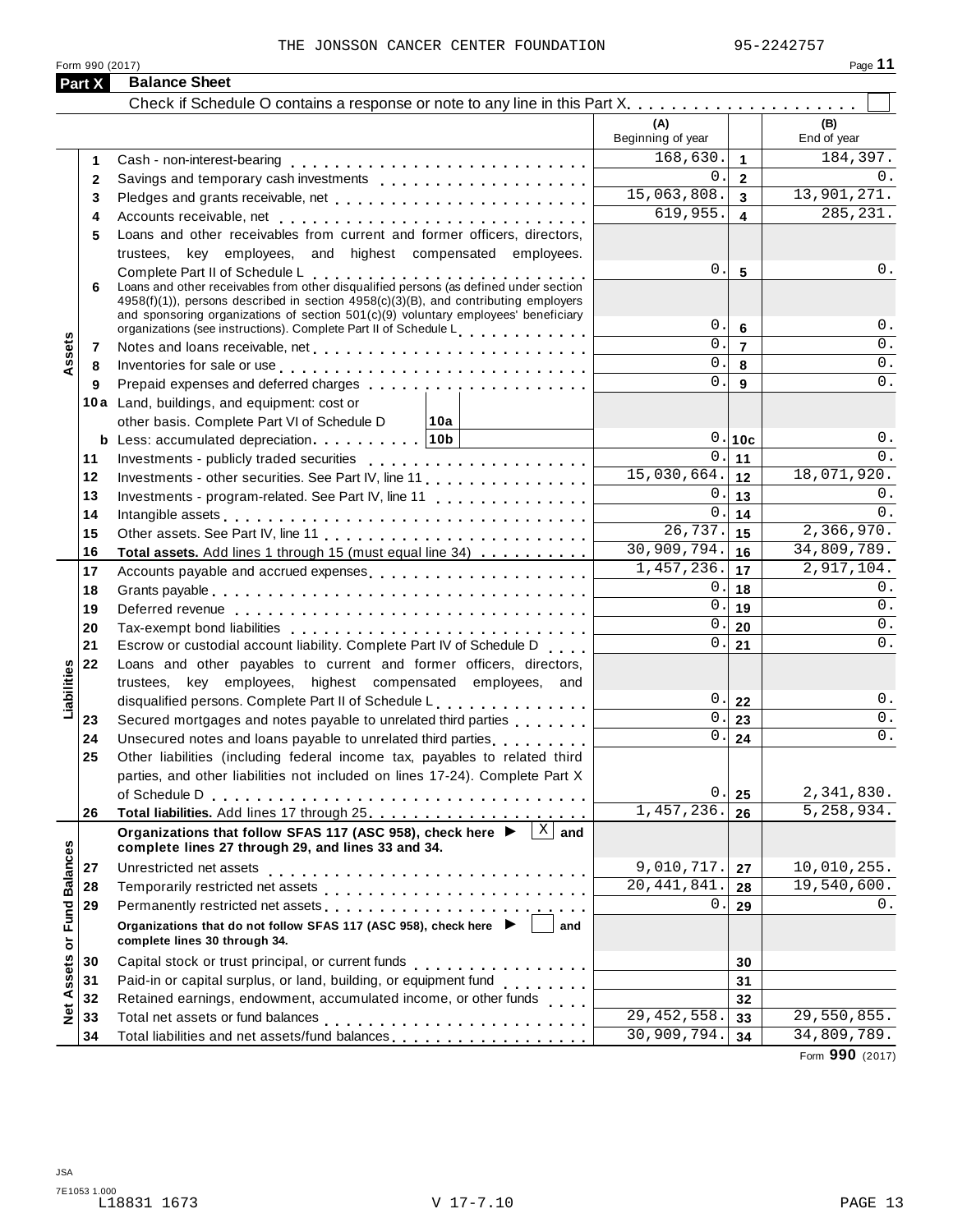|  |  | THE JONSSON CANCER CENTER FOUNDATION | 95-2242757 |
|--|--|--------------------------------------|------------|
|  |  |                                      |            |

|          | Form 990 (2017)                                                                                                                                                      |                         |                |             | Page 12   |
|----------|----------------------------------------------------------------------------------------------------------------------------------------------------------------------|-------------------------|----------------|-------------|-----------|
| Part XI  | <b>Reconciliation of Net Assets</b>                                                                                                                                  |                         |                |             |           |
|          |                                                                                                                                                                      |                         |                |             |           |
| 1        |                                                                                                                                                                      | $\mathbf{1}$            | 16,336,111.    |             |           |
| 2        | Total expenses (must equal Part IX, column (A), line 25)                                                                                                             | $\mathbf{2}$            | 16,899,985.    |             |           |
| 3        |                                                                                                                                                                      | $\overline{\mathbf{3}}$ |                | $-563,874.$ |           |
| 4        | Net assets or fund balances at beginning of year (must equal Part X, line 33, column (A))                                                                            | $\overline{\mathbf{4}}$ | 29, 452, 558.  |             |           |
| 5        | Net unrealized gains (losses) on investments                                                                                                                         | 5                       |                | 662,171.    |           |
| 6        |                                                                                                                                                                      | 6                       |                |             | $0$ .     |
| 7        |                                                                                                                                                                      | $\overline{7}$          |                |             | 0.        |
| 8        |                                                                                                                                                                      | 8                       |                |             | $0$ .     |
| 9        | Other changes in net assets or fund balances (explain in Schedule O)                                                                                                 | 9                       |                |             | 0.        |
| 10       | Net assets or fund balances at end of year. Combine lines 3 through 9 (must equal Part X, line                                                                       |                         |                |             |           |
|          |                                                                                                                                                                      | 10                      | 29,550,855.    |             |           |
| Part XII | <b>Financial Statements and Reporting</b>                                                                                                                            |                         |                |             |           |
|          |                                                                                                                                                                      |                         |                |             |           |
| 1        | $ X $ Accrual<br>Accounting method used to prepare the Form 990:     Cash<br>Other                                                                                   |                         |                | Yes         | <b>No</b> |
|          | If the organization changed its method of accounting from a prior year or checked "Other," explain in<br>Schedule O.                                                 |                         |                |             |           |
|          | 2a Were the organization's financial statements compiled or reviewed by an independent accountant?                                                                   |                         | 2a             |             | Χ         |
|          | If "Yes," check a box below to indicate whether the financial statements for the year were compiled or<br>reviewed on a separate basis, consolidated basis, or both: |                         |                |             |           |
|          | Separate basis<br><b>Consolidated basis</b><br>Both consolidated and separate basis                                                                                  |                         |                |             |           |
|          | <b>b</b> Were the organization's financial statements audited by an independent accountant?                                                                          |                         | 2 <sub>b</sub> | Χ           |           |
|          | If "Yes," check a box below to indicate whether the financial statements for the year were audited on a                                                              |                         |                |             |           |
|          | separate basis, consolidated basis, or both:                                                                                                                         |                         |                |             |           |
|          | $X$ Separate basis<br><b>Consolidated basis</b><br>Both consolidated and separate basis                                                                              |                         |                |             |           |
|          | c If "Yes" to line 2a or 2b, does the organization have a committee that assumes responsibility for oversight                                                        |                         |                |             |           |
|          | of the audit, review, or compilation of its financial statements and selection of an independent accountant?                                                         |                         | 2c             | X           |           |
|          | If the organization changed either its oversight process or selection process during the tax year, explain in                                                        |                         |                |             |           |
|          | Schedule O.                                                                                                                                                          |                         |                |             |           |
|          | 3a As a result of a federal award, was the organization required to undergo an audit or audits as set forth in                                                       |                         |                |             |           |
|          |                                                                                                                                                                      |                         | 3a             |             | X         |
|          | <b>b</b> If "Yes," did the organization undergo the required audit or audits? If the organization did not undergo the                                                |                         |                |             |           |
|          | required audit or audits, explain why in Schedule O and describe any steps taken to undergo such audits.                                                             |                         | 3b             |             |           |

Form **990** (2017)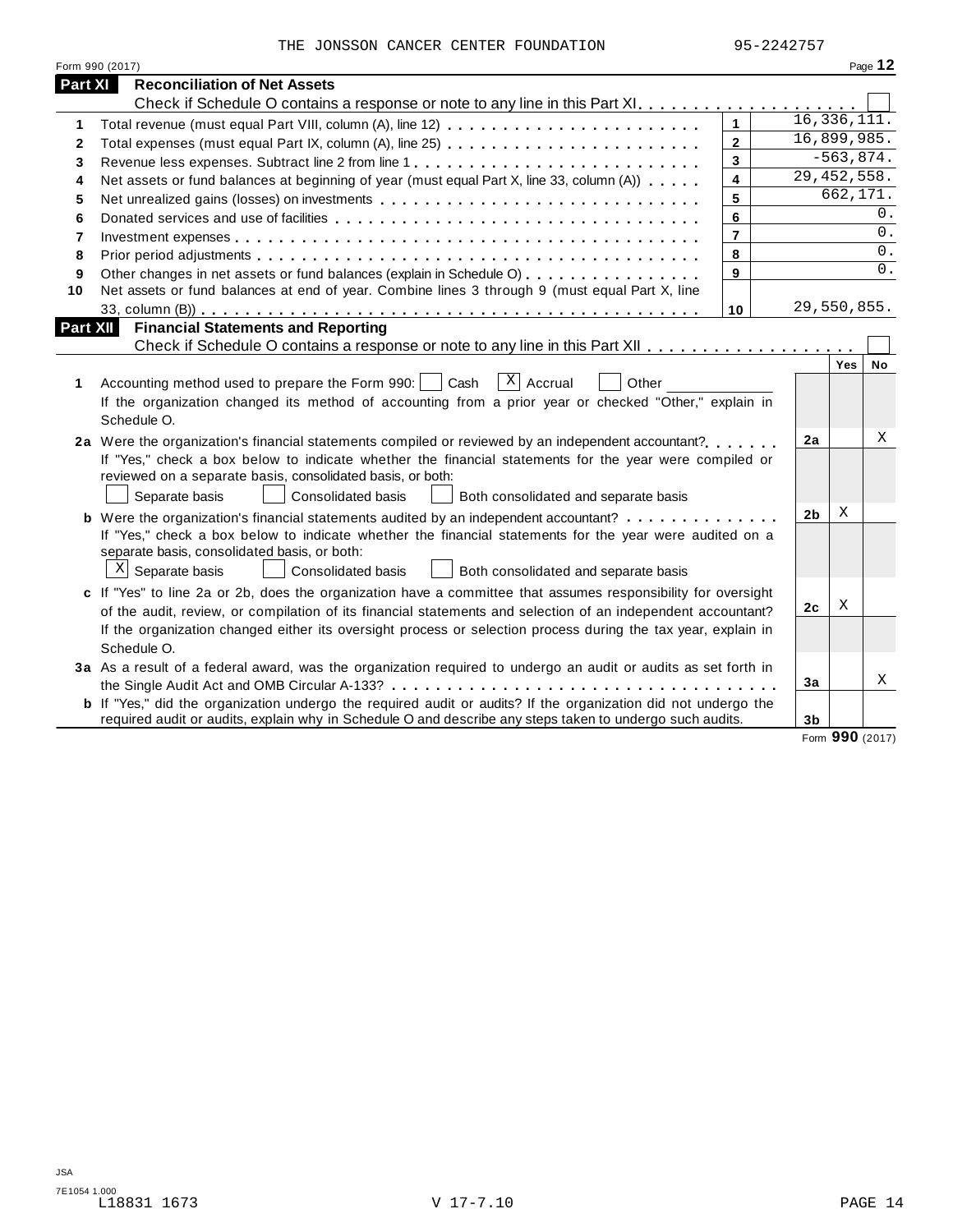# **CHEDULE A Public Charity Status and Public Support**  $\frac{100\text{dB No. }1545-0047}{000\text{dB}}$

(Form 990 or 990-EZ) complete if the organization is a section 501(c)(3) organization or a section 4947(a)(1) nonexempt charitable trust.  $2017$ 

|              |                                                               |                                                            |                                                                                                              |     |                                       | Complete if the organization is a section 501(c)(3) organization or a section 4947(a)(1) nonexempt charitable trust.                                                                                                                              | ZV I I                                                                                                                           |
|--------------|---------------------------------------------------------------|------------------------------------------------------------|--------------------------------------------------------------------------------------------------------------|-----|---------------------------------------|---------------------------------------------------------------------------------------------------------------------------------------------------------------------------------------------------------------------------------------------------|----------------------------------------------------------------------------------------------------------------------------------|
|              | Department of the Treasury<br><b>Internal Revenue Service</b> |                                                            | Attach to Form 990 or Form 990-EZ.<br>Go to www.irs.gov/Form990 for instructions and the latest information. |     |                                       |                                                                                                                                                                                                                                                   | Open to Public<br>Inspection                                                                                                     |
|              | Name of the organization                                      |                                                            |                                                                                                              |     |                                       | <b>Employer identification number</b>                                                                                                                                                                                                             |                                                                                                                                  |
|              |                                                               | THE JONSSON CANCER CENTER FOUNDATION                       |                                                                                                              |     |                                       | 95-2242757                                                                                                                                                                                                                                        |                                                                                                                                  |
| Part I       |                                                               |                                                            |                                                                                                              |     |                                       | Reason for Public Charity Status (All organizations must complete this part.) See instructions.                                                                                                                                                   |                                                                                                                                  |
|              |                                                               |                                                            | The organization is not a private foundation because it is: (For lines 1 through 12, check only one box.)    |     |                                       |                                                                                                                                                                                                                                                   |                                                                                                                                  |
| 1            |                                                               |                                                            | A church, convention of churches, or association of churches described in section 170(b)(1)(A)(i).           |     |                                       |                                                                                                                                                                                                                                                   |                                                                                                                                  |
| 2            |                                                               |                                                            | A school described in section 170(b)(1)(A)(ii). (Attach Schedule E (Form 990 or 990-EZ).)                    |     |                                       |                                                                                                                                                                                                                                                   |                                                                                                                                  |
| 3            |                                                               |                                                            | A hospital or a cooperative hospital service organization described in section 170(b)(1)(A)(iii).            |     |                                       |                                                                                                                                                                                                                                                   |                                                                                                                                  |
| 4            | hospital's name, city, and state:                             |                                                            |                                                                                                              |     |                                       | A medical research organization operated in conjunction with a hospital described in section 170(b)(1)(A)(iii). Enter the                                                                                                                         |                                                                                                                                  |
| 5            |                                                               |                                                            |                                                                                                              |     |                                       |                                                                                                                                                                                                                                                   | An organization operated for the benefit of a college or university owned or operated by a governmental unit described in        |
|              |                                                               | section 170(b)(1)(A)(iv). (Complete Part II.)              |                                                                                                              |     |                                       |                                                                                                                                                                                                                                                   |                                                                                                                                  |
| 6            |                                                               |                                                            | A federal, state, or local government or governmental unit described in section 170(b)(1)(A)(v).             |     |                                       |                                                                                                                                                                                                                                                   |                                                                                                                                  |
| 7            | X                                                             |                                                            |                                                                                                              |     |                                       |                                                                                                                                                                                                                                                   | An organization that normally receives a substantial part of its support from a governmental unit or from the general public     |
|              |                                                               | described in section 170(b)(1)(A)(vi). (Complete Part II.) |                                                                                                              |     |                                       |                                                                                                                                                                                                                                                   |                                                                                                                                  |
| 8            |                                                               |                                                            | A community trust described in section 170(b)(1)(A)(vi). (Complete Part II.)                                 |     |                                       |                                                                                                                                                                                                                                                   |                                                                                                                                  |
| 9            |                                                               |                                                            |                                                                                                              |     |                                       | An agricultural research organization described in section 170(b)(1)(A)(ix) operated in conjunction with a land-grant college                                                                                                                     |                                                                                                                                  |
|              |                                                               |                                                            |                                                                                                              |     |                                       | or university or a non-land-grant college of agriculture (see instructions). Enter the name, city, and state of the college or                                                                                                                    |                                                                                                                                  |
|              | university:                                                   |                                                            |                                                                                                              |     |                                       | An organization that normally receives: (1) more than 331/3% of its support from contributions, membership fees, and gross                                                                                                                        |                                                                                                                                  |
| 10           |                                                               |                                                            | acquired by the organization after June 30, 1975. See section 509(a)(2). (Complete Part III.)                |     |                                       | receipts from activities related to its exempt functions - subject to certain exceptions, and (2) no more than 331/3% of its<br>support from gross investment income and unrelated business taxable income (less section 511 tax) from businesses |                                                                                                                                  |
| 11           |                                                               |                                                            | An organization organized and operated exclusively to test for public safety. See section 509(a)(4).         |     |                                       |                                                                                                                                                                                                                                                   |                                                                                                                                  |
| 12           |                                                               |                                                            |                                                                                                              |     |                                       |                                                                                                                                                                                                                                                   | An organization organized and operated exclusively for the benefit of, to perform the functions of, or to carry out the purposes |
|              |                                                               |                                                            |                                                                                                              |     |                                       |                                                                                                                                                                                                                                                   | of one or more publicly supported organizations described in section 509(a)(1) or section 509(a)(2). See section 509(a)(3).      |
|              |                                                               |                                                            |                                                                                                              |     |                                       |                                                                                                                                                                                                                                                   | Check the box in lines 12a through 12d that describes the type of supporting organization and complete lines 12e, 12f, and 12g.  |
|              |                                                               |                                                            |                                                                                                              |     |                                       |                                                                                                                                                                                                                                                   |                                                                                                                                  |
| а            |                                                               |                                                            |                                                                                                              |     |                                       | Type I. A supporting organization operated, supervised, or controlled by its supported organization(s), typically by giving                                                                                                                       |                                                                                                                                  |
|              |                                                               |                                                            |                                                                                                              |     |                                       | the supported organization(s) the power to regularly appoint or elect a majority of the directors or trustees of the                                                                                                                              |                                                                                                                                  |
|              |                                                               |                                                            | supporting organization. You must complete Part IV, Sections A and B.                                        |     |                                       |                                                                                                                                                                                                                                                   |                                                                                                                                  |
| b            |                                                               |                                                            |                                                                                                              |     |                                       | Type II. A supporting organization supervised or controlled in connection with its supported organization(s), by having                                                                                                                           |                                                                                                                                  |
|              |                                                               |                                                            |                                                                                                              |     |                                       | control or management of the supporting organization vested in the same persons that control or manage the supported                                                                                                                              |                                                                                                                                  |
|              |                                                               |                                                            | organization(s). You must complete Part IV, Sections A and C.                                                |     |                                       |                                                                                                                                                                                                                                                   |                                                                                                                                  |
| c            |                                                               |                                                            |                                                                                                              |     |                                       | Type III functionally integrated. A supporting organization operated in connection with, and functionally integrated with,                                                                                                                        |                                                                                                                                  |
|              |                                                               |                                                            | its supported organization(s) (see instructions). You must complete Part IV, Sections A, D, and E.           |     |                                       |                                                                                                                                                                                                                                                   |                                                                                                                                  |
| d            |                                                               |                                                            |                                                                                                              |     |                                       | Type III non-functionally integrated. A supporting organization operated in connection with its supported organization(s)                                                                                                                         |                                                                                                                                  |
|              |                                                               |                                                            |                                                                                                              |     |                                       | that is not functionally integrated. The organization generally must satisfy a distribution requirement and an attentiveness                                                                                                                      |                                                                                                                                  |
|              |                                                               |                                                            | requirement (see instructions). You must complete Part IV, Sections A and D, and Part V.                     |     |                                       |                                                                                                                                                                                                                                                   |                                                                                                                                  |
| е            |                                                               |                                                            |                                                                                                              |     |                                       | Check this box if the organization received a written determination from the IRS that it is a Type I, Type II, Type III                                                                                                                           |                                                                                                                                  |
|              |                                                               |                                                            | functionally integrated, or Type III non-functionally integrated supporting organization.                    |     |                                       |                                                                                                                                                                                                                                                   |                                                                                                                                  |
| f            |                                                               |                                                            |                                                                                                              |     |                                       |                                                                                                                                                                                                                                                   |                                                                                                                                  |
| g            |                                                               |                                                            | Provide the following information about the supported organization(s).                                       |     |                                       |                                                                                                                                                                                                                                                   |                                                                                                                                  |
|              | (i) Name of supported organization                            | $(ii)$ EIN                                                 | (iii) Type of organization                                                                                   |     | (iv) Is the organization              | (v) Amount of monetary                                                                                                                                                                                                                            | (vi) Amount of                                                                                                                   |
|              |                                                               |                                                            | (described on lines 1-10<br>above (see instructions))                                                        |     | listed in your governing<br>document? | support (see<br>instructions)                                                                                                                                                                                                                     | other support (see<br>instructions)                                                                                              |
|              |                                                               |                                                            |                                                                                                              | Yes | No                                    |                                                                                                                                                                                                                                                   |                                                                                                                                  |
| (A)          |                                                               |                                                            |                                                                                                              |     |                                       |                                                                                                                                                                                                                                                   |                                                                                                                                  |
|              |                                                               |                                                            |                                                                                                              |     |                                       |                                                                                                                                                                                                                                                   |                                                                                                                                  |
| (B)          |                                                               |                                                            |                                                                                                              |     |                                       |                                                                                                                                                                                                                                                   |                                                                                                                                  |
|              |                                                               |                                                            |                                                                                                              |     |                                       |                                                                                                                                                                                                                                                   |                                                                                                                                  |
| (C)          |                                                               |                                                            |                                                                                                              |     |                                       |                                                                                                                                                                                                                                                   |                                                                                                                                  |
| (D)          |                                                               |                                                            |                                                                                                              |     |                                       |                                                                                                                                                                                                                                                   |                                                                                                                                  |
|              |                                                               |                                                            |                                                                                                              |     |                                       |                                                                                                                                                                                                                                                   |                                                                                                                                  |
| (E)          |                                                               |                                                            |                                                                                                              |     |                                       |                                                                                                                                                                                                                                                   |                                                                                                                                  |
| <b>Total</b> |                                                               |                                                            |                                                                                                              |     |                                       |                                                                                                                                                                                                                                                   |                                                                                                                                  |

For Paperwork Reduction Act Notice, see the Instructions for Form 990 or 990-EZ. Schedule A (Form 990 or 990-EZ) 2017 JSA 7E1210 1.000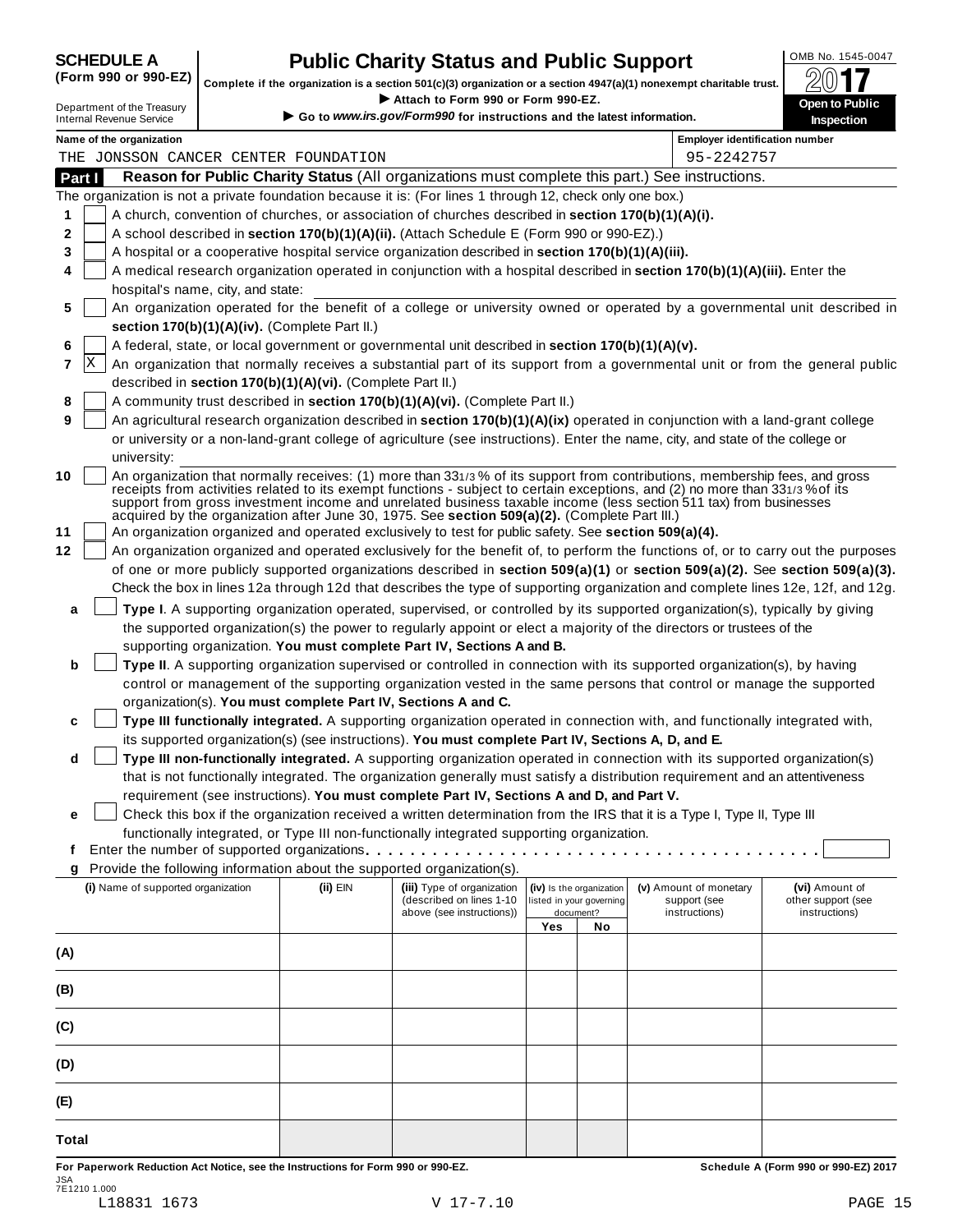Schedule <sup>A</sup> (Form <sup>990</sup> or 990-EZ) <sup>2017</sup> Page **2 Support Schedule for Organizations Described in Sections 170(b)(1)(A)(iv) and 170(b)(1)(A)(vi)**

(Complete only if you checked the box on line 5, 7, or 8 of Part I or if the organization failed to qualify under Part III. If the organization fails to qualify under the tests listed below, please complete Part III.) **Part II**

|                      | Calendar year (or fiscal year beginning in) ▶                                                                                                                                                                                                                                                                                                                        | (a) 2013      | (b) 2014      | (c) 2015      | $(d)$ 2016    | (e) 2017      | (f) Total     |
|----------------------|----------------------------------------------------------------------------------------------------------------------------------------------------------------------------------------------------------------------------------------------------------------------------------------------------------------------------------------------------------------------|---------------|---------------|---------------|---------------|---------------|---------------|
| 1                    | Gifts,<br>grants,<br>contributions.<br>and<br>membership fees received. (Do not<br>include any "unusual grants.")                                                                                                                                                                                                                                                    | 10, 313, 309. | 11, 222, 441. | 23, 363, 080. | 18, 114, 595. | 16, 451, 467. | 79,464,892.   |
| 2                    | Tax<br>revenues<br>levied<br>for<br>the<br>organization's benefit and either paid<br>to or expended on its behalf                                                                                                                                                                                                                                                    |               |               |               |               |               | 0.            |
| 3                    | The value of services or facilities<br>furnished by a governmental unit to the<br>organization without charge                                                                                                                                                                                                                                                        |               |               |               |               |               | 0.            |
| 4                    | Total. Add lines 1 through 3                                                                                                                                                                                                                                                                                                                                         | 10, 313, 309. | 11, 222, 441. | 23, 363, 080. | 18, 114, 595. | 16, 451, 467. | 79,464,892.   |
| 5                    | The portion of total contributions by<br>each<br>person<br>(other<br>than<br>a<br>governmental<br>unit<br>publicly<br>or<br>supported organization) included on<br>line 1 that exceeds 2% of the amount<br>shown on line 11, column (f)                                                                                                                              |               |               |               |               |               | 9,458,721.    |
| 6                    | Public support. Subtract line 5 from line 4                                                                                                                                                                                                                                                                                                                          |               |               |               |               |               | 70,006,171.   |
|                      | <b>Section B. Total Support</b>                                                                                                                                                                                                                                                                                                                                      |               |               |               |               |               |               |
|                      | Calendar year (or fiscal year beginning in) ▶                                                                                                                                                                                                                                                                                                                        | (a) $2013$    | (b) 2014      | (c) 2015      | $(d)$ 2016    | (e) 2017      | (f) Total     |
| 7                    | Amounts from line 4                                                                                                                                                                                                                                                                                                                                                  | 10, 313, 309  | 11, 222, 441. | 23, 363, 080. | 18, 114, 595  | 16, 451, 467. | 79,464,892.   |
| 8                    | Gross income from interest. dividends.<br>payments received on securities loans,<br>rents, royalties, and income from<br>similar sources experiences                                                                                                                                                                                                                 | 219,853.      | 210,227.      | 224,393.      | 90,737.       | 181,219.      | 926,429.      |
| 9                    | Net income from unrelated business<br>activities, whether or not the business<br>is regularly carried on the control of the set of the set of the set of the set of the set of the set of the s                                                                                                                                                                      |               |               |               |               |               | 0.            |
| 10                   | Other income. Do not include gain or<br>loss from the sale of capital assets<br>(Explain in Part VI.)                                                                                                                                                                                                                                                                |               |               |               |               |               | 0.            |
|                      | Total support. Add lines 7 through 10                                                                                                                                                                                                                                                                                                                                |               |               |               |               |               | 80, 391, 321. |
|                      |                                                                                                                                                                                                                                                                                                                                                                      |               |               |               |               |               | 188,344.      |
|                      |                                                                                                                                                                                                                                                                                                                                                                      |               |               |               |               |               |               |
|                      | First five years. If the Form 990 is for the organization's first, second, third, fourth, or fifth tax year as a section 501(c)(3)<br>organization, check this box and stop here entirially stated by the state of the state of the state of the state of the state of the state of the state of the state of the state of the state of the state of the state of th |               |               |               |               |               | ▸             |
|                      | <b>Section C. Computation of Public Support Percentage</b>                                                                                                                                                                                                                                                                                                           |               |               |               |               |               |               |
|                      | Public support percentage for 2017 (line 6, column (f) divided by line 11, column (f)).                                                                                                                                                                                                                                                                              |               |               |               |               | 14            | 87.08%        |
|                      |                                                                                                                                                                                                                                                                                                                                                                      |               |               |               |               | 15            | 90.81%        |
|                      | 16a 331/3% support test - 2017. If the organization did not check the box on line 13, and line 14 is 331/3% or more, check this                                                                                                                                                                                                                                      |               |               |               |               |               |               |
|                      | box and stop here. The organization qualifies as a publicly supported organization $\ldots \ldots \ldots \ldots \ldots \ldots \ldots$                                                                                                                                                                                                                                |               |               |               |               |               | Χ             |
|                      | b 331/3% support test - 2016. If the organization did not check a box on line 13 or 16a, and line 15 is 331/3% or more, check                                                                                                                                                                                                                                        |               |               |               |               |               |               |
|                      |                                                                                                                                                                                                                                                                                                                                                                      |               |               |               |               |               |               |
|                      | 17a 10%-facts-and-circumstances test - 2017. If the organization did not check a box on line 13, 16a, or 16b, and line 14 is                                                                                                                                                                                                                                         |               |               |               |               |               |               |
|                      | 10% or more, and if the organization meets the "facts-and-circumstances" test, check this box and stop here. Explain in                                                                                                                                                                                                                                              |               |               |               |               |               |               |
|                      | Part VI how the organization meets the "facts-and-circumstances" test. The organization qualifies as a publicly supported                                                                                                                                                                                                                                            |               |               |               |               |               |               |
|                      |                                                                                                                                                                                                                                                                                                                                                                      |               |               |               |               |               |               |
|                      | b 10%-facts-and-circumstances test - 2016. If the organization did not check a box on line 13, 16a, 16b, or 17a, and line                                                                                                                                                                                                                                            |               |               |               |               |               |               |
| 11<br>13<br>14<br>15 | 15 is 10% or more, and if the organization meets the "facts-and-circumstances" test, check this box and stop here.                                                                                                                                                                                                                                                   |               |               |               |               |               |               |
|                      | Explain in Part VI how the organization meets the "facts-and-circumstances" test. The organization qualifies as a publicly                                                                                                                                                                                                                                           |               |               |               |               |               |               |
| 12<br>18             | Private foundation. If the organization did not check a box on line 13, 16a, 16b, 17a, or 17b, check this box and see                                                                                                                                                                                                                                                |               |               |               |               |               |               |

**Schedule A (Form 990 or 990-EZ) 2017**

JSA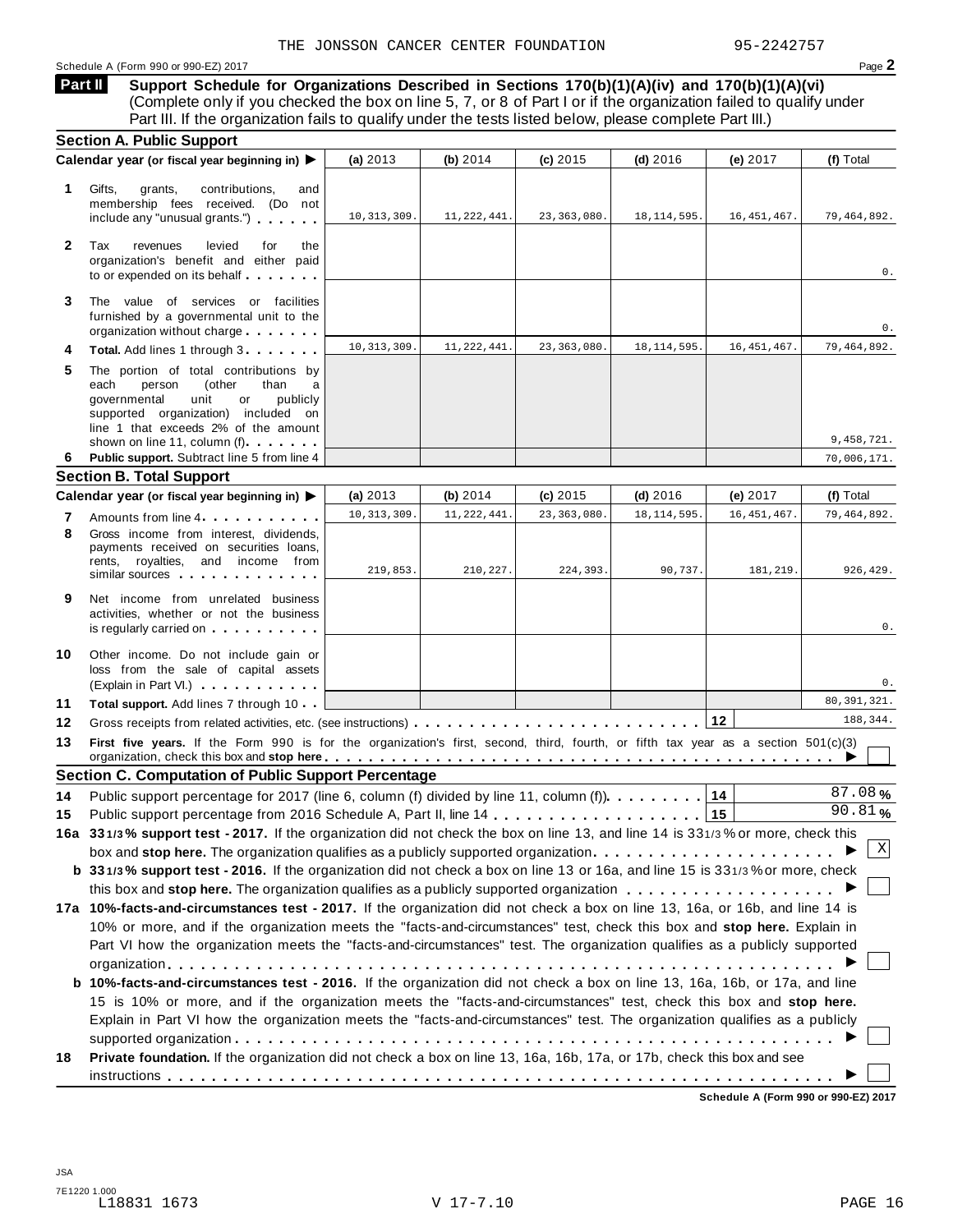#### Schedule <sup>A</sup> (Form <sup>990</sup> or 990-EZ) <sup>2017</sup> Page **3**

**Support Schedule for Organizations Described in Section 509(a)(2)** (Complete only if you checked the box on line 10 of Part I or if the organization failed to qualify under Part II. If the organization fails to qualify under the tests listed below, please complete Part II.) **Part III**

|                            | <b>Section A. Public Support</b>                                                                                                                                                                                                                                      |            |            |            |            |          |                  |
|----------------------------|-----------------------------------------------------------------------------------------------------------------------------------------------------------------------------------------------------------------------------------------------------------------------|------------|------------|------------|------------|----------|------------------|
|                            | Calendar year (or fiscal year beginning in) $\blacktriangleright$                                                                                                                                                                                                     | (a) $2013$ | (b) $2014$ | $(c)$ 2015 | $(d)$ 2016 | (e) 2017 | (f) Total        |
| 1                          | Gifts, grants, contributions, and membership fees                                                                                                                                                                                                                     |            |            |            |            |          |                  |
|                            | received. (Do not include any "unusual grants.")                                                                                                                                                                                                                      |            |            |            |            |          |                  |
| 2                          | Gross receipts from admissions, merchandise                                                                                                                                                                                                                           |            |            |            |            |          |                  |
|                            | sold or services performed, or facilities                                                                                                                                                                                                                             |            |            |            |            |          |                  |
|                            | furnished in any activity that is related to the                                                                                                                                                                                                                      |            |            |            |            |          |                  |
|                            | organization's tax-exempt purpose                                                                                                                                                                                                                                     |            |            |            |            |          |                  |
| 3                          | Gross receipts from activities that are not an                                                                                                                                                                                                                        |            |            |            |            |          |                  |
|                            | unrelated trade or business under section 513 .                                                                                                                                                                                                                       |            |            |            |            |          |                  |
| 4                          | Tax<br>revenues<br>levied<br>for<br>the                                                                                                                                                                                                                               |            |            |            |            |          |                  |
|                            | organization's benefit and either paid to                                                                                                                                                                                                                             |            |            |            |            |          |                  |
|                            | or expended on its behalf <b>contains the set of the set of the set of the set of the set of the set of the set of the set of the set of the set of the set of the set of the set of the set of the set of the set of the set of</b>                                  |            |            |            |            |          |                  |
| 5                          | The value of services or facilities                                                                                                                                                                                                                                   |            |            |            |            |          |                  |
|                            | furnished by a governmental unit to the                                                                                                                                                                                                                               |            |            |            |            |          |                  |
|                            | organization without charge                                                                                                                                                                                                                                           |            |            |            |            |          |                  |
| 6                          | <b>Total.</b> Add lines 1 through 5                                                                                                                                                                                                                                   |            |            |            |            |          |                  |
|                            | 7a Amounts included on lines 1, 2, and 3                                                                                                                                                                                                                              |            |            |            |            |          |                  |
|                            | received from disqualified persons                                                                                                                                                                                                                                    |            |            |            |            |          |                  |
|                            | Amounts included on lines 2 and 3                                                                                                                                                                                                                                     |            |            |            |            |          |                  |
|                            | from other than disqualified<br>received                                                                                                                                                                                                                              |            |            |            |            |          |                  |
|                            | persons that exceed the greater of \$5,000                                                                                                                                                                                                                            |            |            |            |            |          |                  |
|                            | or 1% of the amount on line 13 for the year                                                                                                                                                                                                                           |            |            |            |            |          |                  |
|                            | c Add lines 7a and 7b                                                                                                                                                                                                                                                 |            |            |            |            |          |                  |
| 8                          | <b>Public support.</b> (Subtract line 7c from                                                                                                                                                                                                                         |            |            |            |            |          |                  |
|                            | $line 6.)$                                                                                                                                                                                                                                                            |            |            |            |            |          |                  |
|                            | <b>Section B. Total Support</b>                                                                                                                                                                                                                                       |            |            |            |            |          |                  |
|                            | Calendar year (or fiscal year beginning in) ▶                                                                                                                                                                                                                         | (a) $2013$ | (b) $2014$ | $(c)$ 2015 | $(d)$ 2016 | (e) 2017 | (f) Total        |
| 9                          | Amounts from line 6. The state of the state of the state of the state of the state of the state of the state of the state of the state of the state of the state of the state of the state of the state of the state of the st                                        |            |            |            |            |          |                  |
|                            | 10 a Gross income from interest, dividends,<br>payments received on securities loans,                                                                                                                                                                                 |            |            |            |            |          |                  |
|                            | rents, royalties, and income from similar                                                                                                                                                                                                                             |            |            |            |            |          |                  |
|                            | $sources$                                                                                                                                                                                                                                                             |            |            |            |            |          |                  |
|                            | <b>b</b> Unrelated business taxable income (less                                                                                                                                                                                                                      |            |            |            |            |          |                  |
|                            | section 511 taxes) from businesses                                                                                                                                                                                                                                    |            |            |            |            |          |                  |
|                            | acquired after June 30, 1975                                                                                                                                                                                                                                          |            |            |            |            |          |                  |
|                            | c Add lines 10a and 10b                                                                                                                                                                                                                                               |            |            |            |            |          |                  |
| 11                         | Net income from unrelated business                                                                                                                                                                                                                                    |            |            |            |            |          |                  |
|                            | activities not included in line 10b,                                                                                                                                                                                                                                  |            |            |            |            |          |                  |
|                            | whether or not the business is regularly                                                                                                                                                                                                                              |            |            |            |            |          |                  |
| 12                         | carried on the carried on the control of the care of the control of the control of the control of the control of the control of the control of the control of the control of the control of the control of the control of the<br>Other income. Do not include gain or |            |            |            |            |          |                  |
|                            | loss from the sale of capital assets                                                                                                                                                                                                                                  |            |            |            |            |          |                  |
|                            | (Explain in Part VI.) <b>All Accords</b>                                                                                                                                                                                                                              |            |            |            |            |          |                  |
| 13                         | Total support. (Add lines 9, 10c, 11,                                                                                                                                                                                                                                 |            |            |            |            |          |                  |
|                            | and $12.$ ) $\cdots$ $\cdots$ $\cdots$ $\cdots$                                                                                                                                                                                                                       |            |            |            |            |          |                  |
| 14                         | First five years. If the Form 990 is for the organization's first, second, third, fourth, or fifth tax year as a section 501(c)(3)                                                                                                                                    |            |            |            |            |          |                  |
|                            |                                                                                                                                                                                                                                                                       |            |            |            |            |          |                  |
|                            |                                                                                                                                                                                                                                                                       |            |            |            |            |          |                  |
|                            |                                                                                                                                                                                                                                                                       |            |            |            |            |          |                  |
|                            | <b>Section C. Computation of Public Support Percentage</b>                                                                                                                                                                                                            |            |            |            |            |          |                  |
|                            |                                                                                                                                                                                                                                                                       |            |            |            |            | 15       |                  |
|                            |                                                                                                                                                                                                                                                                       |            |            |            |            | 16       |                  |
|                            | Section D. Computation of Investment Income Percentage                                                                                                                                                                                                                |            |            |            |            |          |                  |
|                            | Investment income percentage for 2017 (line 10c, column (f) divided by line 13, column (f) $\ldots$ ,,,,,,,,                                                                                                                                                          |            |            |            |            | 17       |                  |
|                            |                                                                                                                                                                                                                                                                       |            |            |            |            | 18       |                  |
|                            | 19a 331/3% support tests - 2017. If the organization did not check the box on line 14, and line 15 is more than 331/3%, and line                                                                                                                                      |            |            |            |            |          |                  |
|                            | 17 is not more than 331/3%, check this box and stop here. The organization qualifies as a publicly supported organization                                                                                                                                             |            |            |            |            |          |                  |
|                            | <b>b</b> 331/3% support tests - 2016. If the organization did not check a box on line 14 or line 19a, and line 16 is more than 331/3%, and                                                                                                                            |            |            |            |            |          |                  |
|                            | line 18 is not more than 331/3%, check this box and stop here. The organization qualifies as a publicly supported organization                                                                                                                                        |            |            |            |            |          |                  |
| 15<br>16<br>17<br>18<br>20 | Private foundation. If the organization did not check a box on line 14, 19a, or 19b, check this box and see instructions ▶                                                                                                                                            |            |            |            |            |          | %<br>%<br>%<br>% |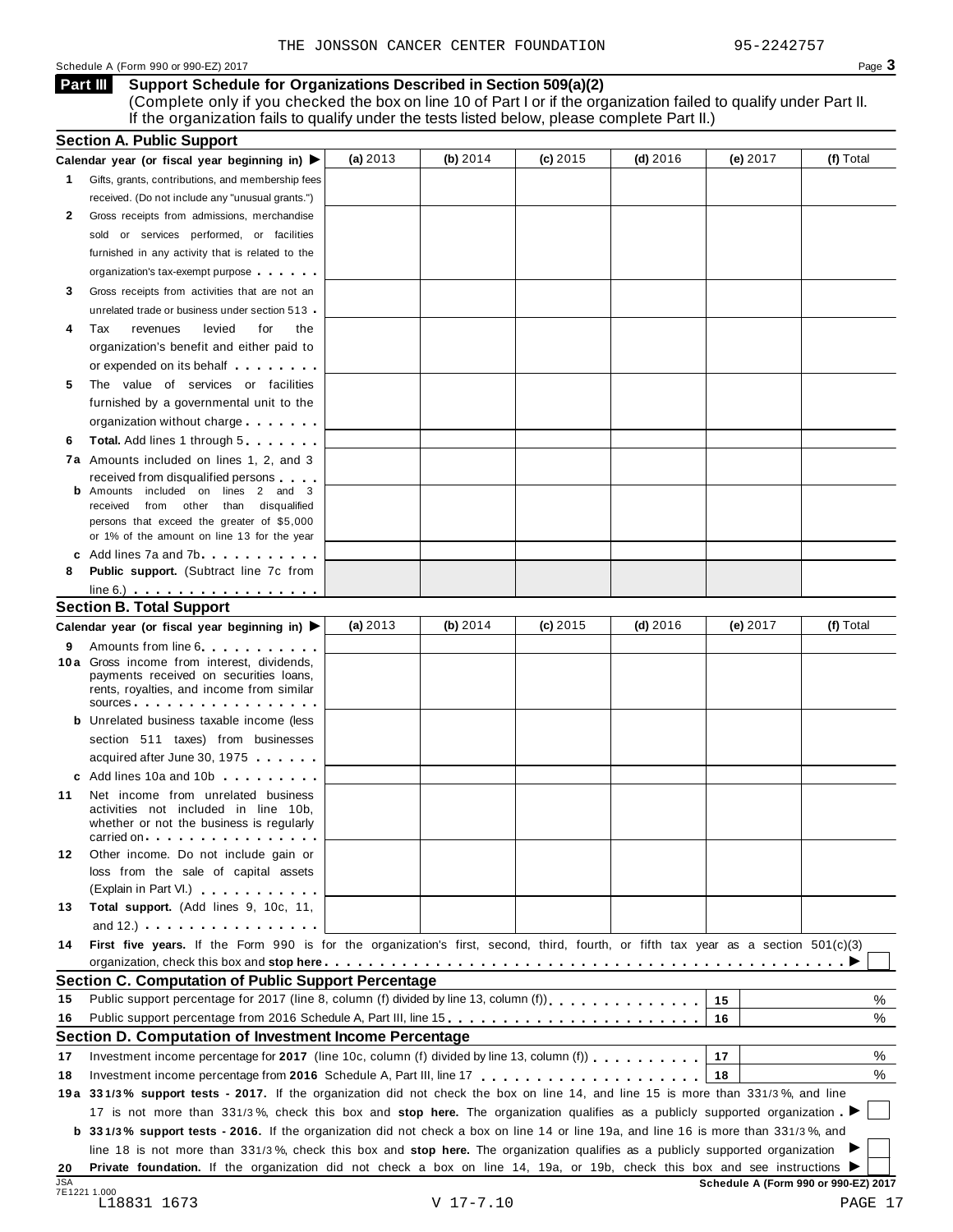**Yes No**

**2**

**3a**

**3b**

**3c**

**4a**

**4b**

**4c**

**5a**

**5b 5c**

**6**

**7**

**8**

**9a**

**9b**

**9c**

**10a**

**10b**

#### **Part IV Supporting Organizations**

(Complete only if you checked a box in line 12 on Part I. If you checked 12a of Part I, complete Sections A and B. If you checked 12b of Part I, complete Sections A and C. If you checked 12c of Part I, complete Sections A, D, and E. If you checked 12d of Part I, complete Sections A and D, and complete Part V.)

#### **Section A. All Supporting Organizations**

- **1** Are all of the organization's supported organizations listed by name in the organization's governing documents? *If "No," describe in Part VI how the supported organizations are designated. If designated by class or purpose, describe the designation. If historic and continuing relationship, explain.* **1**
- **2** Did the organization have any supported organization that does not have an IRS determination of status under section 509(a)(1) or (2)? *If"Yes," explain in Part VI how the organization determined that the supported organization was described in section 509(a)(1) or (2).*
- **3 a** Did the organization have a supported organization described in section 501(c)(4), (5), or (6)? *If "Yes," answer (b) and (c) below.*
- **b** Did the organization confirm that each supported organization qualified under section 501(c)(4), (5), or (6) and | satisfied the public support tests under section 509(a)(2)? *If "Yes," describe in Part VI when and how the organization made the determination.*
- **c** Did the organization ensure that all support to such organizations was used exclusively for section 170(c)(2)(B) purposes? *If"Yes," explain in Part VI what controls the organization put in place to ensure such use.*
- **4 a** Was any supported organization not organized in the United States ("foreign supported organization")? *If "Yes," and if you checked 12a or 12b in Part I, answer (b) and (c) below.*
- **b** Did the organization have ultimate control and discretion in deciding whether to make grants to the foreign | supported organization? *If "Yes," describe in Part VI how the organization had such control and discretion despite being controlled or supervised by or in connection with its supported organizations.*
- **c** Did the organization support any foreign supported organization that does not have an IRS determination | under sections 501(c)(3) and 509(a)(1) or (2)? *If "Yes," explain in Part VI what controls the organization used to ensure that all support to the foreign supported organization was used exclusively for section 170(c)(2)(B) purposes.*
- **5 a** Did the organization add, substitute, or remove any supported organizations during the tax year? *If "Yes,"* answer (b) and (c) below (if applicable). Also, provide detail in Part VI, including (i) the names and EIN *numbers of the supported organizations added, substituted, or removed; (ii) the reasons for each such action;* (iii) the authority under the organization's organizing document authorizing such action; and (iv) how the action *was accomplished (such as by amendment to the organizing document).*
- **b** Type I or Type II only. Was any added or substituted supported organization part of a class already | designated in the organization's organizing document?
- **c Substitutions only.** Was the substitution the result of an event beyond the organization's control?
- **6** Did the organization provide support (whether in the form of grants or the provision of services or facilities) to anyone other than (i) its supported organizations, (ii) individuals that are part of the charitable class benefited by one or more of its supported organizations, or (iii) other supporting organizations that also support or benefit one or more of the filing organization's supported organizations? *If"Yes," provide detail in Part VI.*
- **7** Did the organization provide a grant, loan, compensation, or other similar payment to a substantial contributor (defined in section 4958(c)(3)(C)), a family member of a substantial contributor, or a 35% controlled entity with regard to a substantial contributor? *If"Yes," complete Part I of Schedule L (Form 990 or 990-EZ).*
- **8** Did the organization make a loan to a disqualified person (as defined in section 4958) not described in line 7? *If "Yes," complete Part I of Schedule L (Form 990 or 990-EZ).*
- **a** Was the organization controlled directly or indirectly at any time during the tax year by one or more | **9** disqualified persons as defined in section 4946 (other than foundation managers and organizations described in section 509(a)(1) or (2))? *If"Yes," provide detail in Part VI.*
- **b** Did one or more disqualified persons (as defined in line 9a) hold a controlling interest in any entity in which | the supporting organization had an interest? *If"Yes," provide detail in Part VI.*
- **c** Did a disqualified person (as defined in line 9a) have an ownership interest in, or derive any personal benefit from, assets in which the supporting organization also had an interest? *If"Yes," provide detail in Part VI.*
- **10a** Was the organization subject to the excess business holdings rules of section 4943 because of section | 4943(f) (regarding certain Type II supporting organizations, and all Type III non-functionally integrated supporting organizations)? *If"Yes," answer 10b below.*
	- **b** Did the organization have any excess business holdings in the tax year? *(Use Schedule C, Form 4720, to determine whether the organization had excess business holdings.)*

JSA **Schedule A (Form 990 or 990-EZ) 2017**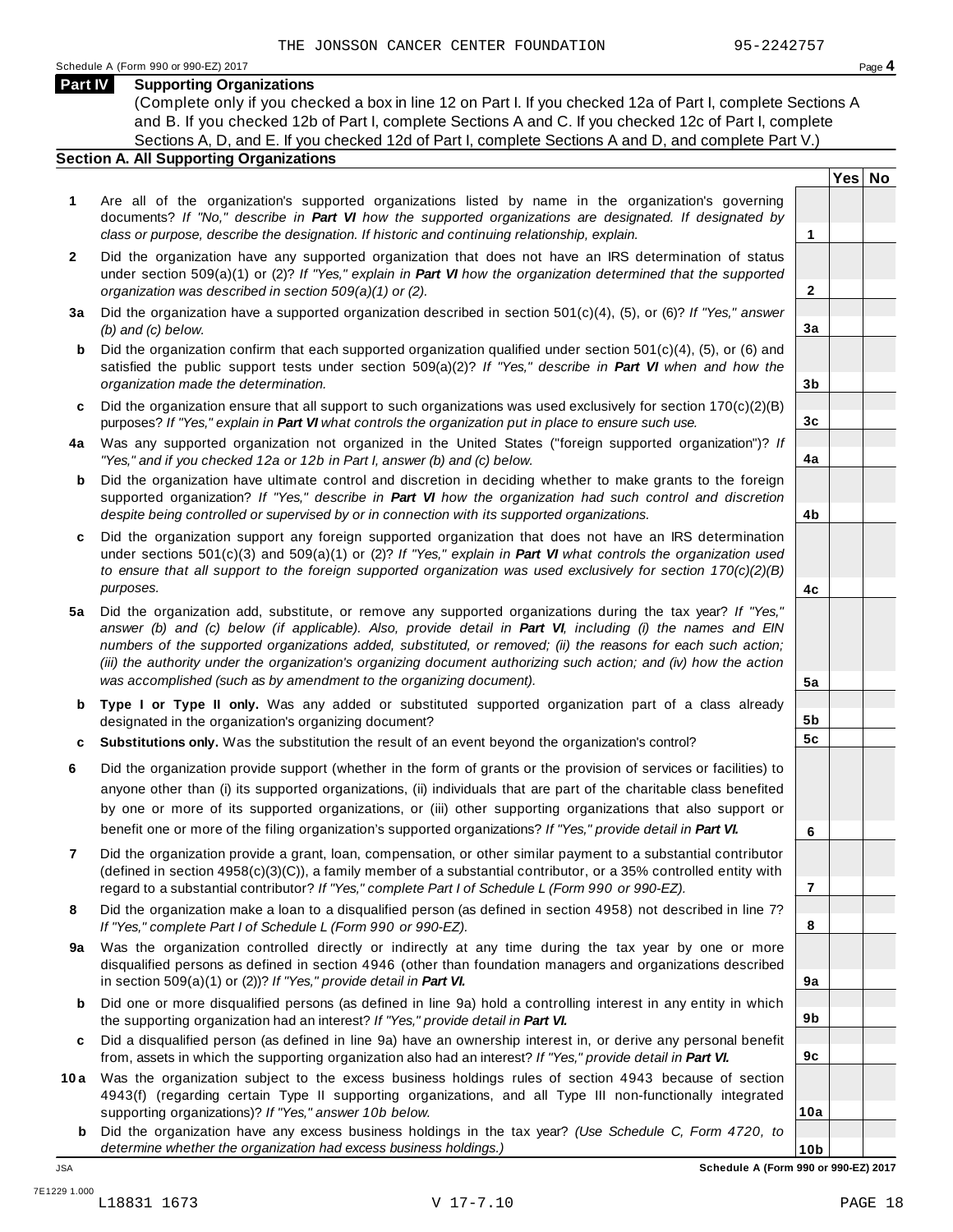|                | 95-2242757<br>THE JONSSON CANCER CENTER FOUNDATION                                                                                                                                                                                                                                                                                                                                                                                                                                                                                                                                                                                                                           |                 |        |        |
|----------------|------------------------------------------------------------------------------------------------------------------------------------------------------------------------------------------------------------------------------------------------------------------------------------------------------------------------------------------------------------------------------------------------------------------------------------------------------------------------------------------------------------------------------------------------------------------------------------------------------------------------------------------------------------------------------|-----------------|--------|--------|
|                | Schedule A (Form 990 or 990-EZ) 2017                                                                                                                                                                                                                                                                                                                                                                                                                                                                                                                                                                                                                                         |                 |        | Page 5 |
| <b>Part IV</b> | <b>Supporting Organizations (continued)</b>                                                                                                                                                                                                                                                                                                                                                                                                                                                                                                                                                                                                                                  |                 |        |        |
|                |                                                                                                                                                                                                                                                                                                                                                                                                                                                                                                                                                                                                                                                                              |                 | Yes No |        |
| 11             | Has the organization accepted a gift or contribution from any of the following persons?<br>A person who directly or indirectly controls, either alone or together with persons described in (b) and (c)                                                                                                                                                                                                                                                                                                                                                                                                                                                                      |                 |        |        |
| a              | below, the governing body of a supported organization?                                                                                                                                                                                                                                                                                                                                                                                                                                                                                                                                                                                                                       | 11a             |        |        |
| b              | A family member of a person described in (a) above?                                                                                                                                                                                                                                                                                                                                                                                                                                                                                                                                                                                                                          | 11 <sub>b</sub> |        |        |
| c              | A 35% controlled entity of a person described in (a) or (b) above? If "Yes" to a, b, or c, provide detail in Part VI.                                                                                                                                                                                                                                                                                                                                                                                                                                                                                                                                                        | 11c             |        |        |
|                | <b>Section B. Type I Supporting Organizations</b>                                                                                                                                                                                                                                                                                                                                                                                                                                                                                                                                                                                                                            |                 |        |        |
|                |                                                                                                                                                                                                                                                                                                                                                                                                                                                                                                                                                                                                                                                                              |                 | Yes No |        |
| 1              | Did the directors, trustees, or membership of one or more supported organizations have the power to<br>regularly appoint or elect at least a majority of the organization's directors or trustees at all times during the<br>tax year? If "No," describe in Part VI how the supported organization(s) effectively operated, supervised, or<br>controlled the organization's activities. If the organization had more than one supported organization,<br>describe how the powers to appoint and/or remove directors or trustees were allocated among the supported<br>organizations and what conditions or restrictions, if any, applied to such powers during the tax year. | 1               |        |        |
| 2              | Did the organization operate for the benefit of any supported organization other than the supported<br>organization(s) that operated, supervised, or controlled the supporting organization? If "Yes," explain in Part<br>VI how providing such benefit carried out the purposes of the supported organization(s) that operated,<br>supervised, or controlled the supporting organization.                                                                                                                                                                                                                                                                                   | $\mathbf{2}$    |        |        |
|                | <b>Section C. Type II Supporting Organizations</b>                                                                                                                                                                                                                                                                                                                                                                                                                                                                                                                                                                                                                           |                 |        |        |
|                |                                                                                                                                                                                                                                                                                                                                                                                                                                                                                                                                                                                                                                                                              |                 | Yes No |        |
| 1              | Were a majority of the organization's directors or trustees during the tax year also a majority of the directors<br>or trustees of each of the organization's supported organization(s)? If "No," describe in Part VI how control<br>or management of the supporting organization was vested in the same persons that controlled or managed<br>the supported organization(s).                                                                                                                                                                                                                                                                                                | 1               |        |        |
|                | <b>Section D. All Type III Supporting Organizations</b>                                                                                                                                                                                                                                                                                                                                                                                                                                                                                                                                                                                                                      |                 |        |        |
|                |                                                                                                                                                                                                                                                                                                                                                                                                                                                                                                                                                                                                                                                                              |                 | Yes No |        |
| 1              | Did the organization provide to each of its supported organizations, by the last day of the fifth month of the<br>organization's tax year, (i) a written notice describing the type and amount of support provided during the prior<br>tax year, (ii) a copy of the Form 990 that was most recently filed as of the date of notification, and (iii) copies of<br>the organization's governing documents in effect on the date of notification, to the extent not previously<br>provided?                                                                                                                                                                                     | 1               |        |        |
| 2              | Were any of the organization's officers, directors, or trustees either (i) appointed or elected by the supported<br>organization(s) or (ii) serving on the governing body of a supported organization? If "No," explain in Part VI how<br>the organization maintained a close and continuous working relationship with the supported organization(s).                                                                                                                                                                                                                                                                                                                        | $\mathbf{2}$    |        |        |
| 3              | By reason of the relationship described in (2), did the organization's supported organizations have a<br>significant voice in the organization's investment policies and in directing the use of the organization's<br>income or assets at all times during the tax year? If "Yes," describe in Part VI the role the organization's<br>supported organizations played in this regard.                                                                                                                                                                                                                                                                                        | 3               |        |        |
|                | Section E. Type III Functionally Integrated Supporting Organizations                                                                                                                                                                                                                                                                                                                                                                                                                                                                                                                                                                                                         |                 |        |        |
| 1<br>a<br>b    | Check the box next to the method that the organization used to satisfy the Integral Part Test during the year (see instructions).<br>The organization satisfied the Activities Test. Complete line 2 below.<br>The organization is the parent of each of its supported organizations. Complete line 3 below.                                                                                                                                                                                                                                                                                                                                                                 |                 |        |        |
| C              | The organization supported a governmental entity. Describe in Part VI how you supported a government entity (see instructions).                                                                                                                                                                                                                                                                                                                                                                                                                                                                                                                                              |                 |        |        |
| 2              | Activities Test. Answer (a) and (b) below.                                                                                                                                                                                                                                                                                                                                                                                                                                                                                                                                                                                                                                   |                 | Yes No |        |
| а              | Did substantially all of the organization's activities during the tax year directly further the exempt purposes of<br>the supported organization(s) to which the organization was responsive? If "Yes," then in Part VI identify<br>those supported organizations and explain how these activities directly furthered their exempt purposes,<br>how the organization was responsive to those supported organizations, and how the organization determined                                                                                                                                                                                                                    |                 |        |        |
|                | that these activities constituted substantially all of its activities.                                                                                                                                                                                                                                                                                                                                                                                                                                                                                                                                                                                                       | 2a              |        |        |
| b              | Did the activities described in (a) constitute activities that, but for the organization's involvement, one or more<br>of the organization's supported organization(s) would have been engaged in? If "Yes," explain in Part VI the<br>reasons for the organization's position that its supported organization(s) would have engaged in these<br>activities but for the organization's involvement.                                                                                                                                                                                                                                                                          | 2b              |        |        |
| 3              | Parent of Supported Organizations. Answer (a) and (b) below.                                                                                                                                                                                                                                                                                                                                                                                                                                                                                                                                                                                                                 |                 |        |        |
| a              | Did the organization have the power to regularly appoint or elect a majority of the officers, directors, or<br>trustees of each of the supported organizations? Provide details in Part VI.                                                                                                                                                                                                                                                                                                                                                                                                                                                                                  | 3a              |        |        |

**b** Did the organization exercise a substantial degree of direction over the policies, programs, and activities of each of its supported organizations? *If"Yes," describe in Part VI the role played by the organization in this regard.* **Schedule A (Form 990 or 990-EZ) 2017**

**3b**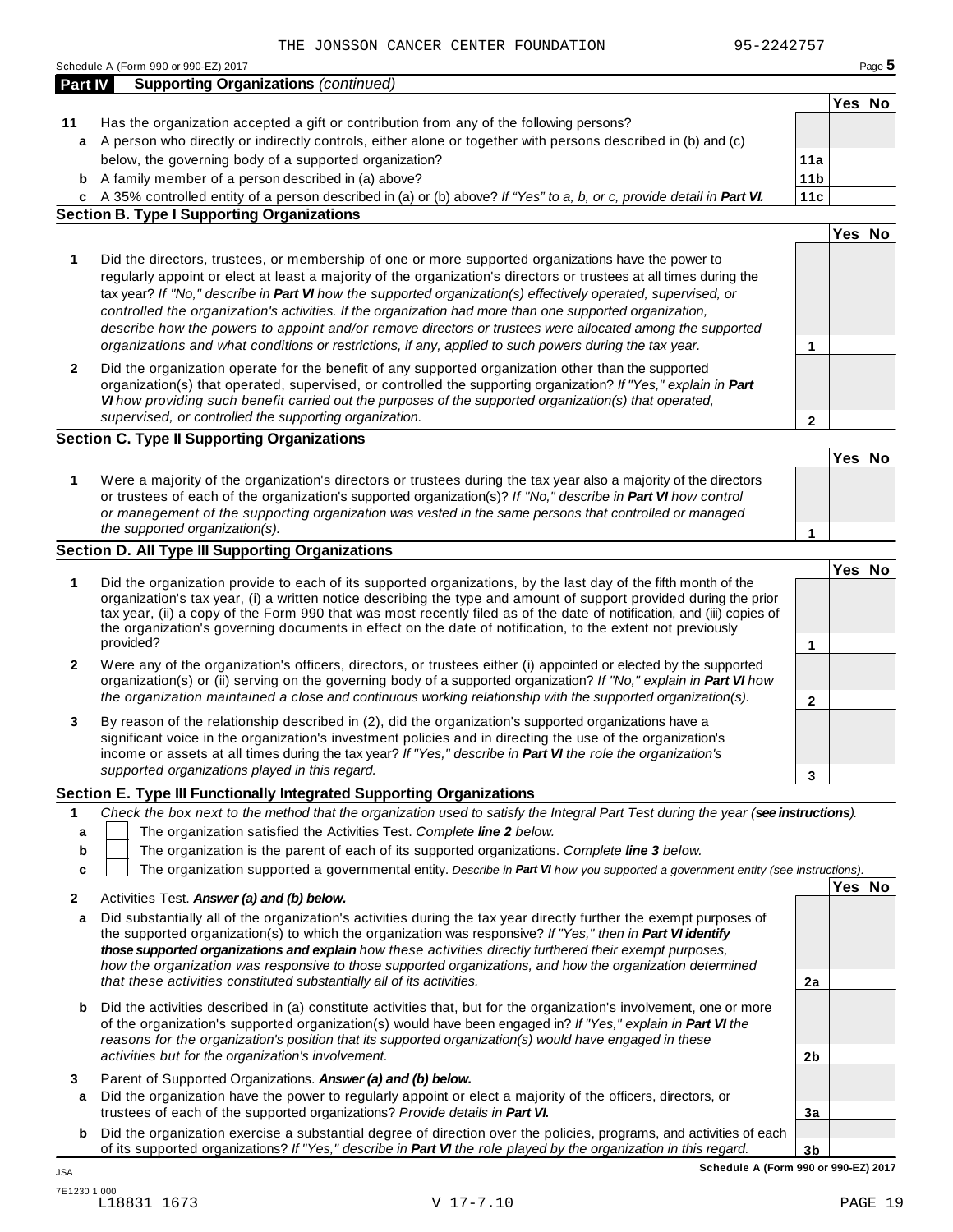| Schedule A (Form 990 or 990-EZ) 2017                                                                                                  |                     |                | Page $6$                       |
|---------------------------------------------------------------------------------------------------------------------------------------|---------------------|----------------|--------------------------------|
| Type III Non-Functionally Integrated 509(a)(3) Supporting Organizations<br>Part V                                                     |                     |                |                                |
| 1<br>Check here if the organization satisfied the Integral Part Test as a qualifying trust on Nov. 20, 1970 (explain in Part VI). See |                     |                |                                |
| instructions. All other Type III non-functionally integrated supporting organizations must complete Sections A through E.             |                     |                |                                |
| <b>Section A - Adjusted Net Income</b>                                                                                                |                     | (A) Prior Year | (B) Current Year               |
|                                                                                                                                       |                     |                | (optional)                     |
| 1 Net short-term capital gain                                                                                                         | 1                   |                |                                |
| 2 Recoveries of prior-year distributions                                                                                              | $\overline{2}$      |                |                                |
| 3 Other gross income (see instructions)                                                                                               | 3                   |                |                                |
| 4 Add lines 1 through 3.                                                                                                              | 4                   |                |                                |
| 5 Depreciation and depletion                                                                                                          | 5                   |                |                                |
| 6 Portion of operating expenses paid or incurred for production or                                                                    |                     |                |                                |
| collection of gross income or for management, conservation, or                                                                        |                     |                |                                |
| maintenance of property held for production of income (see instructions)                                                              | 6                   |                |                                |
| 7 Other expenses (see instructions)                                                                                                   | $\overline{7}$      |                |                                |
| 8 Adjusted Net Income (subtract lines 5, 6, and 7 from line 4).                                                                       | 8                   |                |                                |
| <b>Section B - Minimum Asset Amount</b>                                                                                               |                     | (A) Prior Year | (B) Current Year<br>(optional) |
| 1 Aggregate fair market value of all non-exempt-use assets (see                                                                       |                     |                |                                |
| instructions for short tax year or assets held for part of year):                                                                     |                     |                |                                |
| a Average monthly value of securities                                                                                                 | 1a                  |                |                                |
| <b>b</b> Average monthly cash balances                                                                                                | 1 <sub>b</sub>      |                |                                |
| c Fair market value of other non-exempt-use assets                                                                                    | 1c                  |                |                                |
| d Total (add lines 1a, 1b, and 1c)                                                                                                    | 1 <sub>d</sub>      |                |                                |
| e Discount claimed for blockage or other                                                                                              |                     |                |                                |
| factors (explain in detail in Part VI):                                                                                               |                     |                |                                |
| 2 Acquisition indebtedness applicable to non-exempt-use assets                                                                        | $\mathbf{2}$        |                |                                |
| 3 Subtract line 2 from line 1d.                                                                                                       | 3                   |                |                                |
| 4 Cash deemed held for exempt use. Enter 1-1/2% of line 3 (for greater amount,                                                        |                     |                |                                |
| see instructions).                                                                                                                    | 4                   |                |                                |
| 5 Net value of non-exempt-use assets (subtract line 4 from line 3)                                                                    | 5                   |                |                                |
| 6 Multiply line 5 by .035.                                                                                                            | 6                   |                |                                |
| 7 Recoveries of prior-year distributions<br>8 Minimum Asset Amount (add line 7 to line 6)                                             | $\overline{7}$<br>8 |                |                                |
|                                                                                                                                       |                     |                |                                |
| <b>Section C - Distributable Amount</b>                                                                                               |                     |                | <b>Current Year</b>            |
| 1 Adjusted net income for prior year (from Section A, line 8, Column A)                                                               | 1                   |                |                                |
| 2 Enter 85% of line 1.                                                                                                                | $\overline{2}$      |                |                                |
| <b>3</b> Minimum asset amount for prior year (from Section B, line 8, Column A)                                                       | 3                   |                |                                |
| 4 Enter greater of line 2 or line 3.                                                                                                  | 4                   |                |                                |
| 5 Income tax imposed in prior year                                                                                                    | 5                   |                |                                |
| 6 Distributable Amount. Subtract line 5 from line 4, unless subject to                                                                |                     |                |                                |
| emergency temporary reduction (see instructions).                                                                                     | 6                   |                |                                |

**7** | Check here if the current year is the organization's first as a non-functionally integrated Type III supporting organization (see instructions).

**Schedule A (Form 990 or 990-EZ) 2017**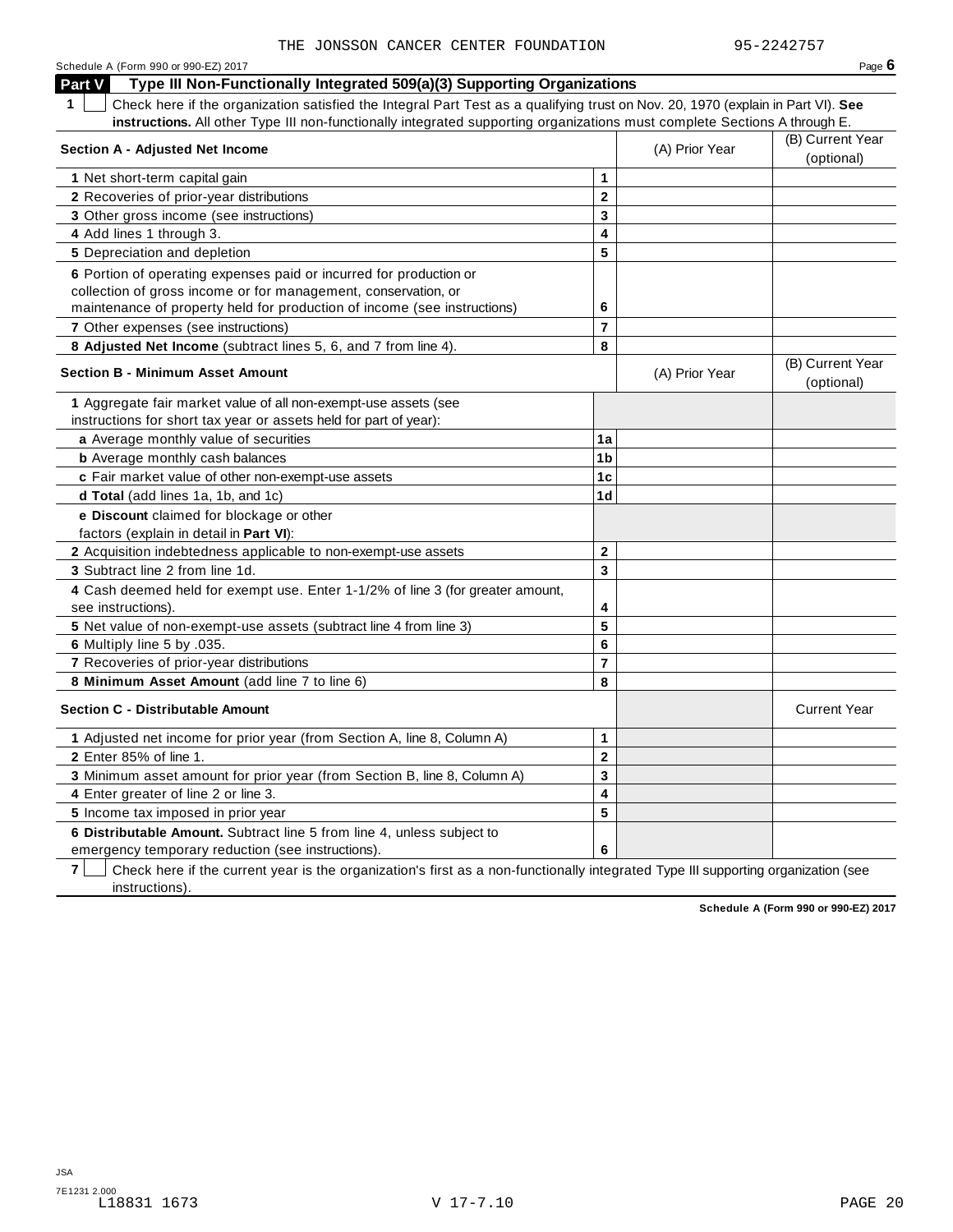|              | Schedule A (Form 990 or 990-EZ) 2017                                                                                                                                                                                                  |                                             |                                               | Page 7                                                  |
|--------------|---------------------------------------------------------------------------------------------------------------------------------------------------------------------------------------------------------------------------------------|---------------------------------------------|-----------------------------------------------|---------------------------------------------------------|
| Part V       | Type III Non-Functionally Integrated 509(a)(3) Supporting Organizations (continued)                                                                                                                                                   |                                             |                                               |                                                         |
|              | <b>Section D - Distributions</b>                                                                                                                                                                                                      |                                             |                                               | <b>Current Year</b>                                     |
| 1            | Amounts paid to supported organizations to accomplish exempt purposes                                                                                                                                                                 |                                             |                                               |                                                         |
| $\mathbf{2}$ | Amounts paid to perform activity that directly furthers exempt purposes of supported                                                                                                                                                  |                                             |                                               |                                                         |
|              | organizations, in excess of income from activity                                                                                                                                                                                      |                                             |                                               |                                                         |
| 3            | Administrative expenses paid to accomplish exempt purposes of supported organizations                                                                                                                                                 |                                             |                                               |                                                         |
| 4            | Amounts paid to acquire exempt-use assets                                                                                                                                                                                             |                                             |                                               |                                                         |
| 5            | Qualified set-aside amounts (prior IRS approval required)                                                                                                                                                                             |                                             |                                               |                                                         |
| 6            | Other distributions (describe in Part VI). See instructions.                                                                                                                                                                          |                                             |                                               |                                                         |
| 7            | Total annual distributions. Add lines 1 through 6.                                                                                                                                                                                    |                                             |                                               |                                                         |
| 8            | Distributions to attentive supported organizations to which the organization is responsive                                                                                                                                            |                                             |                                               |                                                         |
|              | (provide details in Part VI). See instructions.                                                                                                                                                                                       |                                             |                                               |                                                         |
| 9            | Distributable amount for 2017 from Section C, line 6                                                                                                                                                                                  |                                             |                                               |                                                         |
| 10           | Line 8 amount divided by Line 9 amount                                                                                                                                                                                                |                                             |                                               |                                                         |
|              | Section E - Distribution Allocations (see instructions)                                                                                                                                                                               | $\mathbf{I}$<br><b>Excess Distributions</b> | (ii)<br><b>Underdistributions</b><br>Pre-2017 | (iii)<br><b>Distributable</b><br><b>Amount for 2017</b> |
| 1            | Distributable amount for 2017 from Section C, line 6                                                                                                                                                                                  |                                             |                                               |                                                         |
| $\mathbf{2}$ | Underdistributions, if any, for years prior to 2017                                                                                                                                                                                   |                                             |                                               |                                                         |
|              | (reasonable cause required-explain in Part VI). See                                                                                                                                                                                   |                                             |                                               |                                                         |
|              | instructions.                                                                                                                                                                                                                         |                                             |                                               |                                                         |
| 3            | Excess distributions carryover, if any, to 2017                                                                                                                                                                                       |                                             |                                               |                                                         |
| a            |                                                                                                                                                                                                                                       |                                             |                                               |                                                         |
| b            | From 2013                                                                                                                                                                                                                             |                                             |                                               |                                                         |
| c            | From 2014 <b>Figure 1.1</b>                                                                                                                                                                                                           |                                             |                                               |                                                         |
| d            | From 2015 $\qquad \qquad$                                                                                                                                                                                                             |                                             |                                               |                                                         |
| е            | From 2016 <b>Fig. 1.1.1.1.</b>                                                                                                                                                                                                        |                                             |                                               |                                                         |
| f            | Total of lines 3a through e                                                                                                                                                                                                           |                                             |                                               |                                                         |
| g            | Applied to underdistributions of prior years                                                                                                                                                                                          |                                             |                                               |                                                         |
| h            | Applied to 2017 distributable amount                                                                                                                                                                                                  |                                             |                                               |                                                         |
| j.           | Carryover from 2012 not applied (see instructions)                                                                                                                                                                                    |                                             |                                               |                                                         |
|              | Remainder. Subtract lines 3g, 3h, and 3i from 3f.                                                                                                                                                                                     |                                             |                                               |                                                         |
| 4            | Distributions for 2017 from                                                                                                                                                                                                           |                                             |                                               |                                                         |
|              | Section D, line 7:<br>\$                                                                                                                                                                                                              |                                             |                                               |                                                         |
| a            | Applied to underdistributions of prior years                                                                                                                                                                                          |                                             |                                               |                                                         |
| b            | Applied to 2017 distributable amount                                                                                                                                                                                                  |                                             |                                               |                                                         |
| c            | Remainder. Subtract lines 4a and 4b from 4.                                                                                                                                                                                           |                                             |                                               |                                                         |
| 5            | Remaining underdistributions for years prior to 2017, if                                                                                                                                                                              |                                             |                                               |                                                         |
|              | any. Subtract lines 3g and 4a from line 2. For result                                                                                                                                                                                 |                                             |                                               |                                                         |
|              | greater than zero, explain in Part VI. See instructions.                                                                                                                                                                              |                                             |                                               |                                                         |
| 6            | Remaining underdistributions for 2017. Subtract lines 3h                                                                                                                                                                              |                                             |                                               |                                                         |
|              | all of the contract of $\blacksquare$ is a contract of the contract of the contract of the contract of the contract of the contract of the contract of the contract of the contract of the contract of the contract of the contract o |                                             |                                               |                                                         |

**6 7 8 a a** Excess from 2013<br>**b** Excess from 2014 **c c** Excess from 2015<br>**d** Excess from 2016 ... **e** greater than zer Remaining unde and 4b from line 1. For result greater than zero, explain in **Part VI**. See instructions. **Excess distributions carryover to 2018**. Add lines 3j and 4c. Breakdown of line 7: Breakdown of line 7:<br>Excess from 2013 Excess from 2014<br>Excess from 2015 Excess from 2016<br>Excess from 2017

**Schedule A (Form 990 or 990-EZ) 2017**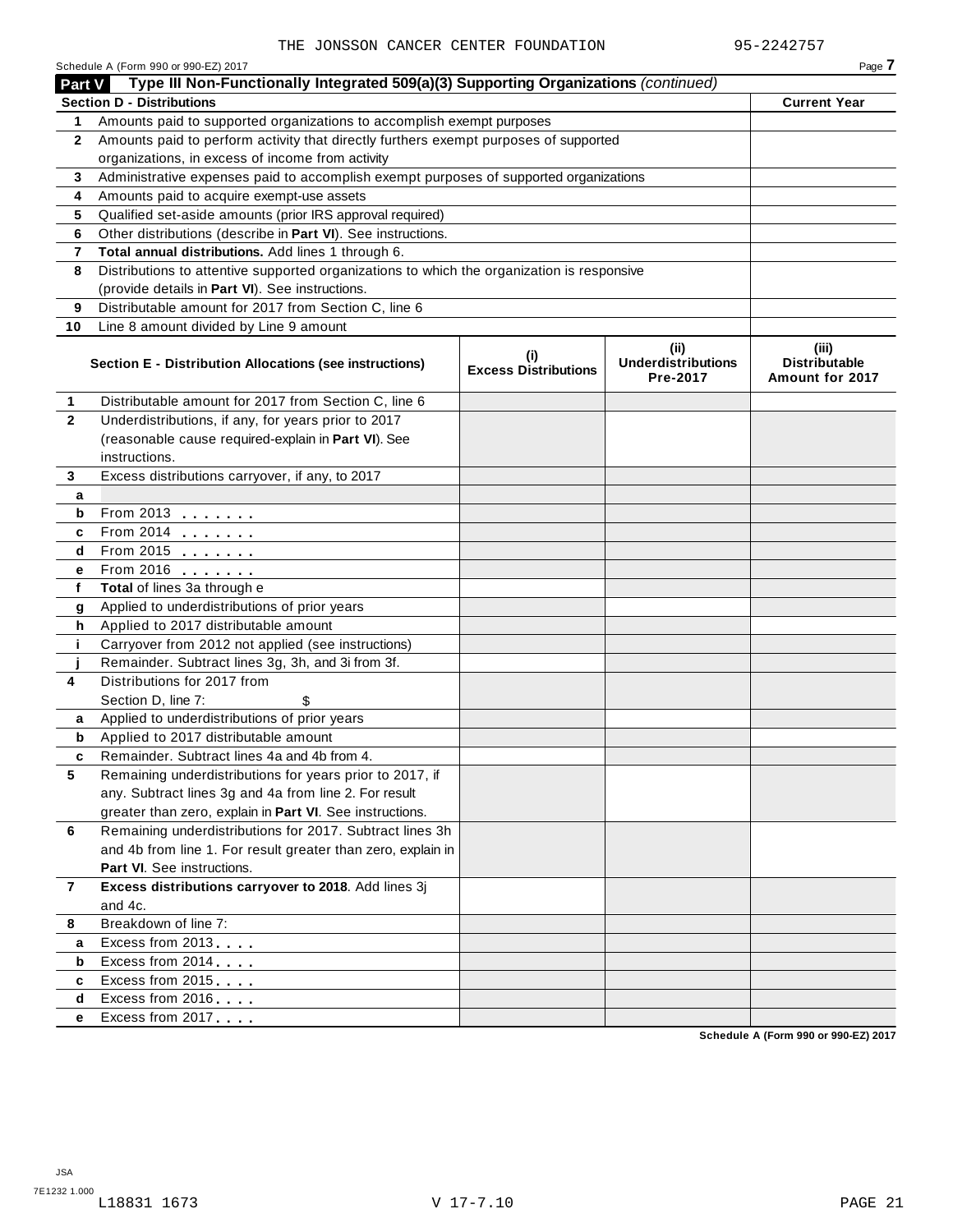Schedule <sup>A</sup> (Form <sup>990</sup> or 990-EZ) <sup>2017</sup> Page **8**

**Supplemental Information.** Provide the explanations required by Part II, line 10; Part II, line 17a or 17b; Part **Part VI** III, line 12; Part IV, Section A, lines 1, 2, 3b, 3c, 4b, 4c, 5a, 6, 9a, 9b, 9c, 11a, 11b, and 11c; Part IV, Section B, lines 1 and 2; Part IV, Section C, line 1; Part IV, Section D, lines 2 and 3; Part IV, Section E, lines 1c, 2a, 2b, 3a and 3b; Part V, line 1; Part V, Section B, line 1e; Part V, Section D, lines 5, 6, and 8; and Part V, Section E, lines 2, 5, and 6. Also complete this part for any additional information. (See instructions.)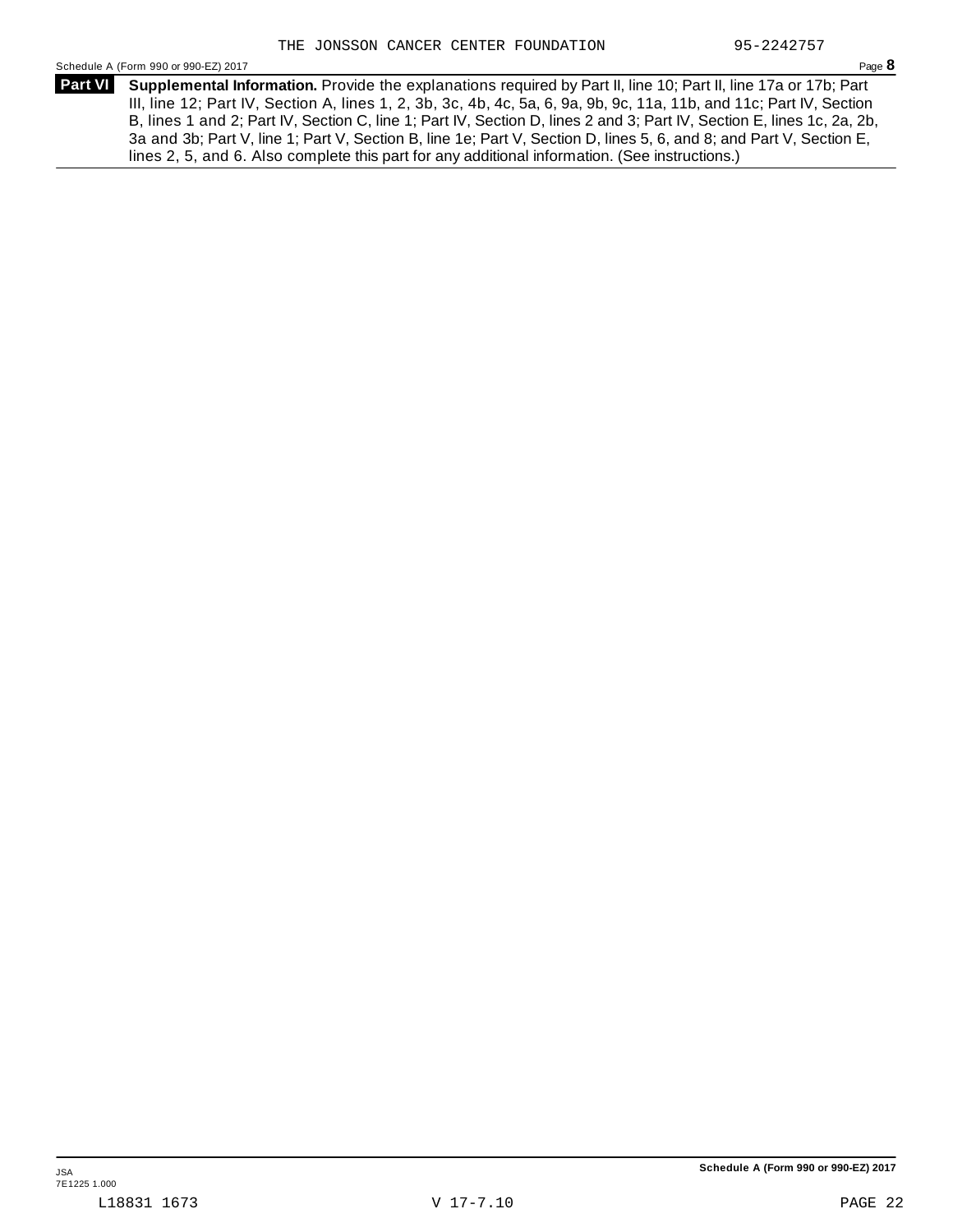| <b>SCHEDULE D</b> |  |
|-------------------|--|
| (Form 990)        |  |

# SCHEDULE D<br>
Supplemental Financial Statements<br>
Form 990) Part IV, line 6, 7, 8, 9, 10, 11a, 11b, 11c, 11d, 11e, 11f, 12a, or 12b.

Department of the Treasury Integration of the Treasury Integration of the Treasury **I and CO2 Contract of the Treasury Contract of the Treasury Contract of the Treasury <b>I** and CO2 **Contract of the Integration** of th

Department of the Treasury<br>Internal Revenue Service I is a service in the Go to www.irs.gov/Form990 for instructions and the latest information.<br>Inspection

|        | Name of the organization |  |                                                                                   | <b>Employer identification number</b> |
|--------|--------------------------|--|-----------------------------------------------------------------------------------|---------------------------------------|
|        |                          |  | THE JONSSON CANCER CENTER FOUNDATION                                              | 95-2242757                            |
| Part I |                          |  | Organizations Maintaining Donor Advised Funds or Other Similar Funds or Accounts. |                                       |

| Organizations Maintaining Donor Advised Funds or Other Similar Funds or Accounts.<br>Part I<br>Complete if the organization answered "Yes" on Form 990, Part IV, line 6.<br>(a) Donor advised funds<br>(b) Funds and other accounts<br>1<br>Total number at end of year entitled as a set of the set of the set of the set of the set of the set of the set of the set of the set of the set of the set of the set of the set of the set of the set of the set of the set<br>Aggregate value of contributions to (during year)<br>2<br>3<br>Aggregate value of grants from (during year)<br>4<br>Aggregate value at end of year<br>5<br>Did the organization inform all donors and donor advisors in writing that the assets held in donor advised<br>Yes<br>funds are the organization's property, subject to the organization's exclusive legal control?<br>Did the organization inform all grantees, donors, and donor advisors in writing that grant funds can be used<br>6<br>only for charitable purposes and not for the benefit of the donor or donor advisor, or for any other purpose<br>Yes<br><b>Conservation Easements.</b><br>Part II<br>Complete if the organization answered "Yes" on Form 990, Part IV, line 7.<br>1<br>Purpose(s) of conservation easements held by the organization (check all that apply).<br>Preservation of land for public use (e.g., recreation or education)<br>Preservation of a historically important land area<br>Protection of natural habitat<br>Preservation of a certified historic structure<br>Preservation of open space<br>Complete lines 2a through 2d if the organization held a qualified conservation contribution in the form of a conservation<br>Held at the End of the Tax Year<br>easement on the last day of the tax year.<br>2a<br>a<br>Total acreage restricted by conservation easements<br>2b<br>b<br>Number of conservation easements on a certified historic structure included in (a)<br>2 <sub>c</sub><br>c<br>Number of conservation easements included in (c) acquired after 7/25/06, and not on a<br>d<br>2d | No<br>No |
|----------------------------------------------------------------------------------------------------------------------------------------------------------------------------------------------------------------------------------------------------------------------------------------------------------------------------------------------------------------------------------------------------------------------------------------------------------------------------------------------------------------------------------------------------------------------------------------------------------------------------------------------------------------------------------------------------------------------------------------------------------------------------------------------------------------------------------------------------------------------------------------------------------------------------------------------------------------------------------------------------------------------------------------------------------------------------------------------------------------------------------------------------------------------------------------------------------------------------------------------------------------------------------------------------------------------------------------------------------------------------------------------------------------------------------------------------------------------------------------------------------------------------------------------------------------------------------------------------------------------------------------------------------------------------------------------------------------------------------------------------------------------------------------------------------------------------------------------------------------------------------------------------------------------------------------------------------------------------------------------------------------------------------------------------------------------------------------|----------|
|                                                                                                                                                                                                                                                                                                                                                                                                                                                                                                                                                                                                                                                                                                                                                                                                                                                                                                                                                                                                                                                                                                                                                                                                                                                                                                                                                                                                                                                                                                                                                                                                                                                                                                                                                                                                                                                                                                                                                                                                                                                                                        |          |
|                                                                                                                                                                                                                                                                                                                                                                                                                                                                                                                                                                                                                                                                                                                                                                                                                                                                                                                                                                                                                                                                                                                                                                                                                                                                                                                                                                                                                                                                                                                                                                                                                                                                                                                                                                                                                                                                                                                                                                                                                                                                                        |          |
|                                                                                                                                                                                                                                                                                                                                                                                                                                                                                                                                                                                                                                                                                                                                                                                                                                                                                                                                                                                                                                                                                                                                                                                                                                                                                                                                                                                                                                                                                                                                                                                                                                                                                                                                                                                                                                                                                                                                                                                                                                                                                        |          |
|                                                                                                                                                                                                                                                                                                                                                                                                                                                                                                                                                                                                                                                                                                                                                                                                                                                                                                                                                                                                                                                                                                                                                                                                                                                                                                                                                                                                                                                                                                                                                                                                                                                                                                                                                                                                                                                                                                                                                                                                                                                                                        |          |
|                                                                                                                                                                                                                                                                                                                                                                                                                                                                                                                                                                                                                                                                                                                                                                                                                                                                                                                                                                                                                                                                                                                                                                                                                                                                                                                                                                                                                                                                                                                                                                                                                                                                                                                                                                                                                                                                                                                                                                                                                                                                                        |          |
|                                                                                                                                                                                                                                                                                                                                                                                                                                                                                                                                                                                                                                                                                                                                                                                                                                                                                                                                                                                                                                                                                                                                                                                                                                                                                                                                                                                                                                                                                                                                                                                                                                                                                                                                                                                                                                                                                                                                                                                                                                                                                        |          |
|                                                                                                                                                                                                                                                                                                                                                                                                                                                                                                                                                                                                                                                                                                                                                                                                                                                                                                                                                                                                                                                                                                                                                                                                                                                                                                                                                                                                                                                                                                                                                                                                                                                                                                                                                                                                                                                                                                                                                                                                                                                                                        |          |
|                                                                                                                                                                                                                                                                                                                                                                                                                                                                                                                                                                                                                                                                                                                                                                                                                                                                                                                                                                                                                                                                                                                                                                                                                                                                                                                                                                                                                                                                                                                                                                                                                                                                                                                                                                                                                                                                                                                                                                                                                                                                                        |          |
|                                                                                                                                                                                                                                                                                                                                                                                                                                                                                                                                                                                                                                                                                                                                                                                                                                                                                                                                                                                                                                                                                                                                                                                                                                                                                                                                                                                                                                                                                                                                                                                                                                                                                                                                                                                                                                                                                                                                                                                                                                                                                        |          |
|                                                                                                                                                                                                                                                                                                                                                                                                                                                                                                                                                                                                                                                                                                                                                                                                                                                                                                                                                                                                                                                                                                                                                                                                                                                                                                                                                                                                                                                                                                                                                                                                                                                                                                                                                                                                                                                                                                                                                                                                                                                                                        |          |
|                                                                                                                                                                                                                                                                                                                                                                                                                                                                                                                                                                                                                                                                                                                                                                                                                                                                                                                                                                                                                                                                                                                                                                                                                                                                                                                                                                                                                                                                                                                                                                                                                                                                                                                                                                                                                                                                                                                                                                                                                                                                                        |          |
|                                                                                                                                                                                                                                                                                                                                                                                                                                                                                                                                                                                                                                                                                                                                                                                                                                                                                                                                                                                                                                                                                                                                                                                                                                                                                                                                                                                                                                                                                                                                                                                                                                                                                                                                                                                                                                                                                                                                                                                                                                                                                        |          |
|                                                                                                                                                                                                                                                                                                                                                                                                                                                                                                                                                                                                                                                                                                                                                                                                                                                                                                                                                                                                                                                                                                                                                                                                                                                                                                                                                                                                                                                                                                                                                                                                                                                                                                                                                                                                                                                                                                                                                                                                                                                                                        |          |
|                                                                                                                                                                                                                                                                                                                                                                                                                                                                                                                                                                                                                                                                                                                                                                                                                                                                                                                                                                                                                                                                                                                                                                                                                                                                                                                                                                                                                                                                                                                                                                                                                                                                                                                                                                                                                                                                                                                                                                                                                                                                                        |          |
|                                                                                                                                                                                                                                                                                                                                                                                                                                                                                                                                                                                                                                                                                                                                                                                                                                                                                                                                                                                                                                                                                                                                                                                                                                                                                                                                                                                                                                                                                                                                                                                                                                                                                                                                                                                                                                                                                                                                                                                                                                                                                        |          |
| 2                                                                                                                                                                                                                                                                                                                                                                                                                                                                                                                                                                                                                                                                                                                                                                                                                                                                                                                                                                                                                                                                                                                                                                                                                                                                                                                                                                                                                                                                                                                                                                                                                                                                                                                                                                                                                                                                                                                                                                                                                                                                                      |          |
|                                                                                                                                                                                                                                                                                                                                                                                                                                                                                                                                                                                                                                                                                                                                                                                                                                                                                                                                                                                                                                                                                                                                                                                                                                                                                                                                                                                                                                                                                                                                                                                                                                                                                                                                                                                                                                                                                                                                                                                                                                                                                        |          |
|                                                                                                                                                                                                                                                                                                                                                                                                                                                                                                                                                                                                                                                                                                                                                                                                                                                                                                                                                                                                                                                                                                                                                                                                                                                                                                                                                                                                                                                                                                                                                                                                                                                                                                                                                                                                                                                                                                                                                                                                                                                                                        |          |
|                                                                                                                                                                                                                                                                                                                                                                                                                                                                                                                                                                                                                                                                                                                                                                                                                                                                                                                                                                                                                                                                                                                                                                                                                                                                                                                                                                                                                                                                                                                                                                                                                                                                                                                                                                                                                                                                                                                                                                                                                                                                                        |          |
|                                                                                                                                                                                                                                                                                                                                                                                                                                                                                                                                                                                                                                                                                                                                                                                                                                                                                                                                                                                                                                                                                                                                                                                                                                                                                                                                                                                                                                                                                                                                                                                                                                                                                                                                                                                                                                                                                                                                                                                                                                                                                        |          |
|                                                                                                                                                                                                                                                                                                                                                                                                                                                                                                                                                                                                                                                                                                                                                                                                                                                                                                                                                                                                                                                                                                                                                                                                                                                                                                                                                                                                                                                                                                                                                                                                                                                                                                                                                                                                                                                                                                                                                                                                                                                                                        |          |
|                                                                                                                                                                                                                                                                                                                                                                                                                                                                                                                                                                                                                                                                                                                                                                                                                                                                                                                                                                                                                                                                                                                                                                                                                                                                                                                                                                                                                                                                                                                                                                                                                                                                                                                                                                                                                                                                                                                                                                                                                                                                                        |          |
|                                                                                                                                                                                                                                                                                                                                                                                                                                                                                                                                                                                                                                                                                                                                                                                                                                                                                                                                                                                                                                                                                                                                                                                                                                                                                                                                                                                                                                                                                                                                                                                                                                                                                                                                                                                                                                                                                                                                                                                                                                                                                        |          |
|                                                                                                                                                                                                                                                                                                                                                                                                                                                                                                                                                                                                                                                                                                                                                                                                                                                                                                                                                                                                                                                                                                                                                                                                                                                                                                                                                                                                                                                                                                                                                                                                                                                                                                                                                                                                                                                                                                                                                                                                                                                                                        |          |
|                                                                                                                                                                                                                                                                                                                                                                                                                                                                                                                                                                                                                                                                                                                                                                                                                                                                                                                                                                                                                                                                                                                                                                                                                                                                                                                                                                                                                                                                                                                                                                                                                                                                                                                                                                                                                                                                                                                                                                                                                                                                                        |          |
| Number of conservation easements modified, transferred, released, extinguished, or terminated by the organization during the<br>3                                                                                                                                                                                                                                                                                                                                                                                                                                                                                                                                                                                                                                                                                                                                                                                                                                                                                                                                                                                                                                                                                                                                                                                                                                                                                                                                                                                                                                                                                                                                                                                                                                                                                                                                                                                                                                                                                                                                                      |          |
| tax year $\triangleright$ ____                                                                                                                                                                                                                                                                                                                                                                                                                                                                                                                                                                                                                                                                                                                                                                                                                                                                                                                                                                                                                                                                                                                                                                                                                                                                                                                                                                                                                                                                                                                                                                                                                                                                                                                                                                                                                                                                                                                                                                                                                                                         |          |
| Number of states where property subject to conservation easement is located ▶ _____<br>4                                                                                                                                                                                                                                                                                                                                                                                                                                                                                                                                                                                                                                                                                                                                                                                                                                                                                                                                                                                                                                                                                                                                                                                                                                                                                                                                                                                                                                                                                                                                                                                                                                                                                                                                                                                                                                                                                                                                                                                               |          |
| 5<br>Does the organization have a written policy regarding the periodic monitoring, inspection, handling of                                                                                                                                                                                                                                                                                                                                                                                                                                                                                                                                                                                                                                                                                                                                                                                                                                                                                                                                                                                                                                                                                                                                                                                                                                                                                                                                                                                                                                                                                                                                                                                                                                                                                                                                                                                                                                                                                                                                                                            |          |
| Yes                                                                                                                                                                                                                                                                                                                                                                                                                                                                                                                                                                                                                                                                                                                                                                                                                                                                                                                                                                                                                                                                                                                                                                                                                                                                                                                                                                                                                                                                                                                                                                                                                                                                                                                                                                                                                                                                                                                                                                                                                                                                                    | No       |
| 6<br>Staff and volunteer hours devoted to monitoring, inspecting, handling of violations, and enforcing conservation easements during the year                                                                                                                                                                                                                                                                                                                                                                                                                                                                                                                                                                                                                                                                                                                                                                                                                                                                                                                                                                                                                                                                                                                                                                                                                                                                                                                                                                                                                                                                                                                                                                                                                                                                                                                                                                                                                                                                                                                                         |          |
|                                                                                                                                                                                                                                                                                                                                                                                                                                                                                                                                                                                                                                                                                                                                                                                                                                                                                                                                                                                                                                                                                                                                                                                                                                                                                                                                                                                                                                                                                                                                                                                                                                                                                                                                                                                                                                                                                                                                                                                                                                                                                        |          |
| Amount of expenses incurred in monitoring, inspecting, handling of violations, and enforcing conservation easements during the year<br>7                                                                                                                                                                                                                                                                                                                                                                                                                                                                                                                                                                                                                                                                                                                                                                                                                                                                                                                                                                                                                                                                                                                                                                                                                                                                                                                                                                                                                                                                                                                                                                                                                                                                                                                                                                                                                                                                                                                                               |          |
| ►s                                                                                                                                                                                                                                                                                                                                                                                                                                                                                                                                                                                                                                                                                                                                                                                                                                                                                                                                                                                                                                                                                                                                                                                                                                                                                                                                                                                                                                                                                                                                                                                                                                                                                                                                                                                                                                                                                                                                                                                                                                                                                     |          |
| Does each conservation easement reported on line 2(d) above satisfy the requirements of section 170(h)(4)(B)(i)<br>8                                                                                                                                                                                                                                                                                                                                                                                                                                                                                                                                                                                                                                                                                                                                                                                                                                                                                                                                                                                                                                                                                                                                                                                                                                                                                                                                                                                                                                                                                                                                                                                                                                                                                                                                                                                                                                                                                                                                                                   |          |
| Yes                                                                                                                                                                                                                                                                                                                                                                                                                                                                                                                                                                                                                                                                                                                                                                                                                                                                                                                                                                                                                                                                                                                                                                                                                                                                                                                                                                                                                                                                                                                                                                                                                                                                                                                                                                                                                                                                                                                                                                                                                                                                                    | No       |
| In Part XIII, describe how the organization reports conservation easements in its revenue and expense statement, and                                                                                                                                                                                                                                                                                                                                                                                                                                                                                                                                                                                                                                                                                                                                                                                                                                                                                                                                                                                                                                                                                                                                                                                                                                                                                                                                                                                                                                                                                                                                                                                                                                                                                                                                                                                                                                                                                                                                                                   |          |
| balance sheet, and include, if applicable, the text of the footnote to the organization's financial statements that describes the                                                                                                                                                                                                                                                                                                                                                                                                                                                                                                                                                                                                                                                                                                                                                                                                                                                                                                                                                                                                                                                                                                                                                                                                                                                                                                                                                                                                                                                                                                                                                                                                                                                                                                                                                                                                                                                                                                                                                      |          |
| organization's accounting for conservation easements.                                                                                                                                                                                                                                                                                                                                                                                                                                                                                                                                                                                                                                                                                                                                                                                                                                                                                                                                                                                                                                                                                                                                                                                                                                                                                                                                                                                                                                                                                                                                                                                                                                                                                                                                                                                                                                                                                                                                                                                                                                  |          |
| Organizations Maintaining Collections of Art, Historical Treasures, or Other Similar Assets.<br>Part III L                                                                                                                                                                                                                                                                                                                                                                                                                                                                                                                                                                                                                                                                                                                                                                                                                                                                                                                                                                                                                                                                                                                                                                                                                                                                                                                                                                                                                                                                                                                                                                                                                                                                                                                                                                                                                                                                                                                                                                             |          |
| Complete if the organization answered "Yes" on Form 990, Part IV, line 8.                                                                                                                                                                                                                                                                                                                                                                                                                                                                                                                                                                                                                                                                                                                                                                                                                                                                                                                                                                                                                                                                                                                                                                                                                                                                                                                                                                                                                                                                                                                                                                                                                                                                                                                                                                                                                                                                                                                                                                                                              |          |
|                                                                                                                                                                                                                                                                                                                                                                                                                                                                                                                                                                                                                                                                                                                                                                                                                                                                                                                                                                                                                                                                                                                                                                                                                                                                                                                                                                                                                                                                                                                                                                                                                                                                                                                                                                                                                                                                                                                                                                                                                                                                                        |          |
|                                                                                                                                                                                                                                                                                                                                                                                                                                                                                                                                                                                                                                                                                                                                                                                                                                                                                                                                                                                                                                                                                                                                                                                                                                                                                                                                                                                                                                                                                                                                                                                                                                                                                                                                                                                                                                                                                                                                                                                                                                                                                        |          |
|                                                                                                                                                                                                                                                                                                                                                                                                                                                                                                                                                                                                                                                                                                                                                                                                                                                                                                                                                                                                                                                                                                                                                                                                                                                                                                                                                                                                                                                                                                                                                                                                                                                                                                                                                                                                                                                                                                                                                                                                                                                                                        |          |
| If the organization elected, as permitted under SFAS 116 (ASC 958), not to report in its revenue statement and balance sheet works of art, historical treasures, or other similar assets held for public exhibition, education                                                                                                                                                                                                                                                                                                                                                                                                                                                                                                                                                                                                                                                                                                                                                                                                                                                                                                                                                                                                                                                                                                                                                                                                                                                                                                                                                                                                                                                                                                                                                                                                                                                                                                                                                                                                                                                         |          |
| If the organization elected, as permitted under SFAS 116 (ASC 958), to report in its revenue statement and balance sheet<br>b                                                                                                                                                                                                                                                                                                                                                                                                                                                                                                                                                                                                                                                                                                                                                                                                                                                                                                                                                                                                                                                                                                                                                                                                                                                                                                                                                                                                                                                                                                                                                                                                                                                                                                                                                                                                                                                                                                                                                          |          |
| works of art, historical treasures, or other similar assets held for public exhibition, education, or research in furtherance of<br>public service, provide the following amounts relating to these items:                                                                                                                                                                                                                                                                                                                                                                                                                                                                                                                                                                                                                                                                                                                                                                                                                                                                                                                                                                                                                                                                                                                                                                                                                                                                                                                                                                                                                                                                                                                                                                                                                                                                                                                                                                                                                                                                             |          |
| $\triangleright$ \$                                                                                                                                                                                                                                                                                                                                                                                                                                                                                                                                                                                                                                                                                                                                                                                                                                                                                                                                                                                                                                                                                                                                                                                                                                                                                                                                                                                                                                                                                                                                                                                                                                                                                                                                                                                                                                                                                                                                                                                                                                                                    |          |
| $\triangleright$ \$                                                                                                                                                                                                                                                                                                                                                                                                                                                                                                                                                                                                                                                                                                                                                                                                                                                                                                                                                                                                                                                                                                                                                                                                                                                                                                                                                                                                                                                                                                                                                                                                                                                                                                                                                                                                                                                                                                                                                                                                                                                                    |          |
|                                                                                                                                                                                                                                                                                                                                                                                                                                                                                                                                                                                                                                                                                                                                                                                                                                                                                                                                                                                                                                                                                                                                                                                                                                                                                                                                                                                                                                                                                                                                                                                                                                                                                                                                                                                                                                                                                                                                                                                                                                                                                        |          |
| 1a<br>If the organization received or held works of art, historical treasures, or other similar assets for financial gain, provide the<br>2                                                                                                                                                                                                                                                                                                                                                                                                                                                                                                                                                                                                                                                                                                                                                                                                                                                                                                                                                                                                                                                                                                                                                                                                                                                                                                                                                                                                                                                                                                                                                                                                                                                                                                                                                                                                                                                                                                                                            |          |
| following amounts required to be reported under SFAS 116 (ASC 958) relating to these items:<br>а                                                                                                                                                                                                                                                                                                                                                                                                                                                                                                                                                                                                                                                                                                                                                                                                                                                                                                                                                                                                                                                                                                                                                                                                                                                                                                                                                                                                                                                                                                                                                                                                                                                                                                                                                                                                                                                                                                                                                                                       |          |

|              | For Paperwork Reduction Act Notice, see the Instructions for Form 990. | Schedule D (Form 990) 2017 |
|--------------|------------------------------------------------------------------------|----------------------------|
| <b>JSA</b>   |                                                                        |                            |
| 7E1268 2.000 |                                                                        |                            |
| L18831 1673  | V 17-7 10                                                              | PAGE 29                    |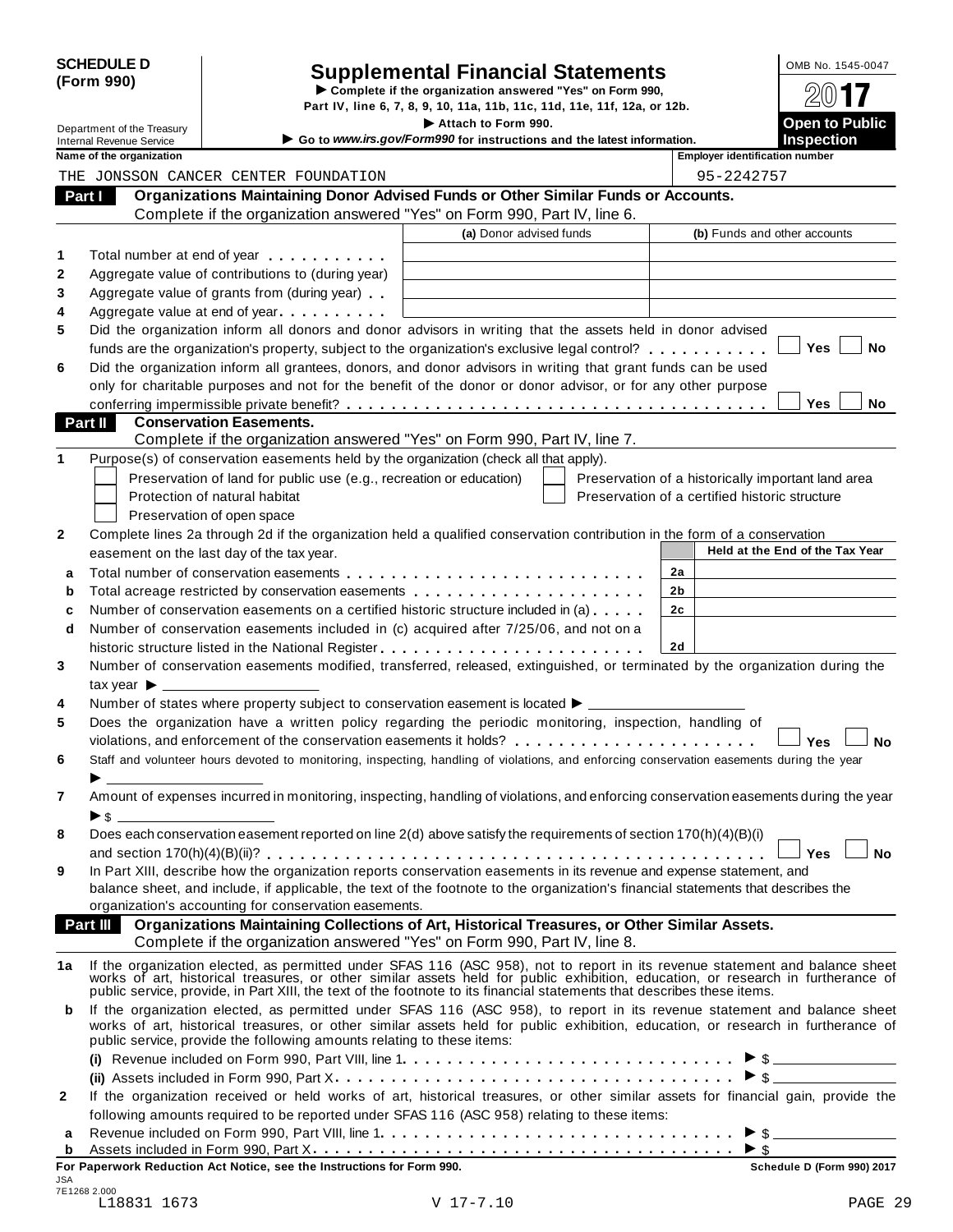THE JONSSON CANCER CENTER FOUNDATION 95-2242757

|                | Schedule D (Form 990) 2017                                                                                                                                                                                                     |                                         |                |                                    |                           |                                 |                     |     | Page 2      |
|----------------|--------------------------------------------------------------------------------------------------------------------------------------------------------------------------------------------------------------------------------|-----------------------------------------|----------------|------------------------------------|---------------------------|---------------------------------|---------------------|-----|-------------|
|                | Organizations Maintaining Collections of Art, Historical Treasures, or Other Similar Assets (continued)<br>Part III                                                                                                            |                                         |                |                                    |                           |                                 |                     |     |             |
| 3              | Using the organization's acquisition, accession, and other records, check any of the following that are a significant use of its<br>collection items (check all that apply):                                                   |                                         |                |                                    |                           |                                 |                     |     |             |
| a              | Public exhibition                                                                                                                                                                                                              |                                         | d              |                                    | Loan or exchange programs |                                 |                     |     |             |
| b              | Scholarly research                                                                                                                                                                                                             |                                         | е              |                                    |                           |                                 |                     |     |             |
| c              | Preservation for future generations                                                                                                                                                                                            |                                         |                |                                    |                           |                                 |                     |     |             |
| 4              | Provide a description of the organization's collections and explain how they further the organization's exempt purpose in Part<br>XIII.                                                                                        |                                         |                |                                    |                           |                                 |                     |     |             |
| 5              |                                                                                                                                                                                                                                |                                         |                |                                    |                           |                                 |                     |     |             |
|                | During the year, did the organization solicit or receive donations of art, historical treasures, or other similar<br>assets to be sold to raise funds rather than to be maintained as part of the organization's collection?   |                                         |                |                                    |                           |                                 | Yes                 |     | No          |
| Part IV        | <b>Escrow and Custodial Arrangements.</b>                                                                                                                                                                                      |                                         |                |                                    |                           |                                 |                     |     |             |
|                | Complete if the organization answered "Yes" on Form 990, Part IV, line 9, or reported an amount on Form<br>990, Part X, line 21.                                                                                               |                                         |                |                                    |                           |                                 |                     |     |             |
|                | 1a Is the organization an agent, trustee, custodian or other intermediary for contributions or other assets not                                                                                                                |                                         |                |                                    |                           |                                 |                     |     |             |
|                |                                                                                                                                                                                                                                |                                         |                |                                    |                           |                                 | Yes                 |     | $X \mid$ No |
| b              | If "Yes," explain the arrangement in Part XIII and complete the following table:                                                                                                                                               |                                         |                |                                    |                           |                                 |                     |     |             |
|                |                                                                                                                                                                                                                                |                                         |                |                                    |                           | Amount                          |                     |     |             |
| с              |                                                                                                                                                                                                                                |                                         |                |                                    | 1с.                       |                                 |                     |     |             |
|                | Additions during the year enterpretation of the state of the state of the state of the state of the state of t                                                                                                                 |                                         |                |                                    | 1d                        |                                 |                     |     |             |
|                |                                                                                                                                                                                                                                |                                         |                |                                    |                           |                                 |                     |     |             |
|                |                                                                                                                                                                                                                                |                                         |                |                                    | 1e                        |                                 |                     |     |             |
| f              | Did the organization include an amount on Form 990, Part X, line 21, for escrow or custodial account liability?                                                                                                                |                                         |                |                                    | 1f                        |                                 | <b>Yes</b>          | Χ   | <b>No</b>   |
| 2a             |                                                                                                                                                                                                                                |                                         |                |                                    |                           |                                 |                     |     |             |
|                | <b>b</b> If "Yes," explain the arrangement in Part XIII. Check here if the explanation has been provided on Part XIII                                                                                                          |                                         |                |                                    |                           |                                 |                     |     |             |
| <b>Part V</b>  | <b>Endowment Funds.</b>                                                                                                                                                                                                        |                                         |                |                                    |                           |                                 |                     |     |             |
|                | Complete if the organization answered "Yes" on Form 990, Part IV, line 10.                                                                                                                                                     |                                         |                |                                    |                           |                                 |                     |     |             |
|                |                                                                                                                                                                                                                                | (a) Current year                        | (b) Prior year |                                    | (c) Two years back        | (d) Three years back            | (e) Four years back |     |             |
| 1а             | Beginning of year balance entitled                                                                                                                                                                                             |                                         |                |                                    |                           |                                 |                     |     |             |
| b              | Contributions <b>Contributions</b>                                                                                                                                                                                             |                                         |                |                                    |                           |                                 |                     |     |             |
|                | Net investment earnings, gains,                                                                                                                                                                                                |                                         |                |                                    |                           |                                 |                     |     |             |
|                | and losses <b>and in the set of the set of the set of the set of the set of the set of the set of the set of the s</b>                                                                                                         |                                         |                |                                    |                           |                                 |                     |     |             |
|                | Grants or scholarships                                                                                                                                                                                                         |                                         |                |                                    |                           |                                 |                     |     |             |
| е              | Other expenditures for facilities                                                                                                                                                                                              |                                         |                |                                    |                           |                                 |                     |     |             |
|                | and programs                                                                                                                                                                                                                   |                                         |                |                                    |                           |                                 |                     |     |             |
| f              | Administrative expenses                                                                                                                                                                                                        |                                         |                |                                    |                           |                                 |                     |     |             |
| g              | End of year balance [1]                                                                                                                                                                                                        |                                         |                |                                    |                           |                                 |                     |     |             |
| 2              | Provide the estimated percentage of the current year end balance (line 1g, column (a)) held as:                                                                                                                                |                                         |                |                                    |                           |                                 |                     |     |             |
| a              | Board designated or quasi-endowment >                                                                                                                                                                                          |                                         |                |                                    |                           |                                 |                     |     |             |
| b              | Permanent endowment ▶                                                                                                                                                                                                          | %                                       |                |                                    |                           |                                 |                     |     |             |
| c              | Temporarily restricted endowment ▶                                                                                                                                                                                             | %                                       |                |                                    |                           |                                 |                     |     |             |
|                | The percentages on lines 2a, 2b, and 2c should equal 100%.                                                                                                                                                                     |                                         |                |                                    |                           |                                 |                     |     |             |
|                | 3a Are there endowment funds not in the possession of the organization that are held and administered for the                                                                                                                  |                                         |                |                                    |                           |                                 |                     |     |             |
|                | organization by:                                                                                                                                                                                                               |                                         |                |                                    |                           |                                 |                     | Yes | No          |
|                |                                                                                                                                                                                                                                |                                         |                |                                    |                           |                                 | 3a(i)               |     |             |
|                |                                                                                                                                                                                                                                |                                         |                |                                    |                           |                                 | 3a(ii)              |     |             |
|                | <b>b</b> If "Yes" on line 3a(ii), are the related organizations listed as required on Schedule R?                                                                                                                              |                                         |                |                                    |                           |                                 | 3b                  |     |             |
| 4              | Describe in Part XIII the intended uses of the organization's endowment funds.                                                                                                                                                 |                                         |                |                                    |                           |                                 |                     |     |             |
| <b>Part VI</b> | Land, Buildings, and Equipment.<br>Complete if the organization answered "Yes" on Form 990, Part IV, line 11a. See Form 990, Part X, line 10.                                                                                  |                                         |                |                                    |                           |                                 |                     |     |             |
|                |                                                                                                                                                                                                                                |                                         |                |                                    |                           |                                 |                     |     |             |
|                | Description of property                                                                                                                                                                                                        | (a) Cost or other basis<br>(investment) |                | (b) Cost or other basis<br>(other) |                           | (c) Accumulated<br>depreciation | (d) Book value      |     |             |
| 1a             | Land experience in the series of the series of the series of the series of the series of the series of the series of the series of the series of the series of the series of the series of the series of the series of the ser |                                         |                |                                    |                           |                                 |                     |     |             |
| b              | <b>Buildings</b><br>.                                                                                                                                                                                                          |                                         |                |                                    |                           |                                 |                     |     |             |
| c              | Leasehold improvements                                                                                                                                                                                                         |                                         |                |                                    |                           |                                 |                     |     |             |
| d              | Equipment                                                                                                                                                                                                                      |                                         |                |                                    |                           |                                 |                     |     |             |
| е              | .<br>Other                                                                                                                                                                                                                     |                                         |                |                                    |                           |                                 |                     |     |             |
|                | Total. Add lines 1a through 1e. (Column (d) must equal Form 990, Part X, column (B), line 10c.), $\blacksquare$                                                                                                                |                                         |                |                                    |                           |                                 |                     |     |             |
|                |                                                                                                                                                                                                                                |                                         |                |                                    |                           |                                 |                     |     |             |

**Schedule D (Form 990) 2017**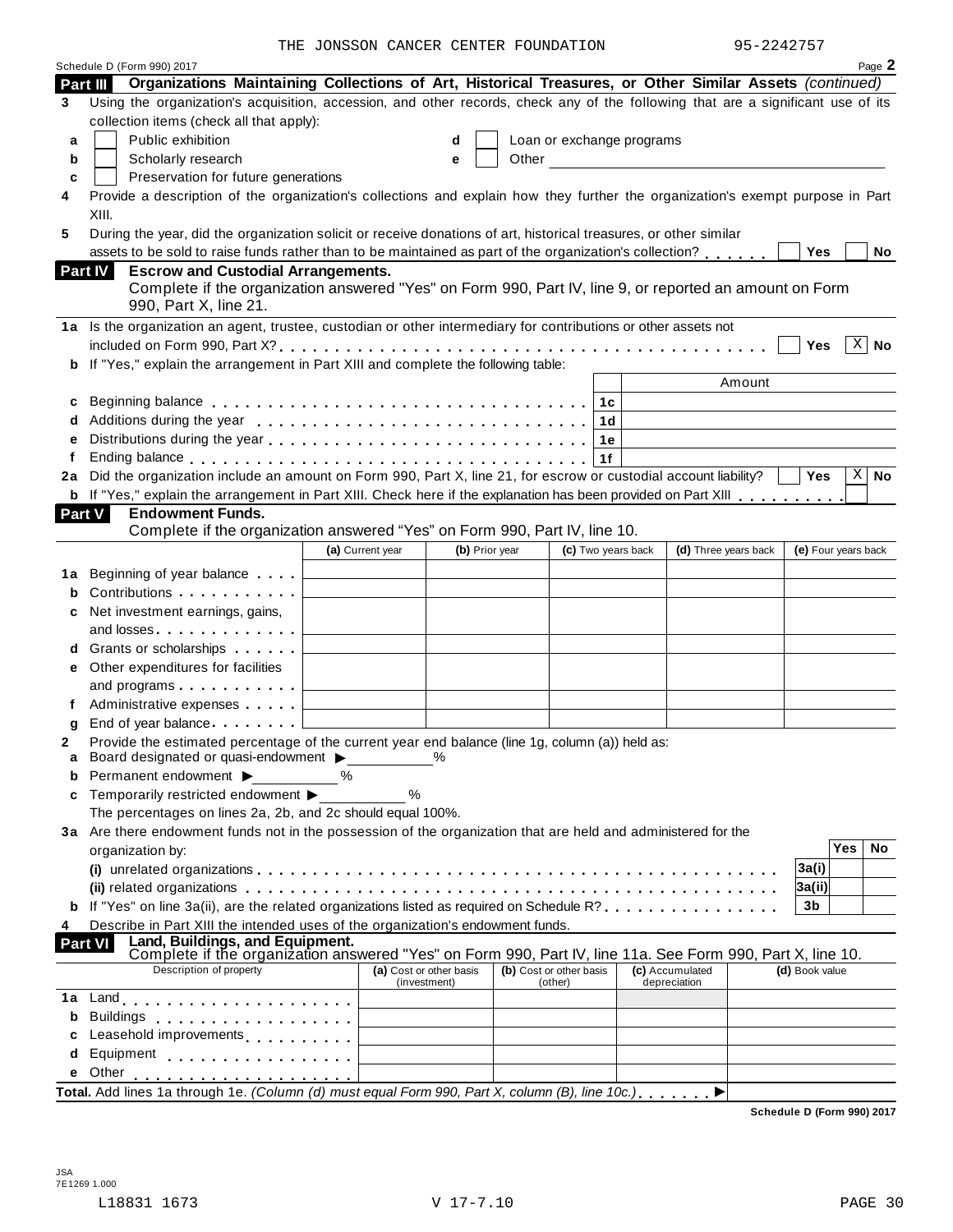| Schedule D (Form 990) 2017                                                               |                 | Page 3                                                                                                     |
|------------------------------------------------------------------------------------------|-----------------|------------------------------------------------------------------------------------------------------------|
| <b>Part VII</b><br><b>Investments - Other Securities.</b>                                |                 |                                                                                                            |
|                                                                                          |                 | Complete if the organization answered "Yes" on Form 990, Part IV, line 11b. See Form 990, Part X, line 12. |
| (a) Description of security or category<br>(including name of security)                  | (b) Book value  | (c) Method of valuation:<br>Cost or end-of-year market value                                               |
| (1) Financial derivatives <b>All Accords</b>                                             |                 |                                                                                                            |
| (2) Closely-held equity interests                                                        |                 |                                                                                                            |
| $(3)$ Other                                                                              |                 |                                                                                                            |
| (A) UCLA FOUNDATION ST INVESTMENT                                                        | 10,058,611.     | FMV                                                                                                        |
| (B) UCLA FOUNDATION LT INVESTMENT                                                        | 2,541,535.      | <b>FMV</b>                                                                                                 |
| (C) UC REGENTS LT INVESTMENT                                                             | 5, 471, 774.    | FMV                                                                                                        |
| (D)                                                                                      |                 |                                                                                                            |
| (E)                                                                                      |                 |                                                                                                            |
| (F)                                                                                      |                 |                                                                                                            |
| (G)<br>(H)                                                                               |                 |                                                                                                            |
| Total. (Column (b) must equal Form 990, Part X, col. (B) line 12.) $\blacktriangleright$ | 18,071,920      |                                                                                                            |
| <b>Part VIII</b><br><b>Investments - Program Related.</b>                                |                 |                                                                                                            |
|                                                                                          |                 | Complete if the organization answered "Yes" on Form 990, Part IV, line 11c. See Form 990, Part X, line 13. |
| (a) Description of investment                                                            | (b) Book value  | (c) Method of valuation:                                                                                   |
|                                                                                          |                 | Cost or end-of-year market value                                                                           |
| (1)                                                                                      |                 |                                                                                                            |
| (2)                                                                                      |                 |                                                                                                            |
| (3)                                                                                      |                 |                                                                                                            |
| (4)                                                                                      |                 |                                                                                                            |
| (5)                                                                                      |                 |                                                                                                            |
| (6)                                                                                      |                 |                                                                                                            |
| (7)                                                                                      |                 |                                                                                                            |
| (8)                                                                                      |                 |                                                                                                            |
| (9)                                                                                      |                 |                                                                                                            |
| Total. (Column (b) must equal Form 990, Part X, col. (B) line 13.) $\blacktriangleright$ |                 |                                                                                                            |
| Part IX<br>Other Assets.                                                                 |                 |                                                                                                            |
|                                                                                          |                 | Complete if the organization answered "Yes" on Form 990, Part IV, line 11d. See Form 990, Part X, line 15. |
|                                                                                          | (a) Description | (b) Book value                                                                                             |
| (1) ACCRUED INVESTMENT INCOME                                                            |                 | 25,140.                                                                                                    |
| (2) BEN. INT. IN SPLIT INT. TRUST                                                        |                 | 2,341,830.                                                                                                 |
| (3)                                                                                      |                 |                                                                                                            |
| <u>(4)</u>                                                                               |                 |                                                                                                            |
| (5)                                                                                      |                 |                                                                                                            |
| (6)<br>(7)                                                                               |                 |                                                                                                            |
| (8)                                                                                      |                 |                                                                                                            |
| (9)                                                                                      |                 |                                                                                                            |
| Total. (Column (b) must equal Form 990, Part X, col. (B) line 15.)                       |                 | 2,366,970.                                                                                                 |
| Part X<br><b>Other Liabilities.</b>                                                      |                 |                                                                                                            |
|                                                                                          |                 | Complete if the organization answered "Yes" on Form 990, Part IV, line 11e or 11f. See Form 990, Part X,   |
| line 25.                                                                                 |                 |                                                                                                            |
| (a) Description of liability<br>1.                                                       | (b) Book value  |                                                                                                            |
| (1) Federal income taxes                                                                 |                 |                                                                                                            |
| (2) DEFERRED INFLOW                                                                      | 2,341,830       |                                                                                                            |
| (3)                                                                                      |                 |                                                                                                            |
| (4)                                                                                      |                 |                                                                                                            |
| (5)                                                                                      |                 |                                                                                                            |
| (6)                                                                                      |                 |                                                                                                            |
| (7)                                                                                      |                 |                                                                                                            |
| (8)                                                                                      |                 |                                                                                                            |
| (9)                                                                                      |                 |                                                                                                            |
| Total. (Column (b) must equal Form 990, Part X, col. (B) line 25.) $\blacktriangleright$ | 2,341,830.      |                                                                                                            |

**2.** Liability for uncertain tax positions. In Part XIII, provide the text of the footnote to the organization's financial statements that reports the organization's liability for uncertain tax positions under FIN 48 (ASC 740). Check here ifthe text of the footnote has been provided in Part XIII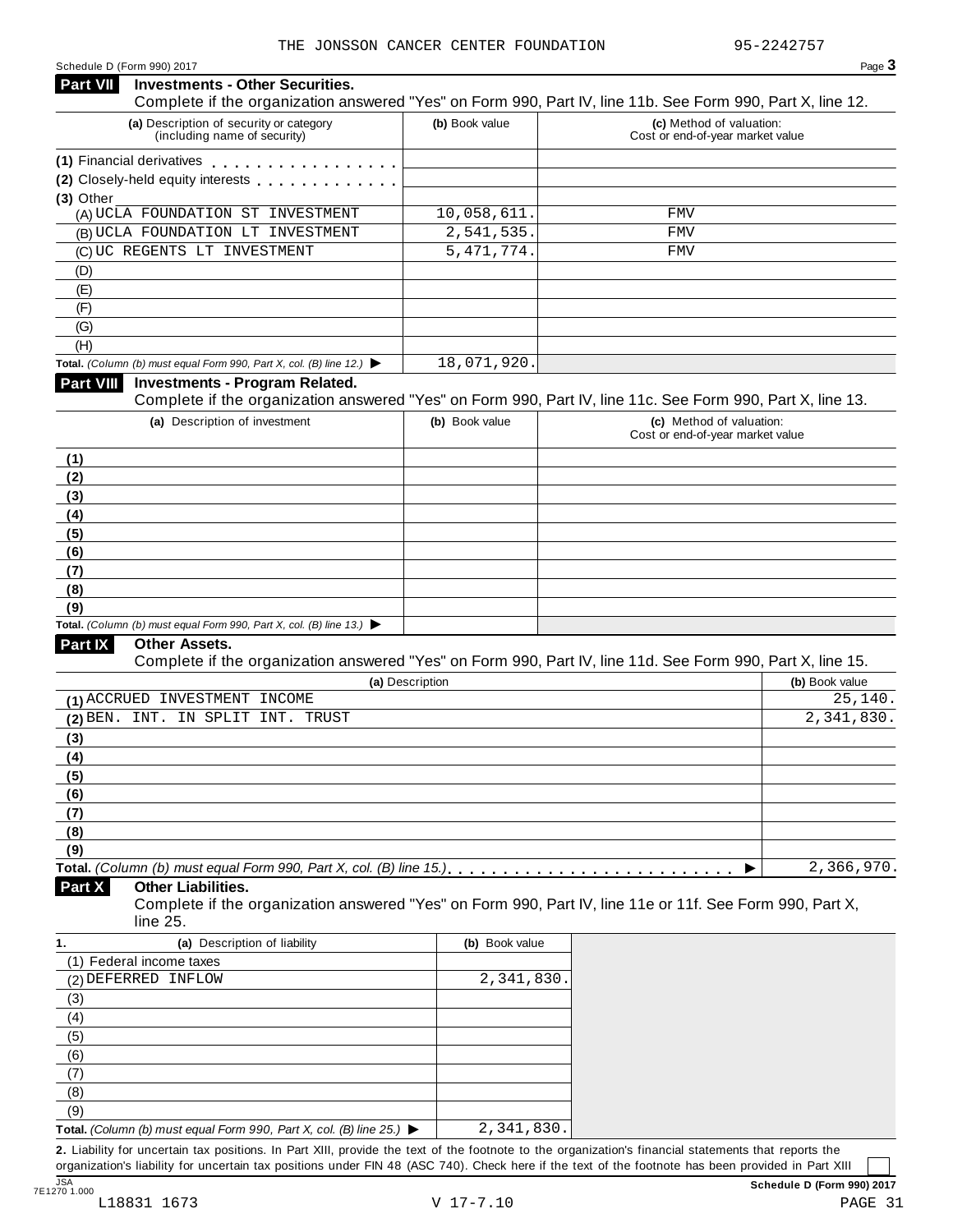|    |                                                                                                                                                                                  |              | 1            | 17,380,657.   |
|----|----------------------------------------------------------------------------------------------------------------------------------------------------------------------------------|--------------|--------------|---------------|
|    | Total revenue, gains, and other support per audited financial statements                                                                                                         |              |              |               |
|    | Amounts included on line 1 but not on Form 990, Part VIII, line 12:<br>2a                                                                                                        | 662,171.     |              |               |
| a  | 2 <sub>b</sub>                                                                                                                                                                   |              |              |               |
| b  | 2 <sub>c</sub>                                                                                                                                                                   |              |              |               |
| c  | Recoveries of prior year grants                                                                                                                                                  |              |              |               |
| d  |                                                                                                                                                                                  |              |              | 662,171.      |
| е  |                                                                                                                                                                                  |              | 2e           | 16,718,486.   |
|    |                                                                                                                                                                                  |              | 3            |               |
|    | Amounts included on Form 990, Part VIII, line 12, but not on line 1:                                                                                                             |              |              |               |
| a  | 4a<br>Investment expenses not included on Form 990, Part VIII, line 7b                                                                                                           |              |              |               |
| b  | 4b                                                                                                                                                                               | $-382, 375.$ |              |               |
| C  |                                                                                                                                                                                  |              | 4c           | $-382, 375.$  |
|    | Total revenue. Add lines 3 and 4c. (This must equal Form 990, Part I, line 12.) $\ldots \ldots \ldots \ldots$                                                                    |              |              | 16, 336, 111. |
|    | Reconciliation of Expenses per Audited Financial Statements With Expenses per Return.<br>Part XII<br>Complete if the organization answered "Yes" on Form 990, Part IV, line 12a. |              |              |               |
|    |                                                                                                                                                                                  |              | $\mathbf{1}$ | 17,282,360.   |
|    | Amounts included on line 1 but not on Form 990, Part IX, line 25:                                                                                                                |              |              |               |
| a  | 2a<br>Donated services and use of facilities                                                                                                                                     |              |              |               |
| b  | 2 <sub>b</sub>                                                                                                                                                                   |              |              |               |
| с  | 2c                                                                                                                                                                               |              |              |               |
| d  |                                                                                                                                                                                  | 382,375.     |              |               |
| е  |                                                                                                                                                                                  |              | 2e           | 382,375.      |
|    |                                                                                                                                                                                  |              | 3            | 16,899,985.   |
|    | Amounts included on Form 990, Part IX, line 25, but not on line 1:                                                                                                               |              |              |               |
| a  | 4a<br>Investment expenses not included on Form 990, Part VIII, line 7b                                                                                                           |              |              |               |
| b  | 4b                                                                                                                                                                               |              |              |               |
|    |                                                                                                                                                                                  |              | 4c           |               |
| C. | Total expenses. Add lines 3 and 4c. (This must equal Form 990, Part I, line 18.)                                                                                                 |              | 5            | 16,899,985.   |

SEE PAGE 5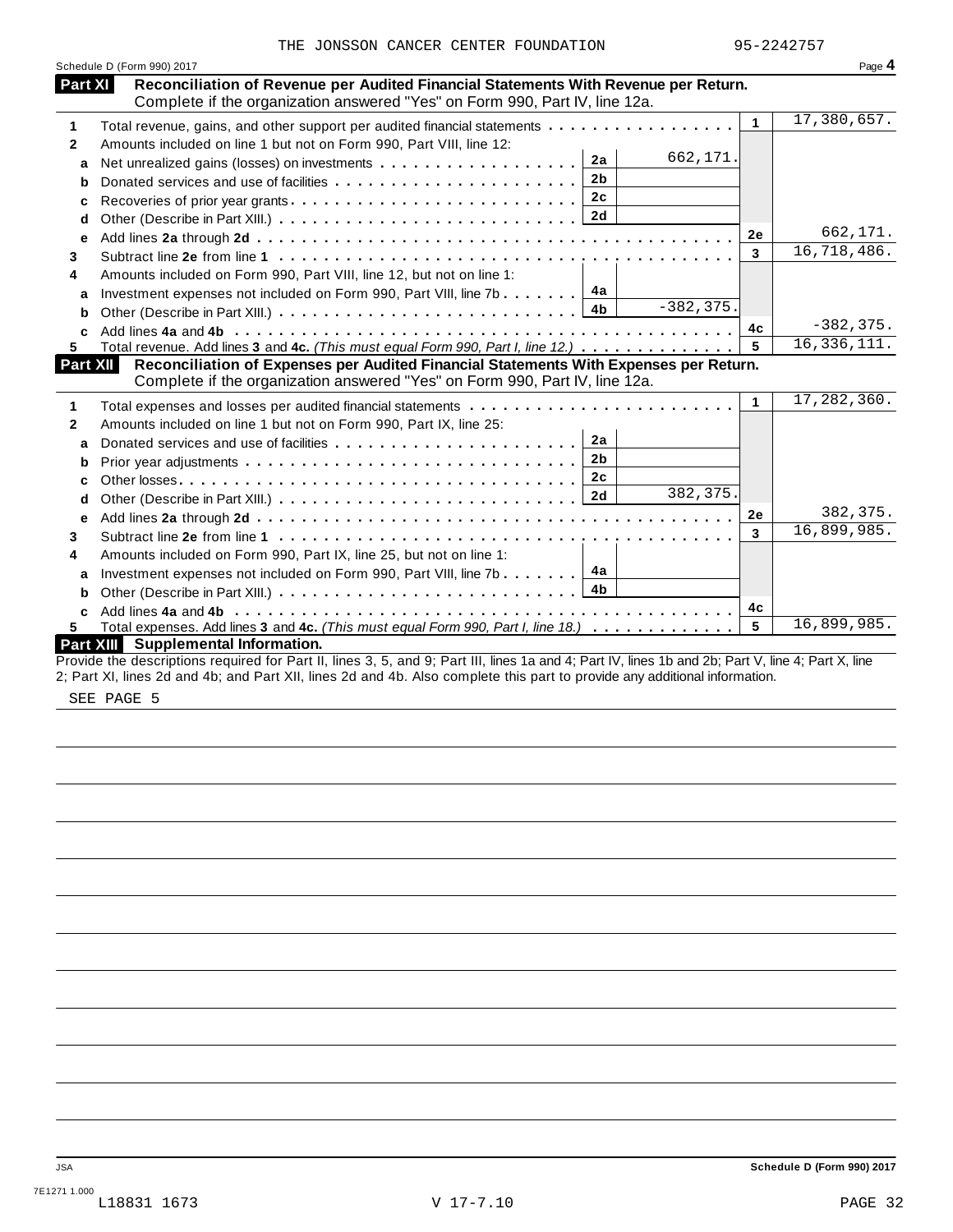SCHEDULE D, PART XI, LINE 4B

DIRECT FUNDRAISING EVENT EXPENSES.

SCHEDULE D, PART XII, LINE 2D DIRECT FUNDRAISING EVENT EXPENSES.

SCHEDULE D, PART X

THE FOUNDATION IS EXEMPT FROM TAXATION UNDER SECTION 501(C)(3) OF THE INTERNAL REVENUE CODE AND SECTION 23701D OF THE CALIFORNIA REVENUE AND TAXATION CODE AND IS GENERALLY NOT SUBJECT TO FEDERAL OR STATE INCOME TAXES. HOWEVER, THE FOUNDATION IS SUBJECT TO INCOME TAXES ON ANY NET INCOME THAT IS DERIVED FROM A TRADE OR BUSINESS, REGULARLY CARRIED ON, AND NOT IN FURTHERANCE OF THE PURPOSE FOR WHICH IT IS GRANTED EXEMPTION, ALSO KNOWN AS UNRELATED BUSINESS INCOME. THE FOUNDATION DID NOT ENGAGE IN UNRELATED BUSINESS ACTIVITIES AND THEREFORE DID NOT RECORD AN INCOME TAX PROVISION.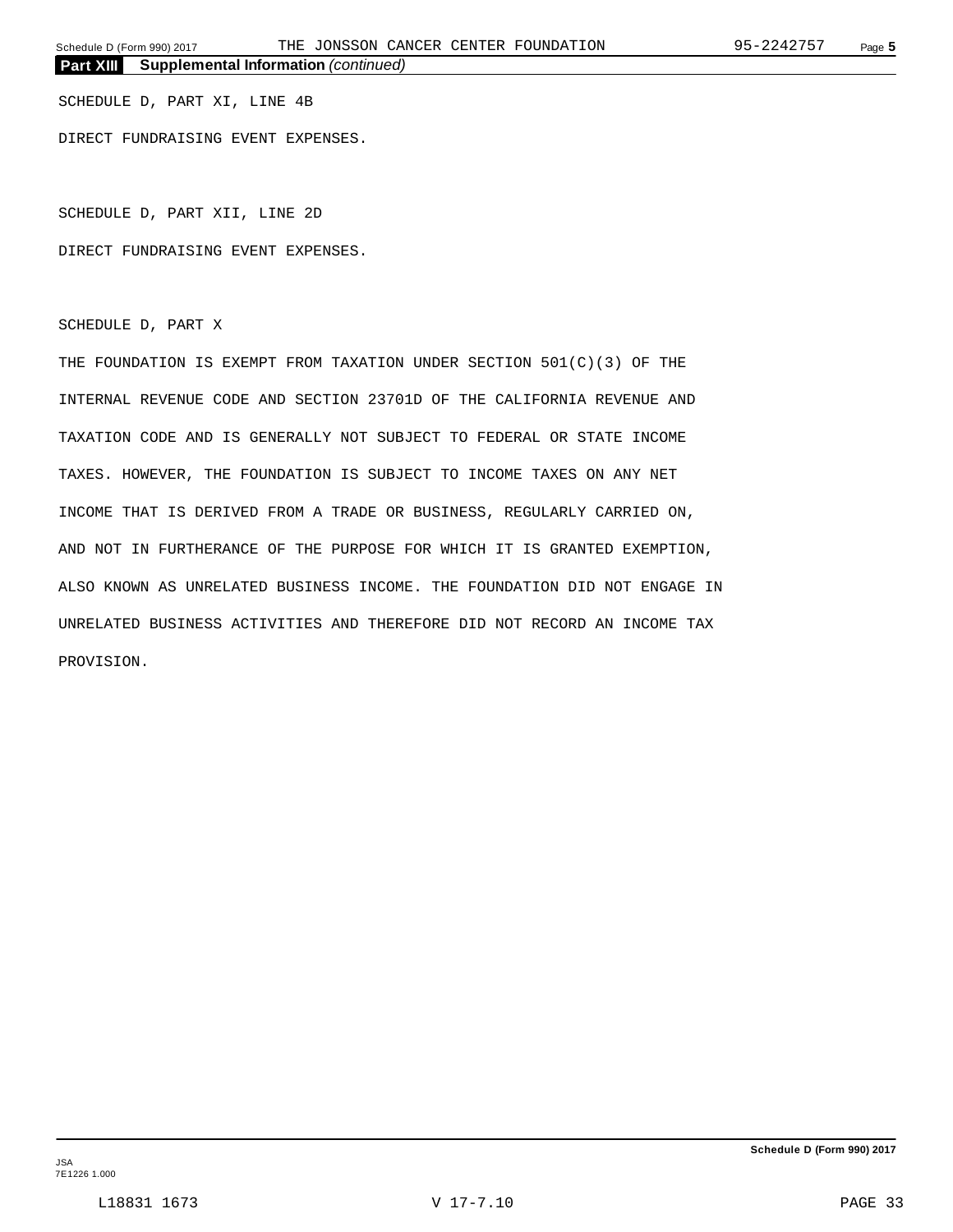| <b>SCHEDULE G</b>                                                                                                      |                                                                                                                                                                                                   | <b>Supplemental Information Regarding Fundraising or Gaming Activities</b>                                                                                          |     |                                         |                                                                 |                                                      | OMB No. 1545-0047                       |
|------------------------------------------------------------------------------------------------------------------------|---------------------------------------------------------------------------------------------------------------------------------------------------------------------------------------------------|---------------------------------------------------------------------------------------------------------------------------------------------------------------------|-----|-----------------------------------------|-----------------------------------------------------------------|------------------------------------------------------|-----------------------------------------|
| (Form 990 or 990-EZ)                                                                                                   |                                                                                                                                                                                                   | Complete if the organization answered "Yes" on Form 990, Part IV, line 17, 18, or 19, or if the<br>organization entered more than \$15,000 on Form 990-EZ, line 6a. |     |                                         |                                                                 |                                                      |                                         |
| Department of the Treasury                                                                                             |                                                                                                                                                                                                   |                                                                                                                                                                     |     | Attach to Form 990 or Form 990-EZ.      |                                                                 |                                                      | <b>Open to Public</b>                   |
| <b>Internal Revenue Service</b><br>Name of the organization                                                            |                                                                                                                                                                                                   | Go to www.irs.gov/Form990 for the latest instructions.                                                                                                              |     |                                         |                                                                 | <b>Employer identification number</b>                | Inspection                              |
| THE JONSSON CANCER CENTER FOUNDATION                                                                                   |                                                                                                                                                                                                   |                                                                                                                                                                     |     |                                         |                                                                 | 95-2242757                                           |                                         |
| Part I                                                                                                                 | Fundraising Activities. Complete if the organization answered "Yes" on Form 990, Part IV, line 17.                                                                                                |                                                                                                                                                                     |     |                                         |                                                                 |                                                      |                                         |
|                                                                                                                        | Form 990-EZ filers are not required to complete this part.                                                                                                                                        |                                                                                                                                                                     |     |                                         |                                                                 |                                                      |                                         |
| 1                                                                                                                      | Indicate whether the organization raised funds through any of the following activities. Check all that apply.                                                                                     |                                                                                                                                                                     |     |                                         |                                                                 |                                                      |                                         |
| Χ<br>Mail solicitations<br>a<br>Χ                                                                                      |                                                                                                                                                                                                   | e<br>f                                                                                                                                                              | Χ   |                                         | Solicitation of non-government grants                           |                                                      |                                         |
| b<br>Phone solicitations<br>c                                                                                          | Internet and email solicitations                                                                                                                                                                  | g                                                                                                                                                                   | Χ   |                                         | Solicitation of government grants<br>Special fundraising events |                                                      |                                         |
| Χ<br>In-person solicitations<br>d                                                                                      |                                                                                                                                                                                                   |                                                                                                                                                                     |     |                                         |                                                                 |                                                      |                                         |
| 2a Did the organization have a written or oral agreement with any individual (including officers, directors, trustees, |                                                                                                                                                                                                   |                                                                                                                                                                     |     |                                         |                                                                 |                                                      |                                         |
|                                                                                                                        | or key employees listed in Form 990, Part VII) or entity in connection with professional fundraising services?                                                                                    |                                                                                                                                                                     |     |                                         |                                                                 |                                                      | $\mathbf{X}$<br><b>No</b><br><b>Yes</b> |
|                                                                                                                        | <b>b</b> If "Yes," list the 10 highest paid individuals or entities (fundraisers) pursuant to agreements under which the fundraiser is to be<br>compensated at least \$5,000 by the organization. |                                                                                                                                                                     |     |                                         |                                                                 |                                                      |                                         |
|                                                                                                                        |                                                                                                                                                                                                   |                                                                                                                                                                     |     | (iii) Did fundraiser have               |                                                                 | (v) Amount paid to                                   | (vi) Amount paid to                     |
| (i) Name and address of individual<br>or entity (fundraiser)                                                           |                                                                                                                                                                                                   | (ii) Activity                                                                                                                                                       |     | custody or control of<br>contributions? | (iv) Gross receipts<br>from activity                            | (or retained by)<br>fundraiser listed in<br>col. (i) | (or retained by)<br>organization        |
|                                                                                                                        |                                                                                                                                                                                                   |                                                                                                                                                                     | Yes | No                                      |                                                                 |                                                      |                                         |
| 1                                                                                                                      |                                                                                                                                                                                                   |                                                                                                                                                                     |     |                                         |                                                                 |                                                      |                                         |
| $\mathbf{2}$                                                                                                           |                                                                                                                                                                                                   |                                                                                                                                                                     |     |                                         |                                                                 |                                                      |                                         |
| 3                                                                                                                      |                                                                                                                                                                                                   |                                                                                                                                                                     |     |                                         |                                                                 |                                                      |                                         |
| 4                                                                                                                      |                                                                                                                                                                                                   |                                                                                                                                                                     |     |                                         |                                                                 |                                                      |                                         |
| 5                                                                                                                      |                                                                                                                                                                                                   |                                                                                                                                                                     |     |                                         |                                                                 |                                                      |                                         |
| 6                                                                                                                      |                                                                                                                                                                                                   |                                                                                                                                                                     |     |                                         |                                                                 |                                                      |                                         |
| $\overline{7}$                                                                                                         |                                                                                                                                                                                                   |                                                                                                                                                                     |     |                                         |                                                                 |                                                      |                                         |
| 8                                                                                                                      |                                                                                                                                                                                                   |                                                                                                                                                                     |     |                                         |                                                                 |                                                      |                                         |
| 9                                                                                                                      |                                                                                                                                                                                                   |                                                                                                                                                                     |     |                                         |                                                                 |                                                      |                                         |
| 10                                                                                                                     |                                                                                                                                                                                                   |                                                                                                                                                                     |     |                                         |                                                                 |                                                      |                                         |
|                                                                                                                        |                                                                                                                                                                                                   |                                                                                                                                                                     |     |                                         |                                                                 |                                                      |                                         |
| Total<br>3                                                                                                             | List all states in which the organization is registered or licensed to solicit contributions or has been notified it is exempt from                                                               |                                                                                                                                                                     |     |                                         |                                                                 |                                                      |                                         |
| registration or licensing.<br>CA,                                                                                      |                                                                                                                                                                                                   |                                                                                                                                                                     |     |                                         |                                                                 |                                                      |                                         |
|                                                                                                                        |                                                                                                                                                                                                   |                                                                                                                                                                     |     |                                         |                                                                 |                                                      |                                         |
|                                                                                                                        |                                                                                                                                                                                                   |                                                                                                                                                                     |     |                                         |                                                                 |                                                      |                                         |
|                                                                                                                        |                                                                                                                                                                                                   |                                                                                                                                                                     |     |                                         |                                                                 |                                                      |                                         |
|                                                                                                                        |                                                                                                                                                                                                   |                                                                                                                                                                     |     |                                         |                                                                 |                                                      |                                         |
|                                                                                                                        |                                                                                                                                                                                                   |                                                                                                                                                                     |     |                                         |                                                                 |                                                      |                                         |
|                                                                                                                        |                                                                                                                                                                                                   |                                                                                                                                                                     |     |                                         |                                                                 |                                                      |                                         |
|                                                                                                                        |                                                                                                                                                                                                   |                                                                                                                                                                     |     |                                         |                                                                 |                                                      |                                         |
|                                                                                                                        |                                                                                                                                                                                                   |                                                                                                                                                                     |     |                                         |                                                                 |                                                      |                                         |
|                                                                                                                        |                                                                                                                                                                                                   |                                                                                                                                                                     |     |                                         |                                                                 |                                                      |                                         |
|                                                                                                                        | For Paperwork Reduction Act Notice, see the Instructions for Form 990 or 990-EZ.                                                                                                                  |                                                                                                                                                                     |     |                                         |                                                                 |                                                      | Schedule G (Form 990 or 990-EZ) 2017    |

JSA 7E1281 1.000 L18831 1673 V 17-7.10 PAGE 34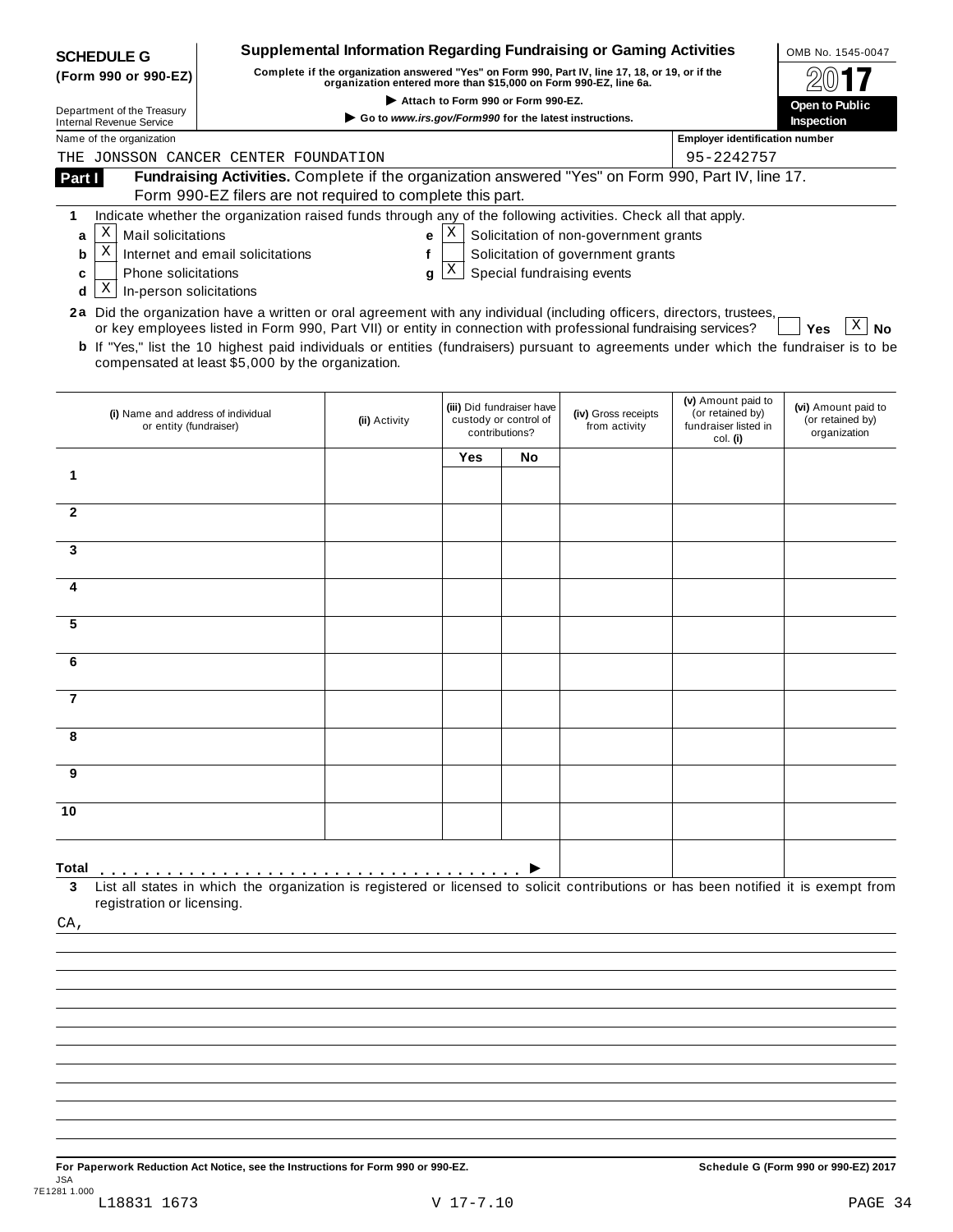#### Schedule <sup>G</sup> (Form <sup>990</sup> or 990-EZ) <sup>2017</sup> Page **2**

Fundraising Events. Complete if the organization answered "Yes" on Form 990, Part IV, line 18, or reported more than \$15,000 of fundraising event contributions and gross income on Form 990-EZ, lines 1 and 6b. List events with gross receipts greater than \$5,000. **Part II**

|                 |          |                                                                                                                                                                                                                                | (a) Event $#1$<br>SIGNATURE EVENT                                                                                    | (b) Event $#2$                                   | (c) Other events           | (d) Total events<br>(add col. (a) through            |
|-----------------|----------|--------------------------------------------------------------------------------------------------------------------------------------------------------------------------------------------------------------------------------|----------------------------------------------------------------------------------------------------------------------|--------------------------------------------------|----------------------------|------------------------------------------------------|
|                 |          |                                                                                                                                                                                                                                | (event type)                                                                                                         | (event type)                                     | (total number)             | col. (c)                                             |
| Revenue         |          |                                                                                                                                                                                                                                | 866,600.                                                                                                             |                                                  |                            | 866,600.                                             |
|                 |          | 2 Less: Contributions  <br>3 Gross income (line 1 minus                                                                                                                                                                        | 780,800.                                                                                                             |                                                  |                            | 780,800.                                             |
|                 |          |                                                                                                                                                                                                                                | 85,800.                                                                                                              |                                                  |                            | 85,800.                                              |
|                 |          |                                                                                                                                                                                                                                |                                                                                                                      |                                                  |                            |                                                      |
|                 |          |                                                                                                                                                                                                                                |                                                                                                                      |                                                  |                            |                                                      |
|                 |          |                                                                                                                                                                                                                                |                                                                                                                      |                                                  |                            |                                                      |
| Direct Expenses |          | 7 Food and beverages equal to the set of the set of the set of the set of the set of the set of the set of the set of the set of the set of the set of the set of the set of the set of the set of the set of the set of the s |                                                                                                                      |                                                  |                            |                                                      |
|                 |          |                                                                                                                                                                                                                                |                                                                                                                      |                                                  |                            |                                                      |
|                 |          | 9 Other direct expenses 282, 375.                                                                                                                                                                                              |                                                                                                                      |                                                  |                            | 382,375.                                             |
|                 |          |                                                                                                                                                                                                                                |                                                                                                                      |                                                  |                            | 382, 375.                                            |
|                 |          | 11 Net income summary. Subtract line 10 from line 3, column (d) $\ldots$ , $\ldots$ ,                                                                                                                                          |                                                                                                                      |                                                  |                            | $-296, 575.$                                         |
|                 | Part III | Gaming. Complete if the organization answered "Yes" on Form 990, Part IV, line 19, or reported more<br>than \$15,000 on Form 990-EZ, line 6a.                                                                                  |                                                                                                                      |                                                  |                            |                                                      |
| Revenue         |          |                                                                                                                                                                                                                                | (a) Bingo                                                                                                            | (b) Pull tabs/instant<br>bingo/progressive bingo | (c) Other gaming           | (d) Total gaming (add<br>col. (a) through col. $(c)$ |
|                 |          |                                                                                                                                                                                                                                | <u> 1989 - Jan Stein Stein Stein Stein Stein Stein Stein Stein Stein Stein Stein Stein Stein Stein Stein Stein S</u> |                                                  |                            |                                                      |
|                 |          |                                                                                                                                                                                                                                |                                                                                                                      |                                                  |                            |                                                      |
| Direct Expenses |          |                                                                                                                                                                                                                                |                                                                                                                      |                                                  |                            |                                                      |
|                 |          |                                                                                                                                                                                                                                |                                                                                                                      |                                                  |                            |                                                      |
|                 |          | 5 Other direct expenses                                                                                                                                                                                                        |                                                                                                                      |                                                  |                            |                                                      |
|                 |          | 6 Volunteer labor <b>6 Volunteer</b> labor                                                                                                                                                                                     | %<br>Yes<br>No                                                                                                       | $\%$<br>Yes<br>No                                | $\frac{0}{0}$<br>Yes<br>No |                                                      |
|                 |          | 7 Direct expense summary. Add lines 2 through 5 in column (d)                                                                                                                                                                  |                                                                                                                      | .                                                |                            |                                                      |
|                 |          | 8 Net gaming income summary. Subtract line 7 from line 1, column (d)                                                                                                                                                           |                                                                                                                      |                                                  |                            |                                                      |
| 9<br>a          |          | Enter the state(s) in which the organization conducts gaming activities:<br><b>b</b> If "No," explain:                                                                                                                         |                                                                                                                      |                                                  |                            | Yes<br><b>No</b>                                     |
|                 |          | 10a Were any of the organization's gaming licenses revoked, suspended, or terminated during the tax year?<br><b>b</b> If "Yes," explain:                                                                                       |                                                                                                                      |                                                  |                            | <b>Yes</b><br><b>No</b>                              |

**Schedule G (Form 990 or 990-EZ) 2017**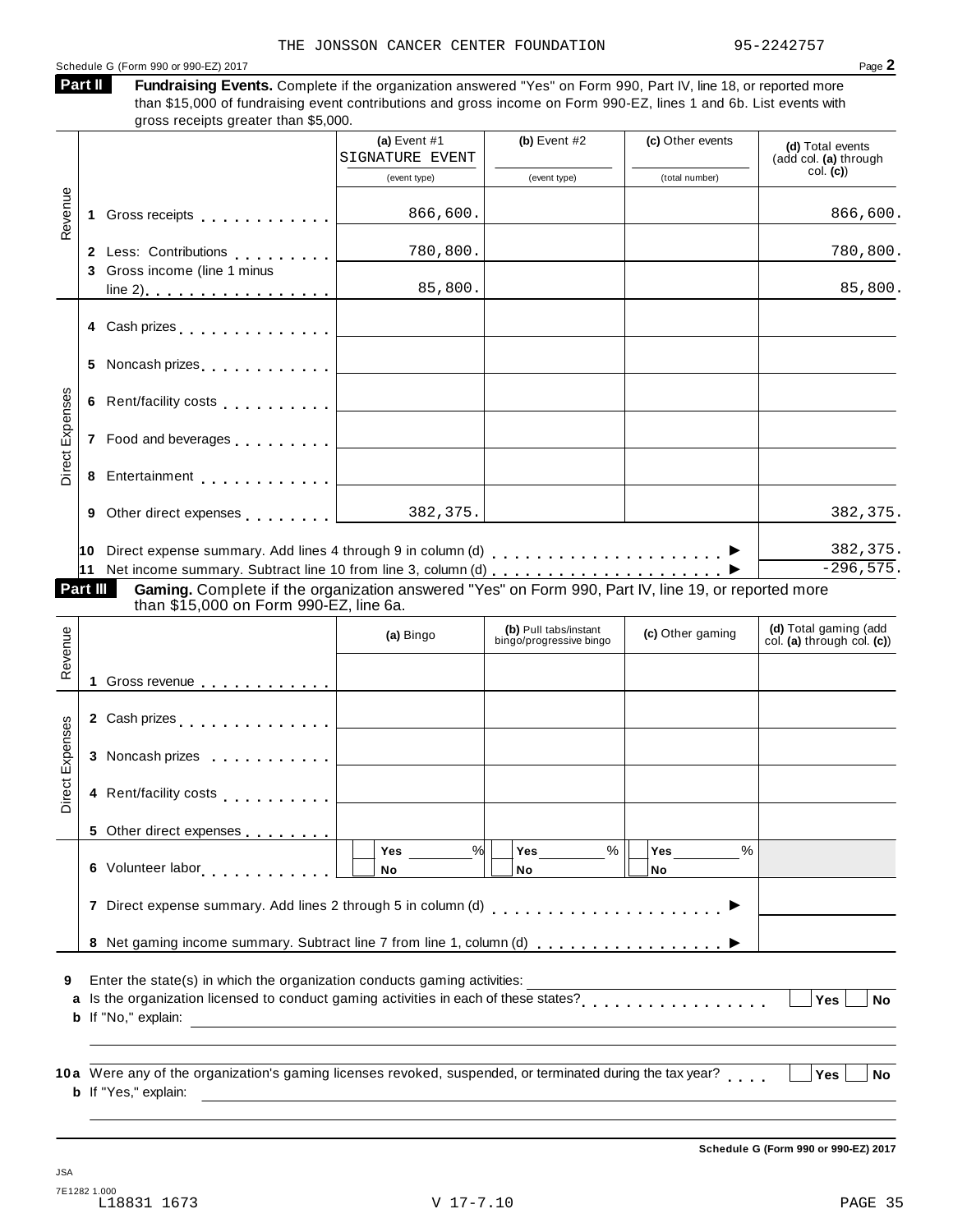|  |  | THE JONSSON CANCER CENTER FOUNDATION | 95-2242757 |
|--|--|--------------------------------------|------------|

|                | Schedule G (Form 990 or 990-EZ) 2017<br>Page 3                                                                                                                                                                                                |
|----------------|-----------------------------------------------------------------------------------------------------------------------------------------------------------------------------------------------------------------------------------------------|
| 11<br>12       | <b>Yes</b><br><b>No</b><br>Is the organization a grantor, beneficiary or trustee of a trust or a member of a partnership or other entity                                                                                                      |
| 13             | <b>Yes</b><br><b>No</b><br>Indicate the percentage of gaming activity conducted in:                                                                                                                                                           |
| a              | ℅                                                                                                                                                                                                                                             |
| b              | %<br>An outside facility enterpreteration of the control of the control of the control of the control of the control of the control of the control of the control of the control of the control of the control of the control of th           |
| 14             | Enter the name and address of the person who prepares the organization's gaming/special events books and<br>records:                                                                                                                          |
|                |                                                                                                                                                                                                                                               |
|                |                                                                                                                                                                                                                                               |
|                | 15a Does the organization have a contract with a third party from whom the organization receives gaming                                                                                                                                       |
|                | Yes No                                                                                                                                                                                                                                        |
|                | <b>b</b> If "Yes," enter the amount of gaming revenue received by the organization $\triangleright$ \$_______________ and the<br>amount of gaming revenue retained by the third party $\triangleright$ \$ _______________.                    |
|                | c If "Yes," enter name and address of the third party:                                                                                                                                                                                        |
|                |                                                                                                                                                                                                                                               |
|                |                                                                                                                                                                                                                                               |
|                |                                                                                                                                                                                                                                               |
| 16             | Gaming manager information:                                                                                                                                                                                                                   |
|                | Name $\sum_{-1}^{1}$                                                                                                                                                                                                                          |
|                | Gaming manager compensation $\triangleright$ \$ ________________                                                                                                                                                                              |
|                | Description of services provided ▶                                                                                                                                                                                                            |
|                | Employee<br>Director/officer<br>Independent contractor                                                                                                                                                                                        |
| 17             | Mandatory distributions:                                                                                                                                                                                                                      |
| a              | Is the organization required under state law to make charitable distributions from the gaming proceeds to                                                                                                                                     |
|                | Yes<br><b>No</b>                                                                                                                                                                                                                              |
| b              | Enter the amount of distributions required under state law to be distributed to other exempt organizations                                                                                                                                    |
|                | or spent in the organization's own exempt activities during the tax year $\triangleright$ \$                                                                                                                                                  |
| <b>Part IV</b> | Supplemental Information. Provide the explanation required by Part I, line 2b, columns (iii) and (v), and<br>Part III, lines 9, 9b, 10b, 15b, 15c, 16, and 17b, as applicable. Also provide any additional information<br>(see instructions). |
|                |                                                                                                                                                                                                                                               |

**Schedule G (Form 990 or 990-EZ) 2017**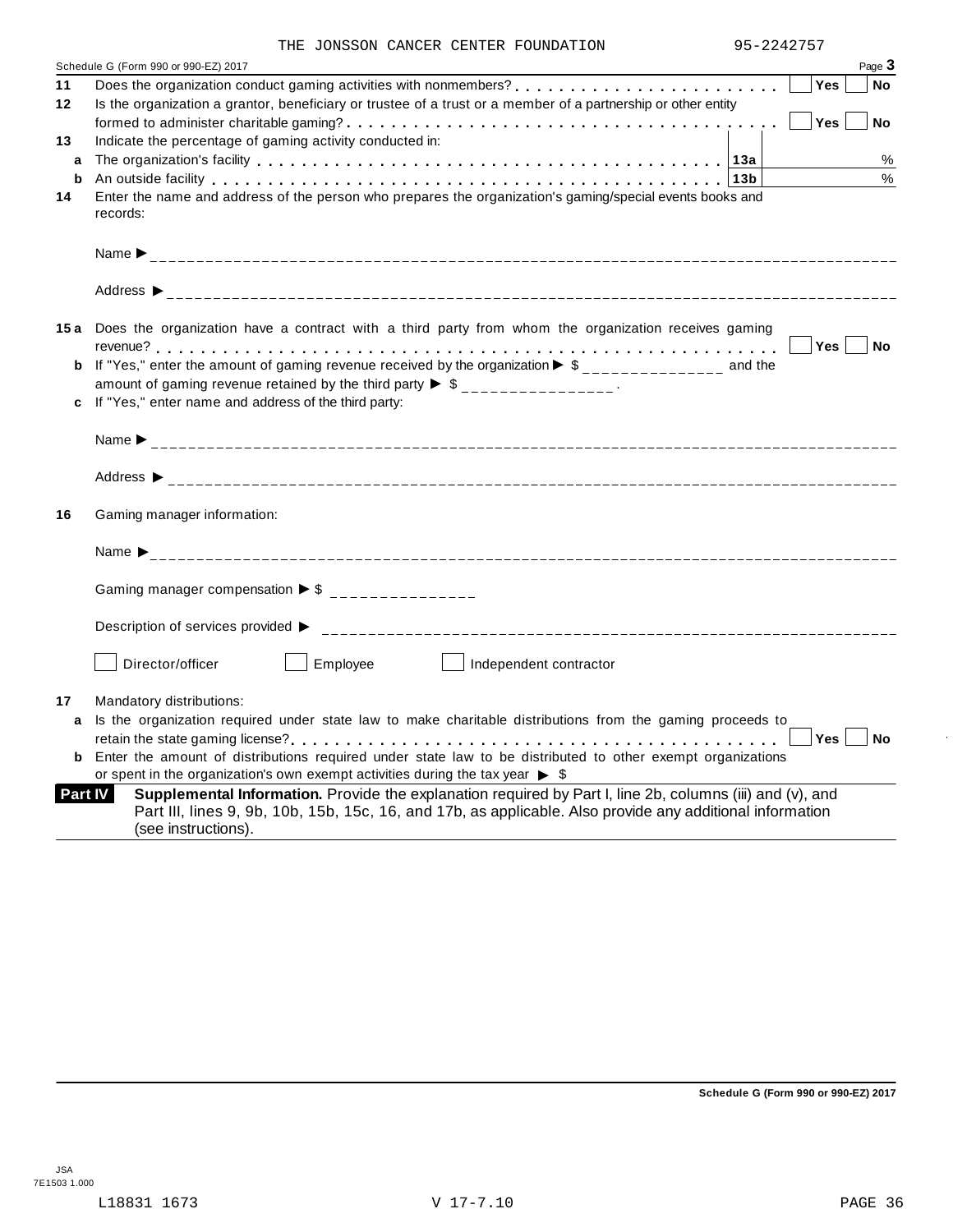| <b>SCHEDULE I</b>               |                                                                                                                                                            |            |                                    | <b>Grants and Other Assistance to Organizations,</b>  |                                       |                                                             |                                          | OMB No. 1545-0047                     |  |  |  |
|---------------------------------|------------------------------------------------------------------------------------------------------------------------------------------------------------|------------|------------------------------------|-------------------------------------------------------|---------------------------------------|-------------------------------------------------------------|------------------------------------------|---------------------------------------|--|--|--|
| (Form 990)                      |                                                                                                                                                            |            |                                    | Governments, and Individuals in the United States     |                                       |                                                             |                                          |                                       |  |  |  |
|                                 | Complete if the organization answered "Yes" on Form 990, Part IV, line 21 or 22.                                                                           |            |                                    |                                                       |                                       |                                                             |                                          |                                       |  |  |  |
| Department of the Treasury      |                                                                                                                                                            |            |                                    | Attach to Form 990.                                   |                                       |                                                             |                                          | <b>Open to Public</b>                 |  |  |  |
| <b>Internal Revenue Service</b> |                                                                                                                                                            |            |                                    | Go to www.irs.gov/Form990 for the latest information. |                                       |                                                             |                                          | <b>Inspection</b>                     |  |  |  |
| Name of the organization        |                                                                                                                                                            |            |                                    |                                                       |                                       |                                                             | <b>Employer identification number</b>    |                                       |  |  |  |
|                                 | THE JONSSON CANCER CENTER FOUNDATION                                                                                                                       |            |                                    |                                                       |                                       |                                                             | 95-2242757                               |                                       |  |  |  |
| Part I                          | <b>General Information on Grants and Assistance</b>                                                                                                        |            |                                    |                                                       |                                       |                                                             |                                          |                                       |  |  |  |
| 1                               | Does the organization maintain records to substantiate the amount of the grants or assistance, the grantees' eligibility for the grants or assistance, and |            |                                    |                                                       |                                       |                                                             |                                          |                                       |  |  |  |
|                                 |                                                                                                                                                            |            |                                    |                                                       |                                       |                                                             |                                          | $X$ Yes<br>No                         |  |  |  |
| $\mathbf{2}$                    | Describe in Part IV the organization's procedures for monitoring the use of grant funds in the United States.                                              |            |                                    |                                                       |                                       |                                                             |                                          |                                       |  |  |  |
| <b>Part II</b>                  | Grants and Other Assistance to Domestic Organizations and Domestic Governments. Complete if the organization answered "Yes" on Form                        |            |                                    |                                                       |                                       |                                                             |                                          |                                       |  |  |  |
|                                 | 990, Part IV, line 21, for any recipient that received more than \$5,000. Part II can be duplicated if additional space is needed.                         |            |                                    |                                                       |                                       |                                                             |                                          |                                       |  |  |  |
|                                 | 1 (a) Name and address of organization<br>or government                                                                                                    | $(b)$ EIN  | (c) IRC section<br>(if applicable) | (d) Amount of cash<br>grant                           | (e) Amount of non-<br>cash assistance | (f) Method of valuation<br>(book, FMV, appraisal,<br>other) | (g) Description of<br>noncash assistance | (h) Purpose of grant<br>or assistance |  |  |  |
| (1) UC REGENTS, LOS ANGELES     |                                                                                                                                                            |            |                                    |                                                       |                                       |                                                             |                                          |                                       |  |  |  |
|                                 | 10920 WILSHIRE BLVD LOS ANGELES, CA 90024                                                                                                                  | 95-6006143 | 501(C)(3)                          | 13, 122, 390.                                         |                                       | N/A                                                         | N/A                                      | RESEARCH SUPPORT                      |  |  |  |
| (2) UCLA FOUNDATION             |                                                                                                                                                            |            |                                    |                                                       |                                       |                                                             |                                          |                                       |  |  |  |
|                                 | 10920 WILSHIRE BLVD LOS ANGELES, CA 90024                                                                                                                  | 95-2250801 | 501(C)(3)                          | 3,038,988.                                            |                                       | N/A                                                         | N/A                                      | RESEARCH SUPPORT                      |  |  |  |
| (3)                             |                                                                                                                                                            |            |                                    |                                                       |                                       |                                                             |                                          |                                       |  |  |  |
|                                 |                                                                                                                                                            |            |                                    |                                                       |                                       |                                                             |                                          |                                       |  |  |  |
| (4)                             |                                                                                                                                                            |            |                                    |                                                       |                                       |                                                             |                                          |                                       |  |  |  |
|                                 |                                                                                                                                                            |            |                                    |                                                       |                                       |                                                             |                                          |                                       |  |  |  |
| (5)                             |                                                                                                                                                            |            |                                    |                                                       |                                       |                                                             |                                          |                                       |  |  |  |
|                                 |                                                                                                                                                            |            |                                    |                                                       |                                       |                                                             |                                          |                                       |  |  |  |
| (6)                             |                                                                                                                                                            |            |                                    |                                                       |                                       |                                                             |                                          |                                       |  |  |  |
|                                 |                                                                                                                                                            |            |                                    |                                                       |                                       |                                                             |                                          |                                       |  |  |  |
| (7)                             |                                                                                                                                                            |            |                                    |                                                       |                                       |                                                             |                                          |                                       |  |  |  |
| (8)                             |                                                                                                                                                            |            |                                    |                                                       |                                       |                                                             |                                          |                                       |  |  |  |
|                                 |                                                                                                                                                            |            |                                    |                                                       |                                       |                                                             |                                          |                                       |  |  |  |
| (9)                             |                                                                                                                                                            |            |                                    |                                                       |                                       |                                                             |                                          |                                       |  |  |  |
|                                 |                                                                                                                                                            |            |                                    |                                                       |                                       |                                                             |                                          |                                       |  |  |  |
| (10)                            |                                                                                                                                                            |            |                                    |                                                       |                                       |                                                             |                                          |                                       |  |  |  |
|                                 |                                                                                                                                                            |            |                                    |                                                       |                                       |                                                             |                                          |                                       |  |  |  |
| (11)                            |                                                                                                                                                            |            |                                    |                                                       |                                       |                                                             |                                          |                                       |  |  |  |
|                                 |                                                                                                                                                            |            |                                    |                                                       |                                       |                                                             |                                          |                                       |  |  |  |
| (12)                            |                                                                                                                                                            |            |                                    |                                                       |                                       |                                                             |                                          |                                       |  |  |  |
|                                 |                                                                                                                                                            |            |                                    |                                                       |                                       |                                                             |                                          |                                       |  |  |  |
| $\mathbf{2}$                    |                                                                                                                                                            |            |                                    |                                                       |                                       |                                                             |                                          | 2.                                    |  |  |  |
| 3                               |                                                                                                                                                            |            |                                    |                                                       |                                       |                                                             |                                          |                                       |  |  |  |
|                                 | For Paperwork Reduction Act Notice, see the Instructions for Form 990.                                                                                     |            |                                    |                                                       |                                       |                                                             |                                          | Schedule I (Form 990) (2017)          |  |  |  |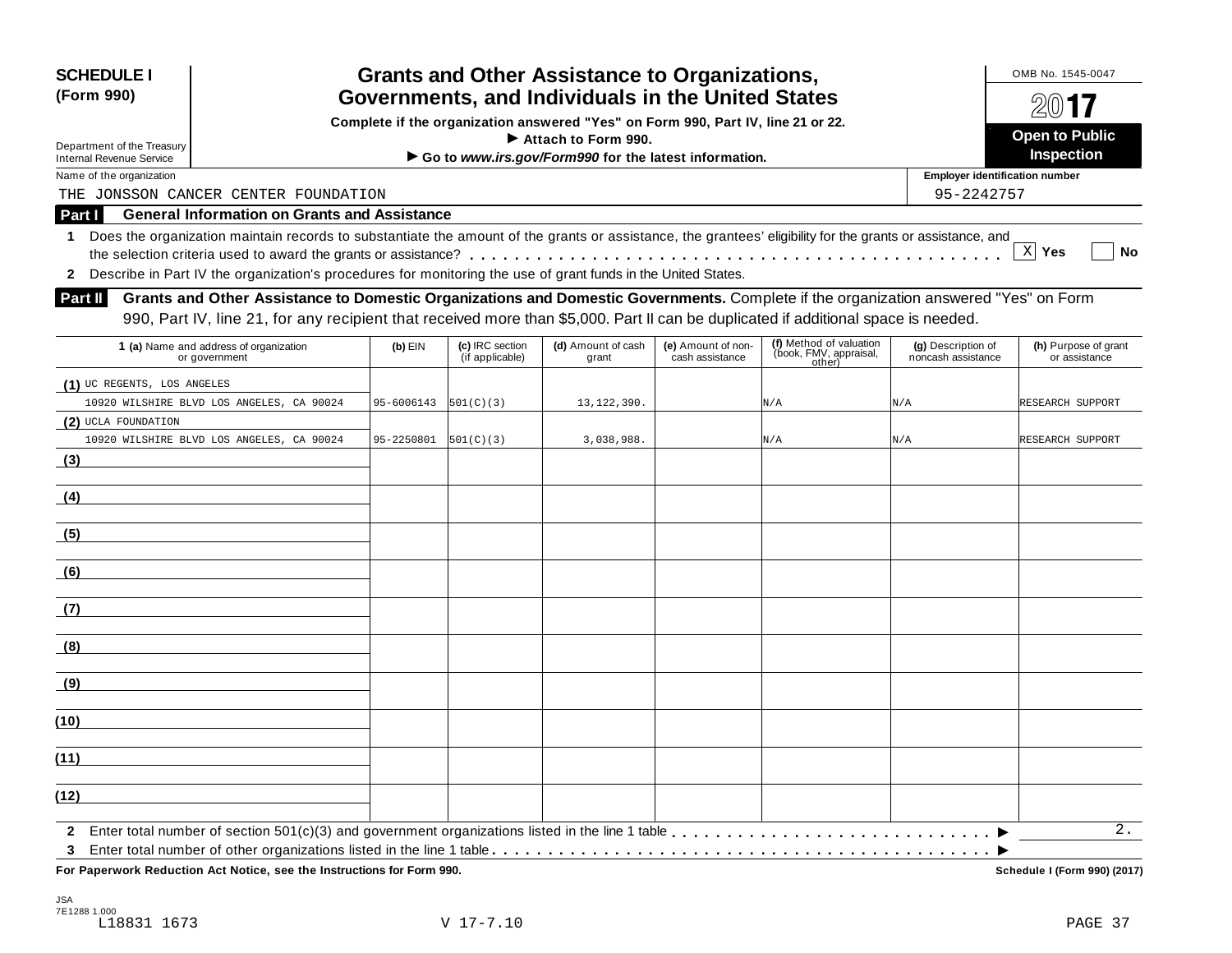### **Grants and Other Assistance to Domestic Individuals.** Complete ifthe organization answered "Yes" on Form 990, Part IV, line 22. **Part III** Grants and Other Assistance to Domestic Individuals<br>Part III can be duplicated if additional space is needed.

| (a) Type of grant or assistance                                                                                                                                | (b) Number of<br>recipients | (c) Amount of<br>cash grant | (d) Amount of<br>non-cash assistance | (e) Method of valuation (book,<br>FMV, appraisal, other) | (f) Description of non-cash assistance |
|----------------------------------------------------------------------------------------------------------------------------------------------------------------|-----------------------------|-----------------------------|--------------------------------------|----------------------------------------------------------|----------------------------------------|
|                                                                                                                                                                |                             |                             |                                      |                                                          |                                        |
| $\mathbf{2}$                                                                                                                                                   |                             |                             |                                      |                                                          |                                        |
| 3                                                                                                                                                              |                             |                             |                                      |                                                          |                                        |
| 4                                                                                                                                                              |                             |                             |                                      |                                                          |                                        |
| 5                                                                                                                                                              |                             |                             |                                      |                                                          |                                        |
| -6                                                                                                                                                             |                             |                             |                                      |                                                          |                                        |
|                                                                                                                                                                |                             |                             |                                      |                                                          |                                        |
| <b>Part IV</b><br>Supplemental Information. Provide the information required in Part I, line 2, Part III, column (b); and any other additional<br>information. |                             |                             |                                      |                                                          |                                        |

PROCEDURE FOR MONITORING GRANTS

SCHEDULE I, PART I, LINE 2

GRANT FUNDS ARE MONITORED BY DEPARTMENTAL FUND MANAGERS AND RELEASED FOR

USE BY FACULTY ACCORDING TO UNIVERSITY BUSINESS AND FINANCIAL SYSTEM

GUIDELINES.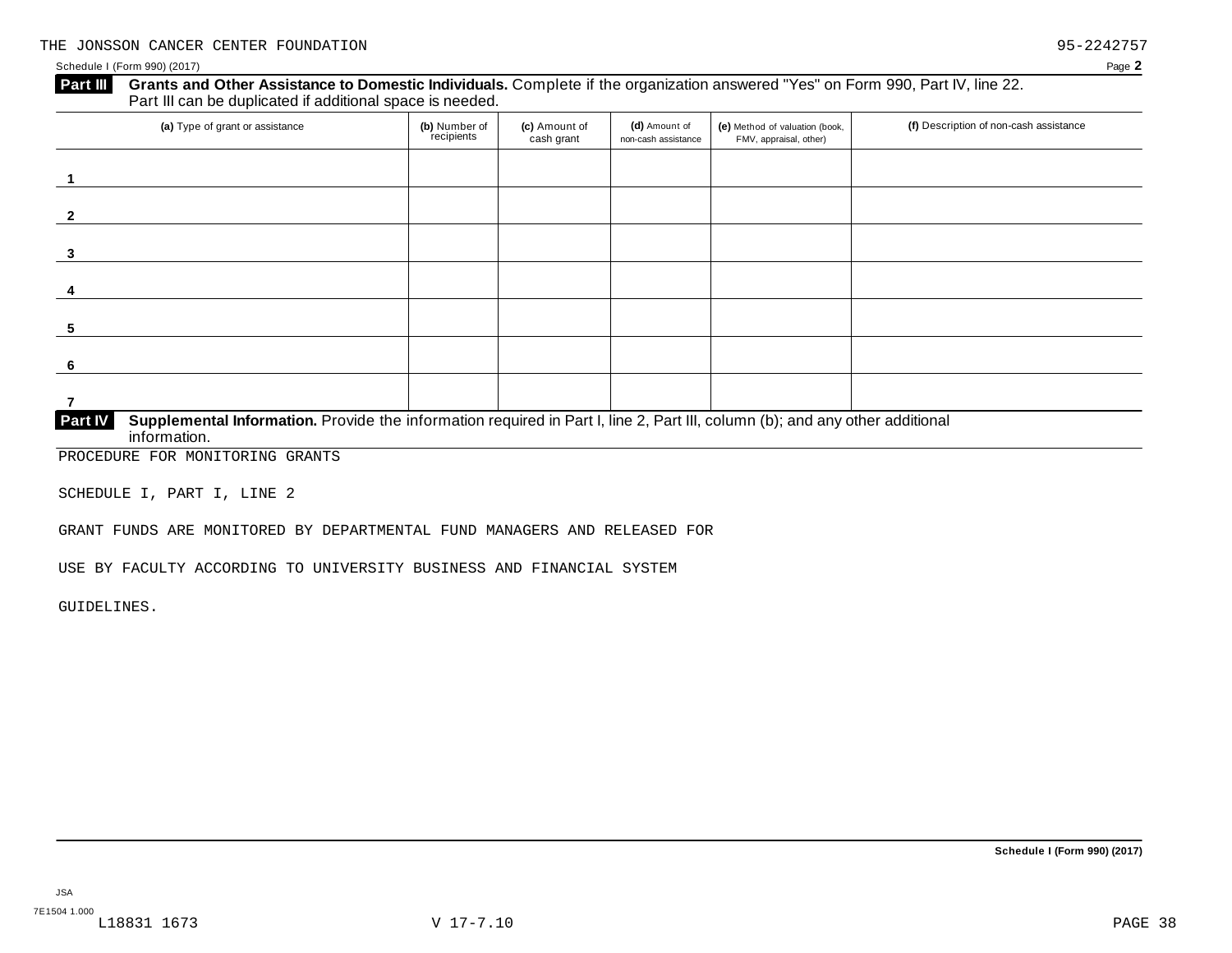| <b>SCHEDULE J</b> |                                                             | <b>Compensation Information</b>                                                                                                                                                                                   | OMB No. 1545-0047     |            |                       |
|-------------------|-------------------------------------------------------------|-------------------------------------------------------------------------------------------------------------------------------------------------------------------------------------------------------------------|-----------------------|------------|-----------------------|
|                   | (Form 990)                                                  | For certain Officers, Directors, Trustees, Key Employees, and Highest                                                                                                                                             |                       |            |                       |
|                   |                                                             | <b>Compensated Employees</b><br>Complete if the organization answered "Yes" on Form 990, Part IV, line 23.                                                                                                        |                       |            |                       |
|                   | Department of the Treasury                                  | Attach to Form 990.                                                                                                                                                                                               | <b>Open to Public</b> |            |                       |
|                   | <b>Internal Revenue Service</b><br>Name of the organization | Go to www.irs.gov/Form990 for instructions and the latest information.<br><b>Employer identification number</b>                                                                                                   | <b>Inspection</b>     |            |                       |
|                   |                                                             | 95-2242757<br>THE JONSSON CANCER CENTER FOUNDATION                                                                                                                                                                |                       |            |                       |
| Part I            |                                                             | <b>Questions Regarding Compensation</b>                                                                                                                                                                           |                       |            |                       |
|                   |                                                             |                                                                                                                                                                                                                   |                       | <b>Yes</b> | No                    |
|                   |                                                             | 1a Check the appropriate box(es) if the organization provided any of the following to or for a person listed on Form                                                                                              |                       |            |                       |
|                   |                                                             | 990, Part VII, Section A, line 1a. Complete Part III to provide any relevant information regarding these items.                                                                                                   |                       |            |                       |
|                   |                                                             | First-class or charter travel<br>Housing allowance or residence for personal use                                                                                                                                  |                       |            |                       |
|                   |                                                             | Payments for business use of personal residence<br>Travel for companions                                                                                                                                          |                       |            |                       |
|                   |                                                             | Health or social club dues or initiation fees<br>Tax indemnification and gross-up payments                                                                                                                        |                       |            |                       |
|                   |                                                             | Discretionary spending account<br>Personal services (such as, maid, chauffeur, chef)                                                                                                                              |                       |            |                       |
|                   |                                                             |                                                                                                                                                                                                                   |                       |            |                       |
| b                 |                                                             | If any of the boxes on line 1a are checked, did the organization follow a written policy regarding payment<br>or reimbursement or provision of all of the expenses described above? If "No," complete Part III to |                       |            |                       |
|                   |                                                             |                                                                                                                                                                                                                   | 1 <sub>b</sub>        |            |                       |
| $\mathbf{2}$      |                                                             | Did the organization require substantiation prior to reimbursing or allowing expenses incurred by all                                                                                                             |                       |            |                       |
|                   |                                                             | directors, trustees, and officers, including the CEO/Executive Director, regarding the items checked on line                                                                                                      |                       |            |                       |
|                   |                                                             |                                                                                                                                                                                                                   | $\mathbf{2}$          |            |                       |
| 3                 |                                                             | Indicate which, if any, of the following the filing organization used to establish the compensation of the                                                                                                        |                       |            |                       |
|                   |                                                             | organization's CEO/Executive Director. Check all that apply. Do not check any boxes for methods used by a                                                                                                         |                       |            |                       |
|                   |                                                             | related organization to establish compensation of the CEO/Executive Director, but explain in Part III.                                                                                                            |                       |            |                       |
|                   |                                                             | Compensation committee<br>Written employment contract                                                                                                                                                             |                       |            |                       |
|                   |                                                             | Independent compensation consultant<br>Compensation survey or study                                                                                                                                               |                       |            |                       |
|                   |                                                             | Approval by the board or compensation committee<br>Form 990 of other organizations                                                                                                                                |                       |            |                       |
| 4                 |                                                             | During the year, did any person listed on Form 990, Part VII, Section A, line 1a, with respect to the filing                                                                                                      |                       |            |                       |
|                   |                                                             | organization or a related organization:                                                                                                                                                                           |                       |            | Χ                     |
| а<br>b            |                                                             | Participate in, or receive payment from, a supplemental nonqualified retirement plan?.                                                                                                                            | 4a<br>4b              |            | $\overline{\text{X}}$ |
| c                 |                                                             | Participate in, or receive payment from, an equity-based compensation arrangement?                                                                                                                                | 4c                    |            | $\mathbf X$           |
|                   |                                                             | If "Yes" to any of lines 4a-c, list the persons and provide the applicable amounts for each item in Part III.                                                                                                     |                       |            |                       |
|                   |                                                             |                                                                                                                                                                                                                   |                       |            |                       |
|                   |                                                             | Only section $501(c)(3)$ , $501(c)(4)$ , and $501(c)(29)$ organizations must complete lines 5-9.                                                                                                                  |                       |            |                       |
| 5                 |                                                             | For persons listed on Form 990, Part VII, Section A, line 1a, did the organization pay or accrue any                                                                                                              |                       |            |                       |
|                   |                                                             | compensation contingent on the revenues of:                                                                                                                                                                       |                       |            |                       |
| a                 |                                                             |                                                                                                                                                                                                                   | 5a                    |            | Χ                     |
| b                 |                                                             |                                                                                                                                                                                                                   | 5b                    |            | Χ                     |
|                   |                                                             | If "Yes" on line 5a or 5b, describe in Part III.                                                                                                                                                                  |                       |            |                       |
| 6                 |                                                             | For persons listed on Form 990, Part VII, Section A, line 1a, did the organization pay or accrue any                                                                                                              |                       |            |                       |
|                   |                                                             | compensation contingent on the net earnings of:                                                                                                                                                                   |                       |            |                       |
| а                 |                                                             |                                                                                                                                                                                                                   | 6a                    |            | Χ                     |
| b                 |                                                             |                                                                                                                                                                                                                   | 6b                    |            | Χ                     |
|                   |                                                             | If "Yes" on line 6a or 6b, describe in Part III.                                                                                                                                                                  |                       |            |                       |
| 7                 |                                                             | For persons listed on Form 990, Part VII, Section A, line 1a, did the organization provide any nonfixed                                                                                                           |                       |            |                       |
|                   |                                                             | payments not described on lines 5 and 6? If "Yes," describe in Part III.                                                                                                                                          | 7                     |            | X                     |
| 8                 |                                                             | Were any amounts reported on Form 990, Part VII, paid or accrued pursuant to a contract that was subject                                                                                                          |                       |            |                       |
|                   |                                                             | to the initial contract exception described in Regulations section 53.4958-4(a)(3)? If "Yes," describe                                                                                                            |                       |            |                       |
|                   |                                                             |                                                                                                                                                                                                                   | 8                     |            | Χ                     |
| 9                 |                                                             | If "Yes" on line 8, did the organization also follow the rebuttable presumption procedure described in                                                                                                            |                       |            |                       |
|                   |                                                             |                                                                                                                                                                                                                   | 9                     |            |                       |

**For Paperwork Reduction Act Notice, see the Instructions for Form 990. Schedule J (Form 990) 2017**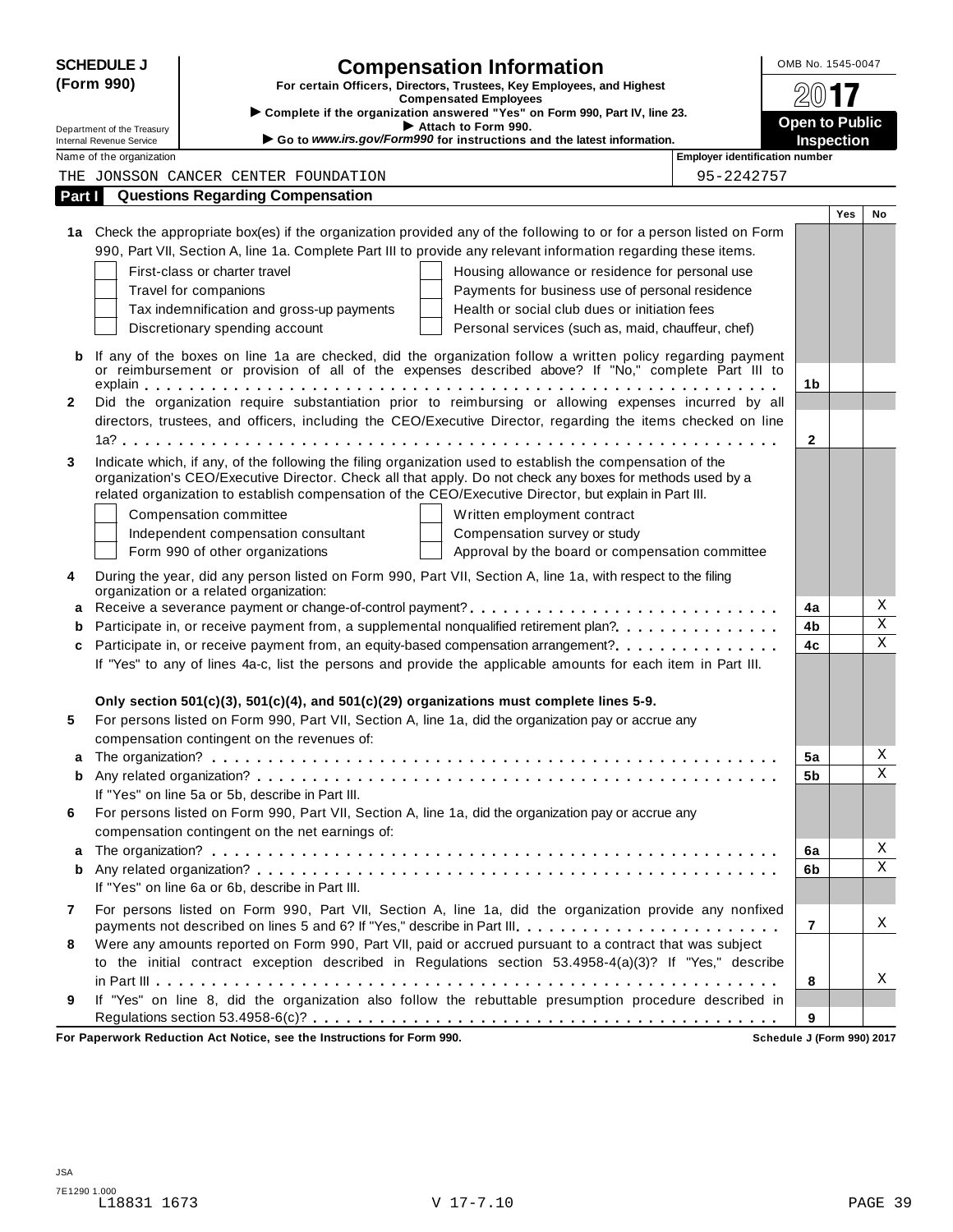#### **Part II Officers, Directors, Trustees, Key Employees, and Highest Compensated Employees.** Use duplicate copies ifadditional space is needed.

For each individual whose compensation must be reported on Schedule J, report compensation from the organization on row (i) and from related organizations, described in the instructions, on row (ii). Do not list any individuals that aren't listed on Form 990, Part VII.

Note: The sum of columns (B)(i)-(iii) for each listed individual must equal the total amount of Form 990, Part VII, Section A, line 1a, applicable column (D) and (E) amounts for that individual.

| (A) Name and Title                          |      |                          | (B) Breakdown of W-2 and/or 1099-MISC compensation |                                           | (C) Retirement and             | (D) Nontaxable   | (E) Total of columns | (F) Compensation                                           |  |
|---------------------------------------------|------|--------------------------|----------------------------------------------------|-------------------------------------------|--------------------------------|------------------|----------------------|------------------------------------------------------------|--|
|                                             |      | (i) Base<br>compensation | (ii) Bonus & incentive<br>compensation             | (iii) Other<br>reportable<br>compensation | other deferred<br>compensation | benefits         | $(B)(i)-(D)$         | in column (B) reported<br>as deferred on prior<br>Form 990 |  |
| MARGARET STEELE                             | (i)  | $\mathsf{O}$             | $\mathsf{O}$ .                                     | $\overline{0}$ .                          | $0$ .                          | $\overline{0}$ . | $\mathsf{O}$ .       | $\overline{0}$ .                                           |  |
| EXECUTIVE DIRECTOR                          | (i)  | 213,506                  | $\mathsf{O}$ .                                     | $\overline{0}$ .                          | 14,940.                        | 16,394.          | 244,840.             | $\overline{0}$ .                                           |  |
| JACQUELINE FARINA                           | (i)  | 100,669                  | 5,000                                              | $\mathsf 0$ .                             | 14,094.                        | 660.             | 120, 423.            | $\overline{0}$ .                                           |  |
| 2 <sup>DIRECTOR, STRATEGIC PARTNERSHI</sup> | (i)  | $\overline{0}$           | $\mathbf{0}$ .                                     | $\overline{0}$ .                          | $\overline{0}$ .               | $\overline{0}$ . | $\mathsf{O}$ .       | $\overline{0}$ .                                           |  |
| MELISSA BRODY                               | (i)  | 112,879                  | 5,000                                              | 0.                                        | 15,803.                        | 5,674.           | 139,356.             | $\overline{0}$ .                                           |  |
| 3 <sup>DIRECTOR, STEWARDSHIP</sup>          | (i)  | 0                        | $\mathsf{O}$ .                                     | $\mathsf 0$ .                             | $\mathbf{0}$ .                 | $0$ .            | $\mathbf 0$ .        | $\overline{\overline{\mathfrak{o}}\hspace{0.5pt}}$ .       |  |
|                                             | (i)  |                          |                                                    |                                           |                                |                  |                      |                                                            |  |
| -4                                          | (ii) |                          |                                                    |                                           |                                |                  |                      |                                                            |  |
|                                             | (i)  |                          |                                                    |                                           |                                |                  |                      |                                                            |  |
| 5                                           | (i)  |                          |                                                    |                                           |                                |                  |                      |                                                            |  |
|                                             | (i)  |                          |                                                    |                                           |                                |                  |                      |                                                            |  |
| 6                                           | (i)  |                          |                                                    |                                           |                                |                  |                      |                                                            |  |
|                                             | (i)  |                          |                                                    |                                           |                                |                  |                      |                                                            |  |
| $\overline{7}$                              | (ii) |                          |                                                    |                                           |                                |                  |                      |                                                            |  |
|                                             | (i)  |                          |                                                    |                                           |                                |                  |                      |                                                            |  |
| 8                                           | (i)  |                          |                                                    |                                           |                                |                  |                      |                                                            |  |
|                                             | (i)  |                          |                                                    |                                           |                                |                  |                      |                                                            |  |
| 9                                           | (i)  |                          |                                                    |                                           |                                |                  |                      |                                                            |  |
|                                             | (i)  |                          |                                                    |                                           |                                |                  |                      |                                                            |  |
| 10                                          | (i)  |                          |                                                    |                                           |                                |                  |                      |                                                            |  |
|                                             | (i)  |                          |                                                    |                                           |                                |                  |                      |                                                            |  |
| 11                                          | (i)  |                          |                                                    |                                           |                                |                  |                      |                                                            |  |
|                                             | (i)  |                          |                                                    |                                           |                                |                  |                      |                                                            |  |
| 12                                          | (i)  |                          |                                                    |                                           |                                |                  |                      |                                                            |  |
|                                             | (i)  |                          |                                                    |                                           |                                |                  |                      |                                                            |  |
| 13                                          | (i)  |                          |                                                    |                                           |                                |                  |                      |                                                            |  |
|                                             | (i)  |                          |                                                    |                                           |                                |                  |                      |                                                            |  |
| 14                                          | (i)  |                          |                                                    |                                           |                                |                  |                      |                                                            |  |
|                                             | (i)  |                          |                                                    |                                           |                                |                  |                      |                                                            |  |
| 15                                          | (i)  |                          |                                                    |                                           |                                |                  |                      |                                                            |  |
|                                             | (i)  |                          |                                                    |                                           |                                |                  |                      |                                                            |  |
| 16                                          | (ii) |                          |                                                    |                                           |                                |                  |                      |                                                            |  |

**Schedule J (Form 990) 2017**

JSA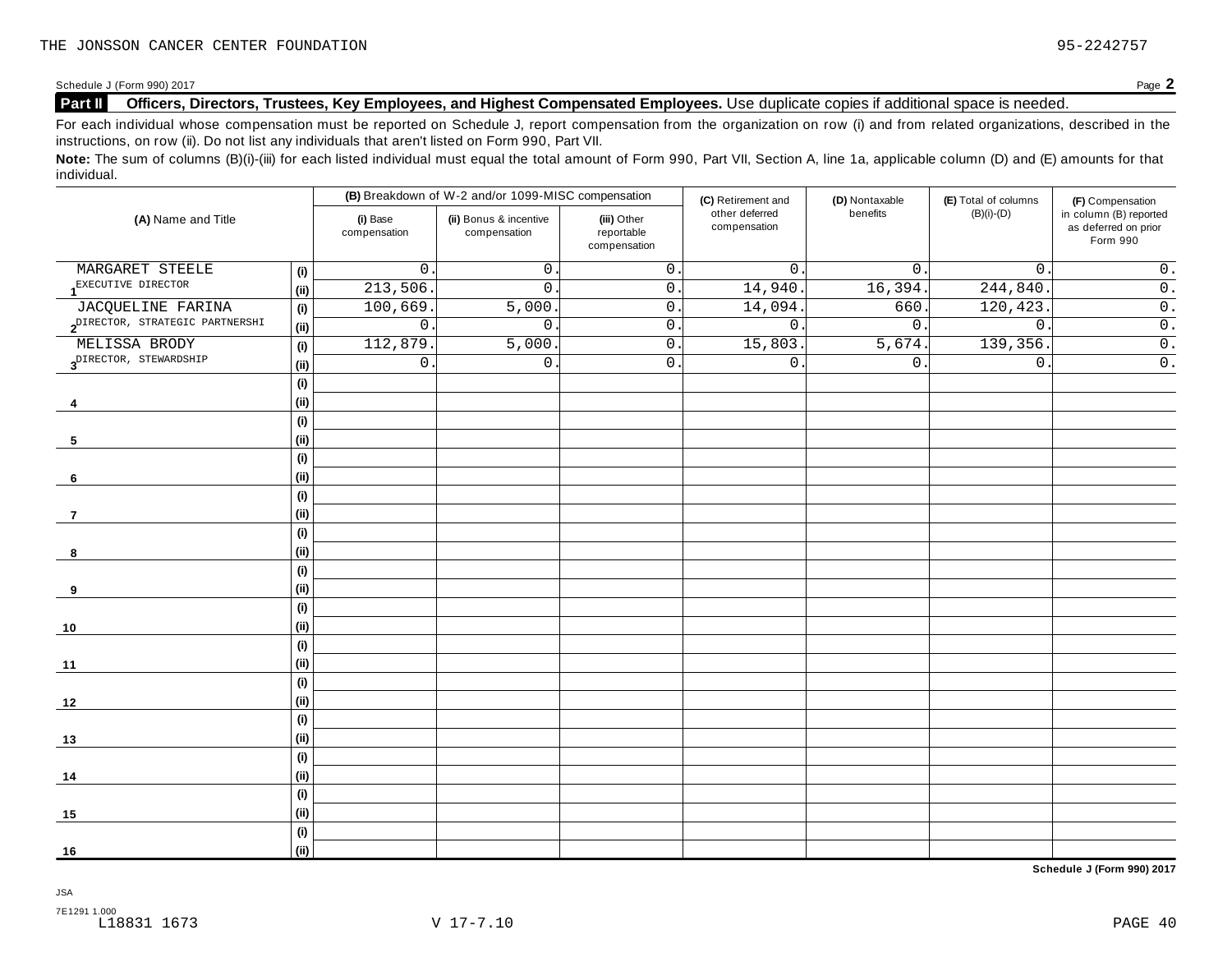Schedule J (Form 990) 2017 Page **3**

#### **Part III Supplemental Information**

Provide the information, explanation, or descriptions required for Part I, lines 1a, 1b, 3, 4a, 4b, 4c, 5a, 5b, 6a, 6b, 7, and 8, and for Part II. Also complete this part for any additional information.

FORM 990, SCHEDULE J, PART II

UCLA PAYS MS. BRODY AND MS. FARINA FOR SERVICES RENDERED TO THE JONSSON

CANCER CENTER FOUNDATION. FOR MS. BRODY AND MS. FARINA A SIGNIFICANT

PORTION OF COMPENSATION IS REIMBURSED BY THE JONSSON CANCER CENTER

FOUNDATION.

THE EXECUTIVE DIRECTOR, MARGARET STEELE, IS ALSO A MEMBER OF THE UCLA HEALTH SCIENCES DEVELOPMENT TEAM AND HER POSITION IS ALLOCATED ACROSS VARIOUS ENTITIES. THE JONSSON CANCER CENTER FOUNDATION ITSELF DOES NOT REIMBURSE UCLA FOR ANY SALARY AMOUNT RELATED TO MS. STEELE'S SERVICES.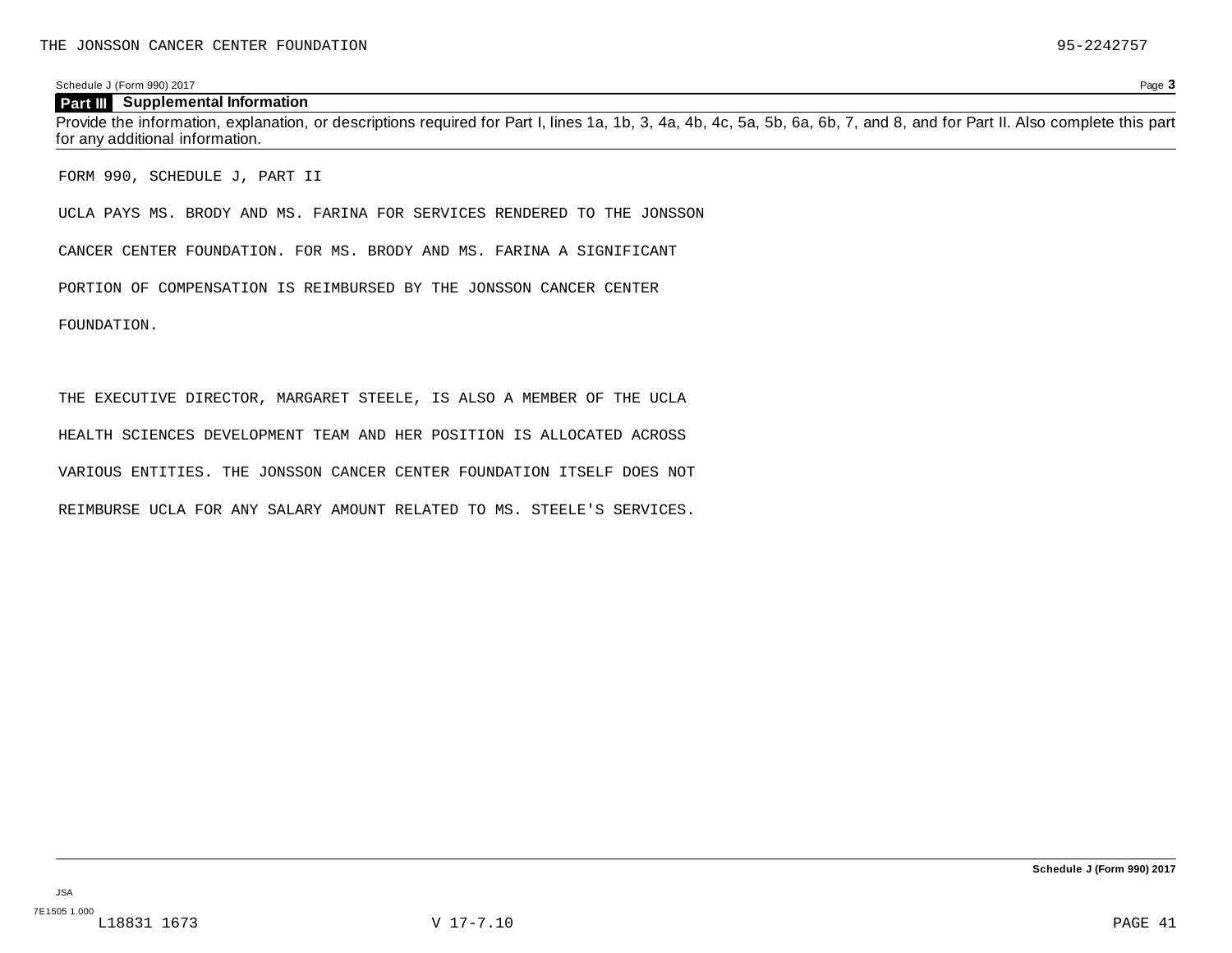# SCHEDULE M<br> **SCHEDULE M SCHEDULE M SCHEDULE M Noncash Contributions**<br> **SCHEDULE M None All <b>non- SCHEDULE M SCHEDULE M SCHEDULE M SCHEDULE M SCHEDULE M SCHEDULE M SCHEDULE M SC**

**Department of the Treasury<br>Internal Revenue Service** 

**(Form 990)** I **Complete if the organizations answered "Yes" on Form 990, Part IV, lines <sup>29</sup> or 30.** À¾µ» **Department of the Treasury ▶ Attach to Form 990.**<br>Internal Revenue Service ▶ Go to *www.irs.gov/Form990* for the latest information.<br>Nome of the organization, authorities in a support of the latest information.

#### THE JONSSON CANCER CENTER FOUNDATION

Name of the organization **intervalse of the organization intervalse of the organization <b>intervalse of the organization intervalse of the organization intervalse of the organization intervalse of the organization**

| $-224275$<br>OE. |  |
|------------------|--|
|                  |  |

| Part I           | <b>Types of Property</b>                                                                                             |                                                                                                                                                                                                                                                                                                                                                                                                                                                        |                                                                                                                                                                                    |                                                                                    |                                                              |
|------------------|----------------------------------------------------------------------------------------------------------------------|--------------------------------------------------------------------------------------------------------------------------------------------------------------------------------------------------------------------------------------------------------------------------------------------------------------------------------------------------------------------------------------------------------------------------------------------------------|------------------------------------------------------------------------------------------------------------------------------------------------------------------------------------|------------------------------------------------------------------------------------|--------------------------------------------------------------|
|                  |                                                                                                                      | (a)<br>Check if<br>applicable                                                                                                                                                                                                                                                                                                                                                                                                                          | (b)<br>Number of contributions or<br>items contributed                                                                                                                             | (c)<br>Noncash contribution<br>amounts reported on<br>Form 990, Part VIII, line 1g | (d)<br>Method of determining<br>noncash contribution amounts |
| 1                | Art - Works of art [19]                                                                                              |                                                                                                                                                                                                                                                                                                                                                                                                                                                        |                                                                                                                                                                                    |                                                                                    |                                                              |
| $\mathbf{2}$     | Art - Historical treasures                                                                                           |                                                                                                                                                                                                                                                                                                                                                                                                                                                        | the control of the control of the control of the                                                                                                                                   |                                                                                    |                                                              |
| 3                | Art - Fractional interests [100]                                                                                     | <b>Contract Contract Contract</b>                                                                                                                                                                                                                                                                                                                                                                                                                      |                                                                                                                                                                                    |                                                                                    |                                                              |
| 4                | Books and publications <b>Exercise 2.1 Students</b>                                                                  |                                                                                                                                                                                                                                                                                                                                                                                                                                                        |                                                                                                                                                                                    |                                                                                    |                                                              |
| 5                | Clothing and household                                                                                               |                                                                                                                                                                                                                                                                                                                                                                                                                                                        |                                                                                                                                                                                    |                                                                                    |                                                              |
|                  | $goods.$                                                                                                             | the company of the company                                                                                                                                                                                                                                                                                                                                                                                                                             |                                                                                                                                                                                    |                                                                                    |                                                              |
| 6                | Cars and other vehicles                                                                                              | <b>Contract Contract Contract</b>                                                                                                                                                                                                                                                                                                                                                                                                                      |                                                                                                                                                                                    |                                                                                    |                                                              |
| 7                | Boats and planes [19]                                                                                                |                                                                                                                                                                                                                                                                                                                                                                                                                                                        |                                                                                                                                                                                    |                                                                                    |                                                              |
| 8                | Intellectual property <b>Algebra</b>                                                                                 |                                                                                                                                                                                                                                                                                                                                                                                                                                                        |                                                                                                                                                                                    |                                                                                    |                                                              |
| 9                | Securities - Publicly traded                                                                                         | X                                                                                                                                                                                                                                                                                                                                                                                                                                                      | 16.                                                                                                                                                                                | 813,098.                                                                           | MARKET VALUE                                                 |
| 10               | Securities - Closely held stock                                                                                      |                                                                                                                                                                                                                                                                                                                                                                                                                                                        |                                                                                                                                                                                    |                                                                                    |                                                              |
| 11               | Securities - Partnership, LLC,                                                                                       |                                                                                                                                                                                                                                                                                                                                                                                                                                                        |                                                                                                                                                                                    |                                                                                    |                                                              |
|                  | or trust interests [1,1,1,1,1,1,1,1]                                                                                 |                                                                                                                                                                                                                                                                                                                                                                                                                                                        |                                                                                                                                                                                    |                                                                                    |                                                              |
| 12 <sup>12</sup> | Securities - Miscellaneous                                                                                           |                                                                                                                                                                                                                                                                                                                                                                                                                                                        |                                                                                                                                                                                    |                                                                                    |                                                              |
| 13 <sup>1</sup>  | Qualified conservation                                                                                               |                                                                                                                                                                                                                                                                                                                                                                                                                                                        |                                                                                                                                                                                    |                                                                                    |                                                              |
|                  | contribution - Historic                                                                                              |                                                                                                                                                                                                                                                                                                                                                                                                                                                        |                                                                                                                                                                                    |                                                                                    |                                                              |
|                  | structures experiences                                                                                               |                                                                                                                                                                                                                                                                                                                                                                                                                                                        |                                                                                                                                                                                    |                                                                                    |                                                              |
|                  | 14 Qualified conservation                                                                                            |                                                                                                                                                                                                                                                                                                                                                                                                                                                        |                                                                                                                                                                                    |                                                                                    |                                                              |
|                  | contribution - Other                                                                                                 | $\label{eq:2.1} \frac{1}{\sqrt{2}}\left(\frac{1}{\sqrt{2}}\right)^{2} \left(\frac{1}{\sqrt{2}}\right)^{2} \left(\frac{1}{\sqrt{2}}\right)^{2} \left(\frac{1}{\sqrt{2}}\right)^{2} \left(\frac{1}{\sqrt{2}}\right)^{2} \left(\frac{1}{\sqrt{2}}\right)^{2} \left(\frac{1}{\sqrt{2}}\right)^{2} \left(\frac{1}{\sqrt{2}}\right)^{2} \left(\frac{1}{\sqrt{2}}\right)^{2} \left(\frac{1}{\sqrt{2}}\right)^{2} \left(\frac{1}{\sqrt{2}}\right)^{2} \left(\$ | the control of the control of the control of the control of the control of                                                                                                         |                                                                                    |                                                              |
| 15               | Real estate - Residential                                                                                            |                                                                                                                                                                                                                                                                                                                                                                                                                                                        | <u> 1989 - Johann Barn, amerikansk politiker (</u>                                                                                                                                 |                                                                                    |                                                              |
| 16               | Real estate - Commercial                                                                                             |                                                                                                                                                                                                                                                                                                                                                                                                                                                        |                                                                                                                                                                                    |                                                                                    |                                                              |
| 17               | Real estate - Other New York 1997                                                                                    |                                                                                                                                                                                                                                                                                                                                                                                                                                                        | <u> 1989 - Johann John Stein, markin fan it ferstjer fan it ferstjer fan it ferstjer fan it ferstjer fan it fers</u><br><u> 1989 - Johann John Stein, fransk politik (f. 1989)</u> |                                                                                    |                                                              |
| 18               | Collectibles [19]                                                                                                    | <u> London a la</u>                                                                                                                                                                                                                                                                                                                                                                                                                                    |                                                                                                                                                                                    |                                                                                    |                                                              |
| 19               | Food inventory exercise the set of the set of the set of the set of the set of the set of the set of the set o       |                                                                                                                                                                                                                                                                                                                                                                                                                                                        | the control of the control of the control of the control of the control of                                                                                                         |                                                                                    |                                                              |
| 20               | Drugs and medical supplies                                                                                           |                                                                                                                                                                                                                                                                                                                                                                                                                                                        | the control of the control of the control of the control of the control of                                                                                                         |                                                                                    |                                                              |
| 21               | Taxidermy [19]                                                                                                       |                                                                                                                                                                                                                                                                                                                                                                                                                                                        | <u> 1989 - John Harry Harry Harry Harry Harry Harry Harry Harry Harry Harry Harry Harry Harry Harry Harry Harry H</u>                                                              | the control of the control of the control of the control of the control of         |                                                              |
| 22               | Historical artifacts [19] Nistorical artifacts                                                                       | <u> London Maria San I</u>                                                                                                                                                                                                                                                                                                                                                                                                                             | <u> 1989 - John Harry Harry Harry Harry Harry Harry Harry Harry Harry Harry Harry Harry Harry Harry Harry Harry H</u>                                                              |                                                                                    |                                                              |
| 23               | Scientific specimens [1994]                                                                                          | <u> 1999 - Jan James Barnett, politik e</u>                                                                                                                                                                                                                                                                                                                                                                                                            | the control of the control of the control of the control of the control of                                                                                                         |                                                                                    |                                                              |
| 24               | Archeological artifacts                                                                                              |                                                                                                                                                                                                                                                                                                                                                                                                                                                        | the control of the control of the control of the control of the control of<br>the control of the control of the control of the control of the control of the control of            |                                                                                    |                                                              |
| 25               | Other $\blacktriangleright$ ( $\_\_\_\_\_\_\_\_\_$ )                                                                 |                                                                                                                                                                                                                                                                                                                                                                                                                                                        |                                                                                                                                                                                    |                                                                                    |                                                              |
| 26               | Other $\blacktriangleright$ ( $\_\_\_\_\_\_\_\_\$ )                                                                  |                                                                                                                                                                                                                                                                                                                                                                                                                                                        | the control of the control of the control of the control of the control of the control of                                                                                          |                                                                                    |                                                              |
| 27               | Other $\blacktriangleright$ ( $\qquad \qquad$                                                                        |                                                                                                                                                                                                                                                                                                                                                                                                                                                        |                                                                                                                                                                                    |                                                                                    |                                                              |
| 28               | Other $\blacktriangleright$ ( $\_\_\_\_\_\_\_\_\_\_\_\_\_\_\_\_\_\_\_\_$                                             |                                                                                                                                                                                                                                                                                                                                                                                                                                                        |                                                                                                                                                                                    |                                                                                    |                                                              |
|                  | 29 Number of Forms 8283 received by the organization during the tax year for contributions for                       |                                                                                                                                                                                                                                                                                                                                                                                                                                                        |                                                                                                                                                                                    |                                                                                    |                                                              |
|                  | which the organization completed Form 8283, Part IV, Donee Acknowledgement                                           |                                                                                                                                                                                                                                                                                                                                                                                                                                                        |                                                                                                                                                                                    |                                                                                    | 29                                                           |
|                  |                                                                                                                      |                                                                                                                                                                                                                                                                                                                                                                                                                                                        |                                                                                                                                                                                    |                                                                                    | Yes<br>No                                                    |
|                  | 30a During the year, did the organization receive by contribution any property reported in Part I, lines 1 through   |                                                                                                                                                                                                                                                                                                                                                                                                                                                        |                                                                                                                                                                                    |                                                                                    |                                                              |
|                  | 28, that it must hold for at least three years from the date of the initial contribution, and which isn't required   |                                                                                                                                                                                                                                                                                                                                                                                                                                                        |                                                                                                                                                                                    |                                                                                    |                                                              |
|                  |                                                                                                                      |                                                                                                                                                                                                                                                                                                                                                                                                                                                        |                                                                                                                                                                                    |                                                                                    | Χ<br>30a                                                     |
|                  | <b>b</b> If "Yes," describe the arrangement in Part II.                                                              |                                                                                                                                                                                                                                                                                                                                                                                                                                                        |                                                                                                                                                                                    |                                                                                    |                                                              |
| 31               | Does the organization have a gift acceptance policy that requires the review of any nonstandard                      |                                                                                                                                                                                                                                                                                                                                                                                                                                                        |                                                                                                                                                                                    |                                                                                    |                                                              |
|                  |                                                                                                                      |                                                                                                                                                                                                                                                                                                                                                                                                                                                        |                                                                                                                                                                                    |                                                                                    | Χ<br>31                                                      |
|                  | 32a Does the organization hire or use third parties or related organizations to solicit, process, or sell noncash    |                                                                                                                                                                                                                                                                                                                                                                                                                                                        |                                                                                                                                                                                    |                                                                                    |                                                              |
|                  |                                                                                                                      |                                                                                                                                                                                                                                                                                                                                                                                                                                                        |                                                                                                                                                                                    |                                                                                    | Χ<br>32a                                                     |
|                  | <b>b</b> If "Yes," describe in Part II.                                                                              |                                                                                                                                                                                                                                                                                                                                                                                                                                                        |                                                                                                                                                                                    |                                                                                    |                                                              |
|                  | 33 If the organization didn't report an amount in column (c) for a type of property for which column (a) is checked, |                                                                                                                                                                                                                                                                                                                                                                                                                                                        |                                                                                                                                                                                    |                                                                                    |                                                              |
|                  | describe in Part II.                                                                                                 |                                                                                                                                                                                                                                                                                                                                                                                                                                                        |                                                                                                                                                                                    |                                                                                    |                                                              |
|                  | For Paperwork Reduction Act Notice, see the Instructions for Form 990.                                               |                                                                                                                                                                                                                                                                                                                                                                                                                                                        |                                                                                                                                                                                    |                                                                                    | Schedule M (Form 990) (2017)                                 |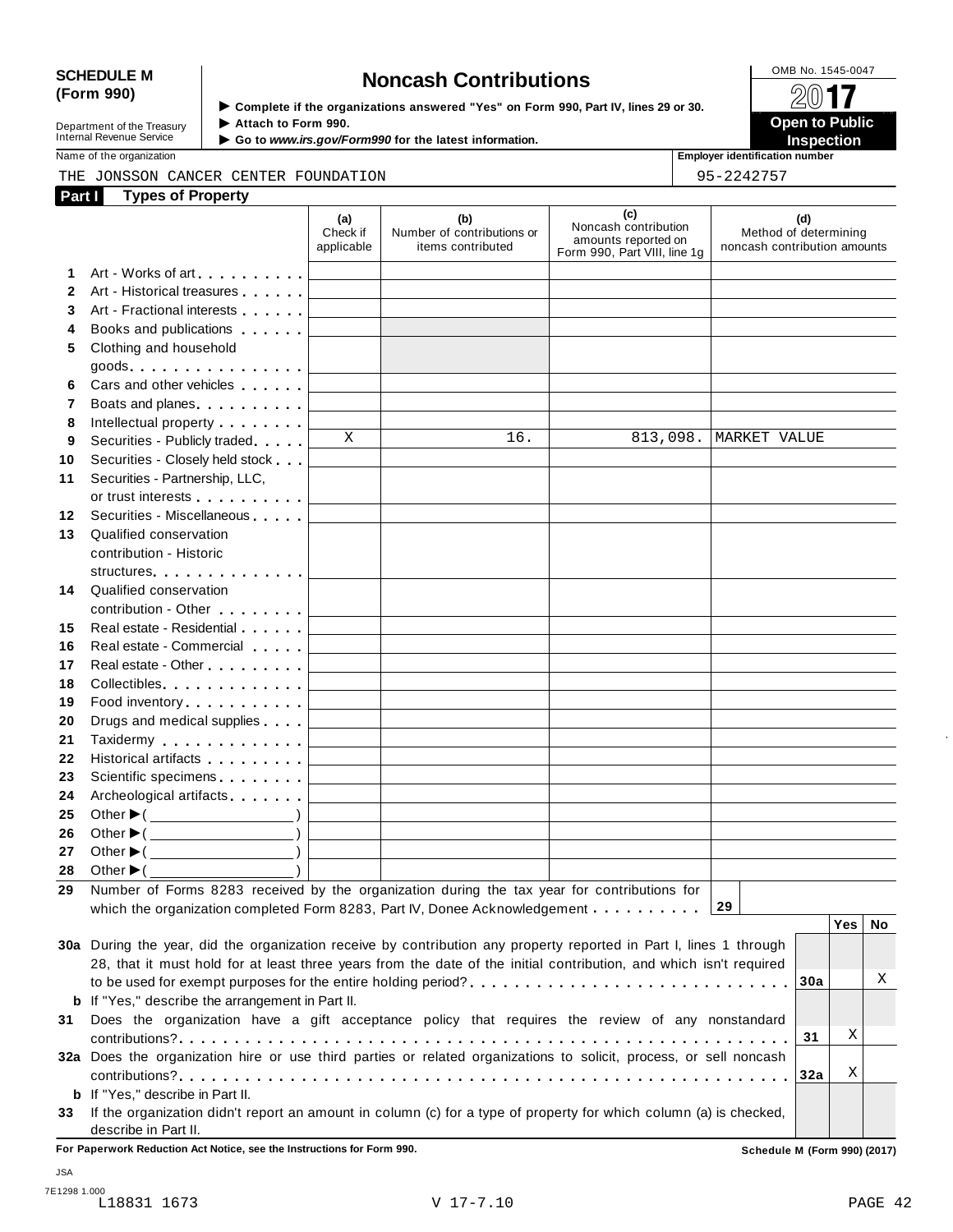Schedule M (Form 990) (2017) Page **2**

**Supplemental Information.** Provide the information required by Part I, lines 30b, 32b, and 33, and whether the organization is reporting in Part I, column (b), the number of contributions, the number of items received, or a combination of both. Also complete this part for any additional information. **Part II**

THIRD PARTIES

SCHEDULE M, PART I, LINE 32B

NON-CASH GIFTS ARE LIQUIDATED IMMEDIATELY BY THE UCLA FOUNDATION WITH

CASH PROCEEDS BENEFITING THE JONSSON CANCER CENTER FOUNDATION.

SCHEDULE M, PART I, COLUMN (B)

BASED ON NUMBER OF CONTRIBUTIONS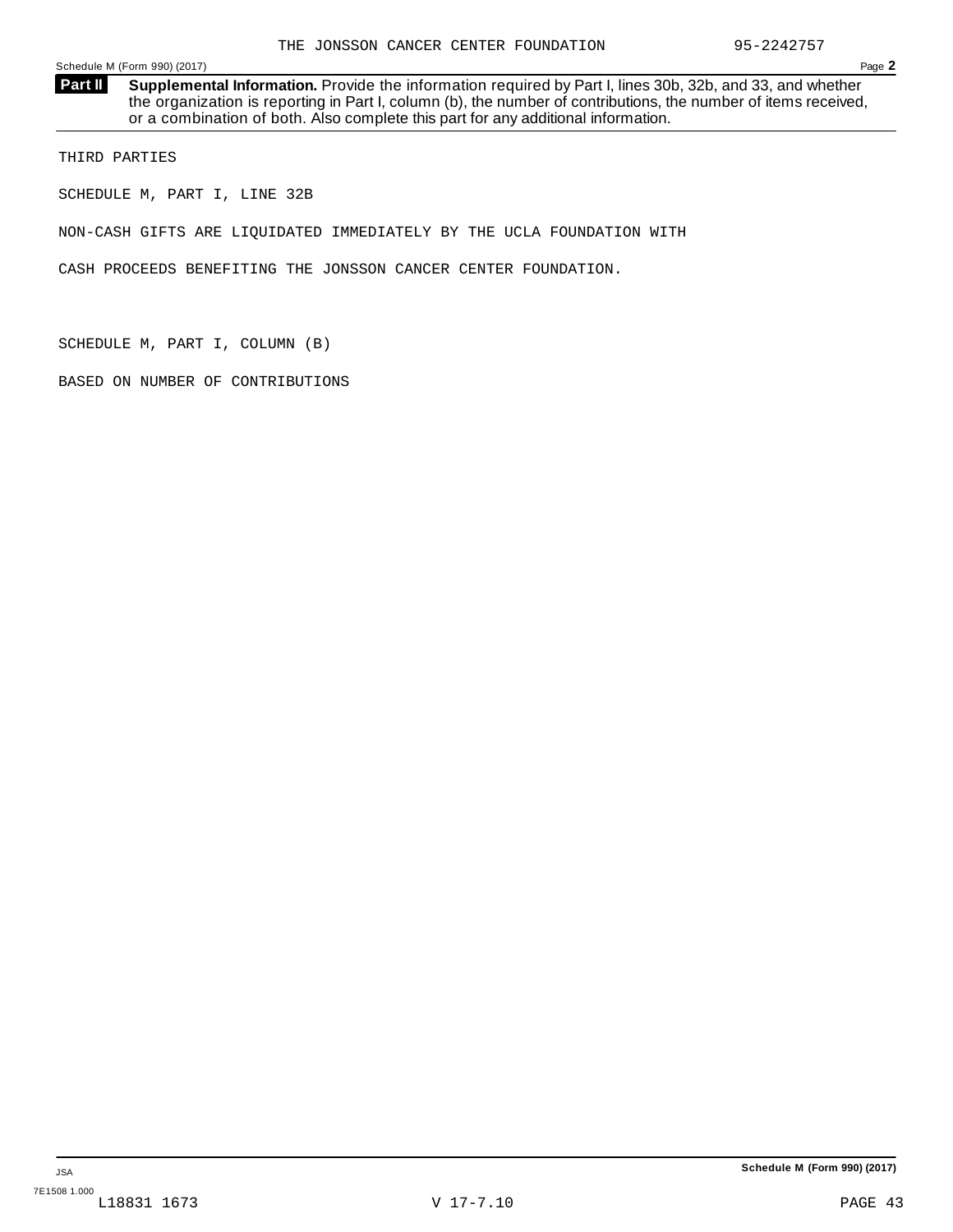### **SCHEDULE O** Supplemental Information to Form 990 or 990-EZ DMB No. 1545-0047

**(Form 990 or 990-EZ) Complete to provide information for responses to specific questions on** plete to provide information for responses to specific questions on  $\Box$   $\Box$   $\Box$ **EXECTED TO PUBLIC 2012 CONSIDER**<br> **EXECTED EXECTED CONSIDER**<br> **EXECUTED CONSIDERATION CONSIDERATION CONSIDERATION CONSIDERATION CONSIDERATION CONSIDERATION CONSIDERATION CONSIDERATION CONSIDERAT** Department of the Treasury <br>Depen to Public<br>Name of the organization<br>Name of the organization<br>Name of the organization<br>Name of the organization

**Inspection**

Department of the Treasury<br>Internal Revenue Service

ORGANIZATION'S MISSION

FORM 990, PART I, LINE 1 AND PART III, LINE 1

THE JONSSON CANCER CENTER FOUNDATION IS THE SINGLE MOST IMPORTANT VEHICLE FOR RAISING PRIVATE FUNDS FOR CANCER RESEARCH AT UCLA AND PLAYS A KEY ROLE IN ADVANCING CANCER TREATMENTS AND CARE. THE JONSSON CANCER CENTER FOUNDATION RAISES FUNDS IN TWO BROAD AREAS: RESTRICTED/DONOR DIRECTED GRANTS AND UNRESTRICTED/PROGRAMMATIC SUPPORT. DONOR DIRECTED GRANTS ARE TYPICALLY FOR RESEARCH BEING UNDERTAKEN BY A SPECIFIC DOCTOR, DESIGNATED BY THE DONOR, OR FOR A PARTICULAR PROJECT. PROGRAMMATIC SUPPORT DONATIONS ARE, IN TURN, UNRESTRICTED BY THE DONOR. THE FOUNDATION POOLS THESE UNRESTRICTED GIFTS TO ACCUMULATE SIGNIFICANT SOURCES OF FUNDING FOR CANCER RESEARCH, SUCH AS FOR SEED GRANTS, NEXT GENERATION TECHNOLOGY, AND IMPACT GRANTS WHICH SUPPORT COLLABORATION BETWEEN RESEARCHERS.

THE FOUNDATION IS GOVERNED BY A BOARD OF DIRECTORS AND THE DIRECTOR OF THE JONSSON COMPREHENSIVE CANCER CENTER SERVES AS THE PRESIDENT OF THE FOUNDATION. UCLA PROVIDES THE FACILITIES AND THE STAFF FOR THE OPERATION AND ADMINISTRATION OF THE FOUNDATION'S ACTIVITIES. THE FOUNDATION HAS TWO INDEPENDENTLY OPERATED CHAPTERS LOCATED THROUGHOUT THE GREATER LOS ANGELES AREA THAT ASSIST IN THE FUNDRAISING EFFORT.

FORM 990, PART I, LINE 19

TOTAL EXPENSES EXCEEDED TOTAL REVENUE IN THE CURRENT YEAR BECAUSE GRANTS AND SIMILAR AMOUNTS PAID INCLUDED PAYMENTS FROM PLEDGES ACCRUED IN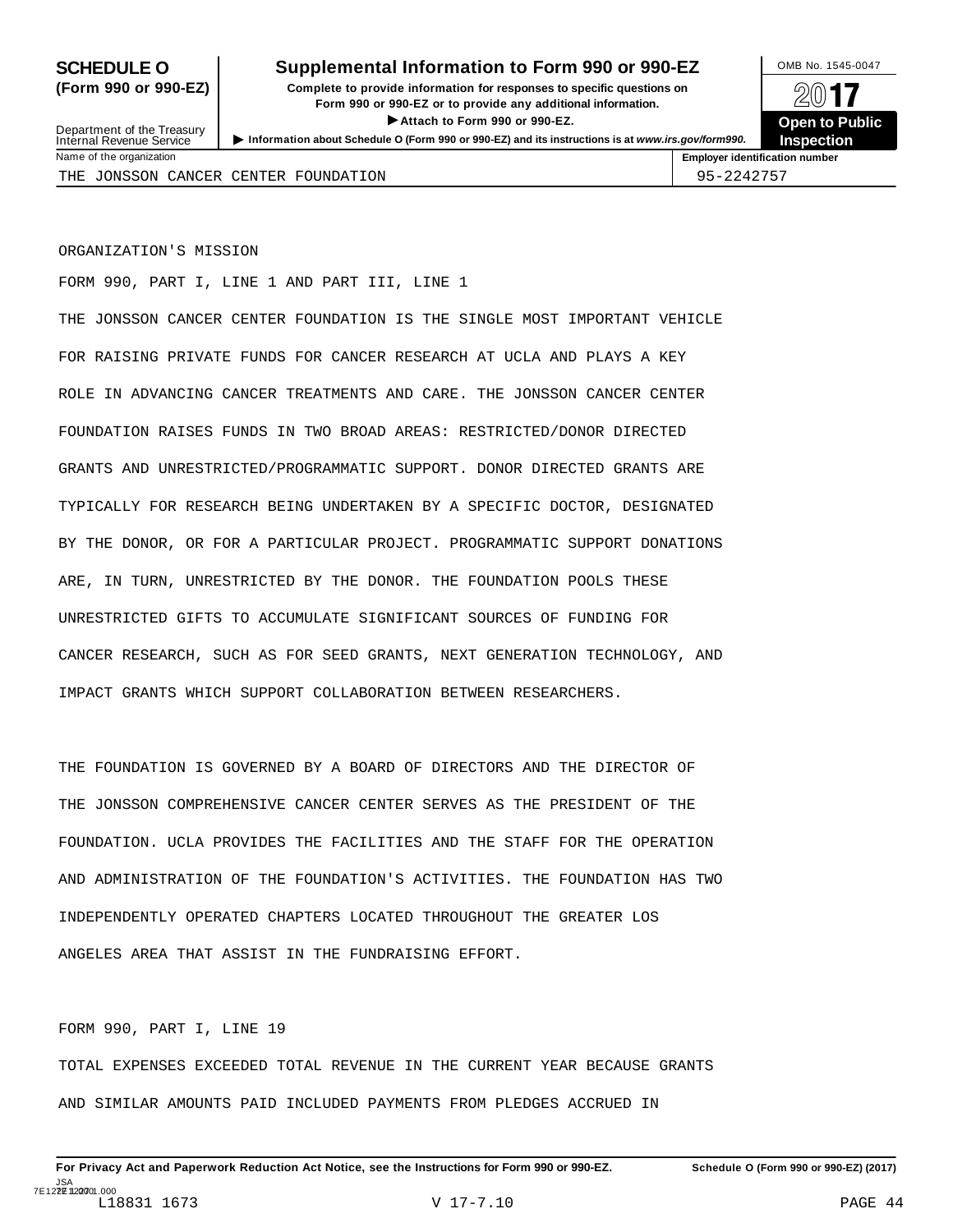THE JONSSON CANCER CENTER FOUNDATION  $\vert$  95-2242757

PREVIOUS FISCAL YEARS.

OFFICER, DIRECTOR, TRUSTEE, OR KEY EMPLOYEES FAMILY RELATIONSHIPS FORM 990, PART VI, SECTION A, LINE 2 JCCF BOARD MEMBERS GEORGE RAY WILEY AND MICHAEL WILEY ARE FATHER AND SON.

#### PROVIDING FORM 990 TO GOVERNING BOARD

FORM 990, PART VI, SECTION A, LINE 11A

MANAGEMENT WORKS TOGETHER WITH PRICEWATERHOUSECOOPERS, LLP TO PREPARE A DRAFT FORM 990. IN KEEPING WITH THE RESPONSIBILITIES OUTLINED IN ITS CHARTER, THE JCCF AUDIT COMMITTEE PERFORMS A FULL REVIEW OF THE DRAFT FORM 990. PRICEWATERHOUSECOOPERS SIGNS THE RETURN AS PAID PREPARER. THE FINAL FORM 990 IS MADE AVAILABLE TO THE ENTIRE GOVERNING BODY THROUGH A SECURE INTRANET SITE PRIOR TO FILING WITH THE IRS.

#### CONFLICT OF INTEREST POLICY

FORM 990, PART VI, SECTION B, LINE 12

OFFICERS, DIRECTORS AND KEY EMPLOYEES ARE REQUIRED TO COMPLETE AN ANNUAL CONFLICT OF INTEREST CERTIFICATION FORM. ANY DISCLOSURES THAT COULD GIVE RISE TO A CONFLICT ARE REVIEWED BY THE AUDIT COMMITTEE.

THE AUDIT COMMITTEE DETERMINES WHETHER TO BRING A CONFLICT, OR POTENTIAL CONFLICT, TO THE ATTENTION OF THE EXECUTIVE COMMITTEE OR THE BOARD OF DIRECTORS. IF A CONFLICT OF INTEREST IS ALLOWED TO EXIST BY VOTE OF THE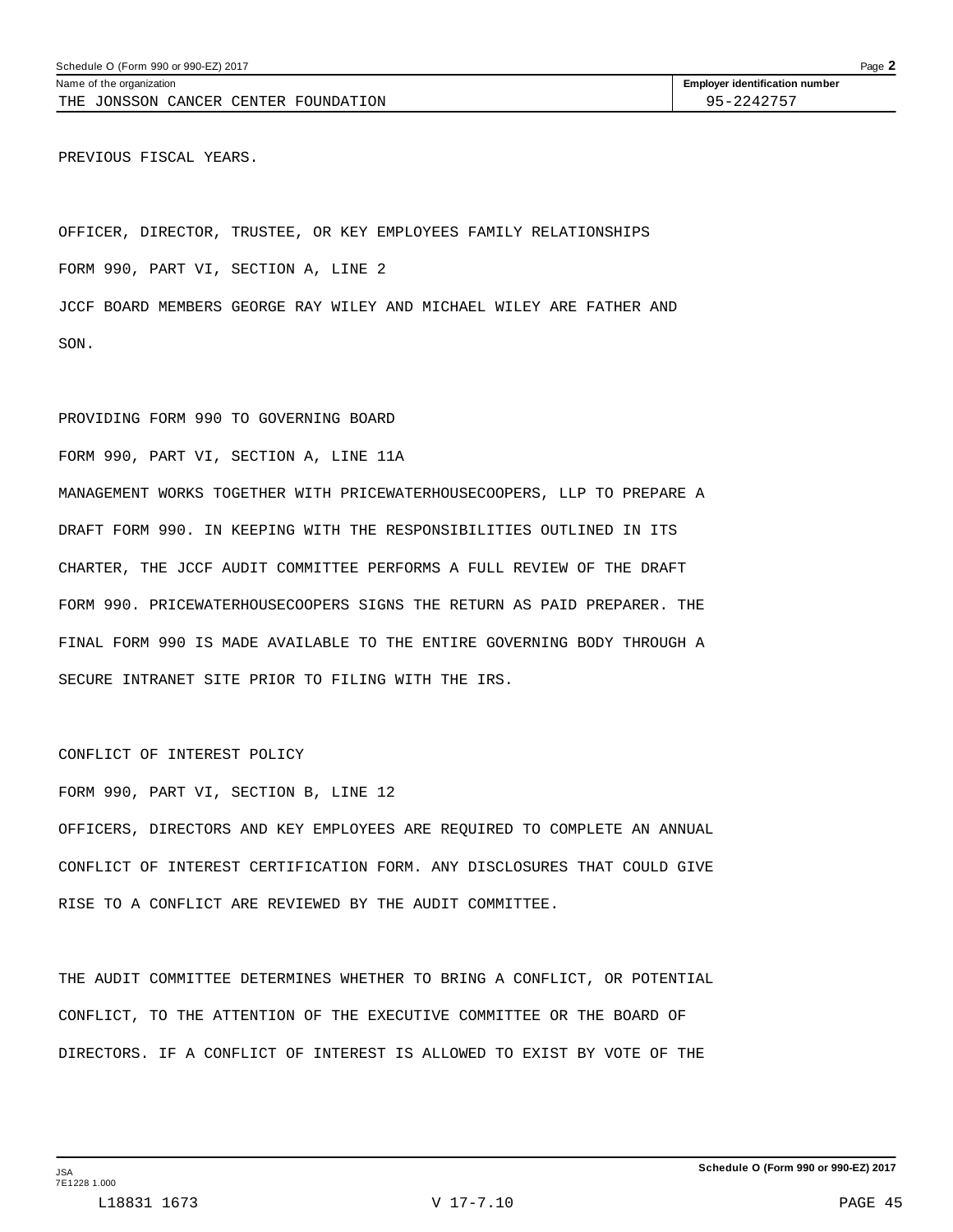BOARD OF DIRECTORS, IT IS REQUIRED THAT THE CONFLICT BE RECONSIDERED ANNUALLY UNTIL IT IS RESOLVED.

#### \*\*COMPENSATION DETERMINATION

FORM 990, PART VI, SECTION B, LINE 15

THE JCCF CONTRACTS WITH THE UNIVERSITY OF CALIFORNIA, LOS ANGELES (UCLA), TO PROVIDE ALL OF ITS PERSONNEL. JOB DESCRIPTIONS, CLASSIFICATIONS, SALARY RANGES AND BENEFITS ARE REVIEWED AND APPROVED BY UCLA'S DEPARTMENT OF HUMAN RESOURCES IN KEEPING WITH CAMPUS-WIDE POLICIES GOVERNING FAIRNESS AND EQUITY, WHICH INCLUDE MARKET VALUE, WORK EXPERIENCE AND COMPENSATION OF COMPARABLE STAFF. THE JCCF DOES NOT DIRECTLY PAY INDIVIDUAL WORKERS FOR THEIR SERVICES, RATHER IT PAYS A LUMP SUM TO UCLA FOR THE PROVISION OF SUCH WORKERS. UCLA IS RESPONSIBLE FOR PAYING JCCF STAFF AND REPORTING ALL WAGES, PAYROLL TAXES AND OTHER EMPLOYMENT RELATED AMOUNTS ON ITS PAYROLL TAX RETURNS, WHICH ARE FILED UNDER EMPLOYER IDENTIFICATION NUMBER 95-6006143. FUNDING FOR THE SALARY AND BENEFITS OF THE JCCF'S EXECUTIVE DIRECTOR IS PROVIDED BY UCLA AND NOT SUPPORTED BY JCCF FUNDRAISING REVENUES. OFFICERS OF THE JCCF MAY BE EMPLOYEES OF UCLA, BUT ARE NOT COMPENSATED FOR THE SERVICES THEY PERFORM AS OFFICERS OF THE FOUNDATION.

AVAILABILITY OF FORM 1023 FORM 990, PART VI, SECTION C, LINE 18 FORM 1023 IS AVAILABLE UPON REQUEST.